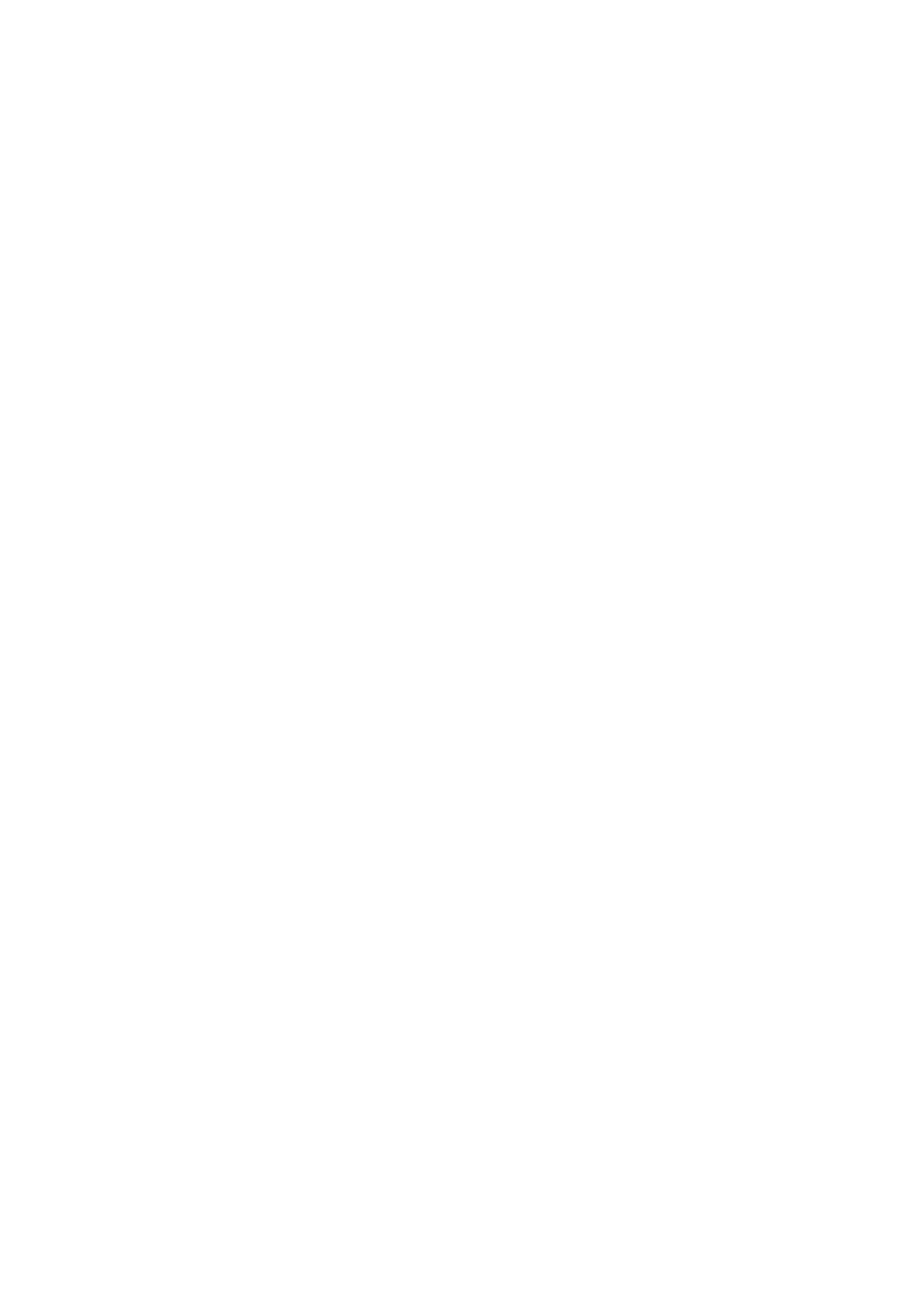# **TABLE OF CONTENTS**

### Page

| I.         |                                                                                                                                                                                                                                       |     |
|------------|---------------------------------------------------------------------------------------------------------------------------------------------------------------------------------------------------------------------------------------|-----|
| II.        |                                                                                                                                                                                                                                       |     |
| III.       | PARTIES' REQUESTS FOR FINDINGS AND RECOMMENDATIONS 4                                                                                                                                                                                  |     |
| A.         |                                                                                                                                                                                                                                       |     |
| <b>B.</b>  |                                                                                                                                                                                                                                       |     |
| IV.        |                                                                                                                                                                                                                                       |     |
| V.         |                                                                                                                                                                                                                                       |     |
| VI.        |                                                                                                                                                                                                                                       |     |
| А.         |                                                                                                                                                                                                                                       |     |
| 1.         |                                                                                                                                                                                                                                       |     |
| 2.         |                                                                                                                                                                                                                                       |     |
| <b>B.</b>  |                                                                                                                                                                                                                                       |     |
| 1.         | Regulations 160/2002 and 696/2002 are not measures "taken to comply" with the<br>DSB's rulings and recommendations within the meaning of Article 21.5 of the                                                                          |     |
| (a)        |                                                                                                                                                                                                                                       |     |
| (b)        |                                                                                                                                                                                                                                       |     |
|            | The relevant date for assessing the consistency of the measures "taken to                                                                                                                                                             |     |
| 2.         |                                                                                                                                                                                                                                       |     |
| (a)        |                                                                                                                                                                                                                                       |     |
| (b)        |                                                                                                                                                                                                                                       |     |
| (c)        |                                                                                                                                                                                                                                       |     |
| 3.         | Certain claims raised by India in this dispute with respect to aspects of the<br>original measure which were the subject of claims by India, but were not<br>pursued before the original Panel, are not properly before this Panel 12 |     |
|            |                                                                                                                                                                                                                                       | .12 |
| (a)<br>(b) |                                                                                                                                                                                                                                       |     |
| 4.         |                                                                                                                                                                                                                                       |     |
| (a)        |                                                                                                                                                                                                                                       |     |
| (b)        |                                                                                                                                                                                                                                       |     |
| C.         |                                                                                                                                                                                                                                       |     |
| 1.         | Claim 1: The EC acted inconsistently with its obligations under Article 2.2.2(ii)                                                                                                                                                     |     |
| (a)        |                                                                                                                                                                                                                                       |     |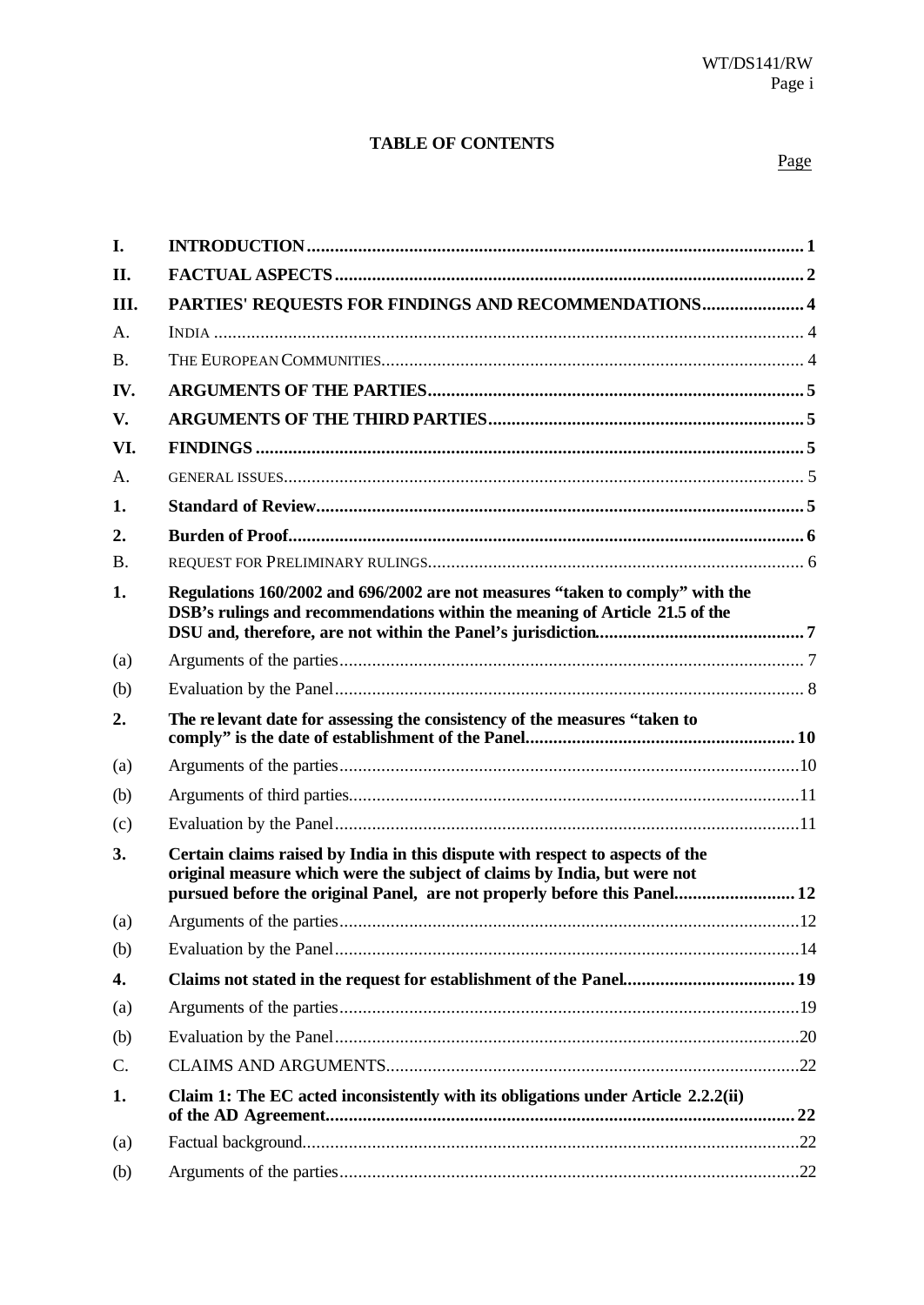| Claims 2 and 3: The EC acted inconsistently with its obligations under             |  |  |
|------------------------------------------------------------------------------------|--|--|
|                                                                                    |  |  |
|                                                                                    |  |  |
|                                                                                    |  |  |
|                                                                                    |  |  |
| Claim 4: The EC acted inconsistently with its obligations under Articles 3.1 and   |  |  |
|                                                                                    |  |  |
|                                                                                    |  |  |
|                                                                                    |  |  |
|                                                                                    |  |  |
| Claim 5: The EC acted inconsistently with its obligations under Articles 3.1 and   |  |  |
|                                                                                    |  |  |
|                                                                                    |  |  |
|                                                                                    |  |  |
|                                                                                    |  |  |
|                                                                                    |  |  |
|                                                                                    |  |  |
|                                                                                    |  |  |
|                                                                                    |  |  |
|                                                                                    |  |  |
|                                                                                    |  |  |
| Claim 6: The EC acted inconsistently with its obligations under Article 3.5 of the |  |  |
|                                                                                    |  |  |
|                                                                                    |  |  |
|                                                                                    |  |  |
|                                                                                    |  |  |
| Claim 7: The EC acted inconsistently with its obligations under Article 15 of the  |  |  |
|                                                                                    |  |  |
|                                                                                    |  |  |
|                                                                                    |  |  |
|                                                                                    |  |  |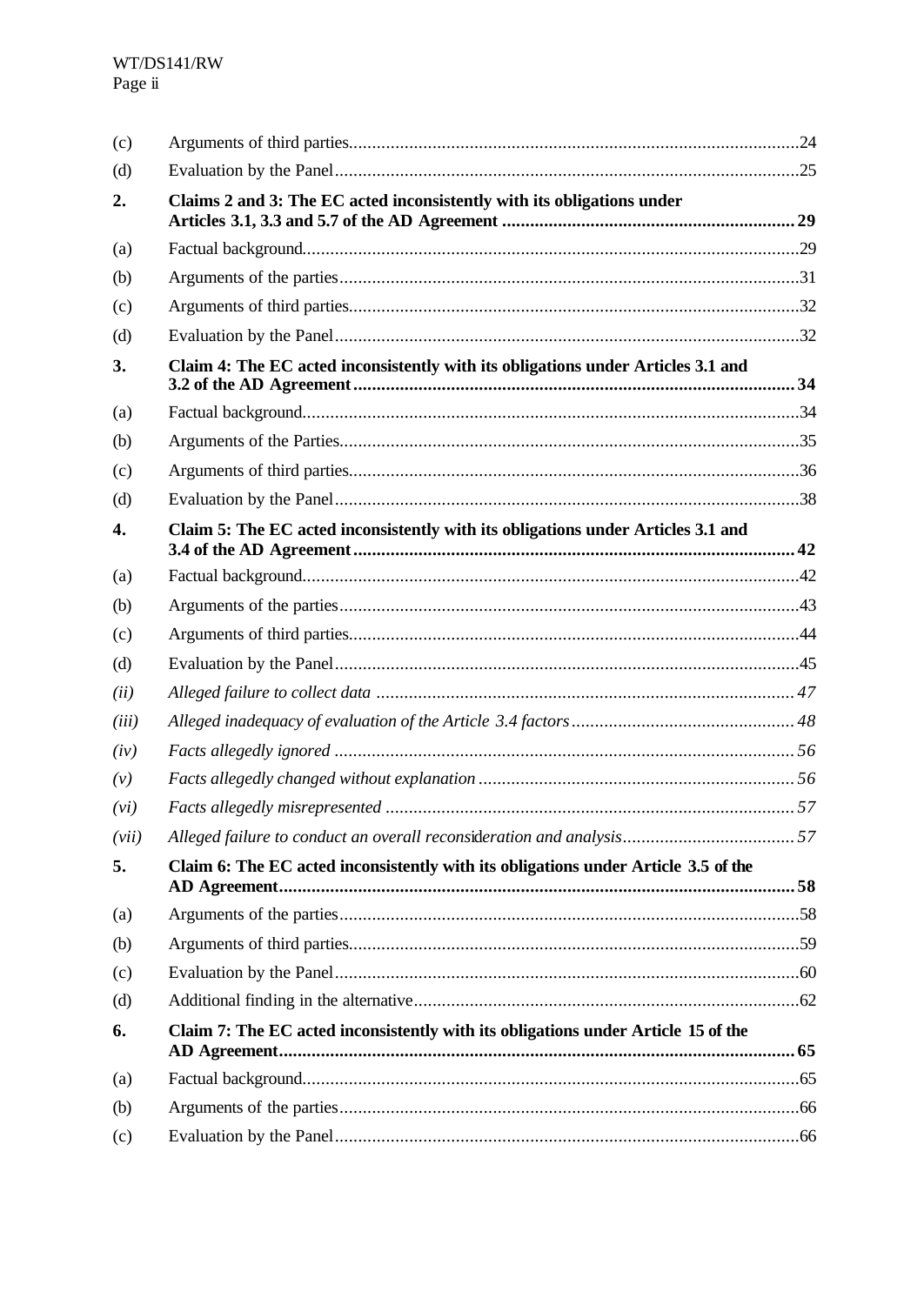| 7.  | Claim 8: The EC acted inconsistently with its obligations under Article 21.2 of |  |
|-----|---------------------------------------------------------------------------------|--|
| (a) |                                                                                 |  |
| (b) |                                                                                 |  |
|     |                                                                                 |  |
|     |                                                                                 |  |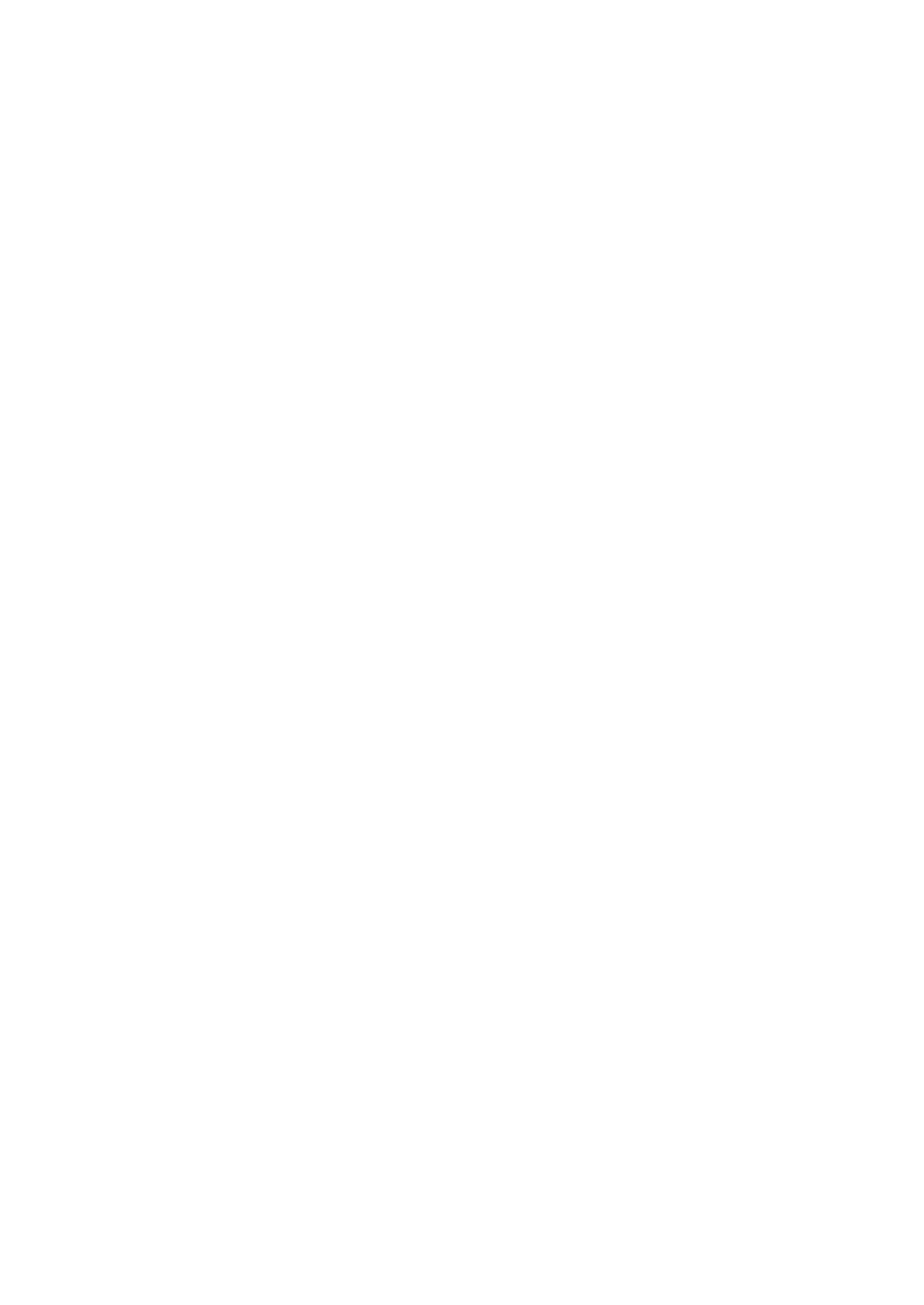|             | Content                                                          | Page   |
|-------------|------------------------------------------------------------------|--------|
| Annex A-1   | First Written Submission of India                                | $A-2$  |
| Annex $A-2$ | First Submission of the European Communities                     | $A-50$ |
| Annex B-1   | Third Party Submission of Japan                                  | $B-2$  |
| Annex B-2   | Third Party Submission of the United States                      | $B-3$  |
| Annex $C-1$ | Second Written Submission of India                               | $C-2$  |
| Annex C-2   | Second Submission of the European Communities                    | $C-42$ |
| Annex D-1   | Oral Statement of Korea                                          | $D-2$  |
| Annex D-2   | Oral Statement of the United States at the Third Party Session   | $D-5$  |
| Annex D-3   | Oral Statement of the European Communities                       | $D-8$  |
| Annex D-4   | Closing Statement of the European Communities                    | $D-33$ |
| Annex D-5   | Oral Statement of India                                          | $D-35$ |
| Annex D-6   | Closing Statement of India                                       | $D-46$ |
| Annex E-1   | India's Answers to the Panel's Questions                         | $E-2$  |
| Annex E-2   | Answers of the European Communities to the Questions from the    | $E-36$ |
|             | Panel                                                            |        |
| Annex E-3   | Answers of the European Communities to the Questions from India  | $E-49$ |
| Annex E-4   | Responses of the United States to Questions from the Panel       | $E-54$ |
| Annex E-5   | Written Answers of the Republic of Korea to the Questions of the | $E-60$ |
|             | Panel                                                            |        |
| Annex E-6   | Written Responses of Japan                                       | $E-61$ |
| Annex E-7   | Comments of India on Answers of the European Communities to      | $E-63$ |
|             | the Questions from the Panel                                     |        |
| Annex E-8   | Comments of India on Answers of the European Communities to      | E-81   |
|             | the Questions from India                                         |        |
| Annex E-9   | Comments of the European Communities to India's Answers to the   | E-88   |
|             | Questions from the Panel                                         |        |

# **LIST OF ANNEXES**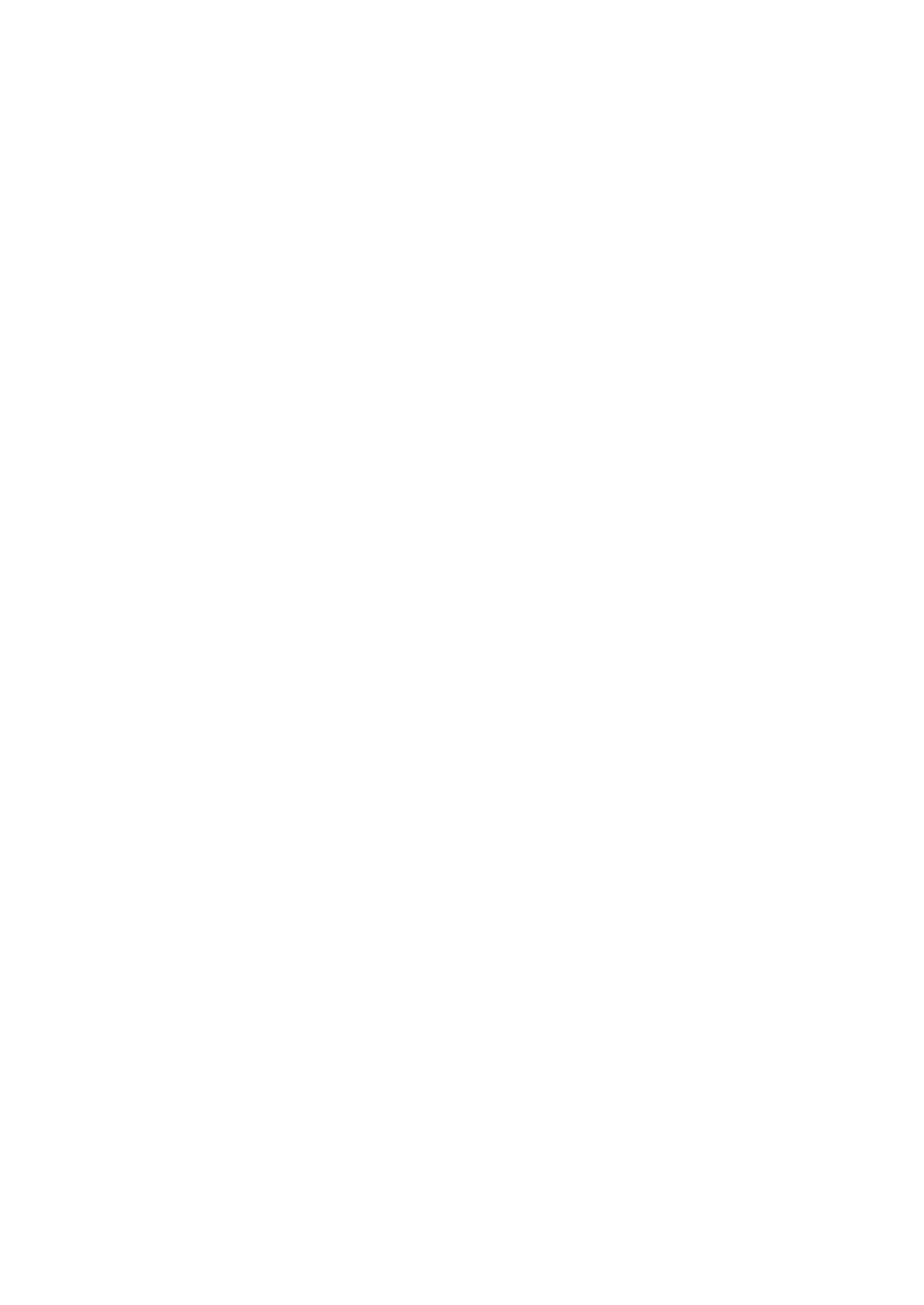# **I. INTRODUCTION**

1.1 On 8 March 2002 India requested consultations with the European Communities pursuant to Articles 4 and 21.5 of the Understanding on Rules and Procedures Governing the Settlement of Disputes (hereinafter "DSU"), Article XXIII of the General Agreement on Tariffs and Trade, and Article 17 of the Agreement on Implementation of Article VI of the GATT 1994 (hereinafter "AD Agreement") concerning, *inter alia*, the European Communities alleged non-compliance with the DSB rulings and recommendations in the dispute "*European Communities - Anti-Dumping Duties on Imports of Cotton-Type Bed Linen from India*" and various provisions of the AD Agreement and Article VI of GATT 1994.<sup>1</sup> The European Communities and India consulted on 25 and 26 March 2002, but failed to settle the dispute.

1.2 On 7 May 2002, India requested the Dispute Settlement Body (hereinafter "DSB") to establish a panel pursuant to Articles 6 and 21.5 of the DSU, Article 17 of the AD Agreement and Article XXIII of GATT 1994, and as envisaged in a 13 September 2001 agreement on the "Agreed Procedures between India and the European Communities under Articles 21 and 22 of the DSU in the follow-up to the dispute '*European Communities - Anti-Dumping Duties on Imports of Cotton-Type Bed Linen from India*.'"<sup>2</sup>

1.3 At its meeting on 22 May 2002, the DSB referred this dispute to the original panel in accordance with Article 21.5 of the DSU to examine the matter referred to the DSB by India in document WT/DS141/13/Rev.1. At that meeting, the parties to the dispute also agreed that the Panel should have standard terms of reference. The terms of reference are, therefore, the following:

"To examine, in the light of the relevant provisions of the covered agreements cited by India in document WT/DS141/13/Rev.1, the matter referred by India to the DSB in that document, and to make such findings as will assist the DSB in making the recommendations or in giving the rulings provided for in those agreements".

1.4 Article 21.5 of the DSU provides that a dispute under that provision shall be decided through recourse to the DSU, including, "wherever possible, resort to the original panel". In this case, one original panellist was unavailable to serve. On 25 June 2002, the parties agreed on a replacement panellist, and as a result the Panel was composed as follows:<sup>3</sup>

Chairman: Mr. Dariusz ROSATI Members : Mr. Paul O' CONNOR Mr. Virachai PLASAI

1.5 Japan, Korea and the United States reserved their rights to participate in the Panel's proceedings as third parties.

1.6 The Panel met with the parties on 10-11 September 2002. It met with the third parties on 11 September 2002.

 $1$  WT/DS141/12.

 $2$  WT/DS141/13/Rev.1.

 $3$  WT/DS141/14.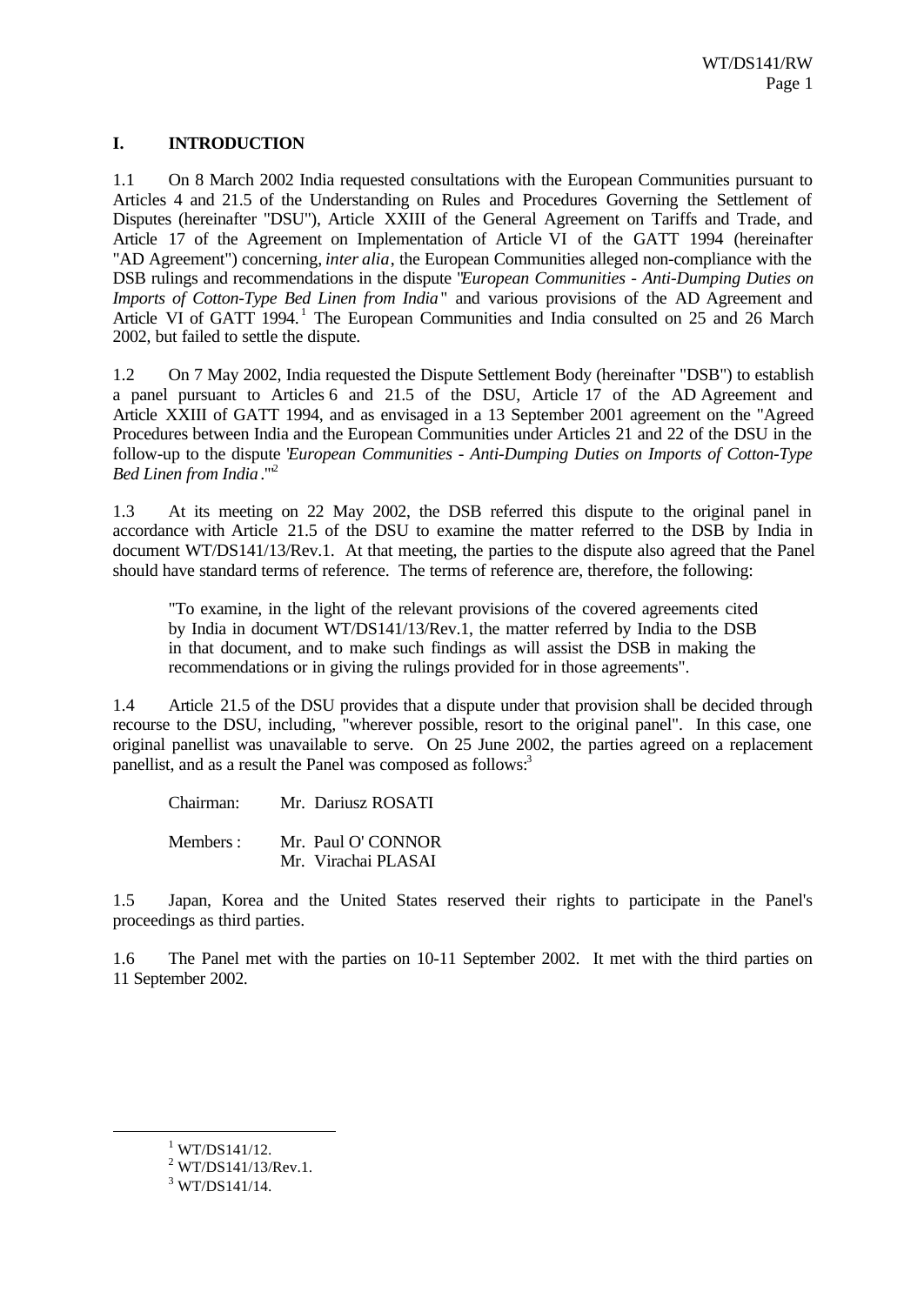# **II. FACTUAL ASPECTS**

2.1 This dispute concerns the parties' disagreement as to the existence or consistency with a covered agreement of measures taken to comply with the DSB recommendation in the dispute "*European Communities - Anti-Dumping Duties on Imports of Cotton-Type Bed Linen from India".*

2.2 On 12 March 2001, the DSB adopted the Report of the Appellate Body<sup>4</sup> and the Report of the Panel, <sup>5</sup> as modified by the Appellate Body, in the dispute "*European Communities – Anti-Dumping Duties On Imports Of Cotton-Type Bed Linen From India*" (WT/DS141). Pursuant to the recommendations of the Panel and Appellate Body, the DSB requested the European Communities to bring its measure into conformity with its obligations under the AD Agreement.

2.3 On 26 April 2001, pursuant to Article 21.3(b) of the DSU, the EC and India mutually agreed on a reasonable period of five months and two days to implement the recommendations and rulings of the DSB.<sup>7</sup> This period expired on 14 August 2001.

2.4 Following adoption of the Panel and Appellate Body Reports, the EC undertook to reassess its findings in light of the Panel and Appellate Body decisions. On 3 July 2001, the EC held a hearing in the proceedings in this respect.

2.5 On 26 July 2001, the Council adopted Regulation 1515/2001 on the measures that may be taken by the EC following a report adopted by the Dispute Settlement Body concerning anti-dumping and anti-subsidy matters.<sup>8</sup>

2.6 On 7 August 2001, the Council of the European Union adopted Regulation 1644/2001 (hereinafter "redetermination" or "Regulation 1644/2001"), published 14 August 2001.<sup>9</sup> Regulation 1644/2001 amended the original definitive anti-dumping measure on bed linen from India. The redetermination established different, lower, dumping margins for imports from India. It did not address the dumping margins for the other countries originally investigated, Egypt and Pakistan. It further concluded that dumped imports from India, Egypt and Pakistan caused material injury to the EC industry. While concluding that the imports from India, Egypt and Pakistan were still injuriously dumped, the Council suspended the application of anti-dumping duties on imports of bed linen from India. The Regulation provided that if no review were initiated within 6 months, the anti-dumping duties would expire, but if a review were initiated, the application of the duties would continue to be suspended. $10$ 

<sup>4</sup> Appellate Body Report, *European Communities - Anti-Dumping Duties on Imports of Cotton-Type Bed Linen from India* ("*EC-Bed Linen*") WT/DS141/AB/R, adopted 12 March 2001.

<sup>5</sup> Panel Report, *European Communities - Anti-Dumping Duties on Imports of Cotton-Type Bed Linen from India* ("*EC-Bed Linen*")(hereinafter "original Panel Report, *EC-Bed Linen*) WT/DS141/AB/R, adopted 12 March 2001.

 $6$  WT/DS141/9.

 $7$  WT/DS141/10.

<sup>&</sup>lt;sup>8</sup> Council Regulation (EC) No 1515/2001 of 23 July 2001 on the measures that may be taken by the Community following a report adopted by the WTO Dispute Settlement Body concerning anti-dumping and anti-subsidy measures, published in Official Journal of the European Communities of 26 July 2001, L-series, No 201, (hereinafter "Regulation 1515/2001"), Exhibit-India-RW-16.

<sup>&</sup>lt;sup>9</sup> Council Regulation (EC) No 1644/2001 of 7 August 2001 amending Regulation (EC) No 2398/97, imposing a definitive anti-dumping duty on imports of cotton-type bed linen originating in Egypt, India and Pakistan and suspending its application with regard to imports originating in India, published in Official Journal of the European Communities of 14 August 2001, L-series, No 219, Exhibit- Indis-RW-18.

 $10$  Regulation 1644/2001.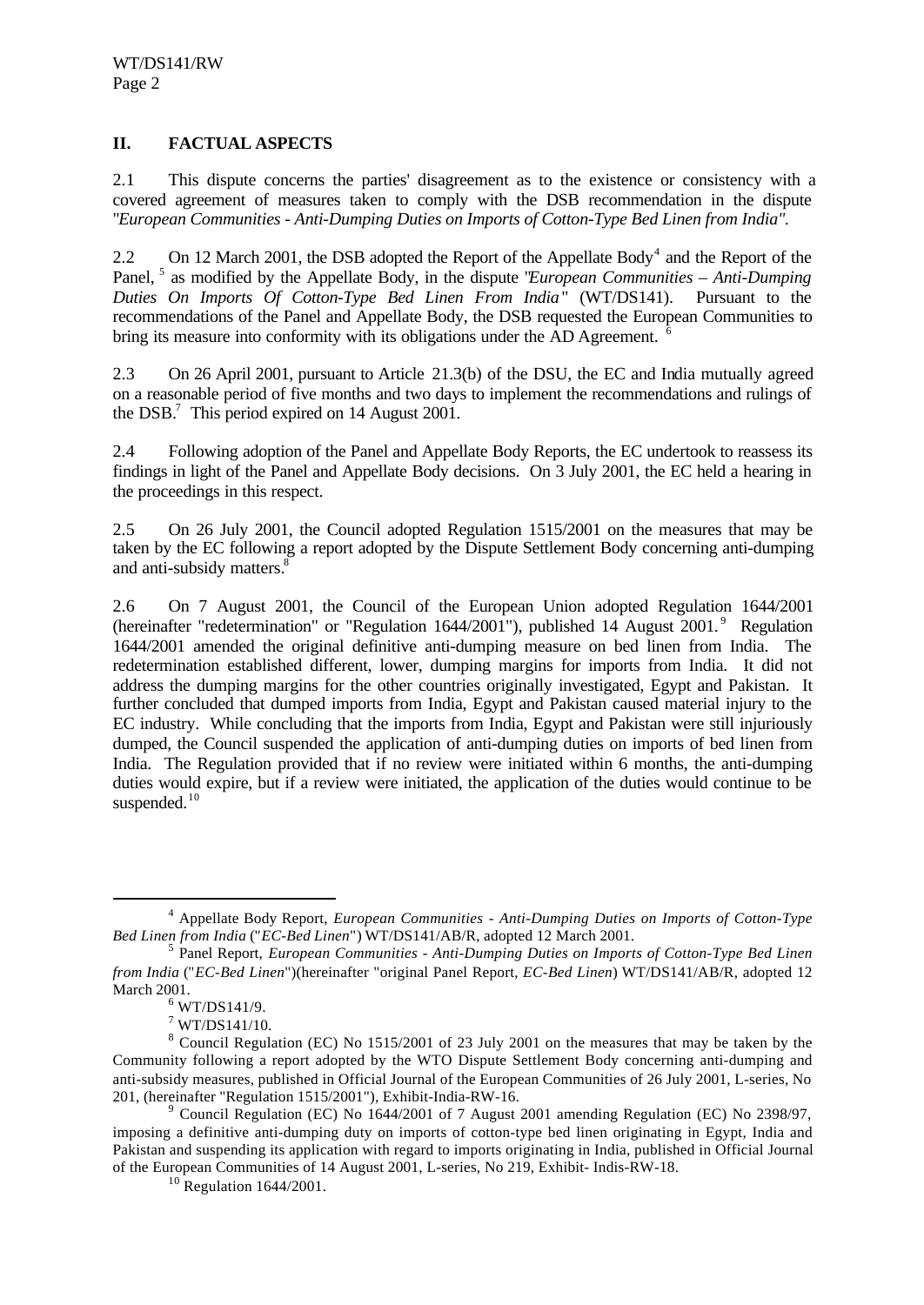2.7 On 19 December 2001, Eurocoton, the trade association acting on behalf of the EC industry, filed a request with the EC authorities for a review.<sup>11</sup> On 13 February 2002 the EC initiated a "partial" interim review" of the dumping aspect of the measure respecting imports from India based on Eurocoton's request.<sup>12</sup> Pursuant to Regulation 1644/2001, the anti-dumping duties on imports from India remained suspended, and no anti-dumping duties have been collected pursuant to measure.

2.8 On 28 January 2002, the Council of the European Union adopted Regulation 160/2002.<sup>13</sup> This regulation amended the anti-dumping measures on imports of bed linen by terminating the proceeding against Pakistan. The regulation also provided that, unless a review were requested with respect to the anti-dumping measure against imports from Egypt, that measure would expire as of 28 February 2002. No review was requested with respect to imports from Egypt, and on 28 February  $2002$  the anti-dumping measure against imports from Egypt expired.<sup>14</sup>

2.9 On 19 April 2002, the EC held a hearing in connection with the on-going review proceeding.

2.10 On 22 April 2002 the Council of the European Union adopted Regulation 696/2002. <sup>15</sup> The Regulation states that, in light of the termination of the proceeding on imports from Pakistan and the expiry of the measure on imports from Egypt, the EC authorities considered it appropriate to reassess the findings, limited to the determination of injury and causal link to the extent that this determination had been based on the examination of the impact of imports from India, Egypt, and Pakistan on a cumulative basis. This reassessment resulted in a conclusion that there was a causal link between dumped imports from India and material injury to the EC industry, and a resulting conclusion confirming the definitive anti-dumping duty imposed on imports of cotton-type bed linen originating in India. Pursuant to Regulation 1644/2001, the anti-dumping duties on imports from India remained suspended.

2.11 On 8 March 2002 India had requested consultations under Article 21.5 of the DSU. In that request, India challenged the determination of the EC in Council Regulation 1644/2001, the redetermination, and the initiation of the partial interim review.<sup>16</sup> Although consultations were held, they failed to settle the dispute. India submitted a request for establishment of a panel under Article 21.5 of the DSU on 4 April 2002, challenging the redetermination, as well as the further actions taken by the  $EC^{17}$  A revised request for establishment of a panel, mentioning specifically the redetermination and the two subsequent regulations, was subsequently submitted by India on 7 May  $2002<sup>18</sup>$  and this Panel was established pursuant to that request on 22 May 2002.

 $11$  Exhibit-India-RW-21.

<sup>&</sup>lt;sup>12</sup> Notice of initiation of a partial interim review of the anti-dumping measures applicable to imports of cotton-type bed linen originating in India, published in Official Journal of the European Communities of 13 February 2002, C-series, No 39. Exhibit-India-RW-23.

 $^{13}$  Council Regulation (EC) No 160/2002 of 28 January 2002 amending Regulation (EC) No 2398/97 imposing a definitive anti-dumping duty on imports of cotton-type bed linen originating in Egypt, India and Pakistan and terminating the proceeding with regard to imports originating in Pakistan, published in Official Journal of the European Communities of 30 January 2002, L-series, No 26, (hereinafter "Regulation 160/2002"). Exhibit-India-RW-22.

<sup>&</sup>lt;sup>14</sup> Notice of the expiry of certain anti-dumping measures, published in Official Journal of the European Communities of 14 March 2002, C-series, No 65, page 12. Exhibit-India-RW-24.

<sup>&</sup>lt;sup>15</sup> Council Regulation (EC) No  $696/2002$  of 22 April 2002 confirming the definitive anti-dumping duty imposed on imports of cotton-type bed linen originating in India by Regulation (EC) No 2398/97, as amended and suspended by Council Regulation (EC) No 1644/2001, published in Official Journal of the European Communities of 25 April 2002, L-series, No 109, (hereinafter "Regulation 696/2002"). Exhibit-India-RW-30.

 $^{16}$  WT/DS141/12.

<sup>17</sup> WT/DS141/13.

<sup>18</sup> WT/DS141/13/Rev.1.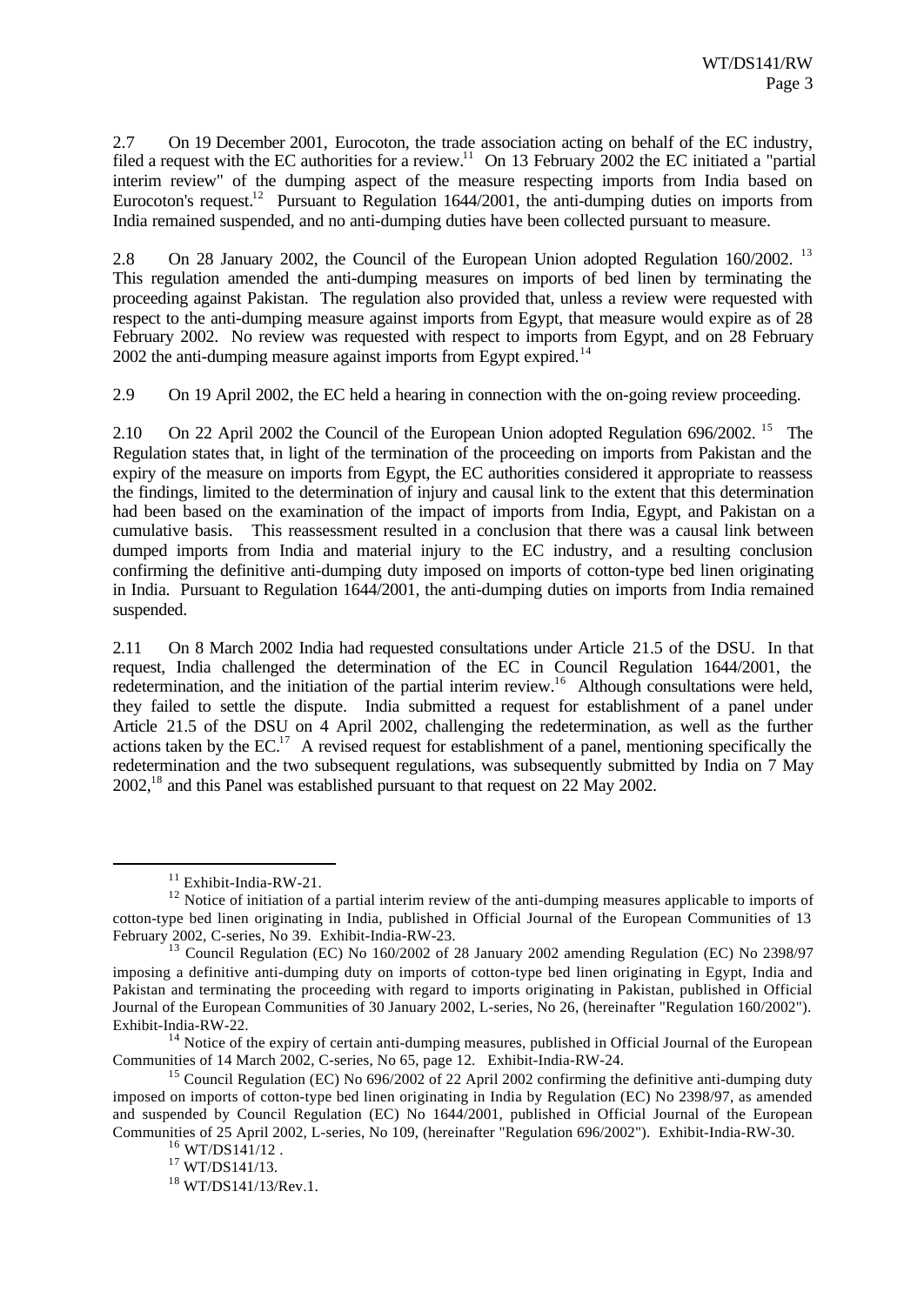# **III. PARTIES' REQUESTS FOR FINDINGS AND RECOMMENDATIONS**

- A. INDIA
- 3.1 India requests that the Panel make the following findings:
	- (a) By failing to withdraw the measures found to be inconsistent with the AD Agreement and to bring its measures into conformity with its obligations under the AD Agreement within the mutually agreed reasonable period of time, the EC failed to comply with the DSB recommendations and rulings in this dispute; and
	- (b) The redetermination, as amended, and the subsequent actions, as identified above, are inconsistent with the following provisions of the AD Agreement and the DSU:
	- ? Article 2.2.2(ii) of the AD Agreement by not properly calculating a "weighted average" of amounts for SG&A and profits;
	- ? Articles 3.1 and 3.3 of the AD Agreement by cumulating Indian imports with those from a country for which no dumping was found;
	- ? Article 5.7 of the AD Agreement by not simultaneously considering the evidence of dumping and injury;
	- ? Articles 3.1 and 3.2 of the AD Agreement by not properly excluding the portion of non-dumped imports from the total volume of Indian imports;
	- ? Articles 3.1 and 3.4 of the AD Agreement by reciting factors without even collecting them and by failing to enter into an overall reconsideration and analysis of the information in light of the requirements of the AD Agreement;
	- ? Article 3.5 of the AD Agreement by incorrectly establishing a causal relationship between dumped imports and injury and by disregarding the non-attribution language;
	- ? Article 15 of the AD Agreement by not exploring any remedy, constructive or otherwise; and
	- ? Article 21.2 of the DSU by failing to pay particular attention to this matter affecting India; and which already had formed the subject of dispute settlement.

#### B. THE EUROPEAN COMMUNITIES

3.2 The European Communities requests that the Panel make the following preliminary rulings in accordance with paragraph 13 of its Working Procedures:

- (a) Regulations 160/2002 and 696/2002 are not measures "taken to comply" with the DSB' s rulings and recommendations within the meaning of Article 21.5 of the DSU and therefore, are not within the Panel's jurisdiction;
- (b) the relevant date for assessing the consistency of the measures "taken to comply" with the covered agreements is the date of establishment of the Panel;
- (c) certain claims raised by India in its first submission with respect to findings set out in the original measure which were not challenged by India before the original Panel, and which have not been modified by the measures at issue in this dispute, are not properly before this Panel; and
- (d) the following claims raised by India in its first submission were not stated in its request for establishment of the Panel, contrary to the requirement imposed by Article 6.2 of the DSU, and are, therefore, not within the Panel's terms of reference: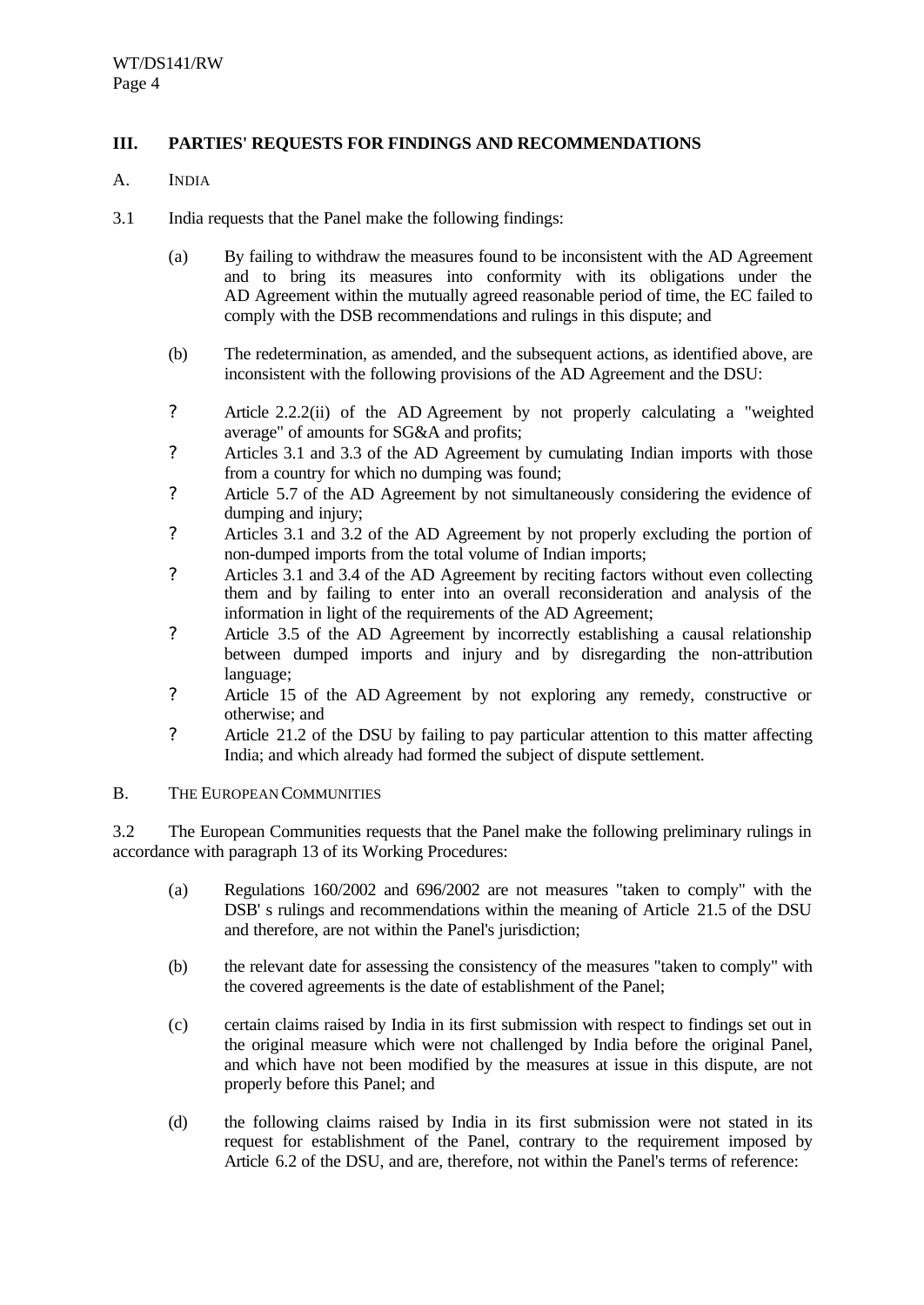- ? the claim that the EC acted inconsistently with Article 4.1(i) of the AD Agreement by excluding from the "Community industry" a producer which had imported bed linen from Pakistan;
- ? the claim that the EC failed to respect the "reasonable period of time" agreed by the parties under Article 21.3 (b) of the DSU.

3.3 The EC further requests the Panel to find in the EC's favor on the claims submitted by India for the reasons stated in Section III of the EC's first written submission.

3.4 Finally, the EC requests that, should the Panel conclude that the EC has violated Article 2.2.2(ii) of the AD Agreement, it should find that such violation has not nullified or impaired the benefits accrued to India under that provision.

# **IV. ARGUMENTS OF THE PARTIES**

4.1 The arguments of the parties are set out in their submissions to the Panel. The parties' submissions are attached to this Report as Annexes (see List of Annexes, page v).

#### **V. ARGUMENTS OF THE THIRD PARTIES**

5.1 The arguments of the third parties, Japan, Korea, and the United States are set out in their submissions to the Panel and are attached to this Report as Annexes (see List of Annexes, page v).

#### **VI. FINDINGS**

A. GENERAL ISSUES

#### **1. Standard of Review**

6.1 Although neither party has explicitly addressed these general issues, we consider it useful to recall, at the outset of our examination, the standard of review we must apply to the matter before us.

6.2 Article 11 of the DSU sets forth the appropriate standard of review for panels. Article 11 imposes upon panels a comprehensive obligation to make an "objective assessment of the matter", an obligation which embraces all aspects of a panel's examination of the "matter", both factual and legal.

6.3 Article 17.6 of the AD Agreement sets forth the special standard of review applicable to antidumping disputes. Certain elements of Article 17.6 of the AD Agreement complement -- or supplement -- the standard contained in Article 11 of the DSU. In particular, with regard to factual issues, Article 17.6(i) provides:

"in its assessment of the facts of the matter, the panel shall determine whether the authorities' establishment of the facts was proper and whether their evaluation of those facts was unbiased and objective. If the establishment of the facts was proper and the evaluation was unbiased and objective, even though the panel might have reached a different conclusion, the evaluation shall not be overturned".

6.4 With respect to legal questions of the interpretation of the AD Agreement, Article 17.6(ii) provides: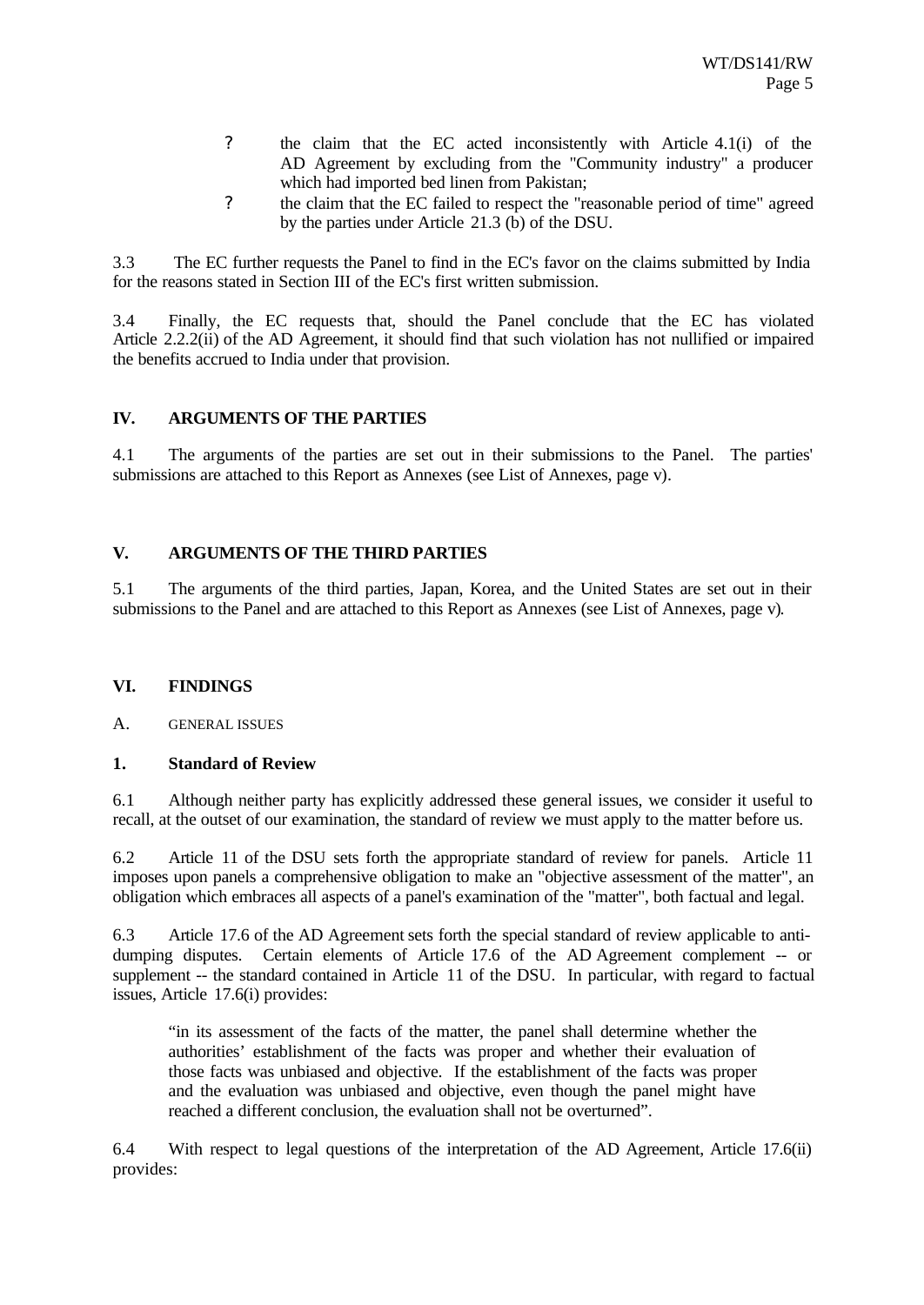"the panel shall interpret the relevant provisions of the Agreement in accordance with customary rules of interpretation of public international law. Where the panel finds that a relevant provision of the Agreement admits of more than one permissible interpretation, the panel shall find the authorities' measure to be in conformity with the Agreement if it rests upon one of those permissible interpretations".

6.5 Thus, together, Article 11 of the DSU and Article 17.6 of the AD Agreement set out the standard of review we must apply with respect to both the factual and legal aspects of our examination of the claims and arguments raised by the parties.<sup>19</sup>

6.6 In light of this standard of review, in examining this matter referred to us under Article 21.5 of the DSU, we must evaluate the existence or consistency with a covered agreement of measures taken to comply with the recommendation of the DSB. We must find that a measure taken to comply with the recommendation of the DSB is consistent with the AD Agreement **if** we find that the EC investigating authorities properly established the facts and evaluated them in an unbiased and objective manner, **and** that the measure rests upon a "permissible" interpretation of the relevant provisions. Our task is not to perform a *de novo* review of the information and evidence on the record of the underlying anti-dumping investigation, nor to substitute our judgment for that of the EC investigating authority, even though we may have arrived at a different determination were we examining the record ourselves.

# **2. Burden of Proof**

l

6.7 We recall that the general principles applicable to burden of proof in WTO dispute settlement require that a party claiming a violation of a provision of the WTO Agreement by another Member must assert and prove its claim.<sup>20</sup> In these Panel proceedings, we thus observe that it is for India, which has challenged the consistency of the EC measure, to bear the burden of demonstrating that the measure is not consistent with the relevant provisions of the AD Agreement. We also note, however, that it is generally for each party asserting a fact, whether complainant or respondent, to provide proof thereof.<sup>21</sup> In this respect, therefore, it is also for the EC to provide evidence for the facts which it asserts. We also recall that a *prima facie* case is one which, in the absence of effective refutation by the other party, requires a panel, as a matter of law, to rule in favour of the party presenting the *prima facie* case. In addition, we consider that both parties generally have a duty to cooperate in the proceedings in order to assist us in fulfilling our mandate, through the provision of relevant information.  $22$ 

# B. REQUEST FOR PRELIMINARY RULINGS

6.8 The EC requested that the Panel make four preliminary rulings. Given that we held only one hearing in this matter, we did not rule on any of these requests during the course of the proceeding, as we considered that there would have been no signficant benefit to either the parties or the orderly conduct of the proceeding by early rulings in this case. However, we have now considered and disposed of the EC's request, and our findings in this regard are set out below.

<sup>19</sup> Appellate Body Report, *United States – Anti-Dumping Measures on Certain Hot-Rolled Steel Products from Japan* ("*US - Hot-Rolled Steel*"), WT/DS184/AB/R, adopted 23 August 2001, at para. 54.

<sup>20</sup> Appellate Body Report*, United States – Measure Affecting Imports of Woven Wool Shirts and Blouses from India* ("*US – Wool Shirts and Blouses*"), WT/DS33/AB/R, adopted 23 May 1997, at p. 14, DSR 1997:I, 323, at 337.

<sup>21</sup> Appellate Body Report, *US – Wool Shirts and Blouses*, at p. 14.

<sup>22</sup> Appellate Body Report*, Canada – Measures Affecting the Export of Civilian Aircraft ("Canada – Aircraft")*, WT/DS70/AB/R, adopted 20 August 1999, DSR 1999:III, 1377, at para. 190.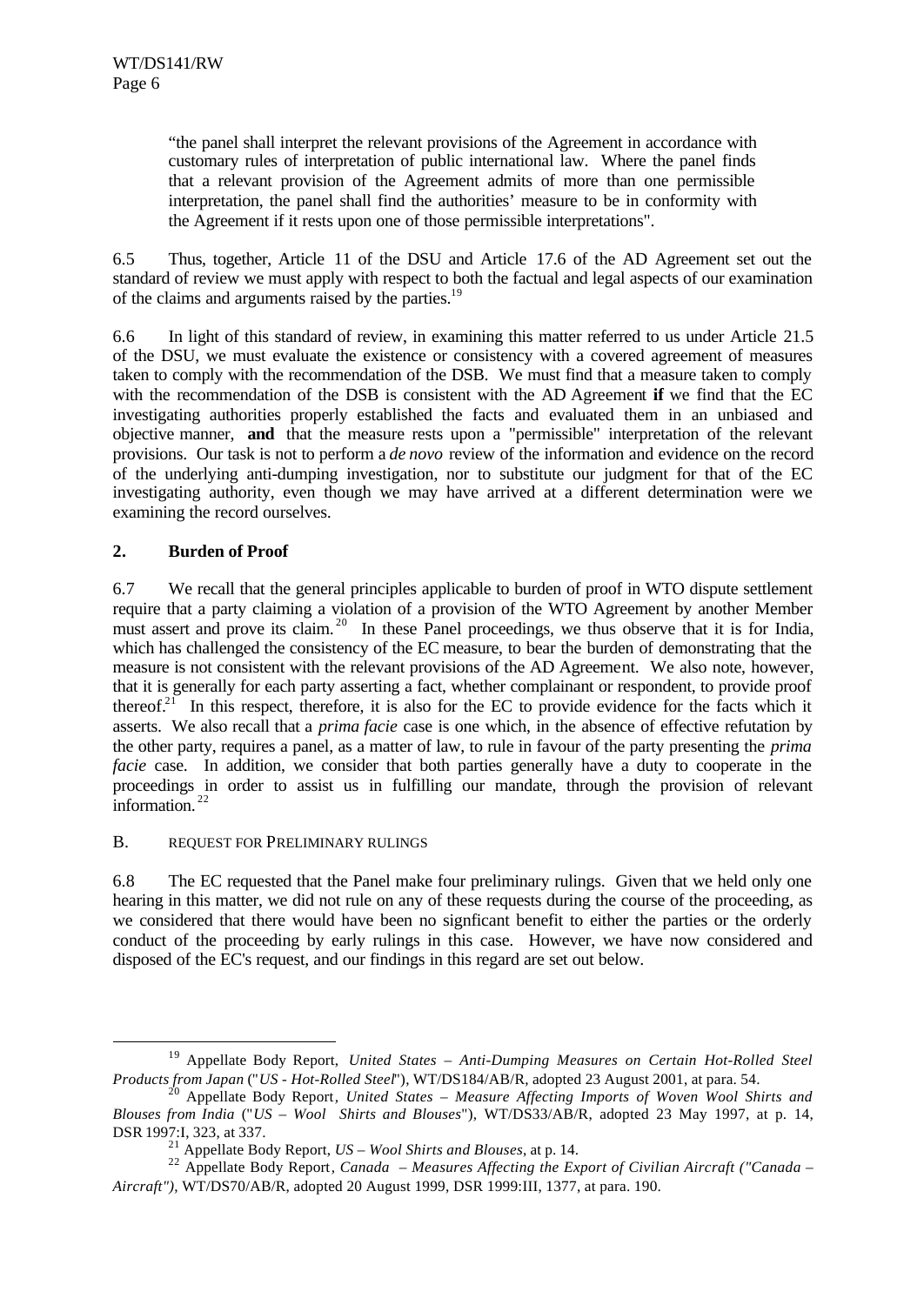#### **1. Regulations 160/2002 and 696/2002 are not measures "taken to comply" with the DSB's rulings and recommendations within the meaning of Article 21.5 of the DSU and, therefore, are not within the Panel's jurisdiction**

#### (a) Arguments of the parties

6.9 The EC argues that the original Panel proceeding involved no claims against the findings of dumping with respect to imports originating in Pakistan and Egypt, and that consequently, no recommendations or rulings were made by the DSB with respect to those findings, and the EC had no implementation obligations with respect to those findings. The EC maintains that its authorities decided, on their own motion,<sup>23</sup> to apply the principles set out in the original Panel determination with respect to the calculation of the dumping margin, and particularly the prohibition on zeroing, to the findings of dumping with respect to imports from Pakistan and Egypt. That reassessment of Pakistani imports, set out in Regulation 160/2002, resulted in the conclusion that imports from Pakistan were not dumped,<sup>24</sup> and the proceeding was terminated with respect to those imports.<sup>25</sup> The EC authorities concluded that they lacked the necessary information to re-calculate the dumping margin for Egyptian producers, and consequently decided to suspend the application of the anti-dumping duties on imports from Egypt, $26$  and provided that the duties would expire unless an interested party requested a review within a certain time-limit.<sup>27</sup> No such review was requested and the duties on imports originating in Egypt expired as of 28 February  $2002.^{28}$ 

6.10 Subsequently, the EC authorities re-assessed the finding of injury in the context of the partial interim review that had been initiated based on Eurocoton's request, in order to determine whether imports from India were, on their own, causing injury to the domestic industry. The results of that reassessment are set out in Regulation 696/2002, which concluded that imports from India, considered alone, caused material injury to the EC industry, and, therefore, confirmed the imposition of definitive anti-dumping duties on those imports.<sup>29</sup> At the same time, the EC authorities confirmed the suspension of the application of those anti-dumping duties. $30$ 

6.11 The EC argues that neither of these latter two measures, Regulations 160/2002 and 696/2002, were measures "taken to comply" with the DSB's recommendation in the original dispute, and that therefore any claims involving the findings made by the EC authorities in those two regulations are beyond this Panel's jurisdiction. The EC considers that since there were no rulings by the DSB concerning the anti-dumping measures against imports from Egypt and Pakistan, there was nothing for the EC to "comply" with, and no obligation to undertake any reassessment of the original findings. Therefore, the EC maintains that Regulation 160/2002 cannot be considered as a measure "taken to comply" within the meaning of Article 21.5. Similarly, the EC asserts that the injury redetermination in Regulation 696/2002 was rendered necessary by the decision of the EC authorities to re-examine the findings of dumping for Pakistan and Egypt, which decision was not itself a measure "taken to comply" with the DSB's recommendation. Thus, the EC asserts this measure was also independent, and not a measure "taken to comply". In the EC's view, India's claims against these two measures can only be heard in the context of a new dispute. Of the measures cited in India's panel request, the EC considers that the only measure "taken to comply" with the DSB's recommendation is Regulation

<sup>&</sup>lt;sup>23</sup> In response to a question from the Panel, the EC indicated that there were in fact requests from Egyptian and Pakistani exporters to recalculate the dumping margins. It asserts that the statement that it acted "on its own initiative" is intended to mean that the EC was under no obligation to adopt the later two regulations pursuant to the WTO Agreement. EC's answer to the Panel's question 20 at para. 20, Annex E-2.

 $24$  Regulation 160/2002, at para.13.

<sup>&</sup>lt;sup>25</sup> *Id.*, at Article 2.

<sup>26</sup> *Id.,* at Article 1.1.

<sup>27</sup> *Id.,* at Article 1.2.

<sup>&</sup>lt;sup>28</sup> Notice of Expiry, published at OJ C65/12, 14 March 2002. Exhibit-India–RW–24.

<sup>&</sup>lt;sup>29</sup> Regulation  $696/2002$ , at Article 1.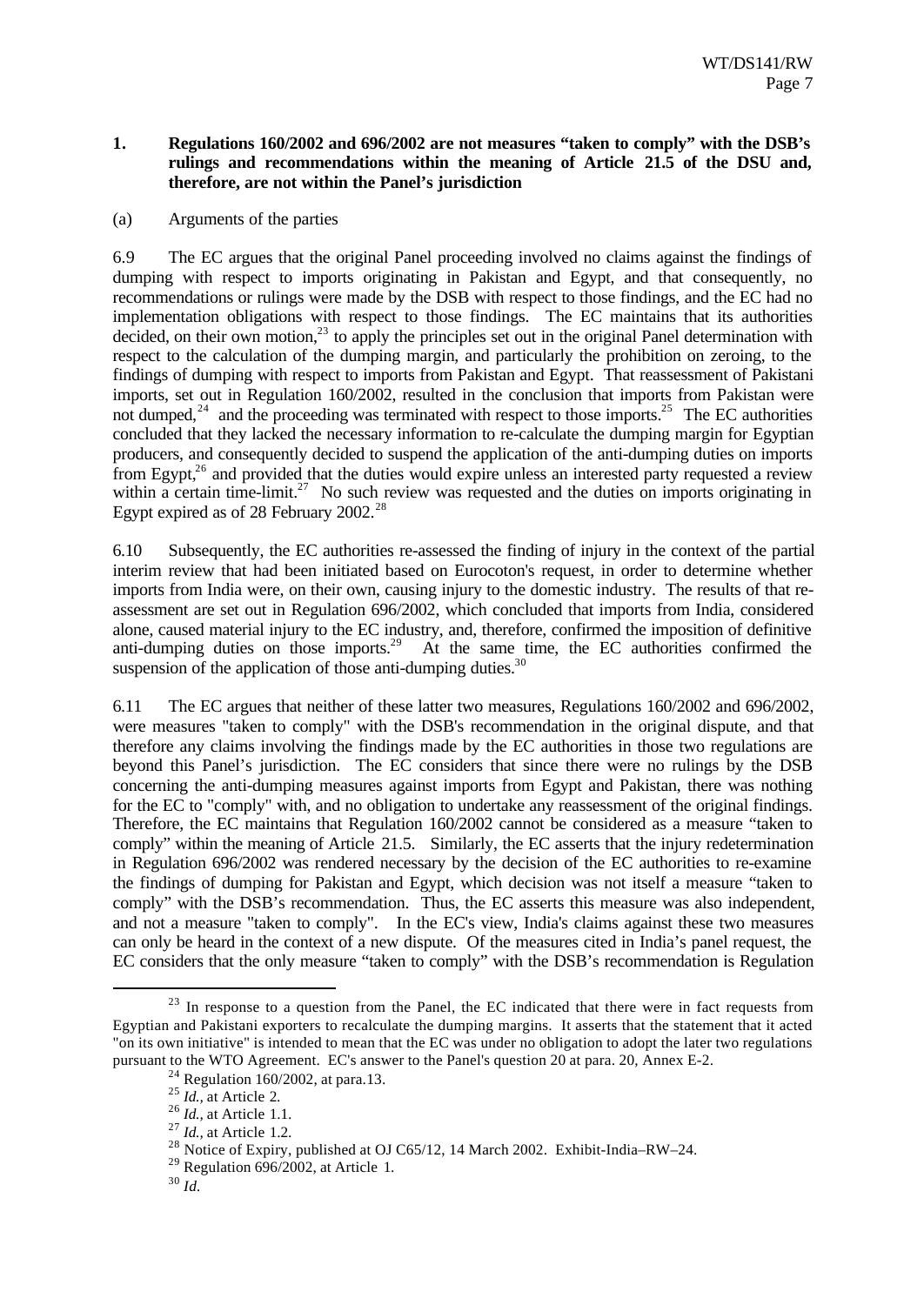1644/2001. Accordingly, the EC argues that is the only measure which should be considered by the Panel when addressing India's claims.

6.12 India asserts that Regulations 1644/2001, 160/2002 and 696/2002 are closely connected to the Panel and Appellate Body reports in the original dispute. India maintains that it is important that the EC not be allowed to decide for itself what are measures "taken to comply", citing in this regard the decision of the Panel in *Australia–Salmon (Article 21.5-Canada)*. <sup>31</sup> India considers that the Panel should not rule on the EC's request without undertaking a substantive consideration of the issue, as this would leave it to the EC's discretion, as the implementing Member, to decide what are measures "taken to comply".

(b) Evaluation by the Panel

6.13 India is certainly correct that the EC is not entitled to determine which measures the Panel may consider as measures "taken to comply". The Panel in *Australia–Salmon (Article 21.5 – Canada)* considered this question, and stated:

"We note that an Article 21.5 panel cannot leave it to the full discretion of the implementing Member to decide whether or not a measure is one "taken to comply". If one were to allow that, an implementing Member could simply avoid any scrutiny of certain measures by a compliance panel, even where such measures would be so clearly connected to the panel and Appellate Body reports concerned, both in time and in respect of the subject-matter, that any impartial observer would consider them to be measures "taken to comply"". <sup>32</sup>

6.14 Similarly, in *Australia – Automotive Leather II (Article 21.5 – US)*, the Panel rejected Australia's argument that a measure cited in the request for the establishment of a panel was not within the terms of reference of a panel since it was not part of the implementation of the DSB's ruling and recommendation:

"For us to rule, as suggested by Australia, that we are precluded from considering the 1999 loan, would allow Australia to establish the scope of our terms of reference by choosing what measure or measures it will notify, or not notify, to the DSB in connection with its implementation of the DSB's ruling".<sup>33</sup>

6.15 Thus, it is clear that it is the Panel, and not the EC, which decides whether the measures cited by India in the request for establishment are to be considered "measures taken to comply" and therefore fall within the purview of this dispute. That said, however, it is also not India's right to determine which measures taken by the EC are measures taken to comply. Rather, this is an issue which must be considered and decided by an Article 21.5 panel.

6.16 In this case, the complaining Member, India, is arguing that the first of a series of measures was **inadequate** to establish compliance with the DSB's recommendation, and that subsequent measures demonstrate that fact in that they sought to remedy the inadequacies of the first measure. The EC considers that only the first measure was taken to comply with the DSB's recommendation to bring its measure into conformity, and that the subsequent measures were not taken to justify or

<sup>31</sup> Panel Report, *Australia – Measures Affecting Importation of Salmon – Recourse to Article 21.5 of the DSU by Canada* ("*Australia – Salmon (Article 21.5 – Canada)* "), WT/DS18/RW, adopted 20 March 2000, DSR 2000:IV, 2035, at para. 7.10, subparagraph 22

<sup>32</sup> *Id.,* para. 7.10, subparagraph 22

<sup>33</sup> Panel Report, *Australia – Subs*id*ies Prov*id*ed to Producers and Exporters of Automotive Leather – Recourse to Article 21.5 of the DSU by the United States* ("*Australia – Automotive Leather II (Article 21.5 – US)* "), WT/DS126/RW and Corr.1, adopted 11 February 2000, DSR 2000:III, 1189, at para. 6.4.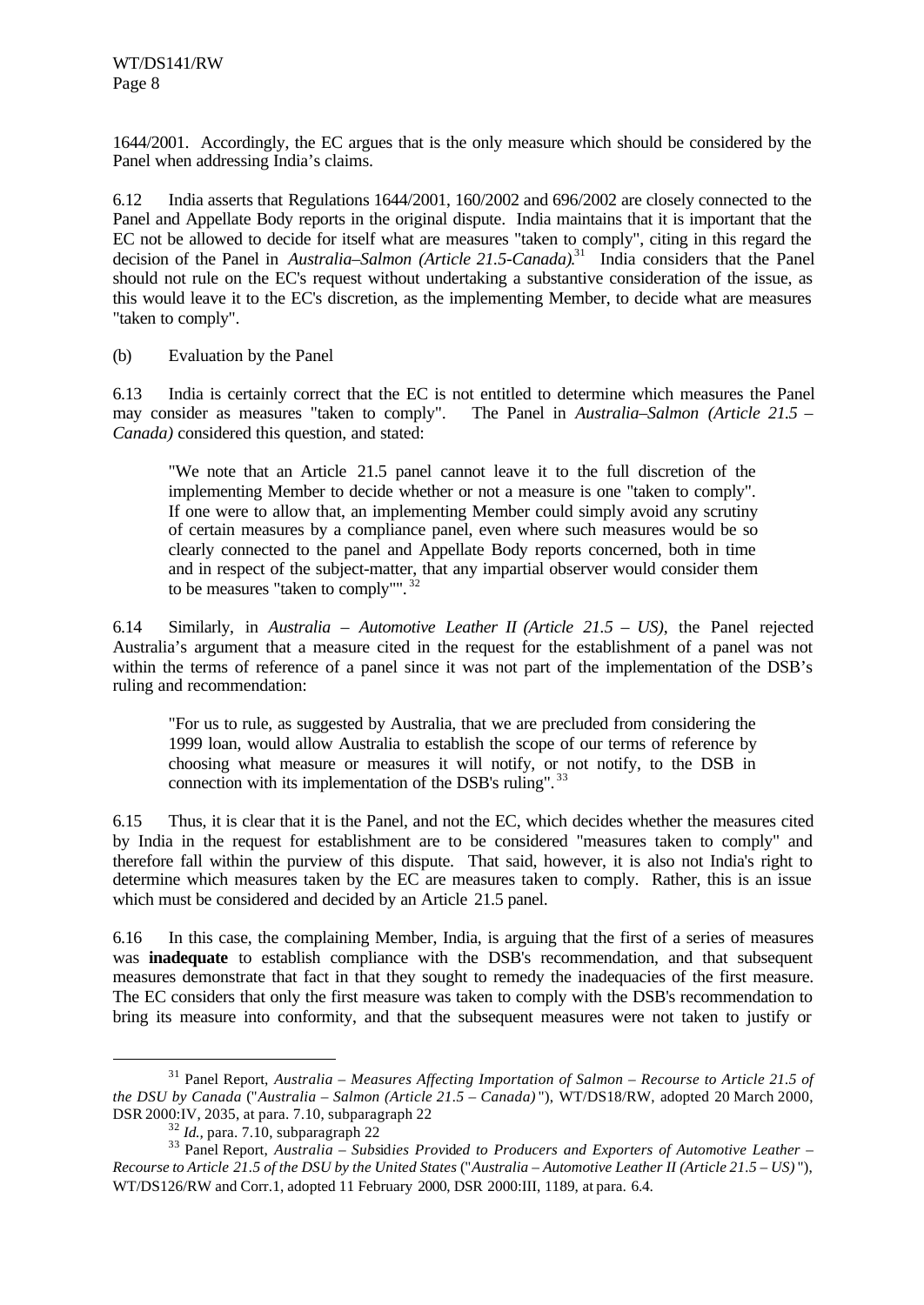remedy errors in the first measure.<sup>34</sup> The situation in this case is thus fundamentally different from that facing the Panel in the Article 21.5 proceeding in *Australia – Automotive Leather II (Article 21.5 – US)*. In that case, the complaining Member, the United States, argued that Australia had taken two measures, the first of which purported to implement the DSB's ruling, while the second measure undid the purported compliance. Australia argued that only the first measure was a "measure taken to comply", and that the second measure was not within the Panel's mandate.

6.17 While clearly, it is India in the first instance which decides the scope of its request for establishment, including the measures it wishes to challenge, the Panel is not without a role in establishing the scope of its mandate. The complaining Member in an Article 21.5 proceeding cannot be allowed to sweep into the dispute measures which are not "so clearly connected to the panel and Appellate Body reports concerned, both in time and in respect of the subject-matter, that any impartial observer would consider them to be measures "taken to comply""<sup>35</sup>, any more than the implementing Member can be allowed to exclude such measures from the proceeding. To the extent a party may have challenged, in a request for establishment of an Article 21.5 panel, measures which were **not** "taken to comply" by the implementing Member, it is our view that a Panel may decline to address claims concerning such measures.

6.18 We consider that this is precisely the situation before us in this case. The original dispute did not involve the anti-dumping measures with respect to imports from Egypt or Pakistan. Thus, neither the Panel nor the Appellate Body found any violation with respect to the anti-dumping measures concerning imports from Egypt or Pakistan. As a consequence, the DSB's rulings cannot have touched upon these anti-dumping measures. Nor could the DSB have recommended that the EC bring into conformity with its obligations measures as to which there was no finding of violation. Thus, the EC was under no legal obligation to do anything with respect to the anti-dumping measures on imports from Egypt and Pakistan.<sup>36</sup>

6.19 The EC chose, at its own volition, to open the determinations of dumping with respect to imports from Egypt and Pakistan so as to apply to those determinations the conclusion of the adopted Reports finding the practice of "zeroing" to be inconsistent with the AD Agreement.<sup>37</sup> While this decision on the part of the EC may have been prudent, and is commendable, it was not required by the DSB's recommendation in the original dispute, which was to bring the measure at issue, *viz*., the antidumping measure on imports of bed linen from India, into conformity with the EC's obligations under the AD Agreement.<sup>38</sup> Therefore, we conclude that Regulation 160/2002 was not a measure "taken to

<sup>&</sup>lt;sup>34</sup> The EC does argue that, if the Panel were to conclude that all three measures were "measures taken to comply", then the consistency of it compliance should be judged as of the date of establishment of the Panel, *i.e.*, with reference to the situation as it stood after all three measures had been adopted.

<sup>35</sup> *Australia - Salmon (Article 21.5 – Canada)*, at para. 7.10, subparagraph 22.

<sup>&</sup>lt;sup>36</sup> The situation might be different had there been a claim in the original dispute challenging the cumulative assessment of the effects of imports from India, Egypt, and Pakistan.

 $37$  The EC clarified, in response to a question from the Panel, that while EC authorities adopted Regulation 160/2002 "on their own initiative", this did not suggest that they had not acted in response to a request from exporters, but rather that they were under no obligation to adopt that regulation. EC's answer to the Panel's question 20, at para. 20, Annex E-2. The EC further noted that both Pakistani and Egyptian exporters requested the EC to redetermine their dumping margins. *Id*. The EC has also provided exporters affected by the practice of zeroing in other cases the opportunity to request a re-examination in light of the adopted Reports. id. at paras. 18–19. At least one review has been initiated in response to the request of an exporter. id. at para. 18

 $38\text{ We note that the original dispute was not one in which India challenged the EC's law or regulations.}$ *per se*, and thus, the recommendation of the DSB had no necessary implications for anything other than the antidumping measure at issue in that dispute.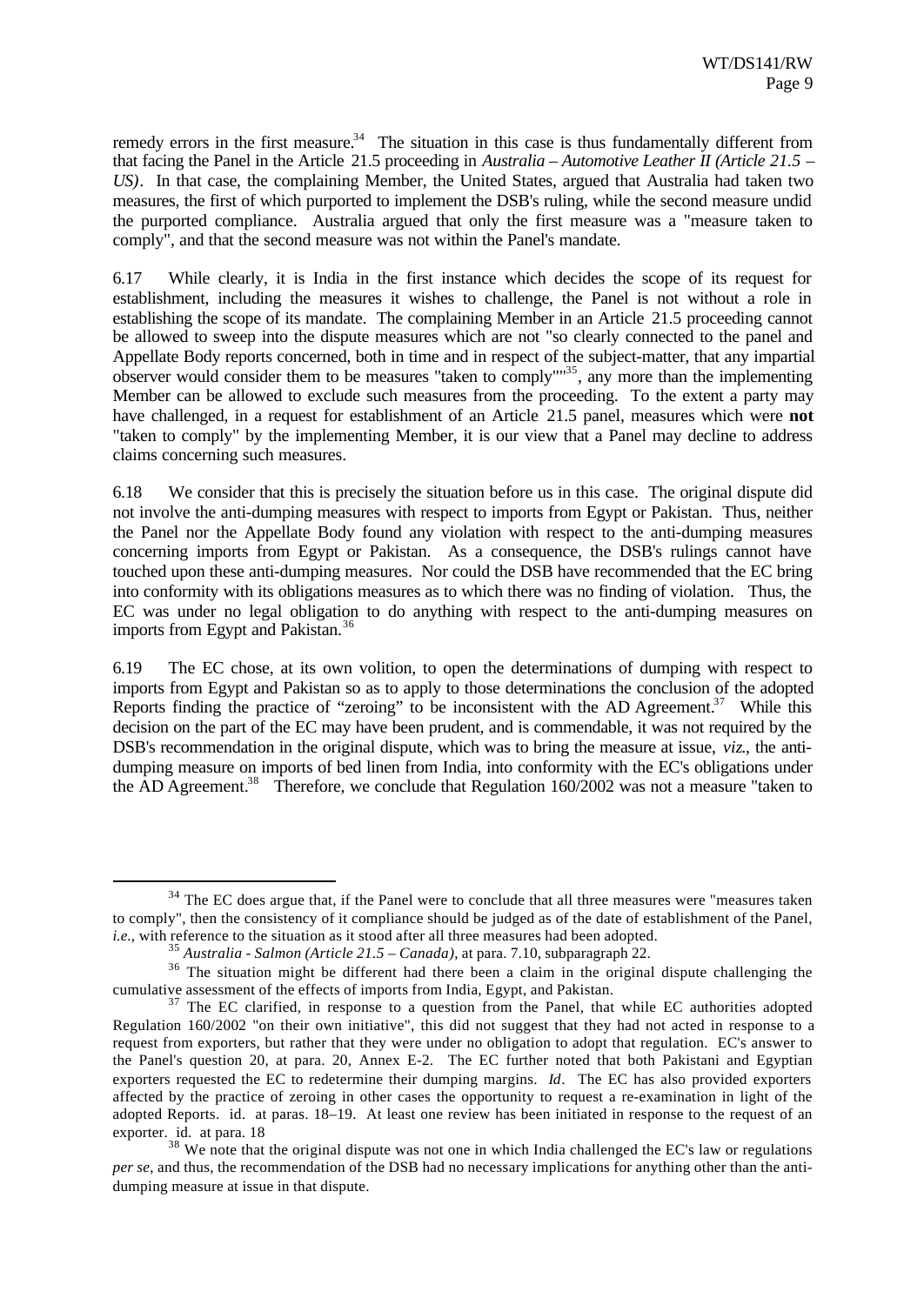comply" and its consistency with the AD Agreement, or lack thereof, will not be considered in this proceeding.<sup>39</sup>

6.20 Similarly, the fact that the EC, subsequent to its re-examination of the dumping determinations with respect to imports from Egypt and Pakistan, and in the context of a review initiated based on the request of Eurocoton, carried out an analysis of whether injury was caused by imports from India alone does not, *ipso facto* , establish that Regulation 696/2002 is a measure "taken to comply". Rather the opposite would seem to be the case – that Regulation would seem to be an entirely new determination, reached as a result of events subsequent to the EC having adopted a measure to comply with the DSB's recommendation.

6.21 In this case, India argues that the first measure, Regulation 1644/2001 is insufficient to establish compliance, and that the subsequent two measures do not cure that insufficiency. It does not argue that the subsequent two measures undo the compliance effectuated by the first measure. In this circumstance, if we were to find that the first measure, Regulation 1644/2001, is sufficient to conclude that the EC has complied with the DSB's recommendation to bring its measure into conformity, there would be no need to go on to consider whether the two subsequent mesures were inconsistent with the AD Agreement, in the context of this Article 21.5 proceeding. This as well implies that only Regulation 1644/2001 is properly deemed a "measure taken to comply".

6.22 Based on the foregoing, we grant the EC's first request for preliminary ruling, and determine that Regulations 160/2002 and 696/2002 are not "measures taken to comply" with the DSB's recommendation. We therefore will not make any findings as to the consistency of those measures with the covered agreements in this dispute.<sup>40</sup>

### **2. The relevant date for assessing the consistency of the measures "taken to comply" is the date of establishment of the Panel**

#### (a) Arguments of the parties

l

6.23 The EC notes India's argument that, even if the alleged inconsistencies with the AD Agreement in the redetermination, Regulation 1644/2001 had been "cured" by Regulations 160/2002 and 696/2002, those latter regulations cannot provide a valid "justification" because they were adopted outside the "reasonable period of time".<sup>41</sup> The EC asserts that India is incorrect in arguing that the scope of a panel's mandate in an Article 21.5 proceeding is limited to determining whether measures taken to comply **within the reasonable period of time** for implementation are consistent with the covered agreements. Rather, the EC submits that assuming the Panel were to conclude that the latter two measures are relevant to the assessment of the EC's compliance, that compliance should be judged as of the date of establishment of the Panel, and not as of the end of the reasonable period of time. Therefore, the EC considers, in the alternative, that the Panel should take into account any "cure" effected by the two later Regulations with respect to any inconsistencies in Regulation into account in assessing the EC's implementation.

6.24 India does not see any conflict between its position and the argument of the EC. India submits that it is possible to have the date of establishment of the Panel as the relevant date for assessing the *overall* consistency of the measures "taken to comply" while at the same time having the

<sup>&</sup>lt;sup>39</sup> Our conclusion in this regard is bolstered by the consideration that, had India sought to challenge the EC's implementation for an alleged **failure** to enact this regulation, we would not have been able to find such failure alone demonstrated that the EC had not taken measures to comply with the DSB's recommendation.

<sup>&</sup>lt;sup>40</sup> We note, in fact, that India has not actually made claims of violation with respect to these two regulations. Rather, India argues that the two latter measures cannot be considered as having "corrected" what India considers to be violations in the first measure.

<sup>&</sup>lt;sup>41</sup> *See e.g.*, paras. 73, 82, 134 and 247 of India's First Written Submission (hereinafter "India's FWS"), Annex A-1.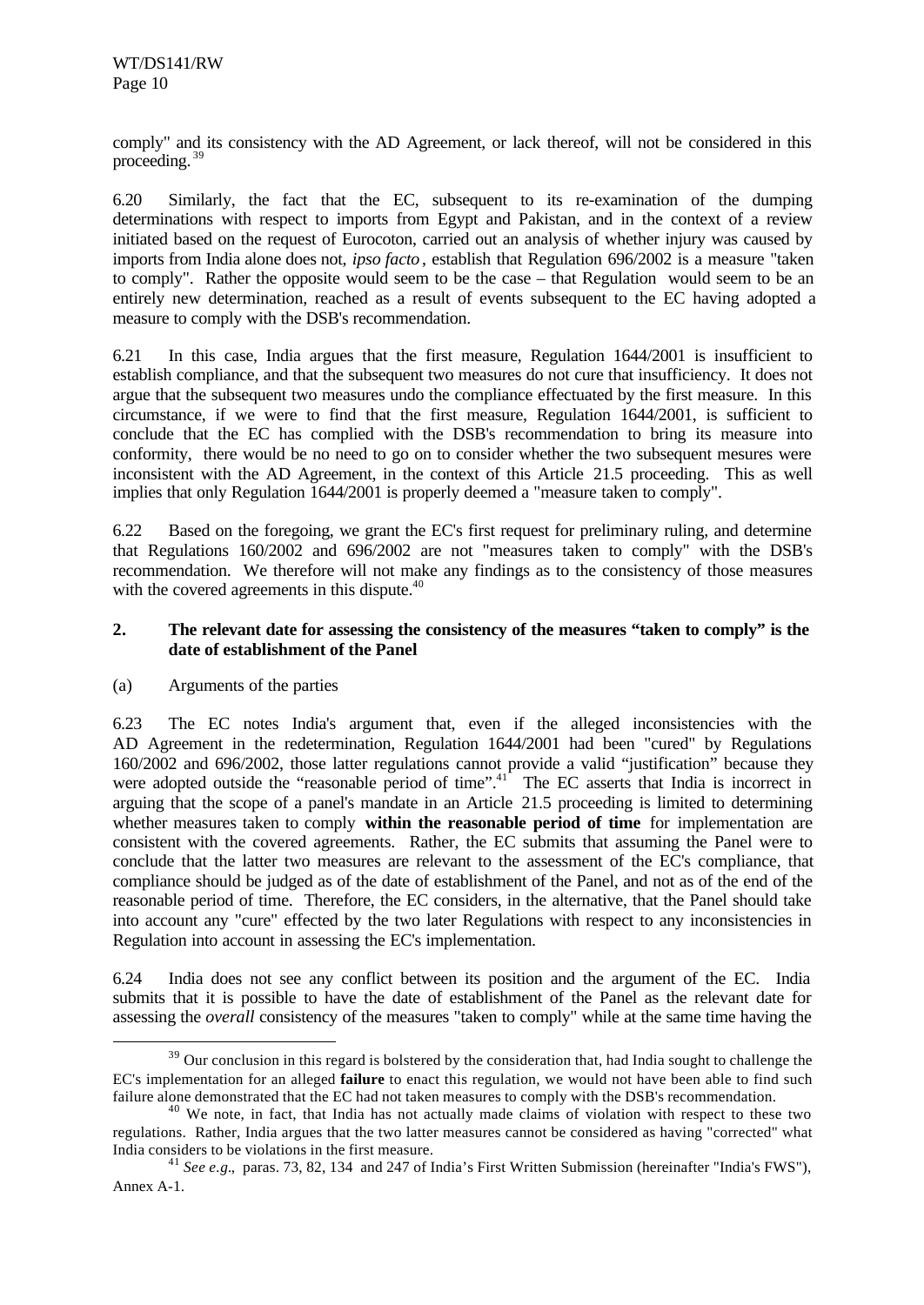date of expiration of the reasonable period of time for compliance as the relevant date for assessing the consistency of measures "taken to comply" *within* the reasonable period of time. Thus, India asserts, a panel should examine the consistency of measures taken to comply not only as a matter of substance, but also with respect to whether those measures were taken within the reasonable period of time. India argues that the end of the reasonable period establishes a deadline, under Article 21.3, for compliance, and that therefore whether compliance occurred within that period must be considered. Once the Panel has made a determination in this respect, and assuming it concludes that there was no compliance within the reasonable period of time, it can also examine measures taken to comply subsequently, outside the reasonable period of time, so as to establish whether, as of the date of establishment of the Panel, the recommendations of the DSB have been implemented.

#### (b) Arguments of third parties

6.25 The United States asserts that a Member's chance to comply with the recommendations and rulings of the DSB does not end with the reasonable period of time for compliance. Nothing in the DSU prevents a Member from modifying a compliance measure taken during the reasonable period of time, replacing it with another measure, or even taking its compliance measure for the first time after the end of the reasonable period of time. Furthermore, any of these measures could be subject to review by a panel under Article 21.5 of the DSU. The United States notes that the EC took its initial measure to comply, Regulation 1644/2001, within the reasonable period of time, and amended that measure in Regulation 696/2002, outside the reasonable period of time. In the US view, DSU does not support India's position that the EC may not demonstrate its compliance based on Council Regulation 696/2002, because the measure was taken after the end of the reasonable period of time. The United States considers that India itself provides no legal support for this contention. To the contrary, the United States notes that several DSU provisions appear to presume the possibility of a Member's bringing its measure into compliance after the reasonable period of time has expired, citing in this regard Articles 21.6 and 22.8 of the DSU.

6.26 The United States suggests that, to the extent India may be arguing that an obligation to comply with recommendations and rulings of the DSB before expiration of the reasonable period of time defines the bounds of the mandate of a panel proceeding under DSU Article 21.5, the text of the DSU belies this view. In the US view, the text of Article 21.5, viewed in its context, does not limit the Panel's mandate to examining measures taken before the reasonable period of time expired, or in any other way place a time limit on taking such measures. The United States considers that since Regulation 696/2002 predates both the request for establishment and the establishment of the Panel, there is no need in this proceeding to reach the issue of which is the proper benchmark.

#### (c) Evaluation by the Panel

6.27 As discussed above, we have concluded that only the first of the challenged measures in this dispute, Regulation 1644/2001, was a "measure taken to comply" with the DSB's recommendation that the EC bring its measure into conformity. There is no dispute that Regulation 1644/2001 was taken within the reasonable period of time agreed upon by the parties. Thus, we need not and will not address India's arguments with respect to whether, assuming Regulation 1644/2001 were found to be inconsistent with the covered agreements, that inconsistency could be cured by subsequent measures taken after the reasonable period of time to implement. As noted above, India has not made any specific claims with respect to the subsequent measures themselves.

6.28 We note, however, that India's position regarding the appropriate assessment of compliance evolved during the course of this proceeding. We understand India to argue that we may consider the latter two measures in determining whether the EC has complied with the DSB's recommendation to bring its measure into conformity, but that we must **first** determine whether it has done so within the reasonable period of time. Thus, it appears India considers that we must make two decisions on the existence or consistency of measures taken to comply – one as of the end of the reasonable period of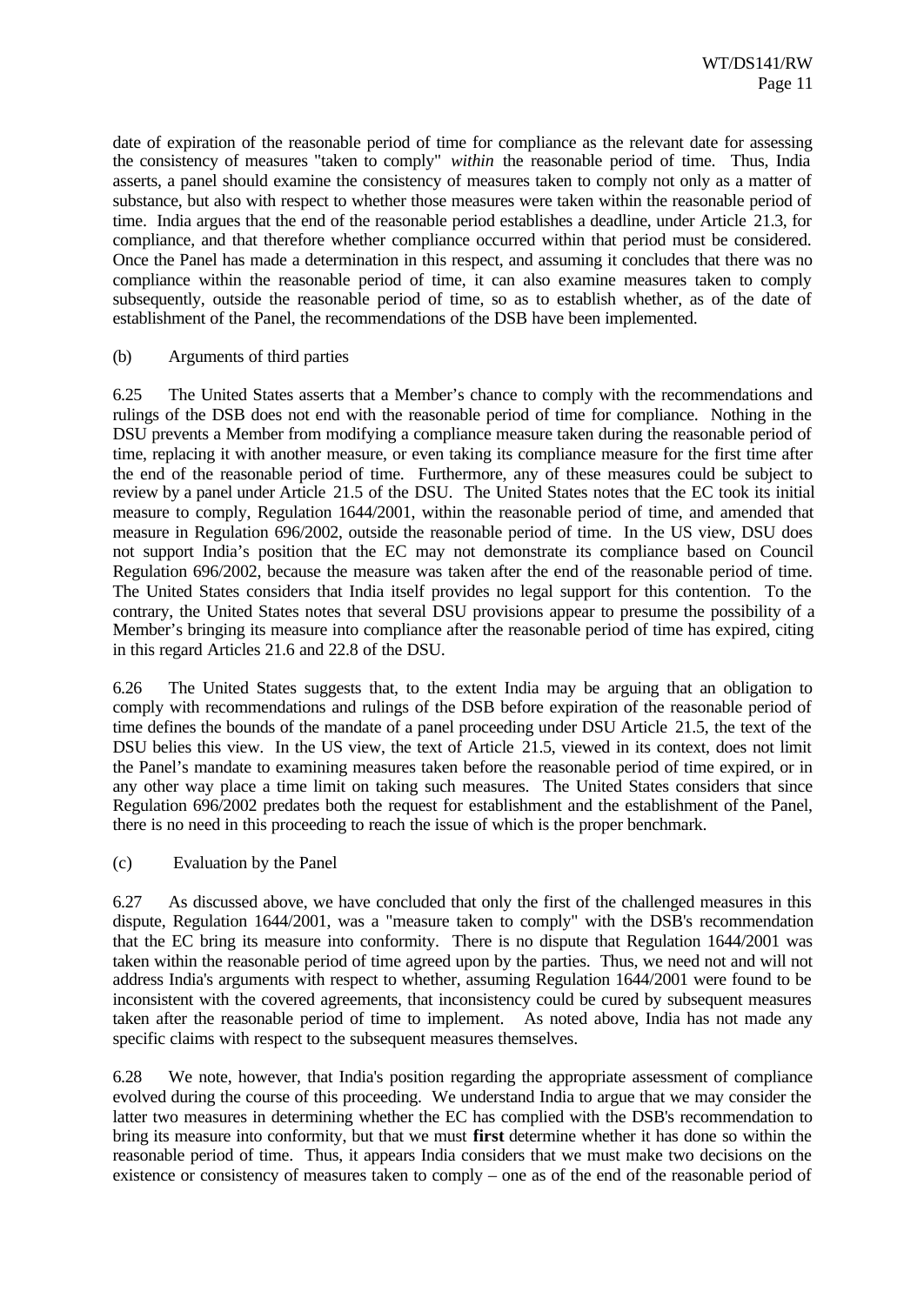time, and one as of the date of establishment of the Panel.<sup>42</sup> We do not consider that it would be either necessary or appropriate, as a matter of judicial economy, to first examine whether compliance had occurred as of the end of the reasonable period of time, and second consider compliance as of the later date. There would be no useful purpose served by a ruling regarding compliance as of the end of the reasonable period of time in this case. India has made no specific claim of violation of any WTO Agreement with respect to the timing of the EC's compliance<sup>43</sup> – it has merely asserted that the first Regulation adopted by the EC did not bring the EC's measure into conformity with the AD Agreement, and that the later Regulations cannot be considered as curing the defects it alleges to exist in the first Regulation.

6.29 In any event, we have concluded that only Regulation 1644/2001 is a "measure taken to comply" with the DSB's recommendation and ruling, and the EC is content for us to judge its compliance only with reference to that measure. India has not, in fact, made any specific claims of violation in the subsequent measures, and we will not make any rulings regarding those measures. While we need not ignore the subsequent regulations, we consider them unnecessary to the resolution of the question whether the EC has complied with the DSB's recommendation.

### **3. Certain claims raised by India in this dispute with respect to aspects of the original measure which were the subject of claims by India, but were not pursued before the original Panel, are not properly before this Panel**

(a) Arguments of the parties

6.30 The EC asserts that India has made claims in this proceeding concerning some of the findings in the original EC determination which were incorporated without change as part of the reasoning in the redetermination. The EC asserts that India did not challenge these aspects of the original determination in the original dispute, that the EC therefore had no implementation obligation with respect to those aspects of its original determination, and that the EC therefore did not modify them in the redetermination. Specifically, the EC notes that India's only claim under Article 3.5 of the AD Agreement in the original dispute was that the EC authorities had not established that injury had been caused "through the effects of dumping" because they had treated as "dumped imports" what India considered to be "non-dumped transactions".<sup>44</sup> That claim was dismissed by the Panel.<sup>45</sup> In this proceeding, however, India argues that the causality determination is inconsistent with Article 3.5, *inter alia*, because the EC authorities failed to properly examine the effects of "other factors" causing injury to the domestic industry, specifically, the effects of the increase in consumer prices, <sup>46</sup> and to separate the effects of the increase in the cost of raw cotton.<sup>47</sup>

 $42$  Since the measures at issue in this respect were both adopted prior to the date of the revised request for establishment, and the consequent establishment of this Panel, which date is appropriate has no effect on our decision. We note, however, that in our view, the clear import of the decision of the Panel in *US – Shrimp (21.5 - Malaysia)* is that the appropriate date for assessing the compliance of a Member with the recommendations of the DSB is the date of establishment of the Article 21.5 panel. Panel Report, *United States – Import Prohibition of Certain Shrimp and Shrimp Products – Recourse to Article 21.5 of the DSU by Malaysia* ("*US – Shrimp (Article 21.5 – Malaysia)* "), WT/DS58/RW, adopted 21 November 2001, as upheld by the Appellate Body Report, WT/DS58/AB/RW, at paras. 5.12 – 5.13.

<sup>&</sup>lt;sup>43</sup> See discussion at paragraph 6.66 below. See also India's Second Written Submission (hereinafter "India's SWS"), Annex C-2, at paras. 47 - 50, and India's Closing Statement, Annex D-6, at para. 27.

<sup>&</sup>lt;sup>44</sup> India's First Written Submission to the original Panel, paras. 4.217 - 4.220, reproduced in original Panel report, p. 221.

<sup>45</sup> Original Panel report, *EC - Bed Linen*, at para. 6.142.

 $46$  India's FWS, at para. 250.

<sup>47</sup> *Id.,* at para. 256.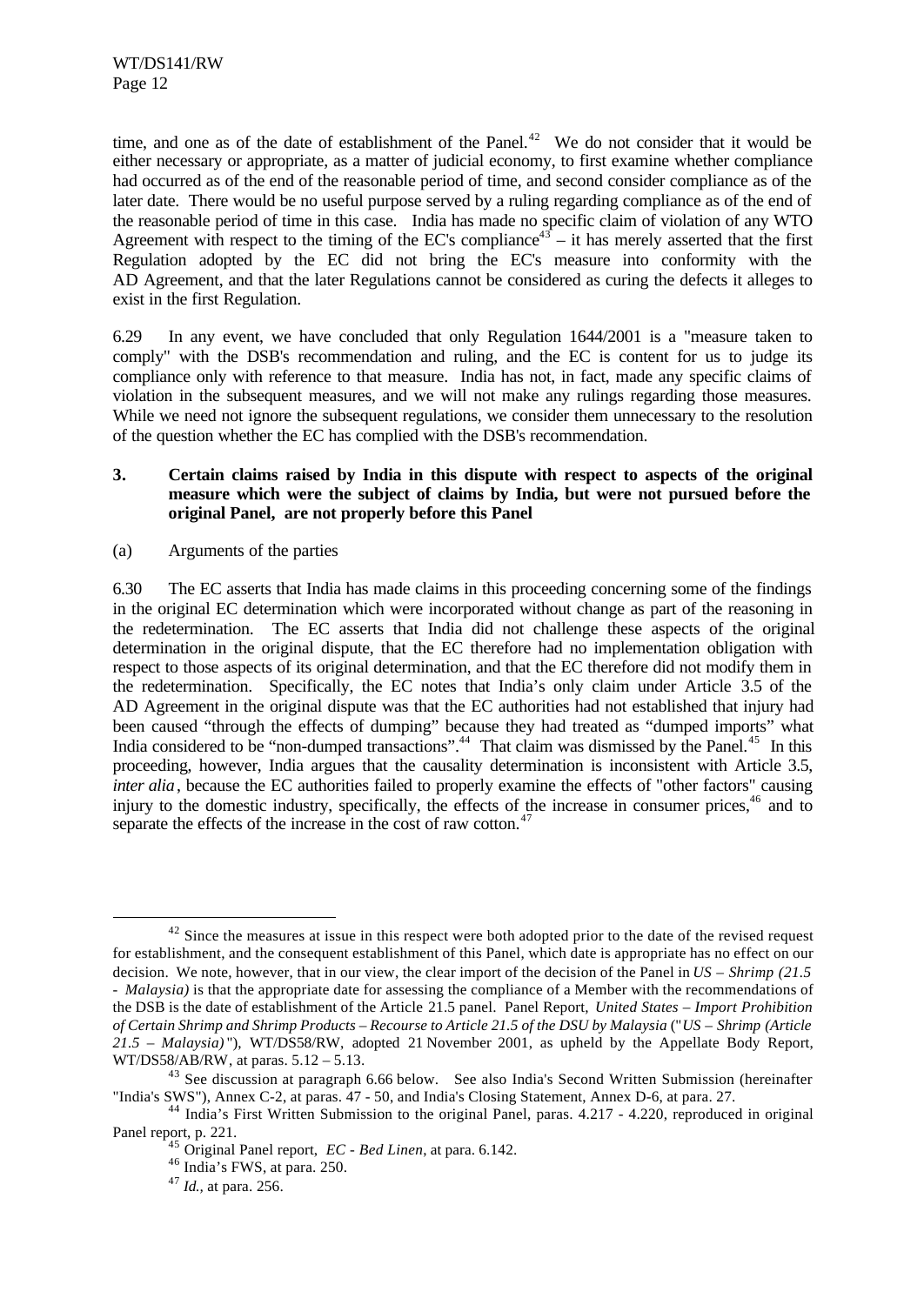6.31 The EC also points out that in the original proceeding, India's only claim under Article 3.4 was that the EC authorities had failed to consider all the relevant injury factors.<sup>48</sup> India prevailed on that claim, the Panel finding a violation in the failure to address all the Article 3.4 factors. In this proceeding, however, India contests the **adequacy** of the findings made by the EC authorities with respect to Article 3.4 factors which had been considered by the EC authorities in the original determination, and as to which the Panel made no finding of violation. The EC specifically points to India's claim that the evaluation of factors such as sales<sup>49</sup>, market share<sup>50</sup>, price development<sup>51</sup>, production<sup>52</sup>, profitability<sup>53</sup> or employment<sup>54</sup> is inadequate. The EC notes that its authorities did not make any new findings with respect to these factors, as Regulation 1644/2001 merely confirms the findings with respect to those factors that had been made in the original Regulation  $1069/97$ .<sup>55</sup> In the EC's view, India is making claims which it could have, and should have, raised in the original proceeding.

6.32 The EC submits that, to the extent that the redetermination does nothing but confirm findings already set out in the measure at issue in the original dispute, it cannot be considered that the redetermination constitutes a measure "taken to comply" within the meaning of Article 21.5 of the DSU. Therefore, in the EC's view, any claims relating to those findings should be dismissed as not being properly before the Panel.

6.33 Finally, the EC argues that even if the Panel were to take the view that the claims at issue concern measures "taken to comply", by not raising those claims in a timely manner, India has acted inconsistently with the requirements of Article 3.10 of the DSU that Members engage in dispute settlement procedures "in good faith in an effort to resolve the dispute".

6.34 India argues, with respect to Article 3.5 and its claim concerning the failure of the EC to ensure that it did not attribute to dumped imports the injuries caused by other factors, that it **had** made a claim in this regard in the original proceeding, which India acknowledges was dismissed by the Panel for failure to make a *prima facie* case. Nonetheless, India argues that the factual premise for the EC's request is baseless. India also considers that the fact that the claim was dismissed in the original proceedings does not preclude the Panel from examining it in this Article 21.5 proceeding*.*

6.35 As regards Article 3.4, India notes that it is in part precisely the fact that the EC "confirmed" aspects of its original determination that India considers to constitute the inconsistency of the injury redetermination with the requirements of Article 3.4 of the AD Agreement. India's second argument under its claim 5 is that the EC did not engage in an overall reconsideration and analysis even though the findings of the Panel and the Appellate Body warranted exactly that.

6.36 Finally, India states that it "fails to see the problem"<sup>56</sup> of the EC as to alleged failure to raise the claims in a timely manner, as these were duly identified in the request for establishment and form part of the matter before the Panel.

<sup>48</sup> India's First Written Submission to the original Panel, paras. 4.56 - 4.76, reproduced in original Panel report, pp. 170 - 177.

<sup>49</sup> India's FWS, at paras. 166 - 171.

 $\overline{50}$   $\overline{Id.}$ 

<sup>51</sup> *Id.*

<sup>52</sup> *Id.,* at paras. 180 - 182.

<sup>53</sup> *Id.,* at paras. 172 - 179.

<sup>54</sup> *Id.,* at paras. 201 - 204.

<sup>55</sup> Commission Regulation (EC) No 1069/97, of 12 June 1997, imposing a provisional anti-dumping duty on imports of cotton-type bed linen originating In Egypt, India and Pakistan, (OJ 13.6.97 L 156/11) (hereinafter "Regulation 1069/97") (Exhibit India – 8), at paras. 31, 34 and 36.

<sup>56</sup> India's SWS, at para. 39.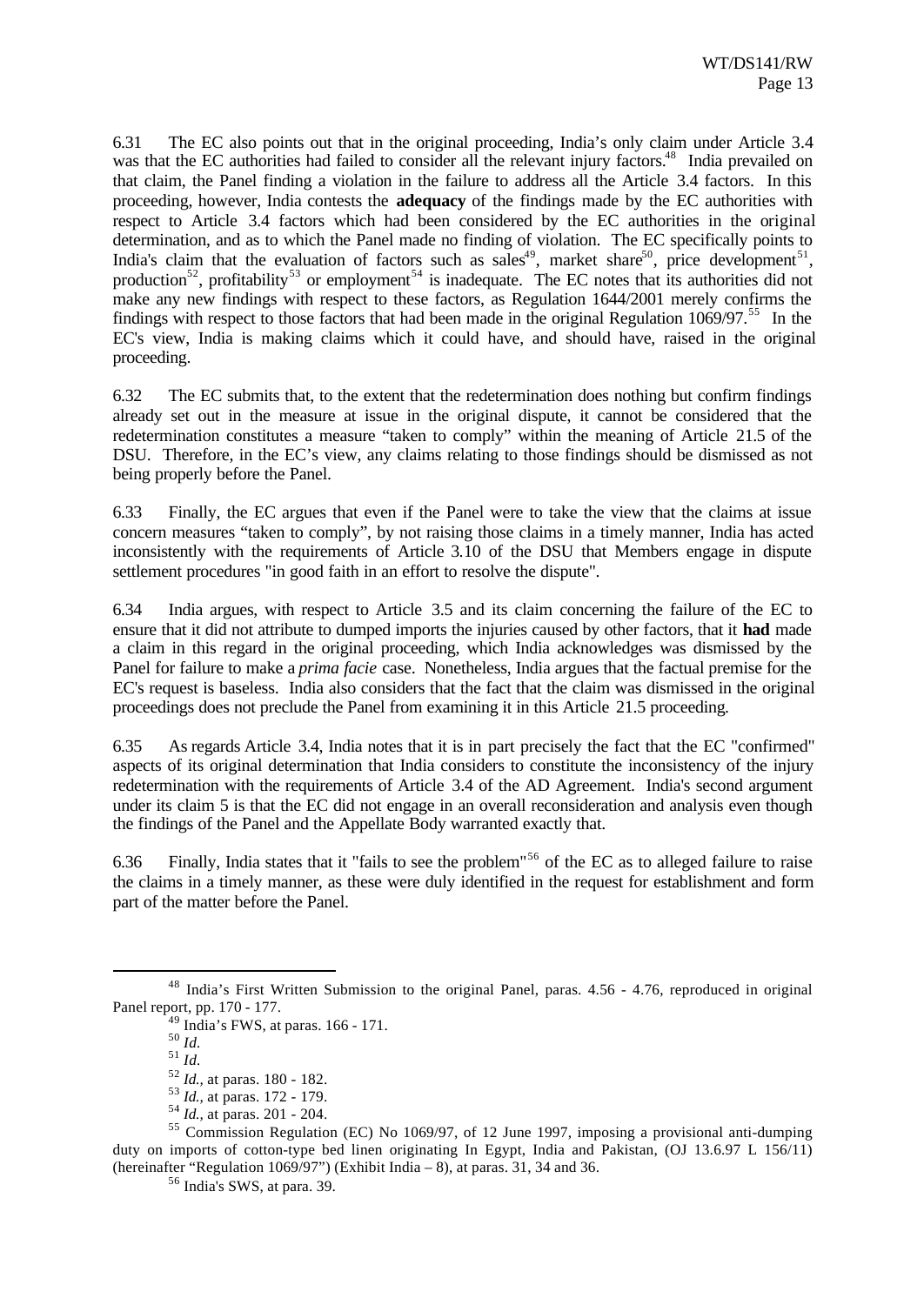l

#### (b) Evaluation by the Panel

6.37 The EC argues that, to the extent the redetermination confirms findings set out in the original determination, the redetermination is not a "measure taken to comply", and the Panel should not rule on claims addressing the redetermination to the extent it is not a measure taken to comply. This request by the EC raises novel and difficult issues concerning the scope of a panel's mandate under Article 21.5 of the DSU. That provision states, in pertinent part:

"Where there is disagreement as to the existence or consistency with a covered agreement of measures taken to comply with the recommendations and rulings [of the DSB in the underlying dispute] such dispute shall be decided through recourse to these dispute settlement procedures, including wherever possible resort to the original panel".

6.38 The concept of "measure" in an anti-dumping dispute has been addressed by the Appellate Body in the context of determining what constitutes the "measures" that may be challenged in an original dispute under the AD Agreement. In *Guatemala – Cement I*, the Appellate Body concluded that the measures that may thus be challenged are the imposition of a definitive anti-dumping duty, a provisional measure, and a price undertaking. <sup>57</sup>

6.39 The Appellate Body was, of course, considering the issue in the context of an original dispute, and not in the context of an Article 21.5 proceeding. If applied in the context of an Article 21.5 proceeding, this understanding of measure would imply that all aspects of the anti-dumping duty at issue, that is to say, all aspects of Regulation 1644/2001, may be challenged by a Member and must be resolved by the Panel. This would include underlying factual and legal issues that were not addressed by the original Report because no claim was made with respect to such issues, as well as issues that may have been resolved in favor of the defending Member. Thus, the application of this understanding of "measure" in the context of an Article 21.5 panel has troubling consequences which suggest to us the need for a thorough consideration of the EC's request.

6.40 As an extreme example, assume a complaining Member challenges an anti-dumping duty in dispute settlement, and alleges violations only in connection with the investigating authorities' determination of injury. Assume the Panel concludes that the anti-dumping duty is inconsistent with the AD Agreement because of a violation of Article 3.4 in the determination of injury, and the DSB recommends that the defending Member "bring the measure into conformity". Assume the defending Member re-evaluates only the injury aspect of its original decision, makes a new determination of injury, and continues the imposition of the anti-dumping duty on the basis of the new finding of injury and the pre-existing finding of dumping and causal link. If that anti-dumping duty, and all aspects of the determinations underlying that duty, are considered the "measure taken to comply", then the complaining Member could, in a subsequent Article 21.5 proceeding, allege a violation in connection with the dumping determination which had not been challenged in the original dispute. If the Article 21.5 panel found a violation of the AD Agreement in the determination of dumping, it would presumably conclude that the measure taken to comply is inconsistent with the AD Agreement. In this circumstance, the defending Member would have no opportunity to bring its measure into conformity with the AD Agreement with respect to the dumping calculation. Moreover, the defending Member would be subject to potential suspension of concessions as a result of a finding of violation with respect to the dumping aspect of the original determination which, because it was not

<sup>57</sup> Appellate Body Report*, Guatemala – Anti-Dumping Investigation Regarding Portland Cement from Mexico* ("*Guatemala – Cement I* "), WT/DS60/AB/R, adopted 25 November 1998, DSR 1998:IX, 3767, at para. 79. Subsequently, the Appellate Body has made it clear that a challenge can be brought concerning the consistency of anti-dumping legislation as such with the AD Agreement. Appellate Body Report, *United States – Anti-Dumping Act of 1916* ("*US – 1916 Act* "), WT/DS136/AB/R, WT/DS162/AB/R, adopted 26 September 2000, at para. 83.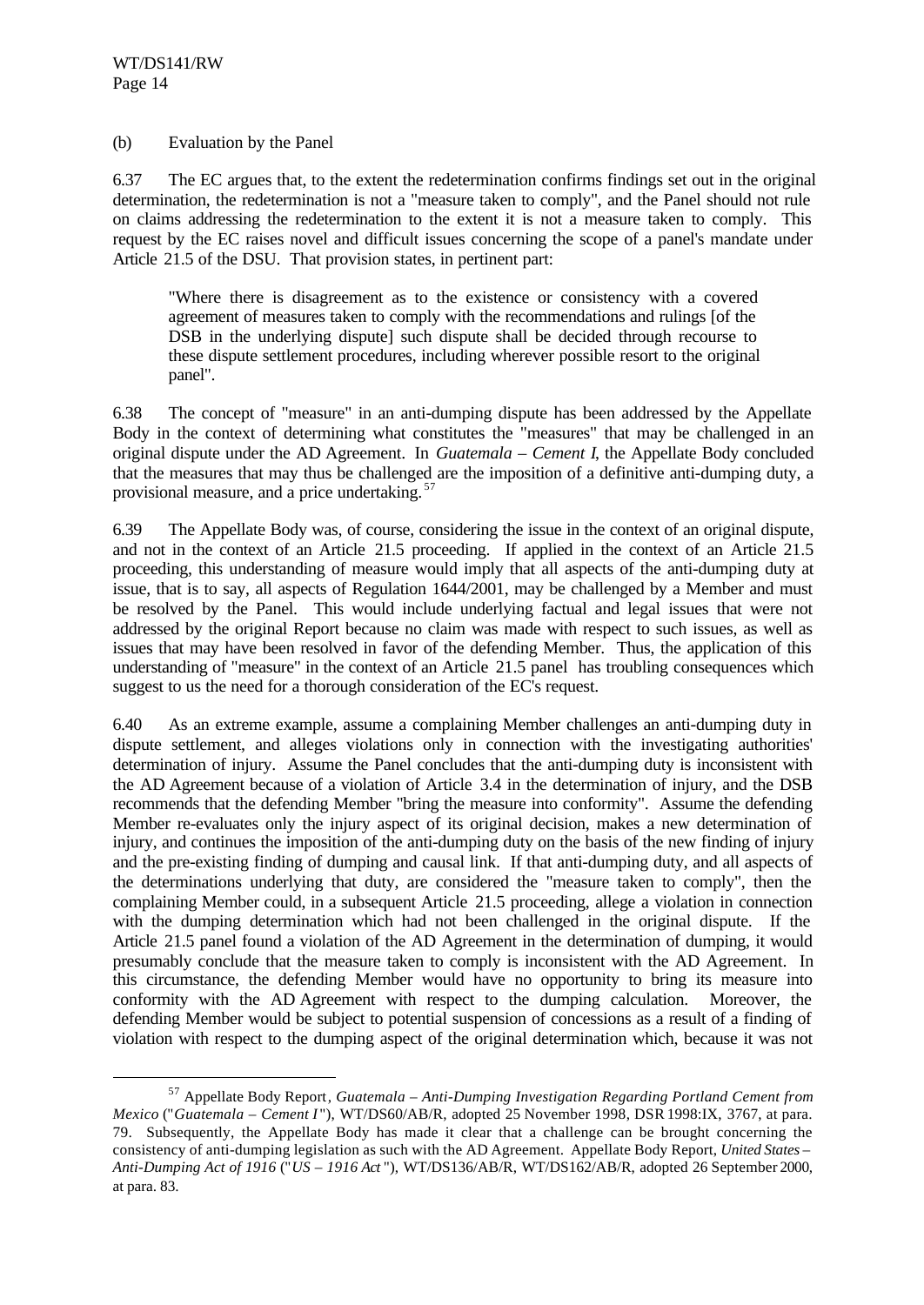the subject of any finding of violation in the original report, the Member was entitled to assume was consistent with its obligations under the relevant agreement. Such an outcome would not seem to be consistent with the overall object and purpose of the DSU to achieve satisfactory resolution of disputes, effective functioning of the WTO, to maintain a proper balance between the rights and obligations of Members, and to ensure that benefits accruing to any Member under covered agreements are not to nullified or impaired. <sup>58</sup>

6.41 This is, in fact, much the case that is before us, with the, to us, significant addition that the claim with respect to non-attribution to dumped imports of injuries caused by "other factors" which India is now pursuing was raised by India in the original proceeding, **and was dismissed** by the Panel, without a finding of violation. In the original dispute, India made two claims alleging violation of Article 3.5 of the AD Agreement. With respect to one of those claims, the Panel found no violation. With respect to the other claim, the Panel stated:

"Finally, with respect to India's claim that the European Communities failed to properly consider "other factors" which might have been causing injury to the domestic industry, as required by Article 3.5 of the AD Agreement, we note that, with the exception of the argument concerning improper consideration of "dumped" imports, India has made no other arguments in support of this claim. Having rejected India's position in that regard, we consider that India has failed to present a *prima facie* case in this regard".<sup>59</sup>

6.42 In this proceeding, India again claims a violation of Article 3.5 of the AD Agreement, arguing, *inter alia*, that the EC failed to properly consider "other factors" which might have been causing injury to the domestic industry. The EC did not, however, undertake a reconsideration of the "other factors" identified by India. Rather, it referred back to and confirmed its original consideration of these factors. Thus, India is now challenging aspects of the EC determination that it raised, and could have pursued in the original dispute, but did not. Although India stated a claim in respect of the EC's consideration of "other factors" causing injury in the original Panel proceeding, other than an argument concerning the alleged obligation to distinguish "dumped" and "undumped" transactions in determining import volumes, which the Panel rejected, India made no arguments in support of its claim.

6.43 To rule on this aspect of India's claim under Article 3.5 in this proceeding would be to allow India a second chance to prevail on a claim which it raised, but did not pursue, in the original proceeding. We cannot conclude that such a result is required by Article 21.5 of the DSU, or any other provision. The possibility for manipulative or abusive litigation tactics that would be opened by allowing Members an opportunity to obtain a ruling in an Article 21.5 that they could have sought and obtained in the original dispute would, in our view, be inestimably harmful to the effective operation of the dispute settlement system.<sup>60</sup> We hasten to emphasise that we do not consider that India has engaged in any such harmful tactics, or has engaged in this dispute settlement procedure in anything other than entirely good faith in an effort to resolve the dispute, as required by Article 3.10 of the DSU. We nonetheless consider that a claim which, as a legal and practical matter, could have been raised and pursued in the original dispute, but was not, cannot be raised on the same facts and legal premises in an Article 21.5 proceeding to determine the existence or consistency of measures taken to comply with the recommendation of the DSB in the original dispute. In our view, this ruling furthers the object and purpose of the DSU..

<sup>58</sup> See Articles 3.2 - 3.3 of the DSU.

<sup>59</sup> Original Panel Report, *EC-Bed Linen*, at para. 6.144.

<sup>&</sup>lt;sup>60</sup> As the Appellate Body has noted, "The procedural rules of WTO dispute settlement are designed to promote, not the development of litigation techniques, but simply the fair, prompt and effective resolution of trade disputes". Appellate Body Report, *United States – Tax Treatment for "Foreign Sales Corporations"* ("*US – FSC* "), WT/DS108/AB/R, adopted 20 March 2000, DSR 2000:III, 1619, at para. 166.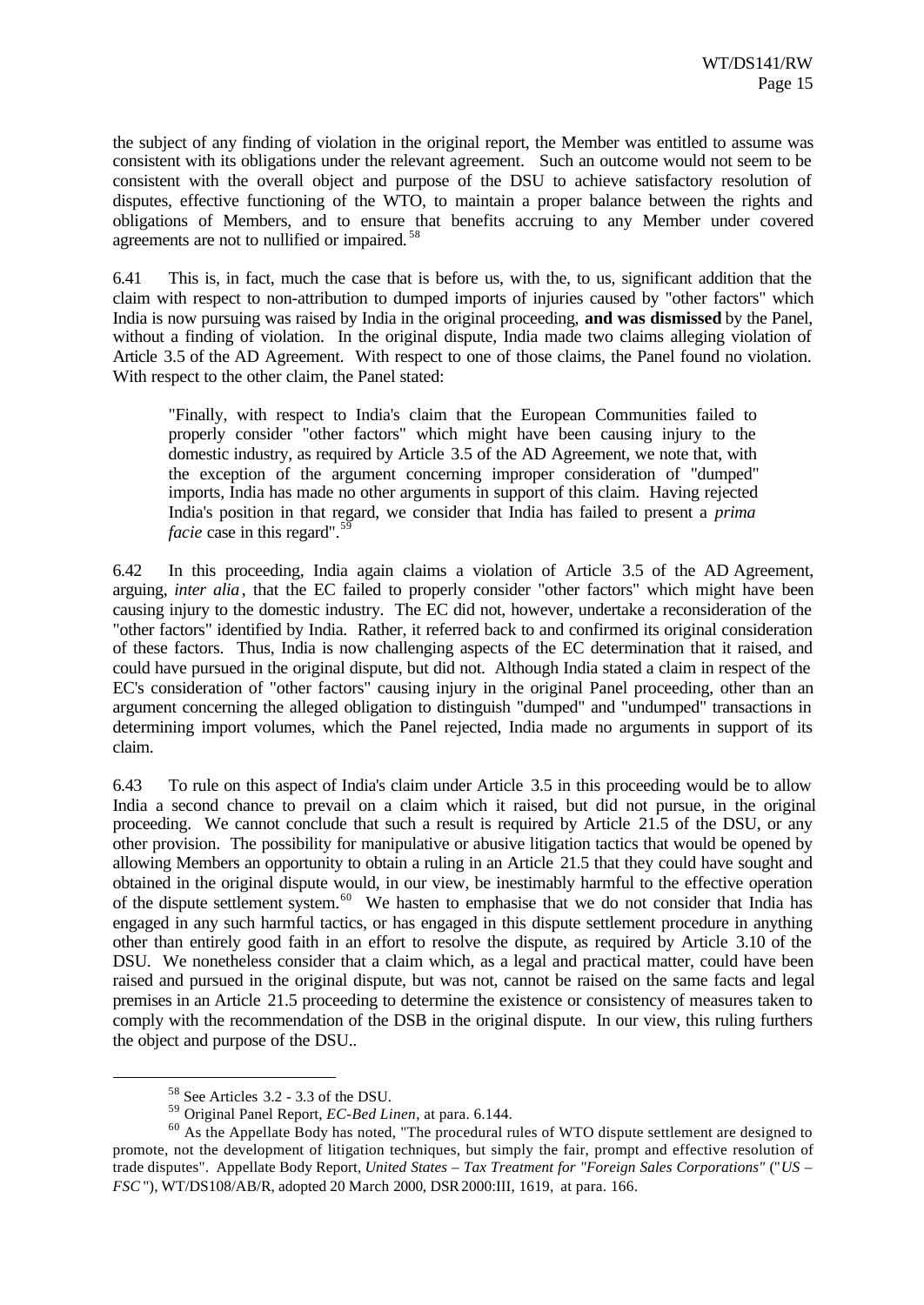6.44 India submits that while it may be clear at this point that it should have pursued its Article 3.5 claim concerning "other factors" causing injury in the original dispute, it did not do so, not because of a lack of good faith, but in order not to overload the original Panel with too many claims. India's argument also suggests that the Panel's decision in the original case was an exercise of judicial economy.<sup>61</sup> As noted, we do not ascribe any bad faith to India in this dispute – we are convinced that India is pursuing this matter in entirely good faith. However, the decision by the Panel to dismiss India's claim under Article 3.5 concerning "other factors" of injury in the original dispute was not an exercise of judicial economy, but a finding that India had failed to present a *prima facie* case of violation. In our view, it is entirely appropriate to hold a Member to the consequences of the choices it makes in dispute settlement –where the complaining Member has failed to pursue a claim by presenting arguments in support of that claim in the original dispute, we consider it would be unfair to the defending Member to entertain the same claim on the same unchanged aspects of the measure in an Article 21.5 proceeding. To conclude otherwise would allow a Member to state claims in a request for establishment, and preserve any arguments on those claims for a subsequent Article 21.5 proceeding.

6.45 India argues that prejudice to the defending Member from a lack of a reasonable period for implementation following a decision by an Article 21.5 panel on a claim that could have been asserted in the original dispute but was not, would only arise if the reasserted claim were the only claim in the Article 21.5 proceeding, or where the Article 21.5 panel found all other aspects of the measure taken to comply consistent with the defending Member's obligations.<sup>62</sup> However, in our view, a decision on this issue does not turn on the facts of any particular dispute, but on more overarching considerations of the appropriate functioning of Article 21.5 panels and the dispute settlement system as a whole. The accelerated process in Article 21.5 proceedings serves to ensure that a complaining Member, after having prevailed once in dispute settlement, is not obligated to nonetheless go through an entire dispute settlement proceeding if the implementing measure violates the provisions of a covered agreement.<sup>63</sup> On the other hand, the dispute settlement system provides Members with time to bring inconsistent measures into conformity, prefers mutually acceptable solutions, and provides for suspension of concessions only as a last resort.<sup>64</sup> Yet, a Member found to have violated a provision in an Article 21.5 proceeding pursuant to a claim that could have been pursued in the original dispute but was not would be deprived of the opportunity to seek a mutually acceptable solution, of the opportunity to bring its measure into conformity, and might, depending on the nature of the violation, be subjected to suspension of concessions.

6.46 India asserts that the Panel in *EC – Bananas III (Article 21.5 – Ecuador)* rejected the argument made by the EC in that case that the EC would be prejudiced if Ecuador were allowed to bring new claims in the Article 21.5 proceeding, because of a lack of time to implement. However, in that case, the measures challenged by Ecuador modified aspects of the EC's banana import regime that had been found by the original panel and Appellate Body reports to be inconsistent with the EC's obligations. Moreover, while the Panel observed that the issues raised by Ecuador were "quite similar" to those raised in the original dispute, there is no suggestion in the Report that Ecuador sought to raise claims in the Article 21.5 proceeding concerning unchanged aspects of the measures which it could have pursued in the original dispute but had not.<sup>65</sup>

6.47 India points out that, in *Canada – Aircraft (Article 21.5 - Brazil)*, the Appellate Body noted that

<sup>61</sup> India's answer to the Panel's question 2 at para. 5, Annex E-1.

<sup>62</sup> India's answer to the Panel's question 2 at para. 6, Annex E-1.

<sup>63</sup> See *Australia - Salmon (Article 21.5 – Canada)* at para. 7.10, subparagraph 9.

<sup>64</sup> Articles 21.3 and 3.7 of the DSU.

<sup>65</sup> Panel Report, *European Communities – Regime for the Importation, Sale and Distribution of Bananas – Recourse to Article 21.5 of the DSU by Ecuador* ("*EC – Bananas III (Article 21.5 – Ecuador)* "), WT/DS27/RW/ECU, 12 April 1999, DSR 1999:II, 803, at paras. 6.8 - 6.10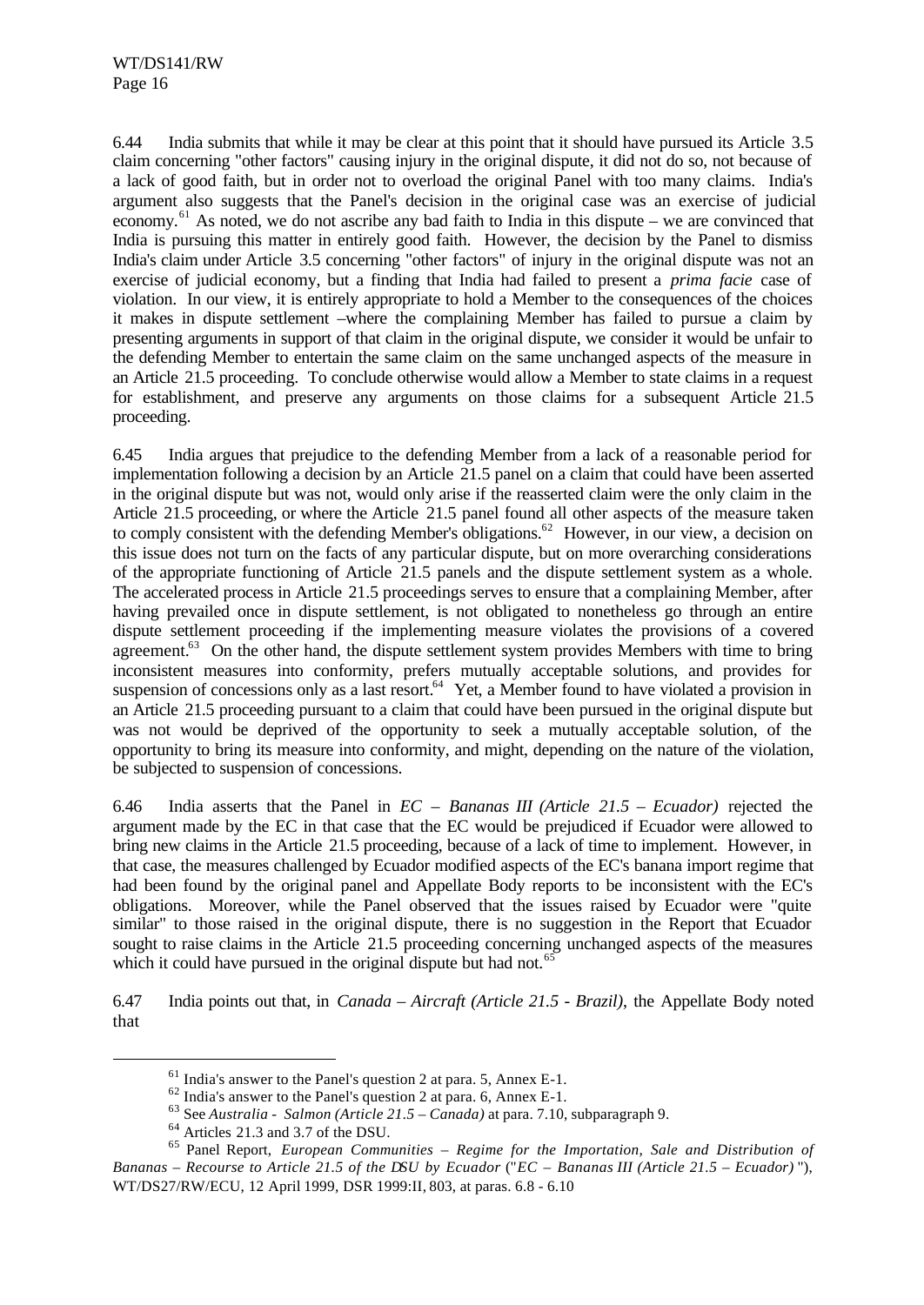"in carrying out its review under Article 21.5 of the DSU, a panel is not confined to examining the "measures taken to comply", from the perspective of the claims, arguments and factual circumstances that related to the measure that was the subject of the original proceedings".<sup>66</sup>

6.48 We agree with this conclusion of the Appellate Body. It may often be the case that the nature of the measure taken to comply is such that entirely new claims, and even claims under agreements not at issue in the original dispute, are appropriately raised in an Article 21.5 proceeding concerning that measure. However, the case before us here is very different from that before the Appellate Body in *Canada – Aircraft (Article 21.5 - Brazil*). In that case, Canada had implemented the recommendation of the DSB by adopting a new and different measure. In the Article 21.5 proceeding, Brazil made claims regarding that measure that it had not made in the original dispute. Canada objected to claims raised by Brazil against the new measure on the grounds that no similar claims had been raised against the original measure. Had Canada's objection been upheld, Brazil would have been barred from making claims that **could not** have been raised in the original proceedings. The issue before us is whether India should be allowed to raise, in this Article 21.5 proceeding, claims with respect to Article 3.5 which it **could and did** raise before the original panel, but which it did not pursue, and which the Panel dismissed for failure to present a *prima facie* case of violation.

6.49 Similarly, we do not disagree with the views of the Panel in *Australia – Salmon (Article 21.5 – Canada)*. In that case, the Panel concluded that:

"Article 21.5 is not limited to consistency of certain measures with the DSB recommendations and rulings adopted as a result of the original dispute; nor to consistency with those covered agreements or specific provisions thereof that fell within the mandate of the original panel nor to consistency with specific WTO provisions under which the original panel found violations".<sup>67</sup>

The Panel went on to rule, with respect to Australia's request to limit the scope of the Panel's examination to exclude claims of discrimination under Articles 2.3 and 5.5 of the SPS Agreement,

"even assuming that no finding of discrimination under Articles 2.3 or 5.5 was made in the original dispute – a matter contested by Canada -- the fact that no such claim may have been dealt with in the original dispute does not prevent an Article 21.5 compliance panel from doing so. Nowhere in the DSU can we trace the requirement referred to by Australia that Article 21.5 compliance panels can only reconsider WTO provisions dealt with by the original panel in case of a "change in circumstances". If, indeed, no "change in circumstances" occurred, as a matter of substance, one could expect that a compliance panel would simply confirm the finding made by the original panel". <sup>68</sup>

Again, however, the facts of *Australia – Salmon (Article 21.5 – Canada)* are different. In that case, Canada argued first that Australia had failed to take measures necessary to comply with the DSB's recommendation, and, second, that even if it had implemented some measures purporting to comply, those new measures were themselves inconsistent with relevant covered agreements. Thus, again,

<sup>66</sup> Appellate Body Report, *Canada – Measures Affecting the Export of Civilian Aircraft – Recourse by Brazil to Article 21.5 of the DSU* ("*Canada – Aircraft (Article 21.5 – Brazil)* "), WT/DS70/AB/RW, adopted 4 August 2000, at para. 41.

<sup>67</sup> Panel Report, *Australia – Salmon (Article 21.5 – Canada)* at para. 7.10, subparagraph 9 (emphasis in original).

<sup>68</sup> Panel Report, *Australia – Salmon (Article 21.5 – Canada)* at para. 7.10 subparagraph 14 .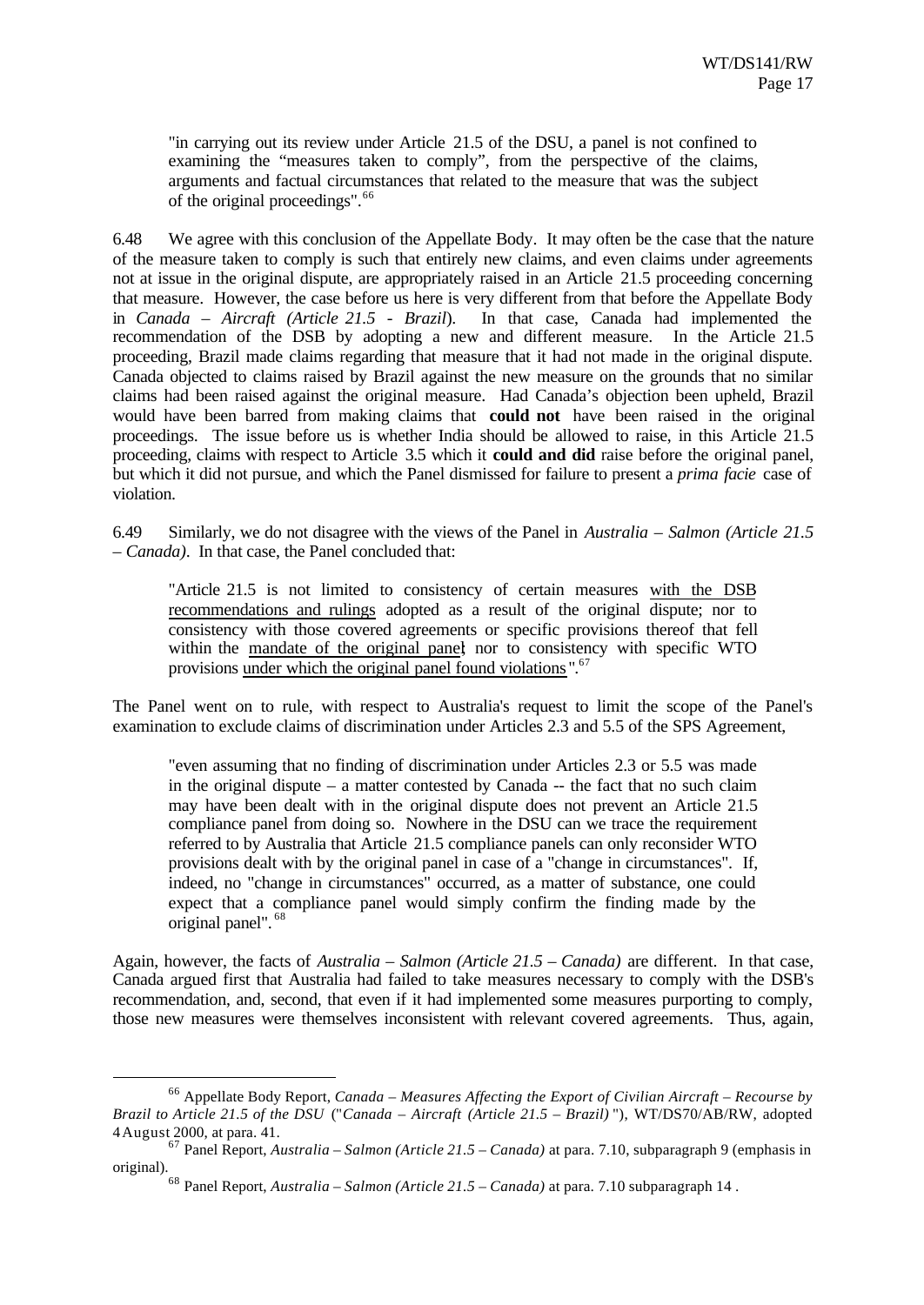there is no suggestion that Canada sought to pursue a claim in the Article 21.5 proceeding that it could have, but did not, pursue in the original dispute.

6.50 In our view, the case before us is more analogous to the situation faced by the Article 21.5 Panel in *United States – Shrimp (Article 21.5 - Malaysia)*. <sup>69</sup> In that case, the measure at issue – the measure taken by the United States to comply - consisted of three elements, section 609, the Revised Guidelines for the implementation of section 609, and the application in practice of both section 609 and the Revised guidelines.<sup>70</sup> Section 609 had been an element of the original measure, as well, and its wording had not changed since the original dispute. In the original proceeding, the Appellate Body had ruled that section 609 was entitled to "provisional justification" under Article XX of the GATT 1994, but found deficiencies in the application of the original measure that were unrelated to section 609 itself. In the Article 21.5 proceeding, the Panel found that since section 609 had not been changed, the findings of the Appellate Body concerning that provision remained valid. On appeal, Malaysia argued that the Panel failed to properly examine the consistency of the US measure with provisions of GATT 1994. The Appellate Body rejected this argument. The Appellate Body found that the Panel had properly examined section 609, correctly found it had not been changed since the original proceeding, and rightly concluded that the Appellate Body's ruling with respect to the consistency of section 609 therefore still stood. Thus, the Appellate Body rejected Malaysia's argument which it considered "seems to suggest as well that an Article 21.5 panel must re-examine, for WTO consistency, even those aspects of a new measure that were part of a previous measure that was the subject of a dispute, and were found by the Appellate Body to be *WTO-consistent* in that dispute, and that remain unchanged as part of the new measure".<sup>71</sup>

6.51 In reaching its conclusion, the Appellate Body stated that:

"Appellate Body reports that are adopted by the DSB are, as Article 17.14 provides, "…unconditionally accepted by the parties to the dispute", and, therefore must be treated by the parties to a particular dispute as a final resolution to that dispute".<sup>72</sup>

We consider that the same principle applies to those aspects of the Panel's report that are not appealed and are thus not addressed by the Appellate Body. Thus, the portions of the original Report of the Panel that are not appealed, together with the Appellate Body report resolving the issues appealed, must, in our view, be considered as the final resolution of the dispute, and must be treated as such by the parties, and by us, in this proceeding.<sup>73</sup>

6.52 Neither the Panel nor the Appellate Body in the original dispute had the opportunity to consider arguments with respect to India's claim in the original proceeding concerning the consistency of the EC's anti-dumping duty with Article 3.5 of the AD Agreement concerning consideration of "other factors "of injury, because India did not present arguments in support of its claim. The Panel **did**, however, rule on India's claim, finding that India had failed to present a *prima facie* case on this claim, and that aspect of the Panel's report was adopted without modification. When considering the

<sup>69</sup> Appellate Body Report, "*United States – Shrimp* (*Article 21.5 - Malaysia*)".

<sup>70</sup> *Id*., at para. 79.

<sup>71</sup> *Id*., at para. 89

<sup>72</sup> *Id*., at para. 97.

<sup>73</sup> We find support for our view in the finding of the Appellate Body in *Japan – Alcoholic Beverages II*: "Adopted panel reports are an important part of the GATT *acquis*. They are often considered by subsequent panels. They create legitimate expectations among WTO Members, and, therefore, should be taken into account where they are relevant to any dispute. However, they are not binding, **except with respect to resolving the particular dispute between the parties to that dispute**".

Appellate Body Report, *Japan – Taxes on Alcoholic Beverages* ("*Japan – Alcoholic Beverages II*"), WT/DS8/AB/R, WT/DS10/AB/R, WT/DS11/AB/R, adopted 1 November 1996, DSR 1996:I, 97 at pp. 14 - 15 (emphasis added).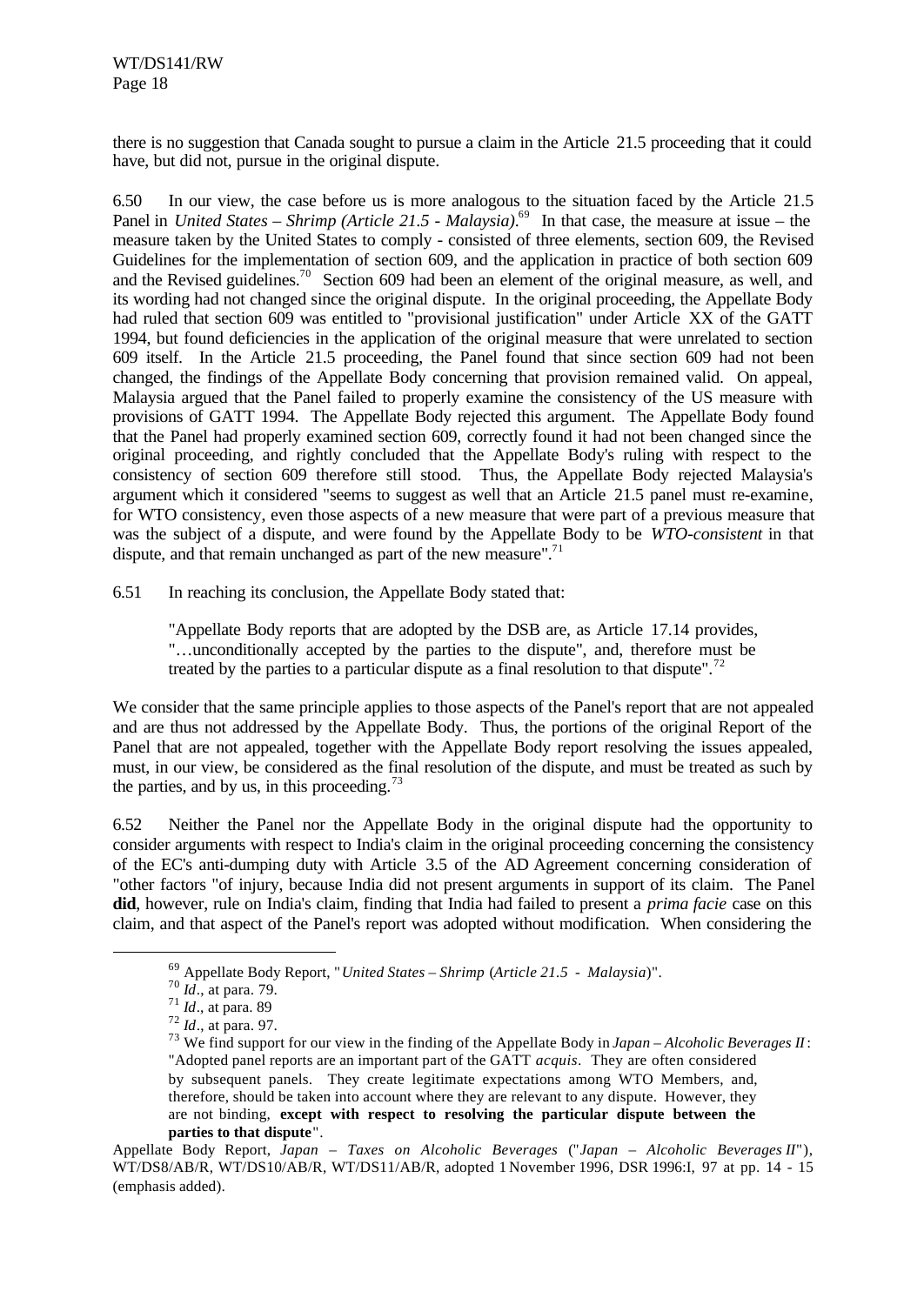status of adopted panel reports, the Appellate Body has indicated that they are binding on the parties "with respect to that particular dispute".<sup>74</sup> In our view, the Panel's ruling in the original dispute disposed of India's claim in this regard. Thus, we consider that India is precluded from reasserting in this proceeding and presenting arguments in support of a claim challenging the EC's consideration of "other factors" of injury. <sup>75</sup>

6.53 We therefore conclude that, with respect to India's claim 6, insofar as it concerns the consistency of the EC's measure with the obligation in Article 3.5 to ensure that injuries caused by "other factors" not be attributed to the dumped imports, the EC's request for preliminary ruling has merit. We consider that this aspect of India's claim is not properly before us, having been disposed of by the Panel in the original Report and not appealed, and will not make any ruling on it.

6.54 Turning to the second aspect of the EC's third request for preliminary ruling. In the original proceeding, India had alleged a violation of Article 3.4 of the AD Agreement, arguing specifically that the EC had failed to consider the following: productivity; return on investments; utilisation of capacity; magnitude of margin of dumping; cash flow; inventories; wages; growth; and ability to raise capital or investments. India prevailed on this claim, the Panel concluding that:

" the European Communities did not conduct "an evaluation of all relevant economic factors and indices having a bearing on the state of the industry" and, therefore, failed to act consistently with its obligations under Article 3.4 of the AD Agreement".<sup>76</sup>

6.55 India made no claims or arguments concerning the substance of the EC's consideration of those Article 3.4 factors which the EC authorities did address in the original determination.

6.56 In the redetermination, with respect to those Article 3.4 factors which had been addressed in the original determination, the EC "confirmed" the findings in that original determination. With respect to those factors the Panel had found had not been considered in the original determination, the EC set out in Regulation 1644/2001 its consideration of those factors. India does not now dispute that the EC has considered "all relevant economic factors and indices having a bearing on the state of the industry" as required by Article 3.4. Rather, India now argues that the EC failed to carry out an overall reconsideration and analysis of the determination of injury, challenging the substance of the EC's evaluation of all the Article 3.4 factors, those factors that had been addressed in the original determination, and those factors that had not.

6.57 This latter is not a claim that India could have presented in the original dispute, as it relates primarily to the analysis in the redetermination. Thus, in our view, the EC's request for preliminary ruling is without merit insofar as it seeks to have us decline to rule on India's claim 5.

# **4. Claims not stated in the request for establishment of the Panel**

(a) Arguments of the parties

l

6.58 The EC argues that certain claims raised by India in its first submission were not stated in its request for the establishment of the Panel, contrary to the requirement imposed by Article 6.2 of the DSU, and are, therefore, not within the Panel's terms of reference. Specifically the EC considers that (1) India's claim that the EC acted inconsistently with Article 4.1(i) of the AD Agreement by excluding from the "Community industry" a producer which had imported bed linen from Pakistan,

<sup>74</sup> Appellate Body Report, *Japan – Alcoholic Beverages II*, at p. 14.

<sup>&</sup>lt;sup>75</sup> The EC confirmed the findings set out in the original determination, and expanded on them in respect of one element, the development of consumption of bed linen in the EC, in order to take into account slightly different figures on domestic industry sales. Regulation 1644/2001, at paras. 59 – 64. India's claim in this proceeding does not rely on this minor change.

 $^{76}$  Original Panel Report, *EC - Bed Linen*, at para. 6.169.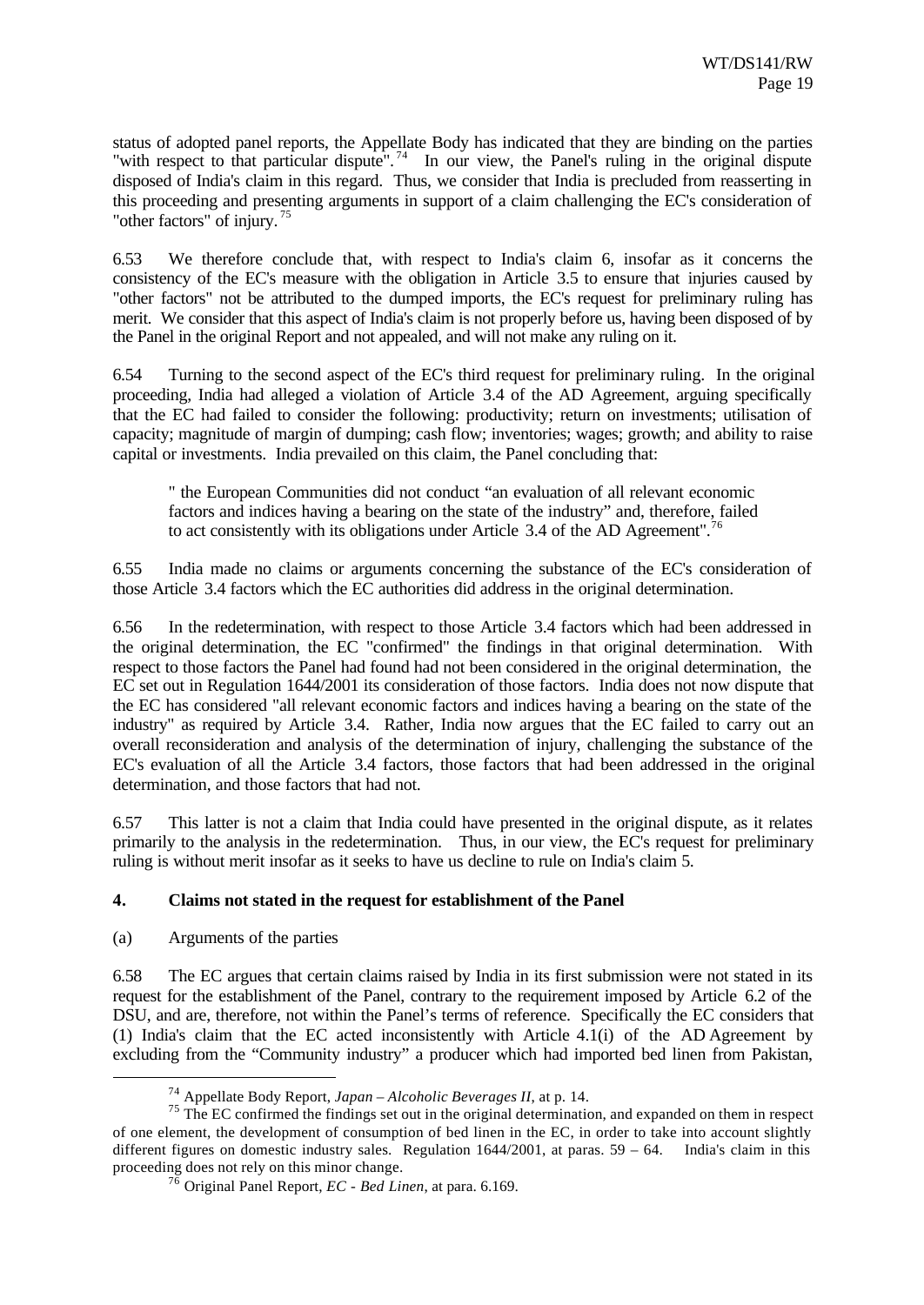and (2) India's claim that the EC failed to respect the "reasonable period of time" agreed by the parties under Article 21.3(b) of the DSU, are not within the Panel's terms of reference.

6.59 With respect to the first claim, the EC notes India's allegation that, by not taking into account for the purposes of the injury analysis evidence concerning a company which was excluded from the "Community industry" in the original investigation because it had imported the product under investigation from Pakistan, the EC did not base its injury determination on "positive evidence" and therefore acted inconsistently with Article 3.1. The EC recognizes that India has alleged only a violation of Article 3.1. However, in the EC's view, India's position necessarily involves a claim under Article 4.1(i). The EC considers that the Panel cannot find a violation of Article 3.1 as alleged by India unless it were to first determine whether the exclusion of the company concerned from the "domestic industry" was consistent with Article 4.1(i). As that provision does not appear as the subject of a claim in the request for establishment of this Panel, the EC argues that it is not within the Panel's terms of reference.

6.60 With respect to the second claim, that the EC failed to respect the agreed "reasonable period of time", the EC asserts that this claim is also not mentioned in the panel request. Furthermore, the EC maintains that India does not identify these allegations as a separate claim even in its first submission, and that India has cited the wrong legal basis for any such claim, which the EC maintains is Article 21.3 of the DSU, and not Article 21.5 as cited by India.

6.61 India considers that the EC has misrepresented the nature of India's claims and arguments. First, India maintains that it has not made any claim under Article 4(1)(i), and is not seeking a finding of violation of Article 4(1)(i). India asserts that the EC cannot create a claim by stating that India's claim under Article 3.1 "involves necessarily a claim based on Article  $4(1)(i)$ ".<sup>77</sup> India argues that in support of its claim 5, concerning alleged violations of Articles 3.1 and 3.4, it argues that factual evidence on the record concerning one producer was disregarded in the EC's analysis, despite having been verified. In India's view, the fact that this producer's information was excluded demonstrates that the EC failed to conduct an overall reconsideration of the evidence. Thus, while India considers that the EC's actions also violate Article 4(1)(i) separately, it has made no claim under that provision.

6.62 With respect to the EC's request concerning the reasonable period of time claim, India maintains that the EC has simply failed to grasp that there is no reason to allege a violation of Article 21.3, because India's claim is with respect to compliance with the ruling of the DSB within the reasonable period of time, and the Article 21.5 proceeding is intended to assess that compliance.

(b) Evaluation by the Panel

l

6.63 Article 6.2 of the DSU provides that the request for the establishment of a panel "shall provide a brief summary of the legal basis of the complaint sufficient to present the problem clearly". Thus, the complaining party must set out, with sufficient clarity, the claims it seeks to have resolved. The Appellate Body has observed in this context that:

"**identification of the treaty provisions** claimed to have been violated by the respondent **is always necessary**… such **identification is a minimum prerequisite** if the legal basis of the complaint is to be presented at all".  $7$ 

 $<sup>77</sup>$  First Written Submission of the European Communities (hereinafter "EC FWS"), at para. 54, Annex</sup> A-2.

<sup>78</sup> *Korea - Definitive Safeguard Measure on Imports of Certain Dairy Products* ("*Korea - Dairy Safeguard*"), Appellate Body Report, WT/DS98/AB/R, adopted 12 January 2000, at para. 124 (emphasis added).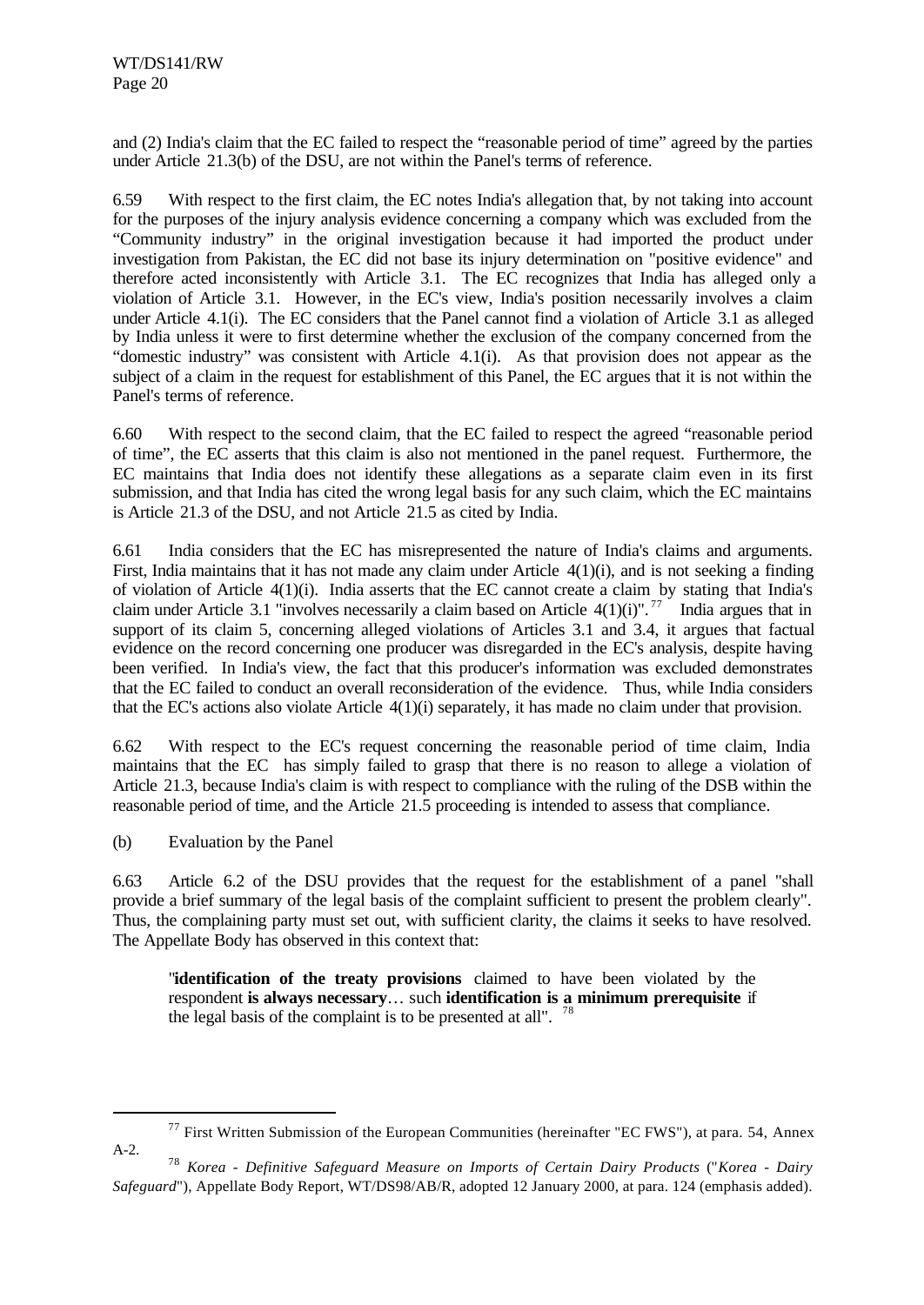The Appellate Body has distinguished between **claims** which must be specified in the request for establishment, and **arguments**, which may be developed throughout the course of the proceeding. For instance, in *EC-Bananas*, the Appellate Body noted that:

"Article 6.2 of the DSU requires that the *claims*, but not the *arguments*, must all be specified sufficiently in the request for the establishment of a panel in order to allow the defending party and any third parties to know the legal basis of the complaint. If a *claim* is not specified in the request for the establishment of a panel, then a faulty request cannot be subsequently "cured" by a complaining party's argumentation in its first written submission to the panel or in any other submission or statement made later in the panel proceeding".<sup>79</sup>

On the other hand, there is no obligation on a party to limit its arguments to only those treaty provisions about which claims have been identified in the request for establishment.

6.64 In this case, the EC asserts that India has pursued claims in its first written submission with respect to treaty provisions which India did not identify at all in the request for establishment, specifically Article 4.1(i) of the AD Agreement, and Article 21.3 of the DSU. India has responded that the EC has misunderstood its position, and that its references to the referenced treaty provisions are simply aspects of its argument with respect to claims which are, undisputedly, identified in its request for establishment.

6.65 With respect to the putative claim under Article 4.1(i) of the AD Agreement, India has expressly stated that it is not seeking to have the Panel rule with respect to Article 4.1(i). The EC's position rests on its view that a claim under Article 4.1(i) is necessary in order for India to prevail. Whether or not this is the case is a question we may find necessary to consider in addressing India's claims. However, it does not, in our basis, constitute any basis for a preliminary ruling. India has stated that it makes no claim under Article  $4.1(i)$ .<sup>80</sup> As it is the complaining party that determines what claims it wishes to pursue, we respect India's statement of its claims, and will make no ruling with respect to Article 4.1(i).

6.66 The situation is similar with respect to the putative claim under Article 21.3 of the DSU. The EC's position rests on its view that India's assertion that the EC failed to respect the reasonable period of implementation can only be addressed in the context of a claim under Article 21.3(b), which the EC asserts India did not make. India responds that it did not make a claim under Article 21.3 because its dispute with the EC involves the alleged failure to **comply** with the recommendation of the DSU within the reasonable period of time, and thus it made no separate claim under Article 21.3(b) with respect to the timing of compliance. $81$  As with the first part of the EC's request in this regard, we consider that the complaining Member is entitled to formulate its complaint as it wishes. Based on India's representations, we will make no ruling with respect to Article 21.3 of the DSU.

6.67 Of course, the fact that we will make no rulings concerning putative violations of Article 4.1(i) of the AD Agreement and Article 21.3 of the DSU does not mean that we may not address these provisions if we consider them relevant to our analysis of the claims India did make. However, if we were to conclude that a finding of violation under either Article 4.1(i) or Article 21.3 were a necessary predicate to allow us to reach a conclusion with respect to the alleged violations that **are** the subject of India's claims, we would be unable to resolve the claims India has actually made. We cannot exceed the scope of our mandate and cannot resolve claims that have not been properly

<sup>79</sup> *European Communities - Regime for the Importation, Sale and Distribution of Bananas* ("*EC - Bananas*"), Appellate Body Report, WT/DS27/AB/R, adopted 25 September 1997, at para. 143.

 $^{0}$  India's SWS at paras. 42, 46, and India's Closing Statement at para. 27.

<sup>81</sup> India's SWS at paras. 47 - 50, and India's Closing Statement at para. 27.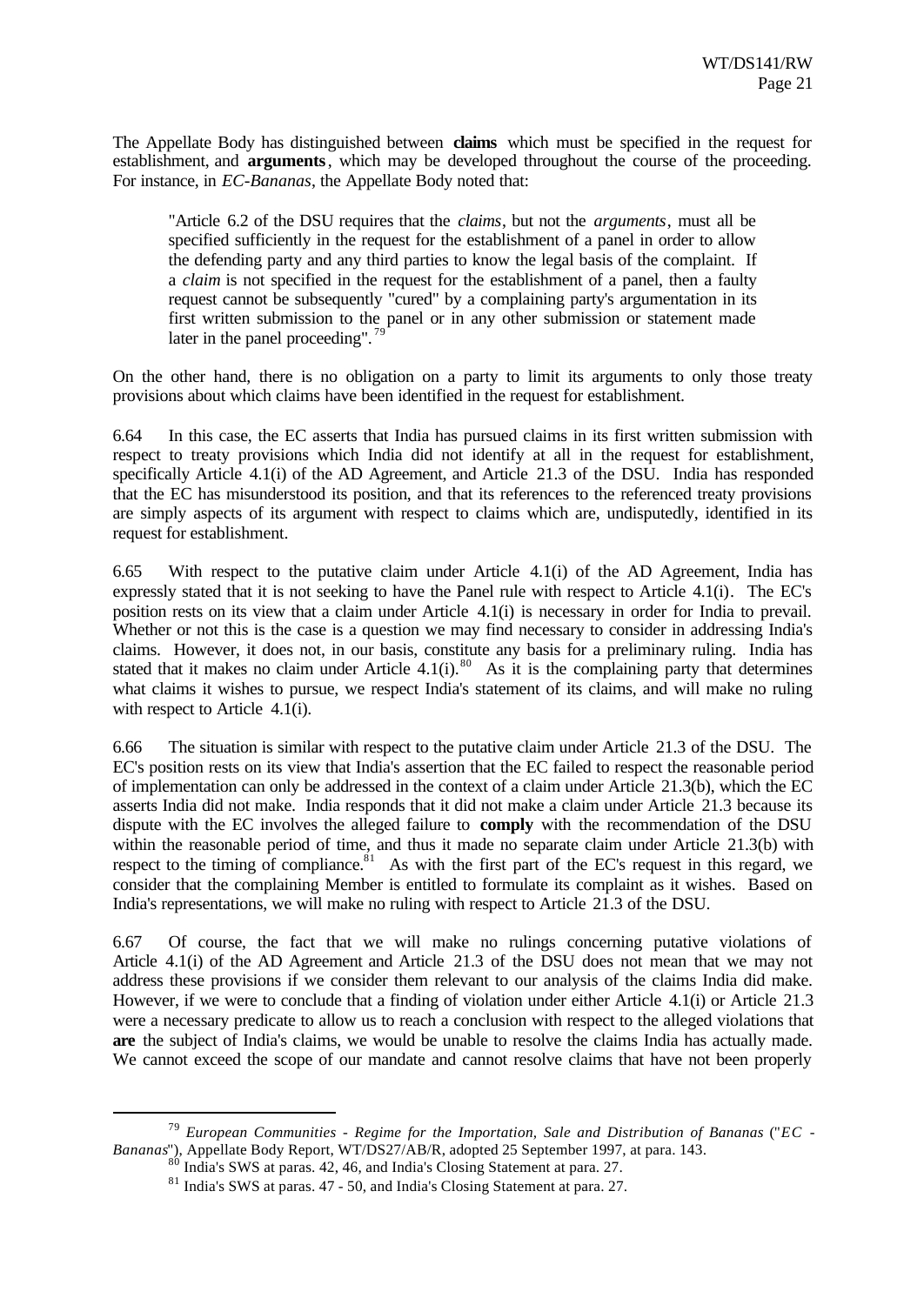brought before us, even if this prevents us from ruling on claims that have been properly brought before us.

6.68 Based on the foregoing, we deny the EC's fourth request for preliminary ruling as unnecessary in light of the fact that India has not made the claims addressed by the request.

# C. CLAIMS AND ARGUMENTS

#### **1. Claim 1: The EC acted inconsistently with its obligations under Article 2.2.2(ii) of the AD Agreement**

(a) Factual background

6.69 In its redetermination, Regulation 1644/2001, the EC recalculated dumping margins for five Indian producers/exporters on an individual basis.<sup>82</sup> On the basis of the recalculation, two companies were found to have a dumping margin of zero. In the redetermination, the EC used constructed normal value for all five companies for which individual dumping margins were calculated. The amounts for selling, general, and administrative expenses (SG&A) and for profits for one company, Bombay Dyeing, were established under the chapeau of Article 2.2.2 of the AD Agreement, that is, on the basis of Bombay Dyeing's actual data pertaining to production and sales in the ordinary course of trade of the like product. The other four companies receiving individual rates did not have sufficient sales in the ordinary course of trade to allow use of the chapeau methodology, and therefore the EC applied the method set out in Article 2.2.2(ii). That provisions calls for use of the "weighted average of the actual amounts incurred and realized by other exporters or producers subject to investigation in respect of production and sales of the like product in the domestic market of the country of origin" in constructing normal value. Taking into account the Appellate Body's ruling that the data of only one company could not be used in this context, the EC took the weighted average of the figures for Bombay Dyeing and Standard Industries. Standard Industries was not included in the sample, but information had been collected from that company in the original investigation and held in reserve in case of need. The EC weighted the data for SG&A and profits reported by these two companies on the basis of the net value of their domestic sales.

(b) Arguments of the parties

6.70 India argues that the EC erred by weighting the data for SG&A and profits by sales value, asserting that Article 2.2.2(ii) requires weighting on the basis of sales volume. India recognizes that the text of Article 2.2.2(ii) does not address this point. Nevertheless, India argues that Article 2.2.2(ii) does not permit the calculation of the weighted average on the basis of sales value. India asserts that the Appellate Body has held that the obligation to "weight" the average in Article 2.2.2(ii) is necessary to reflect the relative importance of the different companies whose data is being averaged. India maintains that weighting on the basis of sales value fails to accomplish this goal. India points to various provisions of the AD Agreement as contextual support for its position. India notes that footnote 2 of the AD Agreement, which defines when a company has sufficient sales in the domestic market to allow its own data to be used for the calculation of normal value, provides that such sales "shall normally be considered a sufficient quantity for the determination of the normal value if such sales constitute 5 per cent or more ... ". (emphasis added). India also points to footnote 5, which defines when sales below cost are in sufficient quantities to allow them to be disregarded in the calculation of normal value. Finally, India points to Article 6.10 of the AD Agreement, which provides that in selecting a sample to be examined for the calculation of dumping, investigating authorities should use a sample which includes the largest percentage of the volume of exports which can reasonable by investigated. In India's view, these provisions recognize the importance of sales volume in establishing cut-off points pertaining to the relative importance of domestic sales, and

 $82$  Regulation 1644/2001, at paras.  $5 - 14$ .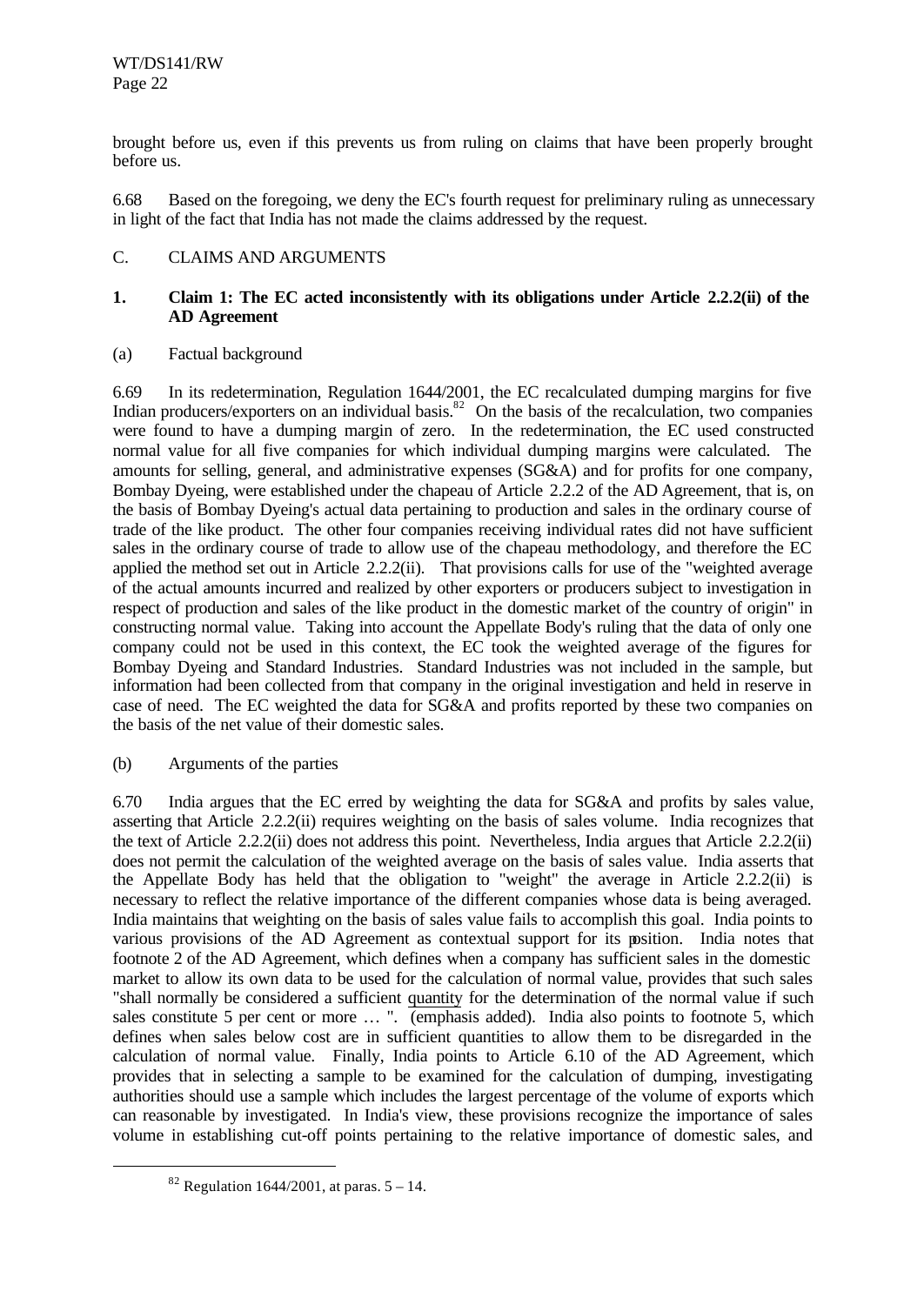therefore provide contextual support for the proposition that the average calculated under Article 2.2.2(ii) must be weighted on the basis of sales volume, and not on the basis of sales value.

6.71 India also points to a case from the European Court of First Instance in which the court held that the EC had not acted improperly in considering sales volume, and not sales value, in applying a secondary cut-off in the determination of whether there were sufficient sales in the ordinary course of trade to allow determination of normal value on the basis of those sales.<sup>83</sup> Footnote 5 of the AD Agreement provides that where sales below unit costs are 20 percent or more of the domestic sales volume, such sales may be disregarded in determining normal value. The EC, after applying this test, normally bases its determination of normal value on the remaining sales, **except** where those sales are less than 10 percent of the total volume of domestic sales. In the case cited by India, the complaining party argued that the second part of the EC's test, the 10 percent cut-off, should be calculated on the basis of sales value, rather than sales volume. The Court rejected that argument. India refers to this Court case to argue that the EC authorities and the Court attach, in the context of measuring domestic sales, importance to volume rather than value.

6.72 India also argues that the EC has changed its position in this regard from that taken in the original Panel proceeding, asserting that during that proceeding, the EC had based its statements regarding the relative importance of Bombay Dyeing's sales in the domestic market on the basis of volume, not value.

6.73 The EC argues that Article 2.2.2(ii) does not establish any particular weighting factor as either necessary or appropriate. The EC further considers that the provisions of the AD Agreement cited by India are not relevant context for understanding Article 2.2.2(ii), and in any event do not establish that only volume may be used as the weighting factor under Article 2.2.2(ii). Rather, the EC asserts, the very fact that the cited provisions refer to quantity as the relevant criterion suggests that the specific reference was necessary, and that where a provision is silent, there is no obligation in this regard. The EC also considers that the judgement of the Court of First Instance does not constitute "context" for the interpretation of Article 2.2.2(ii) in terms of the Vienna Convention. Moreover, the EC maintains that the Court's judgment did not address the provision of EC law equivalent to Article 2.2.2(ii) of the AD Agreement, and in any event upheld the decision of the EC to rely on volume rather than value in applying the 20 percent rule as within the EC's discretion, not as a legal requirement.

6.74 Finally, the EC asserts that India is mistaken as a matter of fact in asserting that during the original Panel proceeding the EC relied on the volume of Bombay Dyeing's sales in making arguments about its relative importance in the domestic market. The EC states that the calculation of the relative importance of Bombay Dyeing's sales has always been based on value – the difference between the 80 percent figure referred to in the original proceeding and the 90 percent relied upon in calculating the weighted average under Article 2.2.2(ii) is because the denominator in the original case referred to domestic sales by all producers, while in the Article 2.2.2(ii) calculation, the denominator refers only to domestic sales by Standard and Bombay.

6.75 The EC asserts that the averaging method used in this case is the same as generally applied by the EC authorities when acting under Article 2.2.2(ii). Moreover, the EC asserts that, even assuming weighting the average by volume rather than value were appropriate or required, there is no reason to accept India's conclusions that the volume should be calculated on the basis of the number of units of bed linen sold. This calculation treats as equivalent a unit of one pillow case and a unit of an entire sheet set, depending on packaging, which the EC considers obviously inappropriate, as it entirely fails to reflect the relative importance of the producers' transactions in the domestic market. If sales

<sup>&</sup>lt;sup>83</sup> Case T-118/96, Thai Bicycle Industry Co. Ltd v. Council of the European Union, Judgment of the Court of First Instance of 17 July 1998, Exhibit-India-RW-33, at para. 79.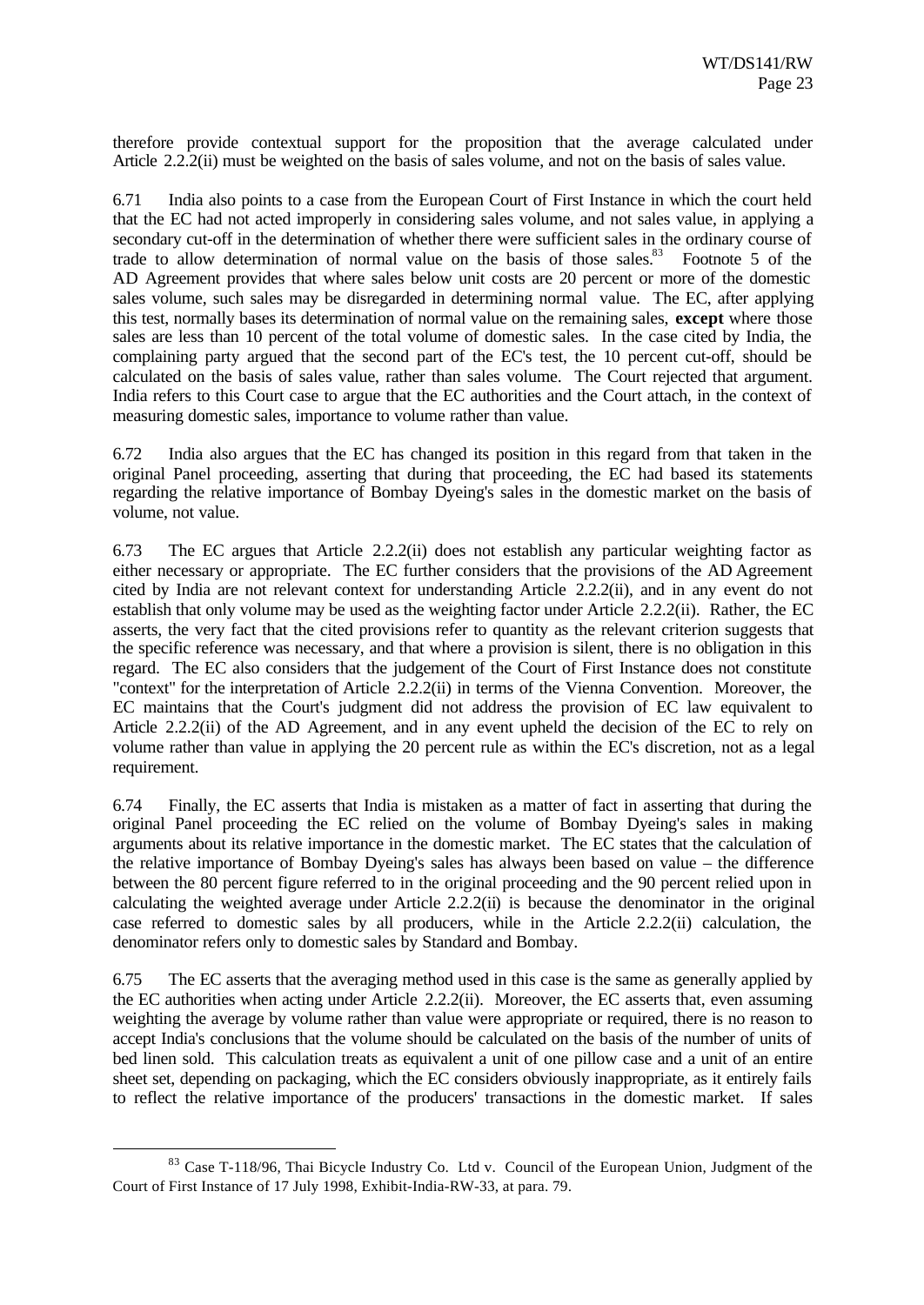volume were calculated by weight, the results would again be different, and would result in higher dumping margins than India's proposed method.

### (c) Arguments of third parties

6.76 Korea considers that the EC did not act consistently with Article 2.2.2(ii) in relying on sales value to weight average SG&A and profit for purposes of constructing normal value. Korea recognizes that Article 2.2.2 (ii) does not prescribe the use of any specific weighting factor in determining the weighted average. Korea considers that the fact that the use of a weighted average is required under several provisions of the AD Agreement, but that none of them prescribes the factor to be used in weighting the average, implies not that the investigating authorities enjoy discretion in the choice of averaging factor, but that investigating authorities may choose an averaging factor of their choice, but the choice is not immune from scrutiny. Korea considers that the important question is that the weighted averaging should take into account in an appropriate manner the relative importance of different exporters. Korea is of the view that the use of sales value, rather than sales quantity or volume as the weight-averaging factor, resulted in distorting the relative importance of the exporters concerned, because it is biased towards overemphasis of the relative importance of a company with higher SG&A and profits – in this case, Bombay Dyeing - as SG&A and profits, and sales value, are price-related indexes. Therefore, weighting based on sales value leads to a higher weighted average SG&A and profits, and consequently a higher constructed normal value, in Korea's view thus artificially inflating the dumping margins. Korea notes that the EC uses sales value as the weighting factor in calculating the weighted average dumping margin under Article 9.4(i) of the AD Agreement. In Korea's view, because the dumping margin in Article 9.4 is independent of sales value, weighting the average on the basis of sales value will not distort the resulting weighted average dumping margin. The selling price of the company with the higher dumping margin can be lower than that of the company with a lower dumping margin because these two variables are not correlated. Therefore, Korea considers that weighting by sales value under Article 9.4(i) will not produce any distortion. Korea asserts that, *a contrario*, weighting by value for purposes of Article 2.2.2 (ii) would lead to distortion and thus inflate the dumping margin, as SG&A and profits, and sales value are positively correlated. Korea also considers that weighting the average based on volume of sales by weight, rather than by the number of transactions is inappropriate, as the averaging method should reflect the actual method of transactions and practice. Bed linen end-products are in general sold in different units and rarely, if ever, sold by weight or in bulk.

6.77 The United States disagrees with India's position on Article 2.2.2(ii) of the AD Agreement. In the US view, although Article 2.2.2(ii) specifies that a weighted average is to be utilised, it does not specify the manner in which the weighting is to be performed, and provides no guidance, express or implied, as to whether the weighting should be done on the basis of sales value or sales volume. The United States also disagrees with India's claim that the "context" of Article 2.2.2(ii) indicates that only a quantity-based weighted average is permissible. In the US view, the fact that distinct sections of the AD Agreement refer to sales volume and quantity cannot be taken as evidence that Article 2.2.2(ii) requires a quantity-based weighted average. The United States considers that, in the face of the silence of Article 2.2.2(ii) on this issue, India's argument regarding "context" indicates that Members knew how to insert references to volume or quantity when they wanted to require a calculation to be performed on that basis. Thus, where they have omitted such a reference, it should be considered equally relevant. Moreover, the United States asserts that the sections relied on as "context" by India are wholly unrelated to the averaging of SG&A and profit. As both sales value and sales volume represent permissible bases for weight-averaging these figures, a Member conducting an investigation retains the discretion to choose between them. In the US view, if the Panel were to require use of a particular method, it would add to the obligations to which the WTO Members have agreed, in direct contravention of Article 3.2 of the DSU. The United States submits that the Panel should not disturb the EC's reliance on a value-based weight-averaging in this instance.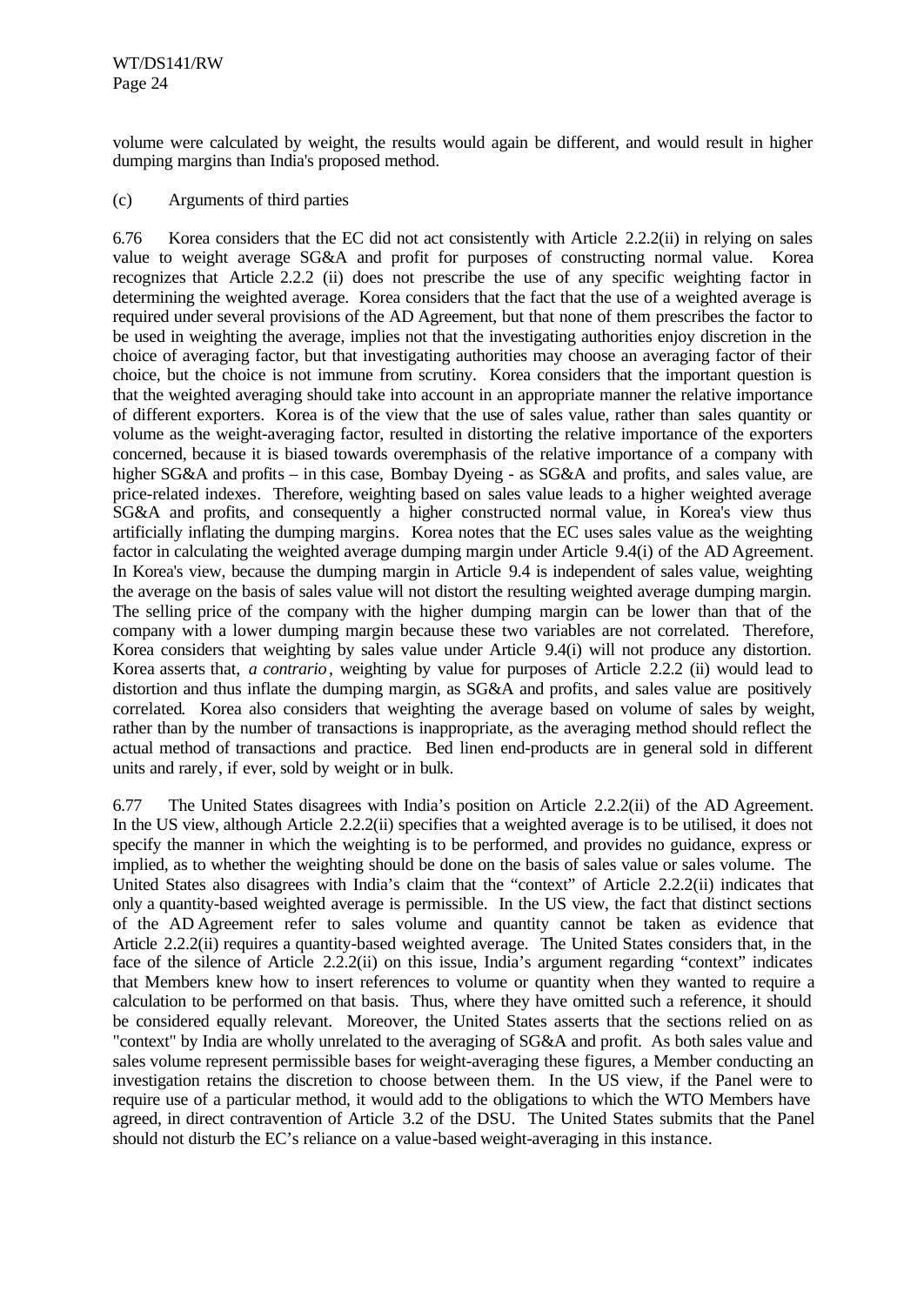(d) Evaluation by the Panel

6.78 The European Communities weight-averaged the data provided by two companies in determining the amounts for costs and profits to be used in constructing normal value. The EC weighted the data on the basis of the net value of the domestic sales of the two companies in question. India asserts that weighting on the basis of sales value is inconsistent with the requirements of Article 2.2.2(ii) of the AD Agreement, and that the EC has therefore violated this provision of the AD Agreement. The question before us, therefore, is whether Article 2.2.2(ii) imposes any requirement as to the basis on which the averages of the amounts for costs and profits, to be used in constructing normal value, must be weighted, and if so, whether the EC has acted inconsistently with that requirement in this case.

6.79 Article 17.6(ii) of the AD Agreement provides that a panel "shall interpret the relevant provisions of the AD Agreement in accordance with customary rules of interpretation of public international law". In this regard, the Appellate Body has stated that Article 31(1) of the *Vienna Convention on the Law of Treaties* ("Vienna Convention") "has attained the status of a rule of customary or general international law. As such, it forms part of the 'customary rules of interpretation of public international law"<sup>84</sup>. Article 31(1) of the Vienna Convention provides:

"A treaty shall be interpreted in good faith in accordance with the ordinary meaning to be given to the terms of the treaty in their context and in the light of its object and purpose". <sup>85</sup>

Article 31 of the Vienna Convention goes on to provide:

"2. The context for the purpose of the interpretation of a treaty shall comprise, in addition to the text, including its preamble and annexes:

(a) any agreement relating to the treaty which was made between all the parties in connexion with the conclusion of the treaty;

(b) any instrument which was made by one or more parties in connexion with the conclusion of the treaty and accepted by the other parties as an instrument related to the treaty.

3. There shall be taken into account together with the context:

(a) any subsequent agreement between the parties regarding the interpretation of the treaty or the application of its provisions;

(b) any subsequent practice in the application of the treaty which establishes the agreement of the parties regarding its interpretation;

(c) any relevant rules of international law applicable in the relations between the parties". 86

6.80 We turn therefore to the text of Article 2.2.2(ii), which provides that, when, for the purposes of constructing normal value, the amounts for administrative, selling and general costs and for profits cannot be determined on the basis of actual data pertaining to production and sales in the ordinary

<sup>84</sup> Appellate Body Report, *United States – Standards for Reformulated and Conventional Gasoline* ("*United States – Gasoline*"), WT/DS2/AB/R, adopted 20 May 1996, at p. 17 (footnote omitted).

 $\frac{1}{6}$  (1969) 8 International Legal Materials 679.

<sup>86</sup> (1969) 8 International Legal Materials 679.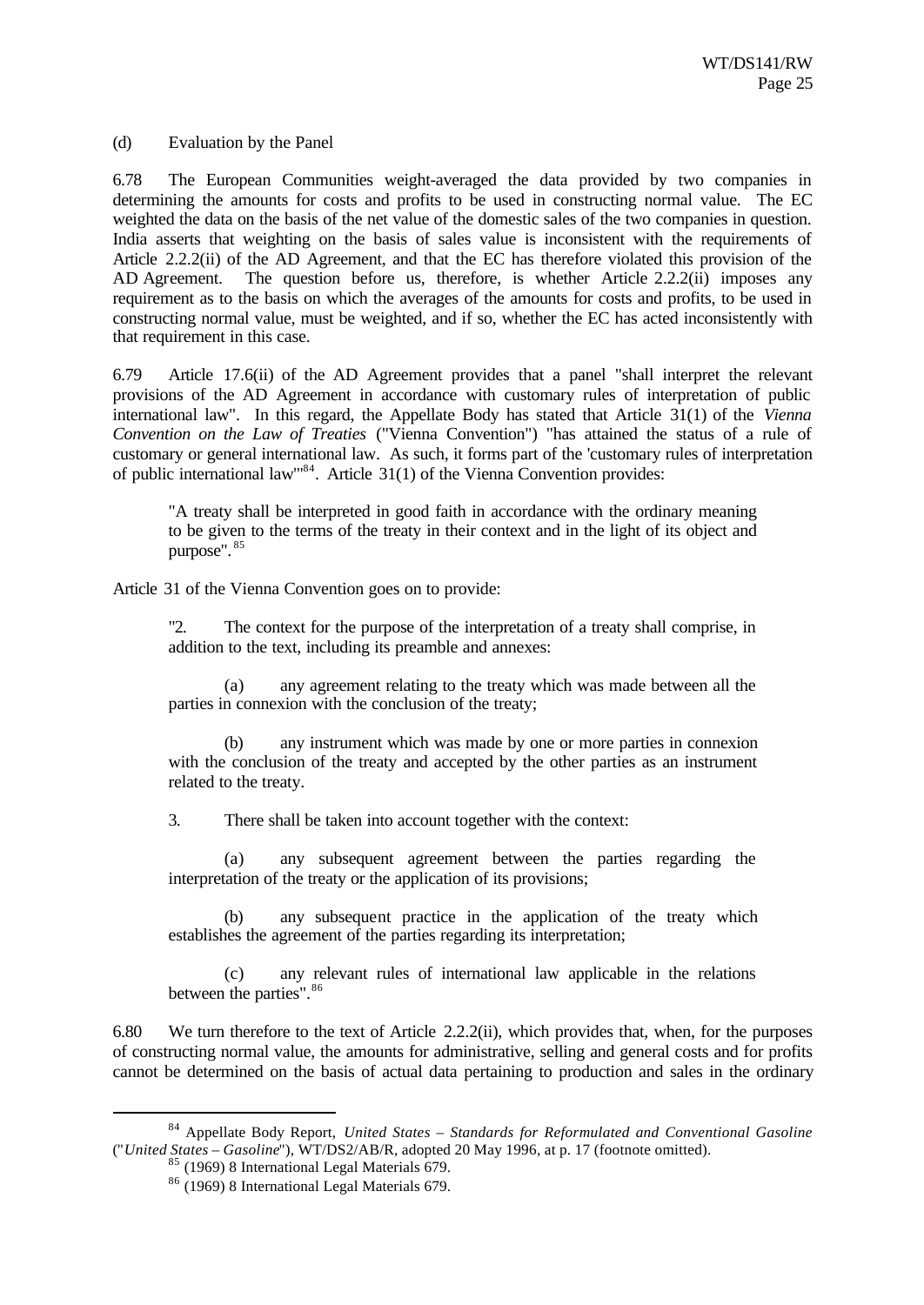l

course of trade of the like product by the exporter or producer under investigation, those amounts may be determined on the basis of, *inter alia*:

"(ii) the weighted average of the actual amounts incurred and realized by other exporters or producers subject to investigation in respect of production and sales of the like product in the domestic market of the country of origin".

6.81 It is clear from the text of Article 2.2.2(ii) that the amounts for SG&A and for profits to be used in constructing normal value must be weighted averages. However, nothing in the text specifies the factor to be used in calculating those weighted averages. There is clearly no specific direction requiring that the averages be weighted on the basis of volume, rather than value. Article 2.2.2(ii) is simply silent on this issue.

6.82 In this regard, we note the finding of the Appellate Body in *India – Patents (US)*:

"The duty of a treaty interpreter is to examine the words of the treaty to determine the intentions of the parties. This should be done in accordance with the principles of treaty interpretation set out in Article 31 of the *Vienna Convention*. But these principles of interpretation neither require nor condone the imputation into a treaty of words that are not there or the importation into a treaty of concepts that were not intended". 87

6.83 India argues that the Appellate Body has held that the obligation to weight the average calculated under Article 2.2.2(ii) is necessary to reflect the relative importance of the companies whose data is being averaged, and that this can only be done by weighting on the basis of volume. In this regard, India refers to the finding of the Appellate Body that

"the "average" which results from combining the data from different exporters or producers must reflect the relative importance of these different exporters or producers in the overall mean.<sup>41</sup>

6.84 To accept India's argument on this issue would be to accept as fact that an average weighted on the basis of sales value cannot reflect the relative importance of the different companies whose data is being averaged in a way that is meaningful in the context of the calculation that is at issue here. India has entirely failed to demonstrate this point. India asserts that "volume is neutral as regards the sizes of the companies and does not attach relatively more relevance to companies that sell at higher prices"<sup>88</sup> and suggests that therefore volume is a more appropriate basis for weighting. It is, however, clear that any factor may be used to weight an average, and the resulting weighted average will reflect the importance of each of the components in the average **with respect to that factor**. Thus, an average of two companies' data weighted on the basis of sales value reflects the relative importance of each of those companies in the total sales value. Similarly, an average of two companies' data weighted on the basis of sales volume reflects the relative importance of each of those companies in the total sales volume. Of course, in the context of Article 2.2.2(ii), it would be necessary to ensure that the relative importance of the components is considered in a manner that is relevant to the

\_\_\_\_\_\_\_\_\_\_  $41$  To weight" is defined as "multiply the components of (an average) by factors to take account of their importance". See *The Concise Oxford Dictionary of Current English*, *supra*, footnote 24, p. 1589. "Weighted average" is defined as "resulting from the multiplication of each component by a factor reflecting its importance". See *The New Shorter Oxford English Dictionary* (Clarendon Press, 1993), Vol. II, p. 3651".

<sup>87</sup> Appellate Body Report, *India – Patent Protection for Pharmaceutical and Agricultural Chemical Products* ("*India – Patents (US)* "), WT/DS50/AB/R, adopted 16 January 1998, DSR 1998:I, 9,at para. 45. <sup>88</sup> India's answer to the Panel's question 12, Annex –E-1.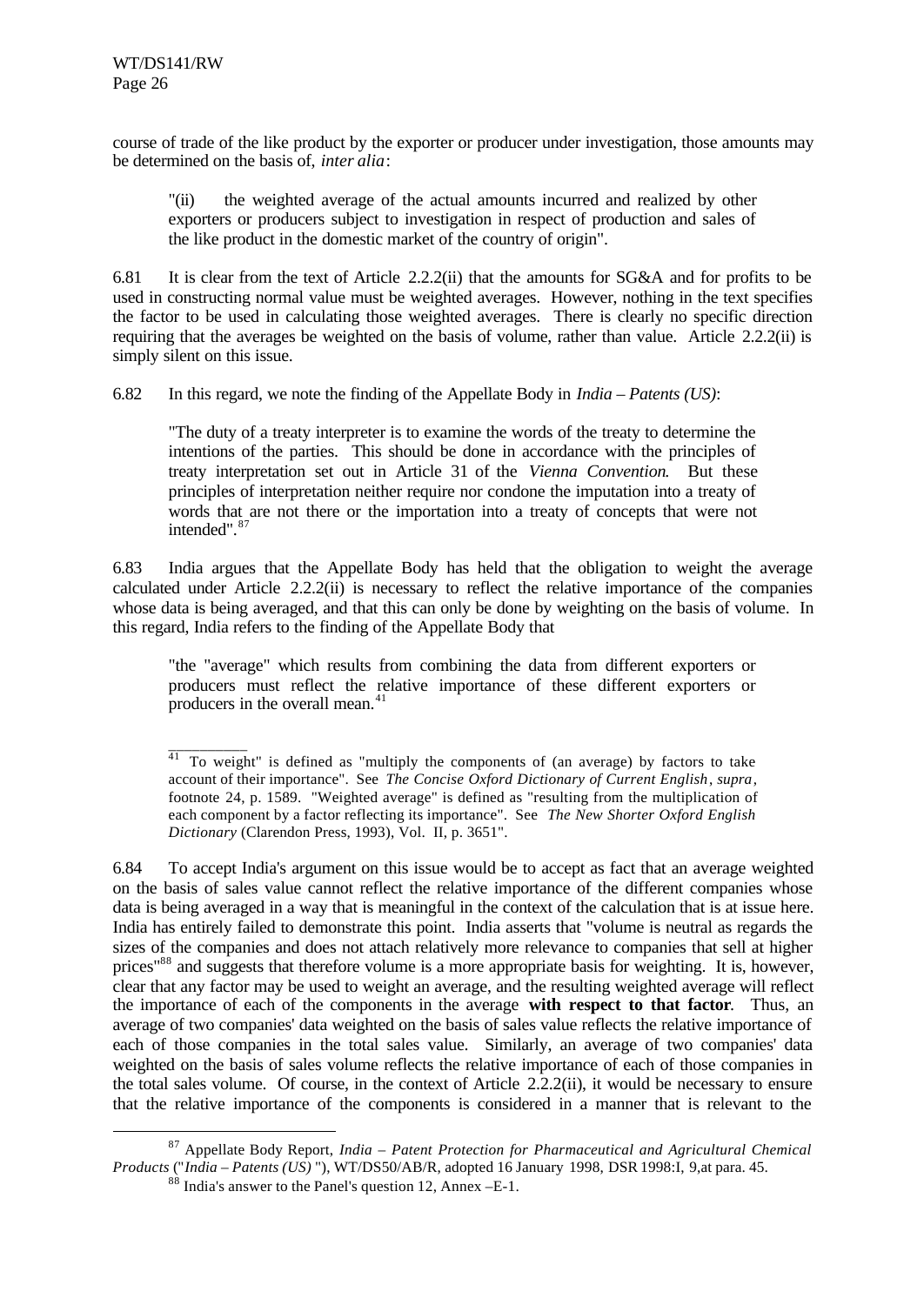analysis. In our view, either volume or value may be relevant in the context of Article 2.2.2(ii), and both are "neutral" in the sense that the weighted average will reflect the relative importance of the companies with respect to that factor. The fact that the choice of the factor used in calculating the weighted average will affect the outcome is simply irrelevant to the question whether Article 2.2.2(ii) requires the use of one volume rather than value as the weighting factor.<sup>89</sup> In particular, the fact that using volume calculated in units may result in an outcome more favorable to exporters (i.e., a lower dumping margin) in a particular case is irrelevant to the interpretation of Article 2.2.2(ii).<sup>90</sup>

6.85 India refers to other elements of the AD Agreement as "context" for its position, arguing that these demonstrate that the "weighted average" required in Article 2.2.2(ii) must be weighted on the basis of volume. India refers to footnote 2 of the AD Agreement, which defines when a company has sufficient sales in the domestic market to allow its own data to be used for the calculation of normal value, footnote 5 of the AD Agreement, which defines when sales below cost are in sufficient quantities to be disregarded in the calculation of normal value, and Article 6.10 of the AD Agreement, which provides that investigating authorities may, in the calculation of dumping margins, limit their examination to the largest percentage of the volume of the exports from the country in question which can reasonably be investigated.

6.86 Under the Vienna Convention, the context of a particular provision is not an independent element giving meaning to the text of a provision. Rather, the text is to be read **in** its context and **in the light of** the object and purpose of the treaty. As the Appellate Body has stated, in *US – Shrimp*:

"A treaty interpreter must begin with, and focus upon, the text of the particular provision to be interpreted. It is in the words constituting that provision, read in their context, that the object and purpose of the states parties to the treaty must first be sought. Where the meaning imparted by the text itself is equivocal or inconclusive, or where confirmation of the correctness of the reading of the text itself is desired, light from the object and purpose of the treaty as a whole may usefully be sought".  $91$ 

6.87 We note that there are other provisions of the AD Agreement which refer to the concept of a weighted average – Articles 2.2.1, 2.4.2(ii), and 9.4(i). None of these provisions contains any guidance on the factor or factors to be used in weighting the average to be calculated. Thus, what might be considered the most relevant context is entirely silent on the question at issue. The most logical conclusion to be drawn from this silence is that the choice of factor is up to the investigating authority.

6.88 None of the elements of the AD Agreement pointed to by India as contextual support refers to the calculation of averages, much less to the calculation of weighted averages or the basis on which

<sup>&</sup>lt;sup>89</sup> The EC pointed out that volume could be calculated on different bases, and the outcome would be different depending on whether it was calculated in units, or by weight, with one choice resulting in even higher dumping margins than the value-based weighing relied on by the EC. India indicated that it had not specified the basis on which volume should be calculated.

 $90$  Korea, as third party, asserts that calculation of weighted averages under Article 2.2.2(ii) based on sales value is biased towards overemphasising the relative importance of a company with higher SG&A and profits. Korea asserts that SG&A and profit, and sales value, are price-related indices, and in the majority of cases, the sales price of companies with higher SG&A and profits would be higher than those of companies with lower SG&A and profits. Thus, in Korea's view, normally an average weighted on the basis of sales value will be higher than an average weighted on the basis of sales volume, resulting in a higher constructed normal value, and higher dumping margins. However, even assuming Korea's analysis were factually correct in a particular case, we simply do not consider that the results in particular cases, whether more or less favorable to one or the other side in an anti-dumping investigation, are, in and of themselves, relevant to the interpretation of the legal obligations of the AD Agreement.

<sup>91</sup> *United States – Import Prohibition of Certain Shrimp and Shrimp Products* ("*US – Shrimp*"), Report of the Appellate Body, WT/DS58/AB/R, adopted 6 November 1998, at para. 114 (footnote omitted).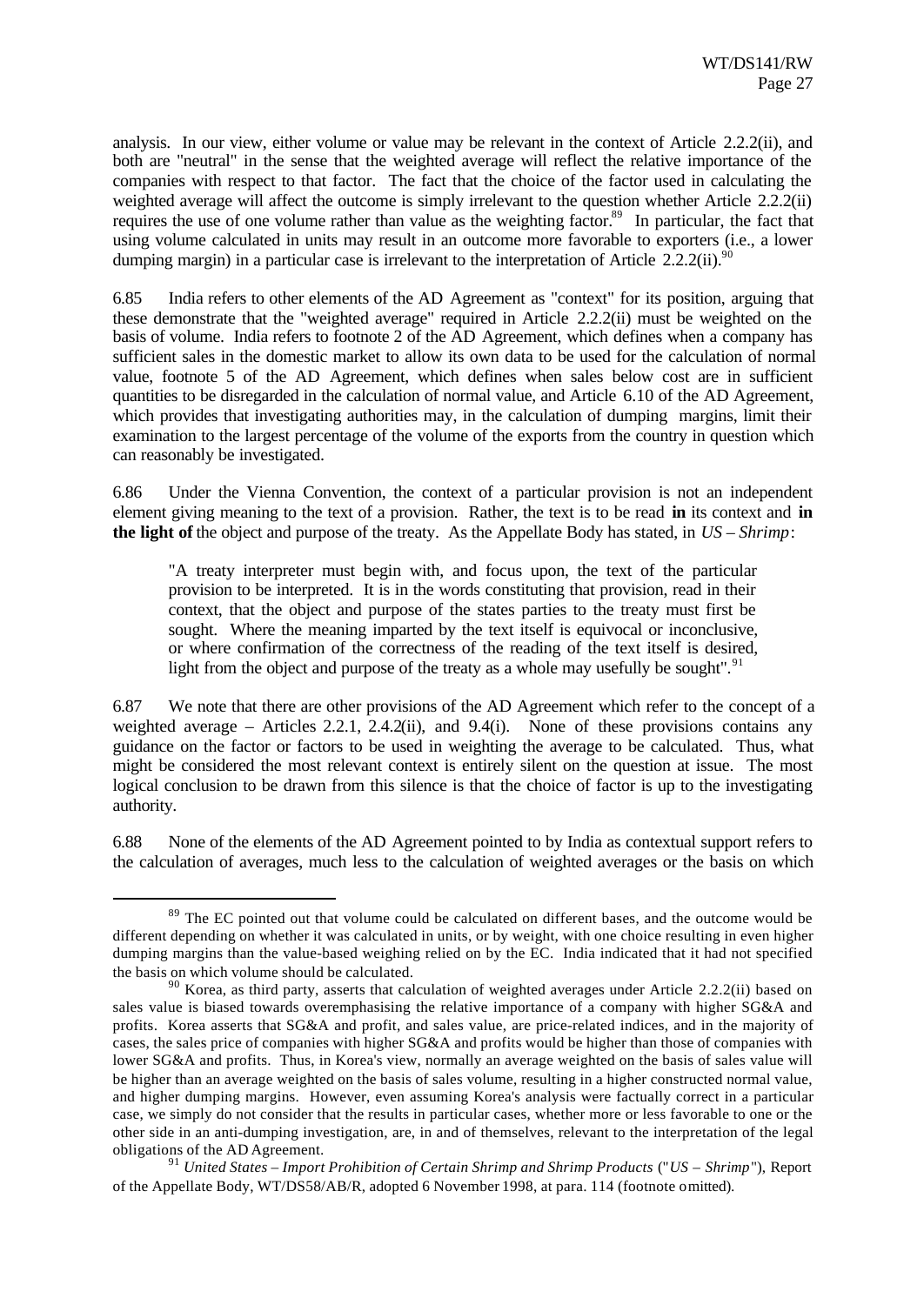such averages must be weighted. Even assuming that provisions dealing with such entirely different matters may appropriately be considered "context" of Article 2.2.2(ii) and thus relevant to its interpretation in accordance with the Vienna Convention, there is nothing in these provisions which necessarily implies that, despite the lack of any specific textual directive, the averages calculated under Article 2.2.2(ii) must be weighted on the basis of sales volume. If anything, the provisions pointed to by India suggest that the drafters of the AD Agreement knew how to specify when certain calculations should be made on the basis of volume, indicating that where there is no such basis specified, the text simply does not establish any requirement, or prohibition, in this regard.

6.89 India also points to a case from the European Court of First Instance in which that Court approved an EC decision relying on sales volume in determining whether there was a sufficient quantity of sales made in the ordinary course of trade. India argues that the principle of good faith, as enshrined in the Vienna Convention, ensures that such case law can serve as relevant context. In this regard, India submits that the EC is "estopped" from advocating before us an interpretation of a provision of the AD Agreement which is different from the interpretation by the European Court of First Instance of a provision in the EC's municipal anti-dumping law which is identical to the AD Agreement provision. Alternatively, India argues that even if the Panel were to not accept the EC's argument, and were to "develop its own line of reasoning similar to the one contained in the interpretations proposed by the EC, the panel still should find a violation of the respective provision of the [AD Agreement] as being applied in bad faith".<sup>92</sup> It is in this sense that India considers the court decision cited to be relevant context for the interpretation of the AD Agreement under the Vienna Convention.

6.90 We note first that court decision referred to by India does not constitute "context", as that term is used in Article 31 of the Vienna Convention, for the interpretation of Article 2.2.2(ii). Thus, we do not consider it relevant to our interpretation of that provision. Moreover, the Court's judgment did not address the provision of EC law equivalent to Article 2.2.2(ii) of the Agreement.<sup>93</sup> Thus, its persuasive value on the issue before us, the proper interpretation of that provision, would be limited in any event.

6.91 More fundamentally, we reject the assertion that a WTO dispute settlement panel should find a violation of a provision of a covered agreement, not on the basis of inconsistency of a Member's measure with a provision of a covered agreement, but rather on the basis that a provision of a covered agreement is "being applied in bad faith". Whatever may be the implications of national court decisions for the arguments of Members before WTO dispute settlement panels, a question which we neither address nor resolve here, "estoppel" based on national court decisions interpreting municipal law does not limit the decisions of WTO panels interpreting a covered agreement. A WTO panel is obligated to interpret the terms of covered agreements in accordance with customary rules of interpretation of public international law.<sup>94</sup> We know of no basis in international law, and India has not cited any, that would require us to conclude that a measure which is consistent with a Member's obligations under a provision of a covered agreement that we have interpreted in accordance with

 $92$  India's answer to the Panel's question 4, Annex E-1.

<sup>&</sup>lt;sup>93</sup> The case in question involves the application of what is referred to in EC practice as the "80-10 rule". Footnote 5 of the AD Agreement provides that where sales at a loss exceed 20 percent of the domestic sales volume, these may be disregarded in establishing the weighted average price. The EC, in practice, would then base itself on the remaining sales at a profit, **except** where the profitable remaining quantity of sales is less than 10 percent of the total quantity of sales. Since only the first part of this practice is found in the AD Agreement, and the relevant EC Regulation, the complaining party in the Court case argued, *inter alia*, that the 10 percent rule, the second cut-off point, should be calculated on the basis of value rather than volume, the basis on which the first cut-off is calculated. The Court rejected that argument, upholding the decision of the EC to rely on volume rather than value as within the EC's discretion. Case T-118/96, Thai Bicycle Industry Co. Ltd v. Council of the European Union, Judgment of the Court of First Instance of 17 July 1998, Exhibit-India-RW-33.

 $94$  Article 3.2 of the DSU.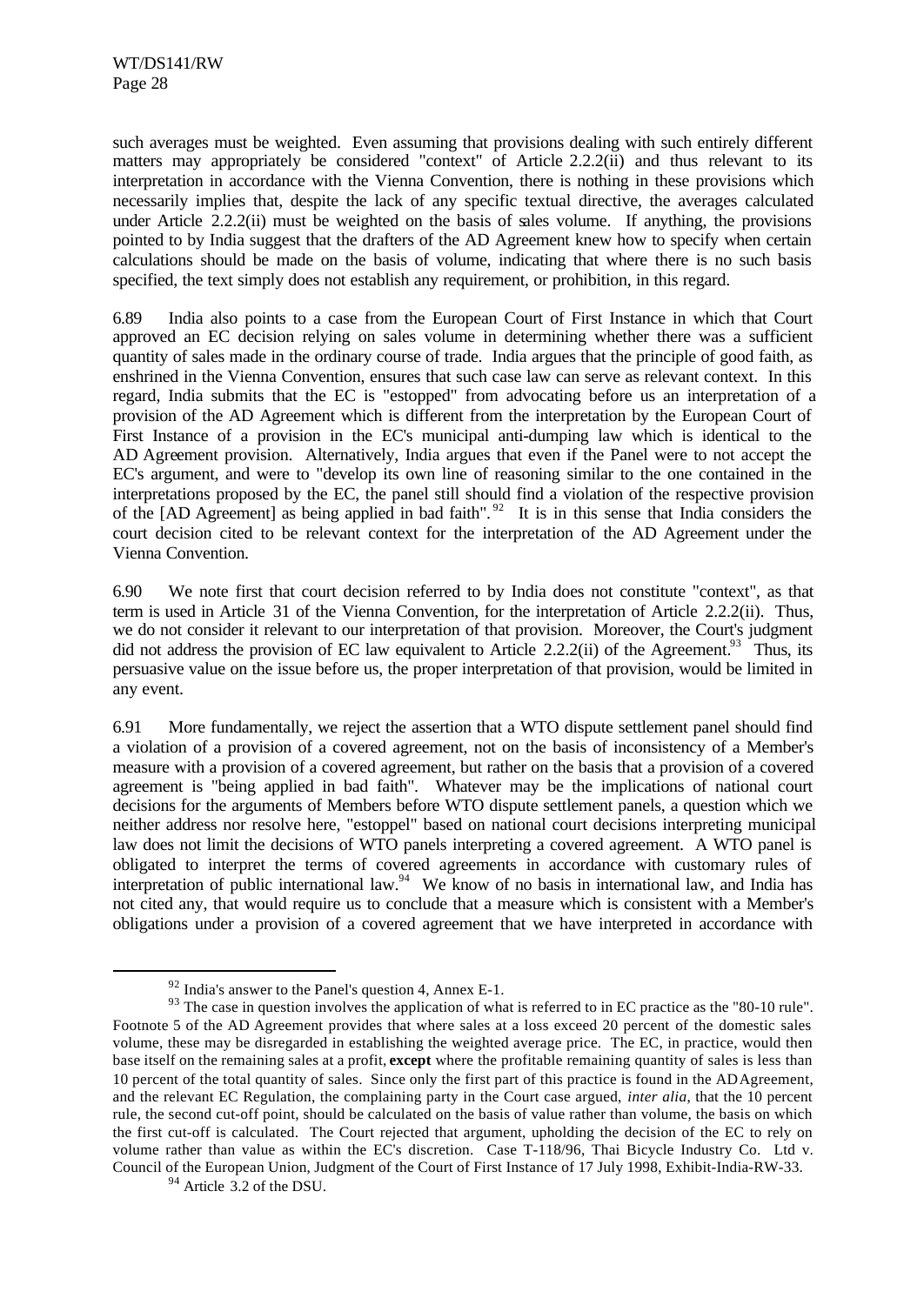customary rules of interpretation of public international law could nonetheless be found to be in violation of that provision on the basis of alleged "bad faith".

6.92 India also argues that during the original Panel proceeding, the EC had asserted that Bombay Dyeing, one of the two companies whose data was included in the weighted average, represented 80 percent of the Indian market, while it was now asserting that Bombay Dyeing's share in the average calculated under Article 2.2.2(ii), is 90 percent. India argues that an "unbiased and objective authority cannot be permitted to shift positions as regards important aspects of a proceeding, thereby rendering the outcome into a moving target, displaying various views as and when deemed fit".<sup>95</sup>

6.93 If India were arguing that the EC applied a different methodology in the redetermination that than used in the original determination, there might be a basis for concern. However, the factual premise for such an argument has not been alleged, much less established, in this case. The EC has explained that in both the original dispute, and in this proceeding, the calculation in question was based on sales value, but that in the original dispute, the reference pointed to by India was in a different context, referring to the share of Bombay Dyeing in the total domestic sales value **of all Indian producers**, while in calculating the weighted averages, the reference was to the share of Bombay Dyeing in the total domestic sales value **of the two companies whose data were being averaged**. Since the denominator was different, it is clear that Bombay Dyeing's share will be different.<sup>96</sup> India's argument is thus incorrect as a matter of fact, even assuming it were relevant to the legal question of the interpretation of Article 2.2.2(ii).<sup>97</sup> In any event, a Member's measures are judged for consistency with its obligations under the AD Agreement, and not with consistency to statements in arguments that Member may have made or positions it may have taken in dispute settlement involving that measure, or any other.<sup>98</sup>

6.94 In the absence of any guidance in the text, and in view of the fact that weighting on the basis of sales value **does** reflect the relative importance of the two companies in the resulting weighted average on a relevant basis, we conclude that India has failed to demonstrate that the EC's calculation of an average weighted on the basis of sales value violates Article 2.2.2(ii).

# **2. Claims 2 and 3: The EC acted inconsistently with its obligations under Articles 3.1, 3.3 and 5.7 of the AD Agreement**

# (a) Factual background

l

6.95 On 12 March 2001, the Dispute Settlement Body (hereinafter "DSB") adopted the Report of the Appellate Body<sup>99</sup> and the Report of the Panel,  $100$  as modified by the Appellate Body, in the dispute "*European Communities – Anti-Dumping Duties On Imports Of Cotton-Type Bed Linen From India*" (WT/DS141). Pursuant to the recommendations of the Panel and Appellate Body, the DSB

<sup>&</sup>lt;sup>95</sup> India's FWS at paragraph 65.

<sup>&</sup>lt;sup>96</sup> We note as well that the amounts used for weighting the averages for selling, general and administrative costs and profits were based on revised figures for sales value supplied by Standard in its questionnaire response during the course of the investigation, and not the original figures relied on in the first calculation. Exhibit EC-1.

 $97$  We note that, in response to a question from the Panel, the EC has specified that it is the standing practice of the EC to use sales value to weight average the amounts of selling, general and administrative costs and profits, and that it believed there was no case in recent years where this practice was not followed. EC's answer to the Panel's question 16, at paras. 4 and 6, Annex E-2.

 $98$  We note in this context that we did not find either pertinent or persuasive arguments to the effect that the EC had taken a position in dispute settlement involving some other matter which position or analysis, if applied to the issues this case, might lead to a different result than that advocated by the EC in this case.

<sup>99</sup> Appellate Body Report, *EC-Bed Linen*..

<sup>100</sup> Original Panel Report, *EC-Bed Linen*..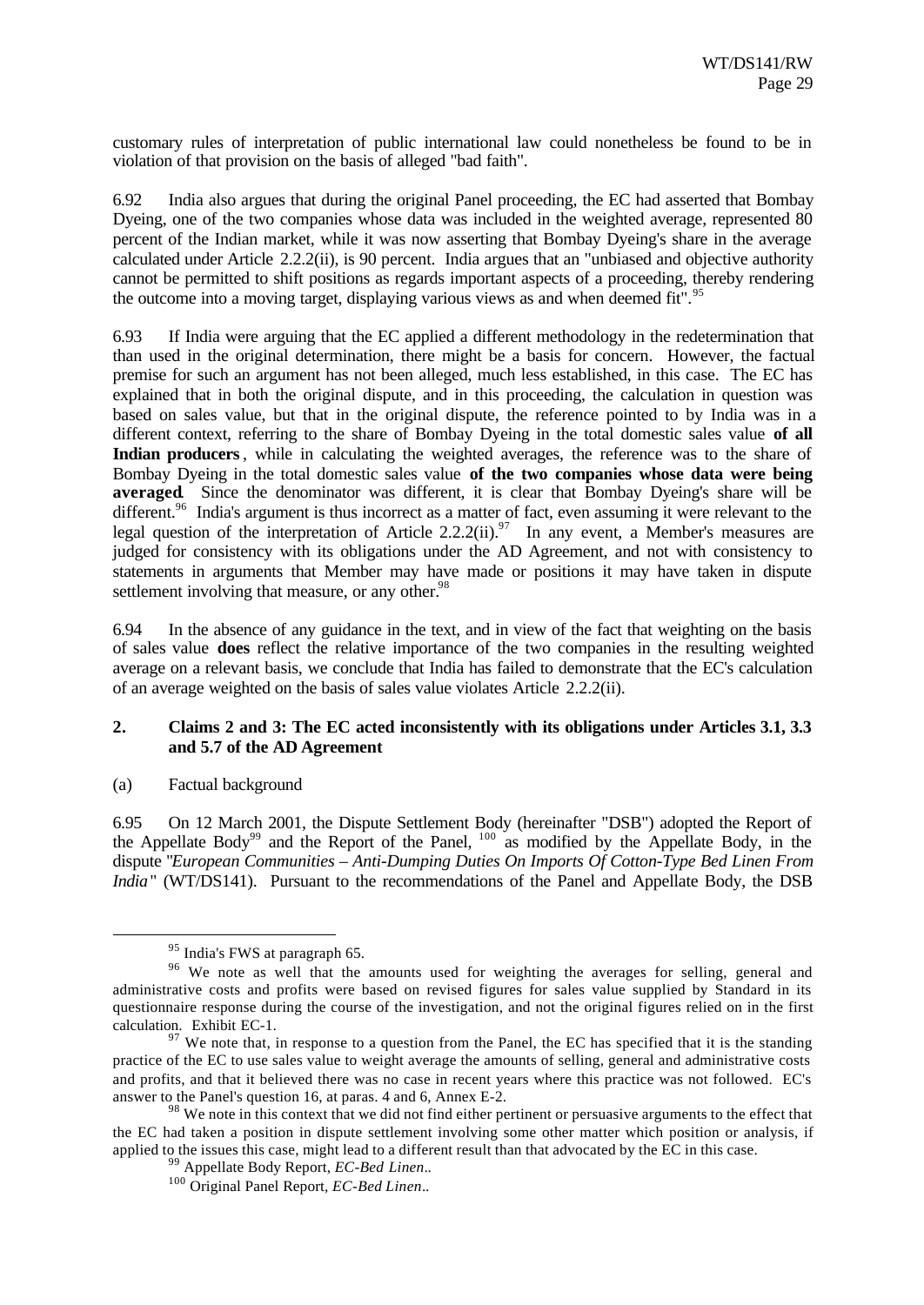requested the European Communities to bring its measure into conformity with its obligations under the AD Agreement.<sup>101</sup>

6.96 On 26 July 2001, the Council adopted Regulation 1515/2001 regarding measures that may be taken by the EC following adoption of a report by the Dispute Settlement Body in an anti-dumping or countervailing measure dispute.<sup>102</sup> That regulation provides, *inter alia*, that the Council, acting on a proposal by the Commission, may repeal or amend the disputed measure, or adopt any other special measures deemed appropriate in the circumstances. It also provides that the Commission may request interested parties to provide information and may conduct reviews, and that the Council may suspend the disputed or amended measure. The Regulation provides that the Council may repeal or amend a non-disputed measure, or adopt any other special measures deemed appropriate in the circumstances, if such action is considered appropriate, in order to take into account the legal interpretations made in a report adopted by the DSB. Finally, the Regulation states that the Commission may request interested parties to provide information and may conduct a review, and the Council may suspend the non-disputed measure.

6.97 Following adoption of the Panel and Appellate Body Reports, and having regard to Regulation 1515/2001, the EC reassessed the anti-dumping duties imposed on imports of bed linen from India, Egypt and Pakistan, in light of the Panel and Appellate Body decisions. On 7 August 2001, the Council of the European Communities adopted Regulation 1644/2001. Regulation 1644/2001 amended the original definitive anti-dumping measure on bed linen from India.

6.98 In the redetermination, the EC calculated and established different (lower) dumping margins for imports from India, but did not address the dumping margins for the other countries originally investigated (Egypt and Pakistan). The EC concluded that dumped imports from India, Egypt and Pakistan caused material injury to the EC industry.

6.99 Notwithstanding this conclusion, the Council did not "consider it appropriate to continue to collect duties for exports from India".<sup>103</sup> Therefore, in the same Regulation, the EC suspended the collection of duties at the rates established in the redetermination, and invited all interested parties to submit comments and/or a review request. The Regulation further provided that, if no review were initiated within six months of entry into force of the Regulation, the anti-dumping measure would automatically expire with regard to imports originating in India, but if such review were initiated, the suspension should continue during the review investigation.<sup>104</sup> On 19 December 2001, Eurocoton, the trade association acting on behalf of the domestic industry, filed a request with the EC authorities for a review of the redetermination. <sup>105</sup> On 13 February 2002 the EC initiated a "partial interim review" of the dumping aspects of the measure with respect to Indian imports based on Eurocoton's request.<sup>106</sup> That review is still on-going, and consequently, no anti-dumping duties have as yet been collected pursuant to the redetermination.

6.100 On 28 January 2002, the Council adopted Regulation 160/2002. This EC authorities in this Regulation, acting pursuant to the authority provided for in Regulation 1515/2001, considered it appropriate to take into account the legal interpretations of the DSB in the bed linen dispute with regard to the anti-dumping measures on imports of bed linen from Egypt and Pakistan. The EC made a redetermination with respect to dumping for Pakistan, and concluded that since the revised calculation showed no dumping by the producers for which an individual margin of dumping was

<sup>101</sup> WT/DS141/9.

<sup>102</sup> Regulation 1515/2001.

 $103$  Regulation 1644/2001, at para.72 and Article 2.

<sup>&</sup>lt;sup>104</sup> *Id.* at paras. 75 and 78 and Article 2.

<sup>105</sup> Exhibit-India-RW-21.

<sup>&</sup>lt;sup>106</sup> Notice of initiation of a partial interim review of the anti-dumping measures applicable to imports of cotton-type bed linen originating in India, published in Official Journal of the European Communities of 13 February 2002, C-series, No 39. Exhibit-India-RW-23.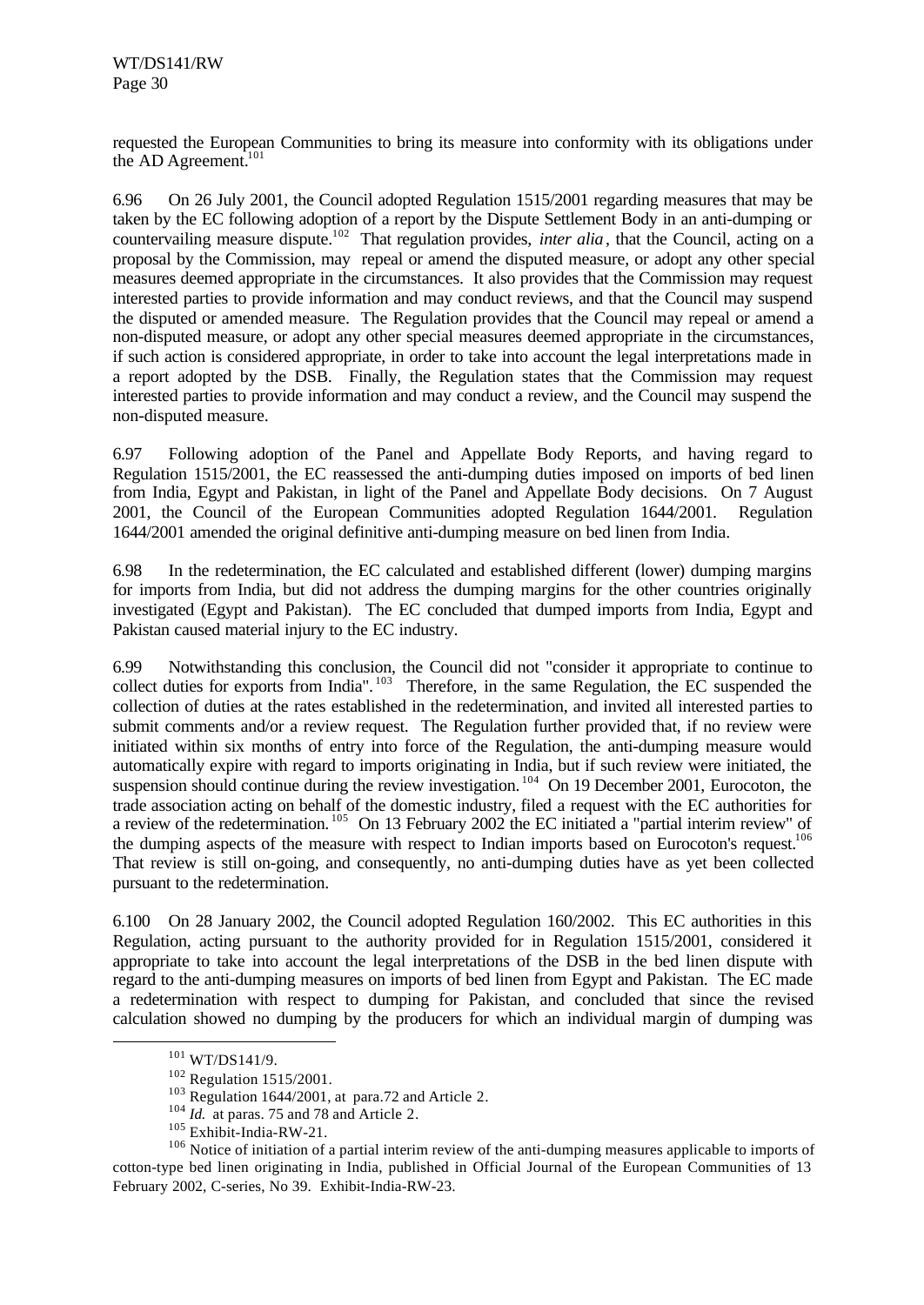calculated, the proceeding should be terminated.<sup>107</sup> With respect to Egypt, the EC found that there were insufficient data to allow the recalculation of dumping margins. Therefore, the EC considered it appropriate to suspend the anti-dumping measure on imports of bed linen from Egypt and provide an opportunity to request a review. If no review were requested, the anti-dumping measure would automatically expire, and if a review were requested, the measure would remain suspended during the review investigation.<sup>108</sup> No review was requested, and on 28 February 2002 the anti-dumping measure on imports of bed linen from Egypt expired. <sup>109</sup>

6.101 On 22 April 2002 the EC issued Council Regulation (EC) No 696/2002. The EC considered it appropriate, in light of the termination of the proceeding regarding imports from Pakistan and the expiry of the anti-dumping measure on imports from Egypt to undertake a reassessment. The reassessment was limited to the determination of injury and causal link to the extent that this determination had been based on an examination of the impact of imports from India, Egypt, and Pakistan on a cumulative basis. Thus, the EC reconsidered injury and causal link on the basis of the dumped imports from India alone. The EC confirmed the amended and suspended definitive antidumping duty imposed on imports of cotton-type bed linen originating in India. $110$ 

# (b) Arguments of the parties

6.102 India asserts that the EC acted inconsistently with its obligations under Articles 3.3 and 3.1 of the AD Agreement by cumulating imports which were not dumped in making its injury assessment in Regulation 1644/2001. India relies on the fact that imports from Pakistan were subsequently determined (in Regulation 160/2002) not to be dumped. Moreover, India argues that should the EC rely on the fact that Regulation 160/2002 was made at a later date than the injury determination in Regulation 1644/2001, this would evidence that the EC did not act within the reasonable period of time. In addition, in this latter situation, India submits that the EC acted contrary to Article 5.7 by failing to consider the evidence of dumping and injury simultaneously. In any event, India also submits that the EC acted contrary to Article 5.7 when it separately considered the dumping determination for Pakistan in Regulation 160/2002 of 28 January 2002 and the subsequent injury reassessment in Regulation 696/2002 of 22 April 2002.

6.103 The EC argues that since only the redetermination in Regulation 1644/2001, is a "measure taken to comply", that is the only measure within the Panel's jurisdiction. The EC asserts that at the time that Regulation 1644/2001 was adopted, the EC authorities were entitled to treat imports originating in Pakistan as "dumped" and, consequently, to cumulate them with imports from India.

6.104 The EC considers that India cannot rely on the finding of no dumping reached subsequently in Regulation 160/2002 in order to claim that imports from Pakistan were "in fact" not dumped when Regulation 1644/2001 was adopted. The EC further argues that, should the Panel take the view that the other regulations cited in India's panel request are also measures "taken to comply" and, therefore, within its jurisdiction, the Panel should recognise that the EC subsequently established, in Regulation 696/2002, that imports from India, taken in isolation, were a cause of injury. Therefore, as of the date of establishment of the Panel, the "measures taken to comply" were not based on the cumulation of imports from India with non-dumped imports from Pakistan.

6.105 With respect to India's argument concerning Article 5.7, the EC asserts that Article 5.7 applies only with respect to the original investigation, but does not apply to subsequent reviews. In the EC's view, Articles 11.2, which provides for a review limited to dumping or to injury, and Article 11.4,

<sup>107</sup> Regulation 160/2002.

<sup>108</sup> *Id.* at paras. 14, 22, 25, and Article 1.

<sup>&</sup>lt;sup>109</sup> Notice of the expiry of certain anti-dumping measures, published in Official Journal of the European  $\frac{109}{109}$ Communities of 14 March 2002, C-series, No 65. Exhibit-India-RW-24.

<sup>110</sup> Regulation 696/2002.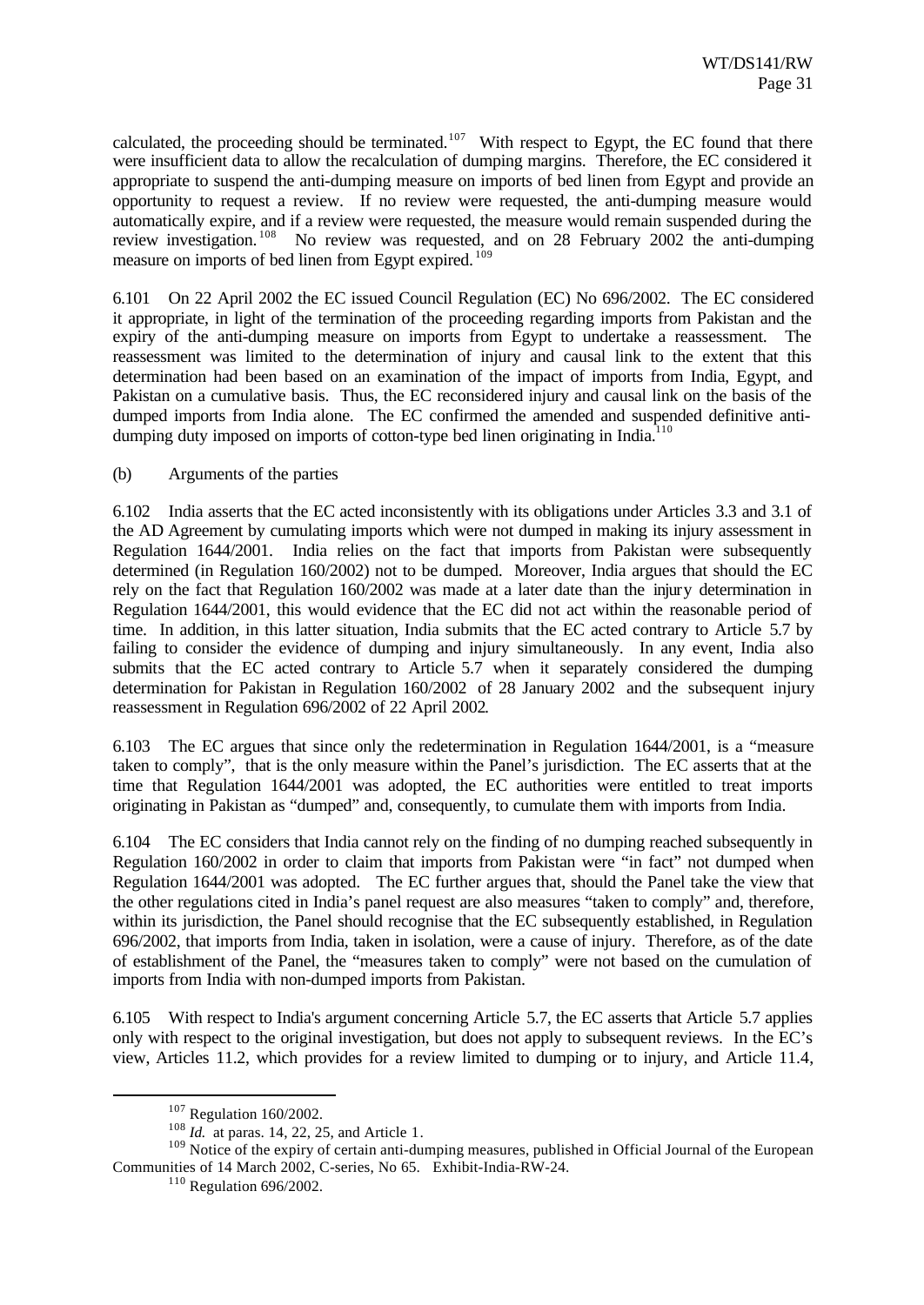which does not include Article 5.7 among the procedural provisions that apply to reviews carried out under Article 11, confirm its view. The EC submits that, by the same token, Article 5.7 does not apply to the redetermination of dumping or injury findings for the purposes of implementing the DSB's recommendation, even assuming such redeterminations may be characterised as reviews under Article 11.2. In the EC's view, implementation redeterminations do not involve an "investigation", but rather a reassessment of the evidence.

# (c) Arguments of third parties

6.106 The United States notes that measures not "taken to comply with the recommendations and rulings" are not within the scope of Article 21.5 of the DSU. Thus, the United States considers that, to the extent that the EC's re-examination of its application of anti-dumping duties to Pakistan in Regulation 160/2002 was independent of the measure it took to comply with the recommendations and rulings of the DSB, it is not subject to this Article 21.5 review.<sup>111</sup> The United States notes India's reliance on the EC's independent examination of imports from Pakistan, after the measures taken to comply, to assert that the EC improperly cumulated imports from India with non-dumped imports from Pakistan. However, the United States points out that the EC found in the original investigation that imports from Pakistan were dumped, and India did not in the original dispute challenge that finding, or the cumulation of imports from India with those from Pakistan. Under those circumstances, the United States considers that the EC did not act inconsistently with the AD Agreement or the DSU by continuing to treat the imports from Pakistan as dumped for the purposes of making its redetermination with regard to imports from India.

6.107 The United States also considers India's reliance on Article 5.7 of the AD Agreement to show noncompliance by the EC is unavailing.<sup>112</sup> The United States agrees with the EC's position that Article 5.7, which addresses the simultaneous consideration of both dumping and injury, applies only to the initiation and the "course of the [original] investigation". In the US view, neither Article 5.7 nor any other provision of the AD Agreement requires investigating authorities to revisit aspects of the determination that were upheld or were not subject to the dispute. For example, the DSB might recommend that a Member bring an anti-dumping measure into conformity with its obligations based on a finding that one discrete aspect of an injury determination, such as the evaluation of one relevant factor reflecting the condition of the domestic industry, was inconsistent with those obligations. Nothing in Article 5.7 or elsewhere in the Anti-Dumping Agreement would support a view that the Member in those circumstances had an obligation to perform the entire investigation anew, including reaching a new dumping determination.

(d) Evaluation by the Panel

l

6.108 We have concluded, in our consideration of the EC's requests for preliminary rulings, that our evaluation of the existence and consistency of measures taken by the EC to comply with the DSB's recommendations should be undertaken with respect to Regulation 1644/2001. Article 3.3 of the AD Agreement provides that, in certain circumstances, investigating authorities may cumulatively assess the effects of imports from more than one country. A primary criterion for such cumulative assessment is that the margin of dumping for imports from each country is more than *de minimis*. At the time the EC adopted the redetermination, Regulation 1644/2001, the outstanding determination with regard to dumping by Pakistani producers, set forth in the original Regulation 2398/97, was affirmative – that is, the margin of dumping for imports from Pakistan was more than *de minimis*. That finding had not been challenged in dispute settlement, and the EC was entitled to continue to consider imports from Pakistan as dumped for purposes of the redetermination. It would be entirely

<sup>&</sup>lt;sup>111</sup> The United States notes that the EC makes the same point with respect to imports from Egypt, but remarks that since the United States limited its discussion to certain arguments raised by India in this proceedings, only imports from Pakistan were referred to in its argument.

 $1\overline{1}$ <sup>1 $\overline{1}$ </sup> India's FWS, at paras. 73 - 84.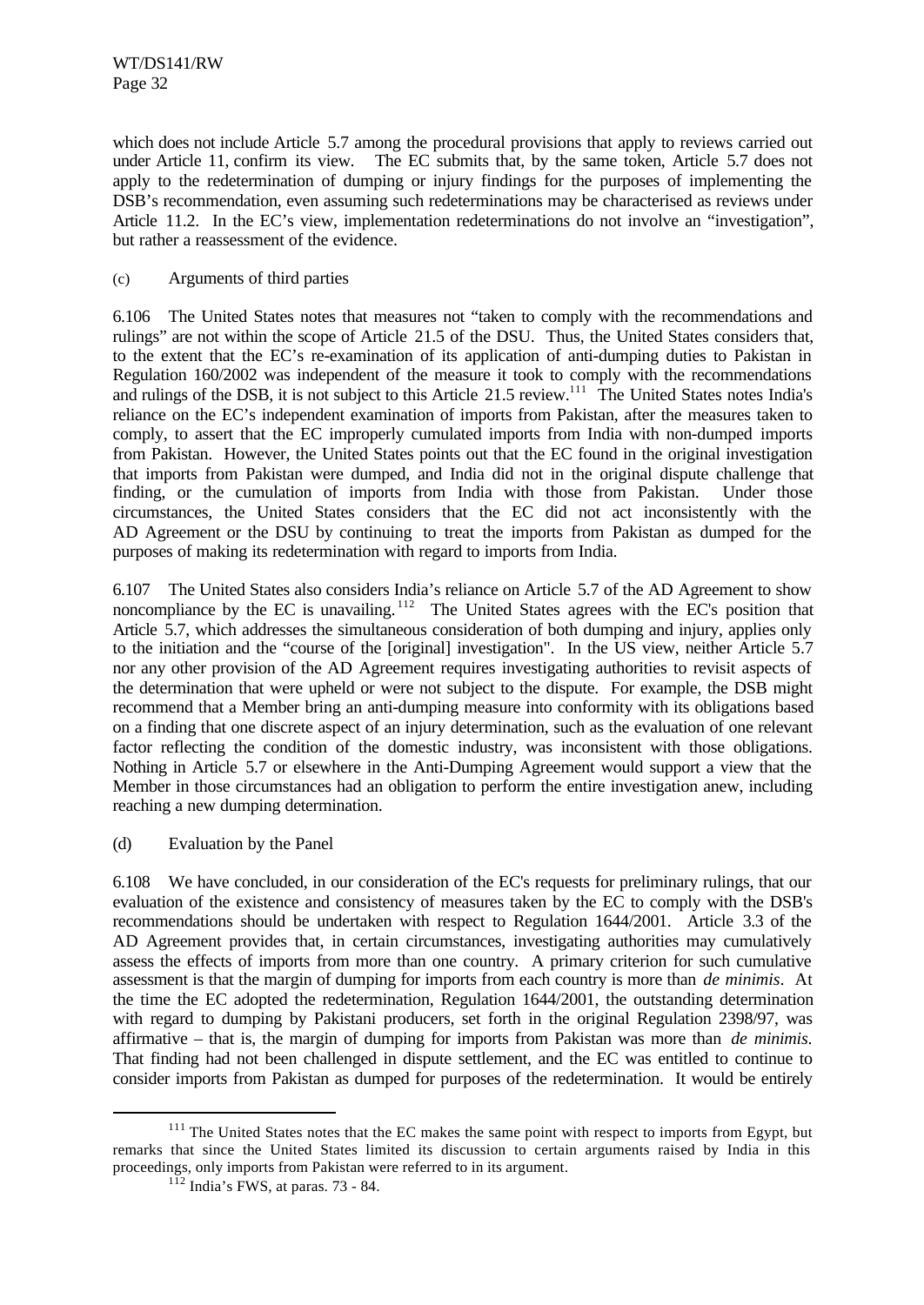unreasonable to find a violation of the AD Agreement in the redetermination based **exclusively** on subsequent events of which the EC could have had no knowledge at the time. Thus, the EC was not precluded, on the basis of that criterion, from undertaking a cumulative assessment of imports from India and Pakistan in the redetermination.<sup>113</sup>

6.109 Assuming, however, that the subsequent EC regulations are relevant to our assessment of the EC's compliance in this dispute, we turn to a further consideration of India's arguments. As noted above, at the time the EC adopted regulation 1644/2001, the only determination in effect regarding imports of bed linen from Pakistan established that those imports were dumped. Thus, in our view, there can have been no violation of Article 3.3 of the AD Agreement in that aspect of the redetermination. As noted above, it would violate fundamental precepts of fairness to hold the EC accountable for a subsequent change in the determination regarding dumped imports from Pakistan. This is particularly the case when the EC was under no obligation to reconsider the question of dumping with regard to imports from Pakistan. That determination had not been the subject of dispute settlement, so the EC did not undertake that reconsideration in order to comply with a recommendation of the DSB.

6.110 India argues that by first reconsidering the question of dumping with respect to imports from India, and undertaking a cumulative assessment of the effects of imports from India and Pakistan (and Egypt), and subsequently reconsidering the question of dumping with respect to Pakistani imports, and finally reassessing the question of injury and causation with respect to imports from India alone, the EC violated Article 5.7. The EC, on the other hand, asserts that Article 5.7 does not apply in reviews under Article 11, and by the same token does not apply to the redetermination of dumping or injury findings for the purposes of implementing DSB recommendations and ruling, regardless of whether such redeterminations may be considered "reviews" under Article 11.2.

### 6.111 Article 5.7 provides:

l

"The evidence of both dumping and injury shall be considered simultaneously (a) in the decision whether or not to initiate an investigation, and, b) thereafter, during the course of the investigation, starting on a date not later that the earliest date on which in accordance with the provisions of this Agreement provisional measures may be applied".

6.112 As always, we apply the rules of the Vienna Convention to elucidate our understanding of this provision.

6.113 Article 5.7 requires that the evidence of dumping and injury be considered simultaneously in certain circumstances. It is found in Article 5 of the AD Agreement, which is entitled "Initiation and Subsequent Investigation". Thus, at first glance, Article 5.7 would be expected to apply in those two situations – initiation and investigation. Of course, a closer look must be taken at the specific text of Article 5.7, in its context and in light of its object and purpose, to see whether it should be understood to apply in other situations.

6.114 It is clear to us that the text of Article 5.7 is specific as to when it applies. As might be anticipated from the title of Article 5, Article 5.7 specifies that the obligation in that provision applies first, in the initiation decision, and subsequently, during the course of the investigation. We agree with the view stated by another panel that, "In the context of Article 5 of the AD Agreement, it is clear to us that the term "investigation" means the investigative phase leading up to the final

<sup>&</sup>lt;sup>113</sup> The other criteria for a cumulative assessment set out in Article 3.3 are not at issue in this dispute, and we have not considered them. Furthermore, India has made no argument with respect to cumulation of imports from Egypt, and we do not address that question.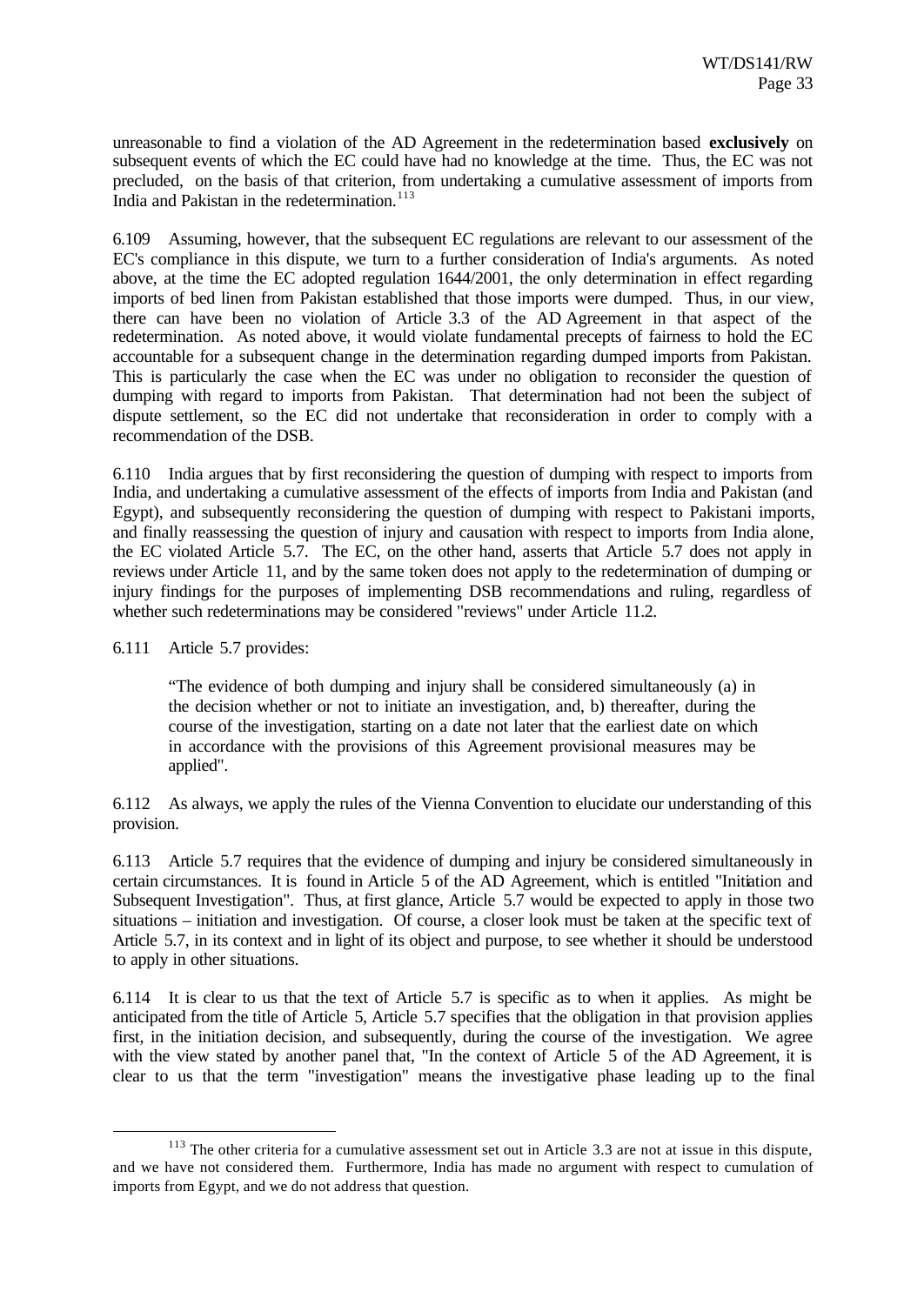determination of the investigating authority".<sup>114</sup> Thus, we consider that the obligation set out in Article 5.7 to consider evidence of dumping and injury simultaneously simply does not apply in the circumstances of the redetermination and subsequent Regulations at issue here.

6.115 We note, moreover, that to find otherwise could have absurd consequences. Assume a dispute under the AD Agreement in which only the determination of injury is challenged. Assume further that the Panel finds a violation of the AD Agreement in the determination of injury, and the DSB recommends that the measure be brought into conformity with the requirements of the AD Agreement. In principle, the Member whose measure was found to be inconsistent with the AD Agreement may undertake to bring its measure into conformity by re-examining the injury determination and issuing a redetermination. There would be no need in such a case to re-examine the calculation of the dumping margin, as the finding of violation in connection with the injury determination could have no effect on the calculation of the margin. Yet under India's theory, the redetermination in such a situation would violate Article 5.7. India, in response to this proposition, asserts that "once both dumping and injury are under review the synchronicity requirement should be respected".<sup>115</sup> However, while this might be a useful principle, it finds no support in the text of However, while this might be a useful principle, it finds no support in the text of Article 5.7.<sup>116</sup> We therefore consider that the obligation of Article 5.7 applies only during the course of original investigations, and thus that India's claim under Article 5.7 does not have merit.

6.116 We thus conclude that, even assuming that the subsequent Regulations 160/2002 and 696/2002 properly formed part of our evaluation of the EC's compliance in this case, the EC did not violate Articles 3.1, 3.3, or 5.7 in this case in conducting a cumulative assessment of the effects of dumped imports from India and Pakistan (and Egypt) in Regulation 1644/2001, in subsequently reexamining the question of dumping with respect to imports from Pakistan (Regulation 160/2002), and in subsequently reassessing the effects of dumped imports from India alone (Regulation 696/2002).

# **3. Claim 4: The EC acted inconsistently with its obligations under Articles 3.1 and 3.2 of the AD Agreement**

# (a) Factual background

l

6.117 In the original measure imposing anti-dumping duties (Regulation 2398/97 imposing definitive duties), the EC's injury determination was based on the total volume of dumped imports

<sup>114</sup> Panel Report, *United States - Anti-Dumping Duty on Dynamic Random Access Memory Semiconductors (Drams) of One Megabit or Above from Korea* ("*US – DRAMS* "), WT/DS99/R, adopted 19 March 1999, DSR 1999:II, 521, at footnote 519.

<sup>&</sup>lt;sup>115</sup> India's SWS at para. 117.

<sup>&</sup>lt;sup>116</sup> India also relied on the fact that the EC in a different dispute, under the Agreement on Subsidies and Countervailing Measures (SCM Agreement), argued that the *de minimis* standard set out in Article 11.9 of the SCM Agreement, in the section entitled "Initiation and Subsequent Investigation", should be understood to apply in the context of a review under Article 21.3 of that Agreement. The Panel in that dispute found in the EC's favor on that issue. *United States – Countervailing Duties on Certain Corrosion-Resistant Carbon Steel Flat Products from Germany* ("*US – Carbon Steel* "), WT/DS213/R and Corr.1, circulated 3 July 2002. While we note that it might be desirable for Members to be consistent in the positions adopted in WTO dispute settlement, there is no rule in WTO dispute settlement that requires such consistency. In any event, India's argument is not, in our view, compelling on the issue before us. In the first place, it is not clear that the redetermination at issue here may be considered a "review" in the sense of Article 11 of the AD Agreement, the analogous provision to Article 21.3 of the SCM Agreement. In addition, the Panel in that case relied heavily on considerations of the object and purpose of the *de minimis* provision. Consideration of object and purpose may not be relevant here. Indeed, India does not even argue that the object and purpose of Article 5.7 suggest that it should apply in the context of a review, much less in the context of a redetermination such as that at issue here. Finally, we note that the decision of the Panel in that *US – Carbon Steel* has been appealed. Thus, as an unadopted Panel report, it has no legal status in the WTO system, although we could find useful guidance in its reasoning if we considered it to be relevant. *Japan – Alcohol* at p. 15. As discussed above, we are doubtful of the relevance of that decision in this case.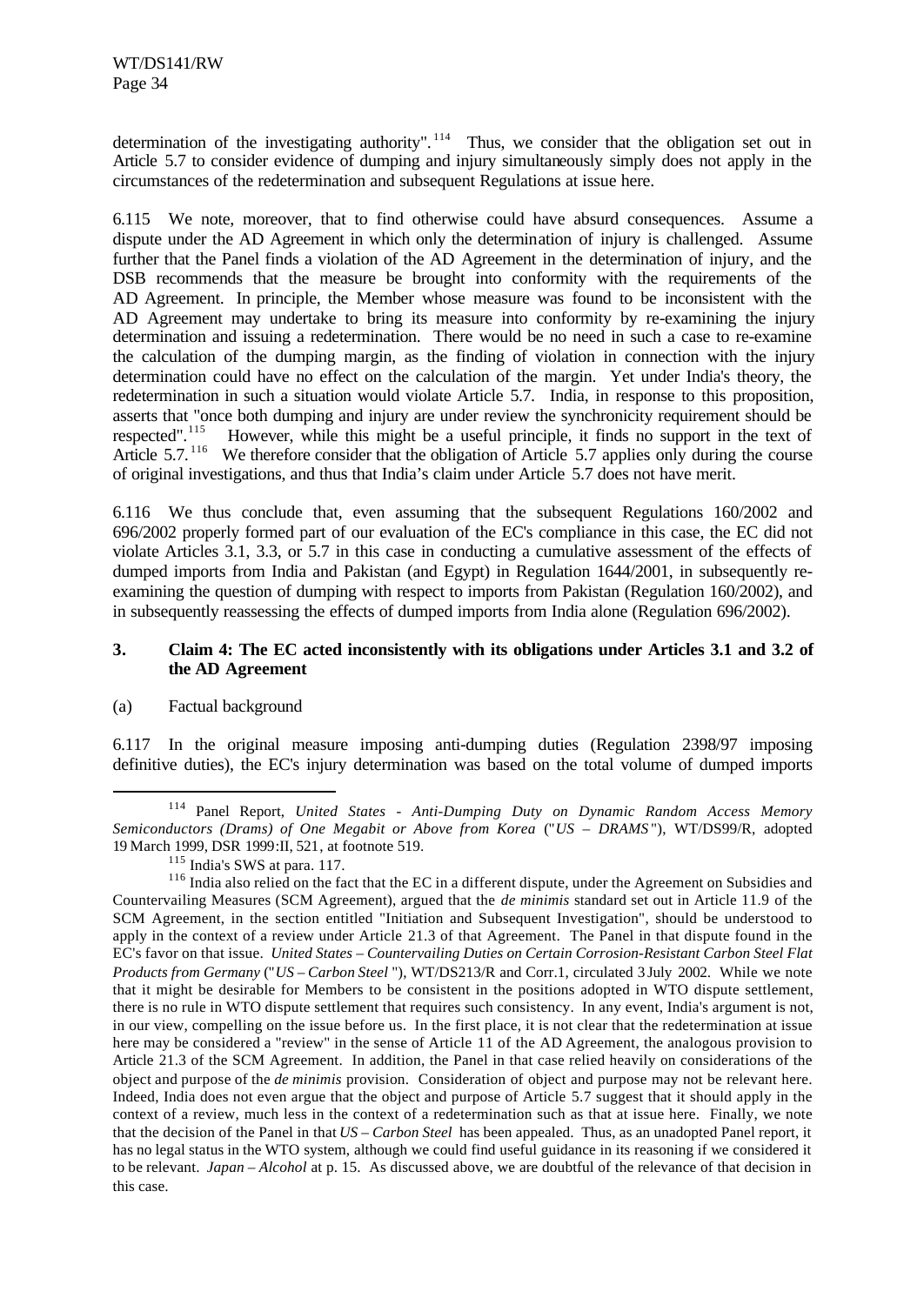from all three countries under investigation. (Egypt, India, and Pakistan). In the redetermination, Regulation 1644/2001, the injury findings were based on the total volume of dumped imports from Egypt and Pakistan and the volume of dumped imports from India. The EC calculated the volume of dumped imports from India in the alternative, both including and excluding imports attributable to the two Indian companies, Omar and Prakash, which were found not to be dumping, and made alternative determinations based on these two volume calculations. The two Indian producers found not to be dumping accounted for 53 percent of the imports from the five companies for which individual margins of dumping were calculated. The EC calculated margins of dumping for all other Indian producers on the basis of the margins calculated for the individually investigated producers or on the basis of facts available, resulting in different margins for cooperating and non-cooperating producers. The EC considered all imports from all Indian sources for which margins of dumping were not individually calculated to be dumped, and included them in the volume of dumped Indian imports, even when it excluded imports attributable to Omar and Prakash.

(b) Arguments of the Parties

6.118 India argues that the EC should have excluded from the volume of dumped imports considered in the injury analysis the same proportion, 53 percent, of imports from producers not included in the sample for which dumping was not individually determined.<sup>117</sup> In India's view, imports from producers for which an individual determination of dumping is not made as part of the sample must be presumed to be not-dumped in the same proportion as imports which were determined to be not-dumped from producers for which an individual determination of dumping was made. Any other approach, India argues, violates the obligation of Article 3.1 to base injury determinations on "positive evidence" and an "objective examination". India maintains that the proportion of imports found to be dumped from producers in the sample is the only positive evidence of the proportion of imports from producers not included in the sample that is dumped.

6.119 India bases its argument in part on the statement of the original Panel that:

"It is possible that a calculation conducted consistently with the AD Agreement would lead to the conclusion that one or another Indian producer should be attributed a zero or *de minimis* margin of dumping. In such a case, it is our view that the imports attributable to such a producer/exporter may not be considered as "dumped" for the purposes of injury analysis". <sup>118</sup>

6.120 India considers that the five producers selected by the EC, after consultation with the Indian exporters, for individual examination of dumping constitute a sample which represents the whole of the Indian industry. Relying on the definition of "sample" as a "a relatively small part or quantity intended to show what the whole is like; a specimen"<sup>119</sup>, India maintains that the proportion of imports from those five companies found not to be dumped shows what proportion of imports from companies not included in the sample must be treated as not dumped. India adds that in the context of statistics, sample is defined as "a portion selected from a population, the study of which is intended to provide statistical estimates relating to the whole".<sup>120</sup>

<sup>&</sup>lt;sup>117</sup> India argues that if the dumping margins were recalculated using a volume-weighted amount for SG&A and profits in the construction of normal value, a third producer, Madhu, would be found to be not dumping, and the proportion of non-dumped imports in the sample be 70 percent, and that proportion of imports from producers not included in the sample should be considered as not dumped. However, as we have decided above that a volume-based weighted average is not required by Article 2.2.2(ii), we do not consider this argument further.

<sup>118</sup> Original Panel Report, *EC – Bed Linen*, at para. 6.138.

<sup>&</sup>lt;sup>119</sup> New Shorter Oxford Dictionary, Clarendon Press, 1993.

<sup>120</sup> *Id*.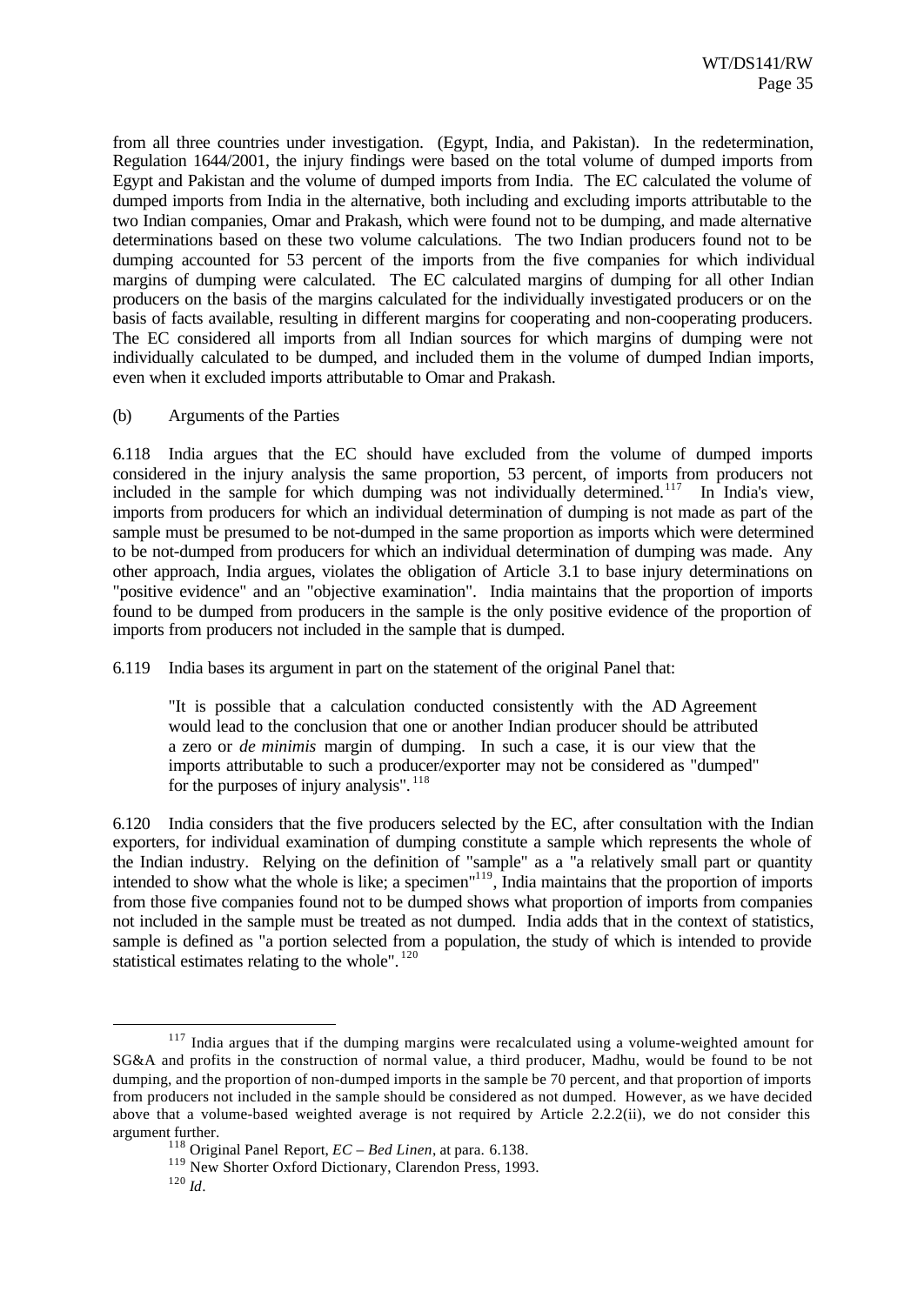6.121 The EC notes that the Panel statement relied on by India was an element of the original Panel's rejection of India's argument in the original dispute that only the volume of imports attributable to **transactions** for which a margin of dumping was found could be considered dumped for purposes of the injury analysis. The EC had argued that dumping was determined for countries as a whole, and that therefore it was entitled to consider as dumped all imports from a country for which a determination of dumping was made. The Panel did not rule on this aspect of the EC's argument, and in the original determination, no Indian producers for which dumping was separately determined had been found not to be dumping.

6.122 The EC maintains that it is entitled to treat as dumped all imports from producers for which it did not make a determination of no dumping, whether or not individually investigated, including all cooperating and non-cooperating producers not included in the sample. In this regard, the EC notes that Article 6.10 of the AD Agreement allows investigating authorities to separately investigate dumping for only a limited number of producers. The EC maintains that in this case, it followed the second option provided for under Article 6.10, and calculated individual dumping margins for a sample comprising the five Indian producers accounting for the largest percentage of exports which could reasonable be investigated. The EC then points out that Article 9.4 of the AD Agreement defines the maximum anti-dumping duty that may be applied to exports from producers for which an individual dumping margin is not separately calculated, but Article 9.4 does not limit the volume of imports from such non-investigated producers to which that maximum dumping margin may be applied. Consequently, the EC argues, all imports from such uninvestigated producers, for which a dumping margin above *de minimis* is calculated, may be considered to be dumped for purposes of injury analysis.

# (c) Arguments of third parties

6.123 Japan, in response to questions from the Panel, took the view that the term "dumped imports" used in Articles 3.1 and 3.2 means those imports from suppliers which are found to be dumped (with a dumping margin in excess of the *de minimis* threshold) in accordance with Articles 2 and 6, which provide for substantive rules for the determination of dumping and evidentiary rules, respectively. With respect to unexamined producers for which a determination of individual dumping margin has not been made in accordance with Article 2, Japan considers that Article 6.10 would apply, and obligate the investigating authorities, if it is impracticable to determine an individual margin of dumping for each known exporter or producer, to "limit their examination … to a reasonable number of interested parties or products by using samples which are *statistically val*id …" (emphasis added) Japan posits that "statistical validity" is required directly for *sampling*, but would be required indirectly for the *estimation* of the individual margin of dumping using samples; these two processes are logically intertwined and inseparable. Japan also notes the obligation to provide a detailed explanation for the estimation of individual dumping margins of unexamined producers pursuant to Article 12.2. Japan considers, however, that the authorities may not base the estimation methodology on Article 9.4. Article 9.4 sets forth restrictions on the amount of anti-dumping duties imposed on unexamined producers (the calculation of the so-called "all others rate") after the investigating authorities determine to impose an anti-dumping duty. In the view of Japan, this is irrelevant to the determination of injury and causation under Article 3. Japan considers that the text of Article 9.4 demonstrates Members' understanding that this Article applies only to the determination of dumping duties, not to the determination of "dumping". Indeed, the formula set forth in Article 9.4 presupposes that *some* amount of anti-dumping duties should be imposed on unexamined producers. Thus, Japan considers that Article 9.4 is applicable to anti-dumping cases only after the authority finds that all the requirements for imposing anti-dumping duties, i.e. dumping, injury and causation, are met with respect to unexamined producers in accordance with the relevant Articles, in particular, Articles 2, 3 and 6. Japan asserts that if Article 9.4 were to be applied to the determination of "dumping", it could result in illogical and unreasonable consequences.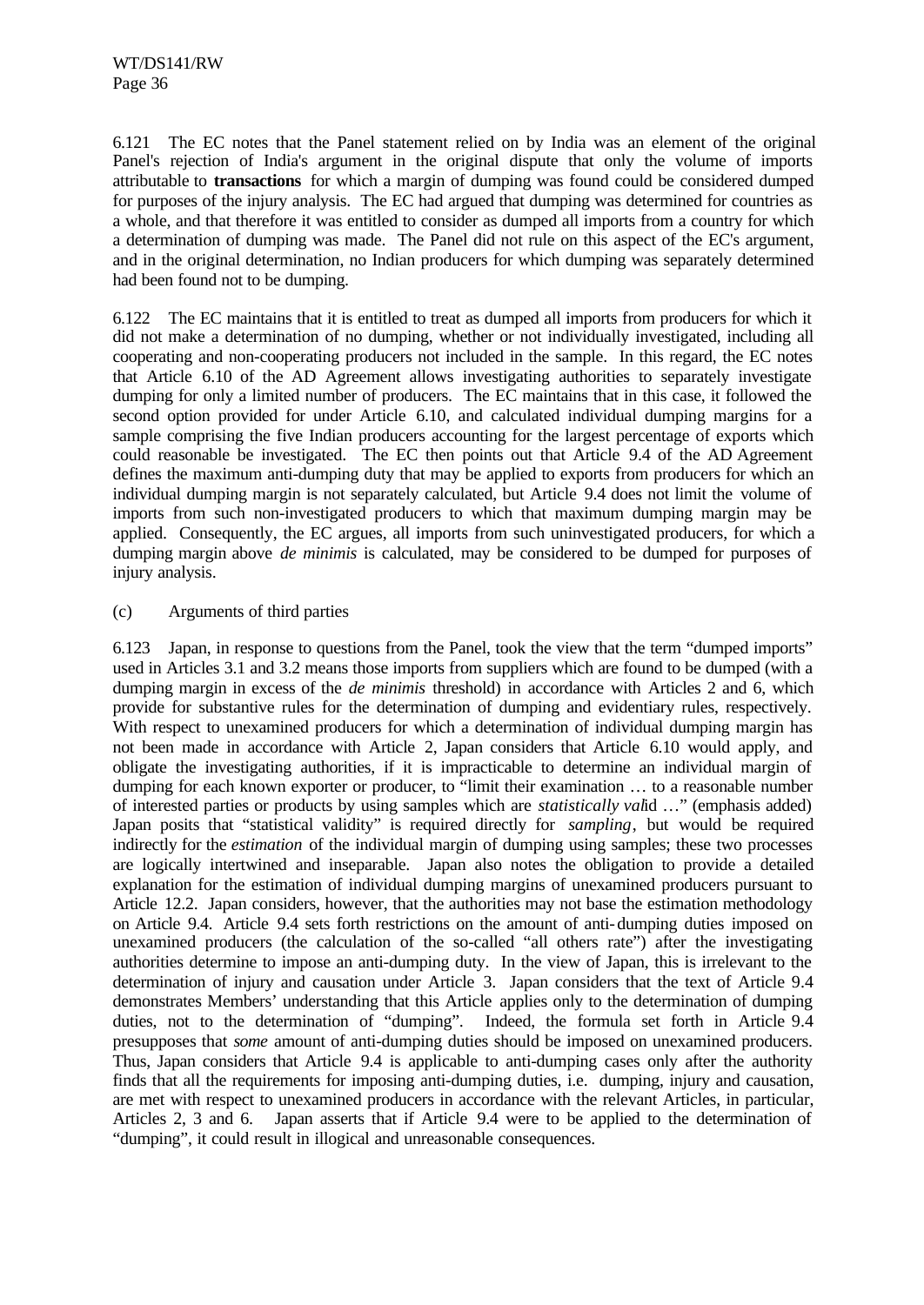6.124 The United States, in response to questions from the Panel, notes that in its original report the Panel in this dispute thoroughly addressed the meaning of the term "the dumped imports" as used throughout Article 3 of the AD Agreement.<sup>121</sup> The Panel found that the dumping determination is made with reference to a *product*, not with reference to individual transactions.<sup>122</sup> Consequently, the Panel correctly concluded that investigating authorities may treat all imports from producers/exporters for which an affirmative determination has been made as "dumped imports" for the purposes of the injury analysis.<sup>123</sup> The United States agrees with the analysis and findings of the original Panel. In the United States' view, the rationale for the Panel's original findings clearly extends to show that the injury analysis under Article 3 may include consideration of the volume and price effects of imports from unexamined producers for which a determination of dumping under Article 2 has not been made. Article 2.1 defines *dumped* products "[f]or the purpose of [the AD] Agreement," on a countrywide basis. In the US view, the references to "dumped imports" in Articles 3.1 and 3.2 and throughout Article 3 therefore refer to all imports of the product from the countries subject to the investigation.<sup>124</sup> The United States considers that "the dumped imports" referenced in Article 3 are not confined to particular companies which have been examined for dumping determinations. This interpretation is consistent with the AD Agreement's recognition that it will be impracticable in some cases to make individual dumping determinations for each known exporter or producer. In those cases, Article 6.10 allows the authorities to limit their dumping examination to either a sampled selection or the largest percentage of the volume of exports from the subject country which "can reasonably be investigated". In addition, Article 9.4 provides bases for determining the anti-dumping duty margin to be applied to the non-examined exporters or producers. In each of the circumstances illustrated above, the dumping determinations for examined companies would apply equally to the non-examined companies. All imports subject to either their own calculated margin or to a dumping margin for other imports should be treated as "dumped imports" for purposes of the injury determination. The United States further notes that Article 6.10 of the AD Agreement sets forth the circumstances under which an administering authority need not individually determine the margin of dumping for each known exporter or producer of a product under investigation. When Article 6.10 has been invoked to limit the number of examined exporters or producers, Article 9.4 provides bases for determining the antidumping duty to be applied to the non-examined exporters or producers. Finally, the United States considers that there are no specific provisions in the AD Agreement which either prohibit the analysis applied by the EC or require the analysis proposed by India. However, the United States asserts that Article 9.4 of the AD Agreement permits the EC analysis.

l

<sup>124</sup> The United States clarified its view on the question of whether dumping is determined for countries. *See id*., at para. 6.131 and note 50. The United States agrees with the EC that dumping is determined for countries. In the original panel proceedings in this dispute, the Panel asked the third parties to comment on –

*whether, in their view, investigating authorities are obligated to exclude, from their examination of volume and price effects, imports attributable to companies for which a negative determination of dumping has been made based on the determination of a zero or de minimis margin of dumping.*

The United States explained in its response to this question that its own practice is to exclude from the injury evaluation companies for which a negative determination of dumping margins has been made based on the determination of a zero or *de minimis* margin.

Thus, once there has been a specific negative dumping determination made with respect to imports from a particular company, the investigating authorities examining injury will not consider those imports as "dumped" for the purposes of the injury evaluation. Absent a negative dumping determination, the Agreement permits, and it is the US practice to include in its injury evaluation, *all* imports from the subject country. The United States notes that this approach is consistent with the analysis and findings of the Panel in paragraph 6.138 of the original Panel Report in *EC – Bed Linen.*

<sup>121</sup> Original Panel Report, *EC – Bed Linen*, at paras. 6.121–141.

<sup>122</sup> *Id*., at para. 6.136.

<sup>123</sup> *Id*., at paras. 6.136 and 6.139.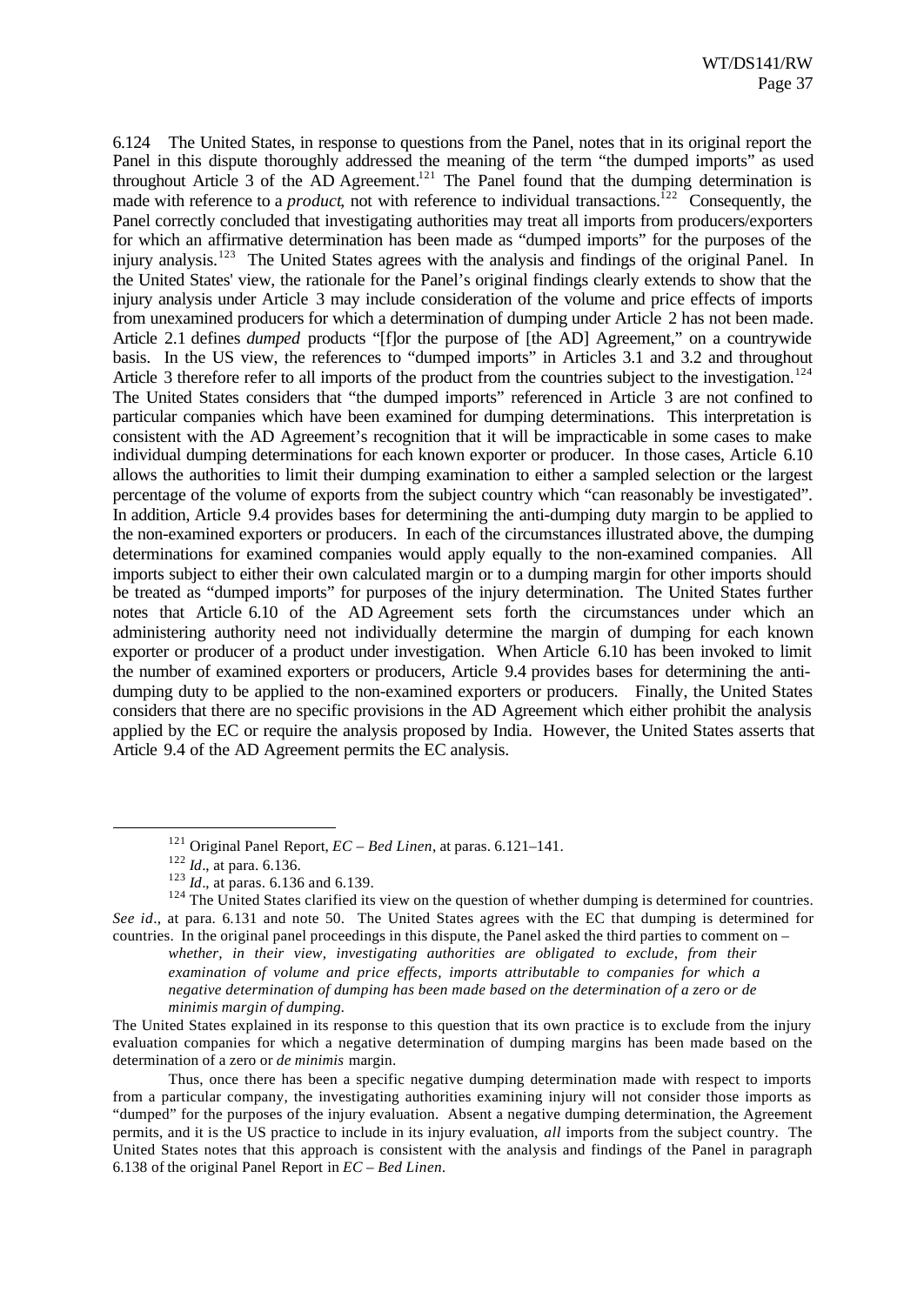# (d) Evaluation by the Panel

6.125 Articles 3.1 and 3.2 of the AD Agreement provide, in pertinent part:

"3.1 A determination of injury for purposes of Article VI of GATT 1994 shall be based on positive evidence and involve an objective examination of both *(a)* the volume of the dumped imports and the effect of the dumped imports on prices in the domestic market for like products, and *(b)* the consequent impact of these imports on domestic producers of such products.

3.2 With regard to the volume of the dumped imports, the investigating authorities shall consider whether there has been a significant increase in dumped imports, either in absolute terms or relative to production or consumption in the importing Member…".

6.126 India's argument is essentially that the volume of dumped imports must be determined, for purposes of Articles 3.1 and 3.2, by reference to the proportion of the imports from "sampled" producers which is actually found to be dumped, because the sample is the only "positive evidence" of the volume of dumped imports from uninvestigated producers. Thus, India's argument rests on the premise that the volume of "dumped imports" for purposes of Article 3.1 and 3.2 is determined independently of the calculation of dumping margins. We do not agree.

6.127 While Articles 3.1 and 3.2 refer to the volume of "dumped" imports, those provisions are in a section of the AD Agreement entitled "Determination of Injury", and contain no guidance whatsoever regarding the determination of the volume of dumped imports. We do not consider that the requirement in Article 3.1 of the AD Agreement, that an injury determination "shall be based on positive evidence and involve an objective examination of … the volume of dumped imports" establishes that the volume of dumped imports must be determined independently of the determination of dumping, based on the calculation of dumping margins in accordance with the AD Agreement.

6.128 In considering the meaning of the term "dumped imports" as used in Articles 3.1 and 3.2, we are, as always, guided by the Vienna Convention. As noted, there is nothing in the text of those Articles which specifically informs the term "dumped imports". Looking to other provisions of the AD Agreement, we note that Article 2 is entitled "Determination of Dumping". This suggests to us that the question of what constitutes "dumped imports" must be made by reference not to Article 3 alone, but by reference to other provisions of the AD Agreement, starting with Article 2, which govern the determination of dumping by establishing rules for the calculation of dumping margins.

6.129 Looking at Article 2, we note that it defines when a product is to be considered as dumped, in Article 2.1, as the case where

"the export price of the product exported from one country to another is less than the comparable price, in the ordinary course of trade, for the like product when destined for consumption in the exporting country".

6.130 Article 2 then goes on to establish rules for the determination of the export price, the normal value, and the comparison of the two, which result in the calculation of a dumping margin for the imported products. As the Panel found in the original proceeding, all imports from a producer for which an affirmative determination of dumping is made are properly considered "dumped imports", without regard to the price differences calculated for individual transactions in the process of calculating the dumping margin. It appears to us that the calculation of a dumping margin pursuant to Article 2 constitutes a determination of dumping.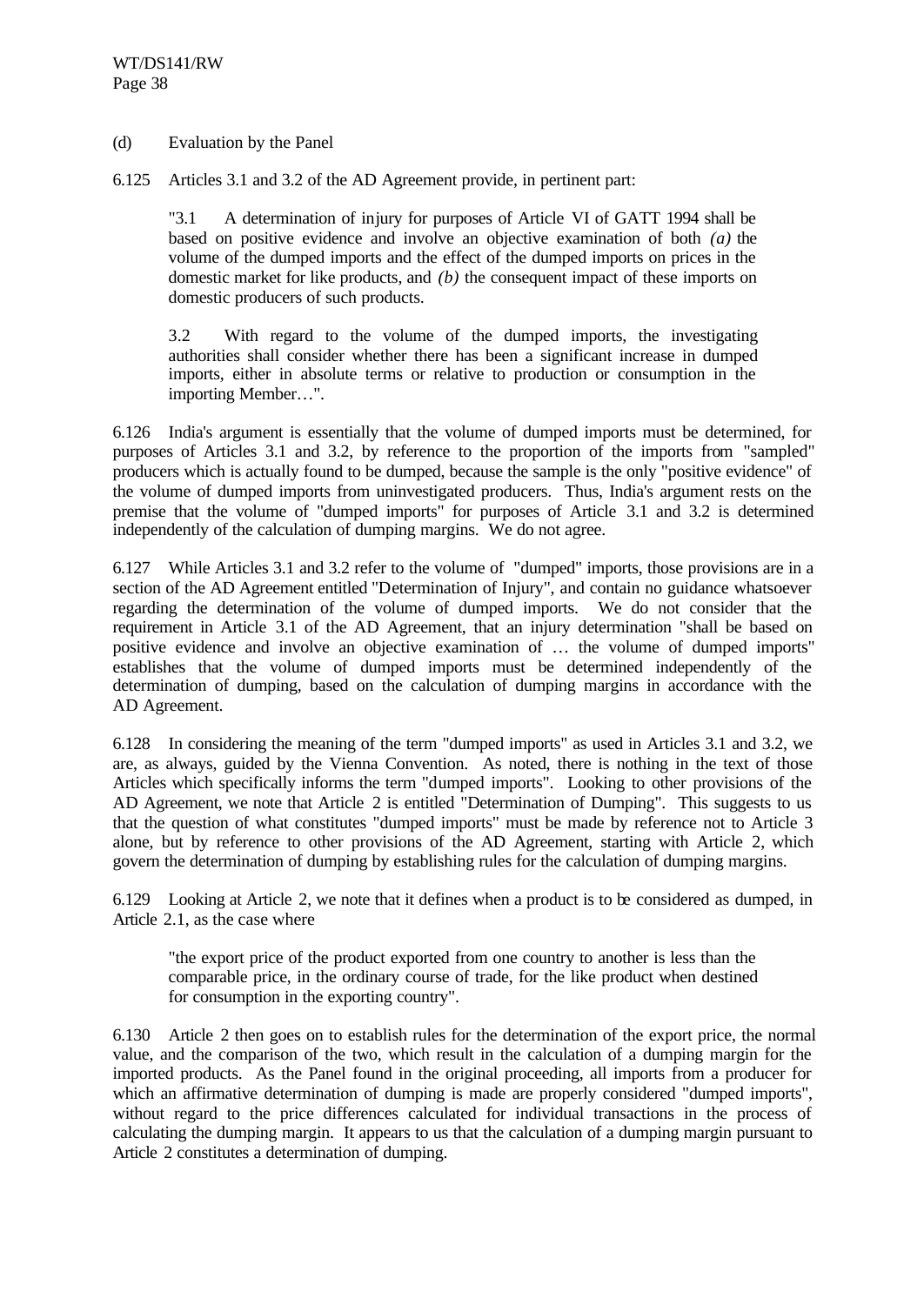6.131 We agree fully with the observation of the Panel in the original proceeding that :

"It is possible that a calculation conducted consistently with the AD Agreement would lead to the conclusion that one or another Indian producer should be attributed a zero or *de minimis* margin of dumping. **In such a case, it is our view that the imports attributable to such a producer/exporter may not be considered as "dumped" for the purposes of injury analysis** ".<sup>125</sup>

The logical corollary to this observation is that imports attributable to a producer/exporter for which a calculation conducted consistently with the AD Agreement yields a greater than *de minimis* margin of dumping may properly be considered as "dumped" for injury purposes. $126$ 

6.132 We thus turn to the question of how dumping margins are to be calculated consistently with the AD Agreement. Of course, Article 2 is the principal provision in this regard, setting forth detailed rules for the calculation of normal value, export price, and the comparison of the two to yield a dumping margin. However, other provisions of the AD Agreement are also relevant to this question.

6.133 Article 6.10 of the AD Agreement provides, in pertinent part:

l

"The authorities shall, as a rule, determine an individual margin of dumping for each known exporter or producer concerned of the product under investigation".

Thus, the AD Agreement contemplates that a determination of dumping, that is the calculation of a dumping margin, will as a rule be made for each producer or exporter of the product. Thus the question of which imports are to be considered dumped is readily answered – "dumped imports" are all imports attributable to producers or exporters for which a margin of dumping greater than *de minimis* is calculated. This was the decision of the original Panel in this dispute, rejecting the argument that the imports attributable to a single producer found to be dumping should be divided into two categories – "dumped" and "not-dumped" sales transactions. The problem posed in this dispute arises when, as in this case, the investigating authorities do **not** calculate a dumping margin for each producer or exporter, and thus do not make an individual determination of dumping for each producer or exporter.

6.134 Article 6.10 recognizes that it may not be feasible to calculate an individual dumping margin for each producer or exporter, providing:

"In cases where the number of exporters, producers, importers or types of products involved is so large as to make such a determination impracticable, the authorities may limit their examination either to a reasonable number of interested parties or products by using samples which are statistically valid on the basis of information available to the authorities at the time of the selection, or to the largest percentage of the volume of the exports from the country in question which can reasonably be investigated".

Thus, the AD Agreement sets out two bases on which fewer than all producers and exporters of the product subject to investigation may have an individual margin calculated. Investigating authorities may limit their efforts to the calculation of individual dumping margins for producers or products

<sup>125</sup> Original Panel Report, *EC - Bed Linen*, at para. 6.138 (emphasis added). We note that, contrary to the statements in argument by India, the Panel did not find a violation on this basis in the original dispute, as there had been no claim of violation in this regard.

 $126$  We note that, in response to a question from the Panel asking whether it considered "that the calculation of a dumping margin above de minimis for unexamined producers (i.e. those not examined as part of the sample) constitutes a determination of dumping with respect to those producers?", the EC responded "Yes". EC's answer to the Panel's question 19, at para. 17, Annex E.2.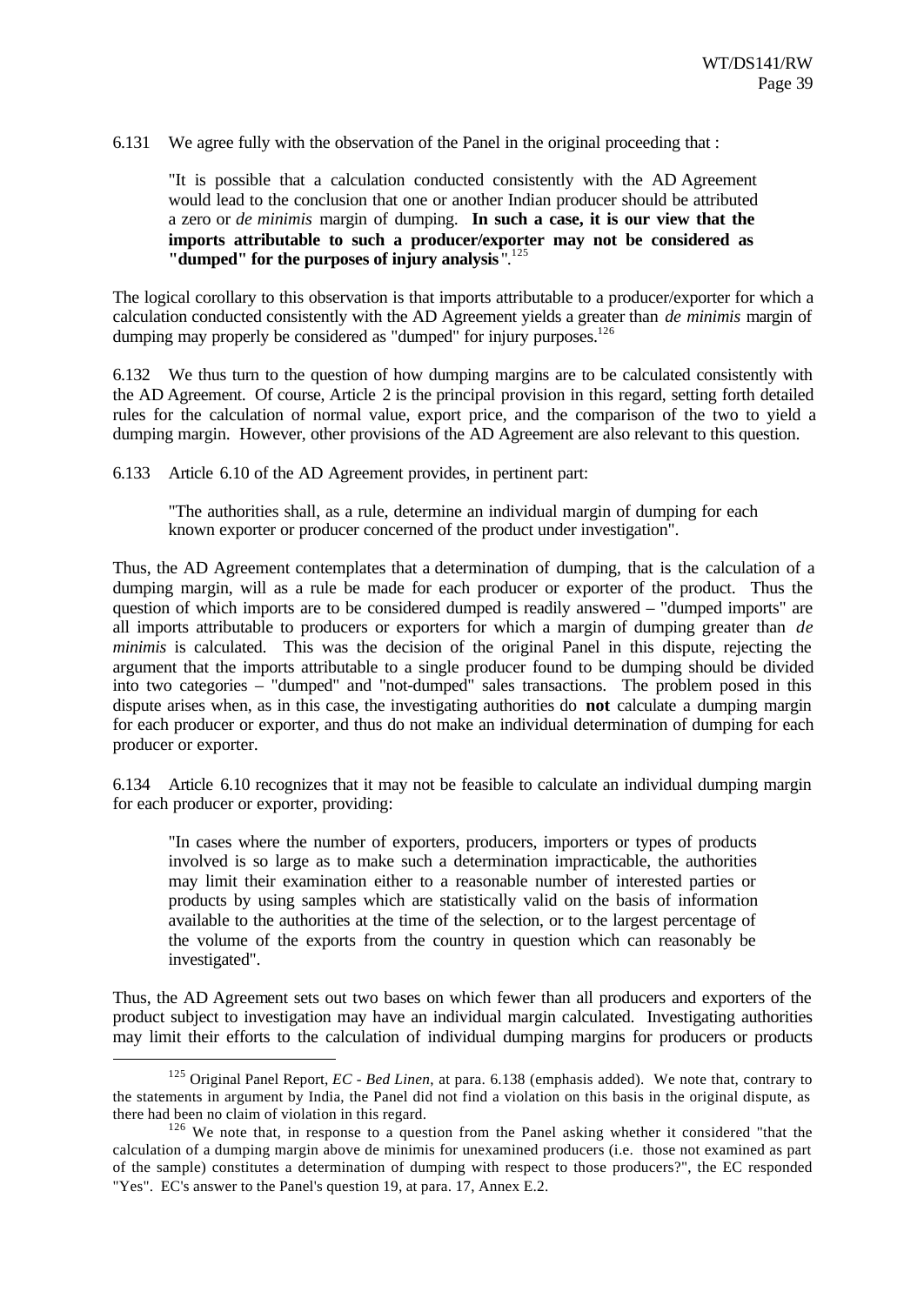l

constituting a "statistically valid" sample **or** may limit their efforts to the calculation of individual dumping margins for those producers accounting for the "largest percentage of the volume of the exports…which can reasonably be investigated".

6.135 In this case, the EC chose the latter option. <sup>127</sup> India does not contend that the EC did not properly follow Article 6.10 in establishing the sample of Indian producers for which individual dumping margins would be calculated. The question before us is thus, in such a case, how is existence (or not) of dumping to be determined for those producers for which a dumping margin is not individually calculated – that is, the producers or exporters not included in the sample, or "unexamined producers".

6.136 We can find no provision of the AD Agreement which specifically addresses this issue, nor have the parties pointed to any provision which does so. However, Article 9.4 of the AD Agreement is relevant to this question. That Article provides:

"When the authorities have limited their examination in accordance with the second sentence of paragraph 10 of Article 6, any anti-dumping duty applied to imports from exporters or producers not included in the examination shall not exceed:

(i) the weighted average margin of dumping established with respect to the selected exporters or producers or,

(ii) where the liability for payment of anti-dumping duties is calculated on the basis of a prospective normal value, the difference between the weighted average normal value of the selected exporters or producers and the export prices of exporters or producers not individually examined,

provided that the authorities shall disregard for the purpose of this paragraph any zero and *de minimis* margins and margins established under the circumstances referred to in paragraph 8 of Article 6. The authorities shall apply individual duties or normal values to imports from any exporter or producer not included in the examination who has provided the necessary information during the course of the investigation, as provided for in subparagraph 10.2 of Article 6".

6.137 Thus, Article 9.4 allows anti-dumping duties to be **collected** on imports from producers for which an individual determination of dumping, based on the calculation of a dumping margin under Article 2, was not made. It also establishes an upper limit for any such duties. In our view, the fact that an anti-dumping duty may properly be collected on imports from producers for which an individual calculation of dumping was not made, necessarily entails that such producers are properly considered to be dumping. Consequently, we consider inescapable the conclusion that the imports from those producers are properly considered as "dumped imports" for the purposes of Articles 3.1 and 3.2.

<sup>6.138</sup> India argues that the proportion of imports of bed linen found to be dumped within the sample constitutes "positive evidence" of the proportion of imports from producers outside of the sample which may be considered as "dumped imports" for purposes of Articles 3.1 and 3.2. We disagree.

"The aim of this exercise is to select a **sample representing the largest volume of exports which can reasonably be investigated within the time available** taking also into account the need to cover companies with domestic sales as well as companies of different types (i.e. integrated, semi-integrated, merchant exporters)". (emphasis added).

<sup>&</sup>lt;sup>127</sup> In a letter to the representatives of the Indian exporters and their association, TEXPROCIL concerning the selection of Indian companies to be included in the sample, the EC specified:

This letter was attached as Annex 22 to India's First Written Submission to the original Panel, and is cited in the EC's Comments to India's Answers to the Panel's questions at para. 2, Annex E-9.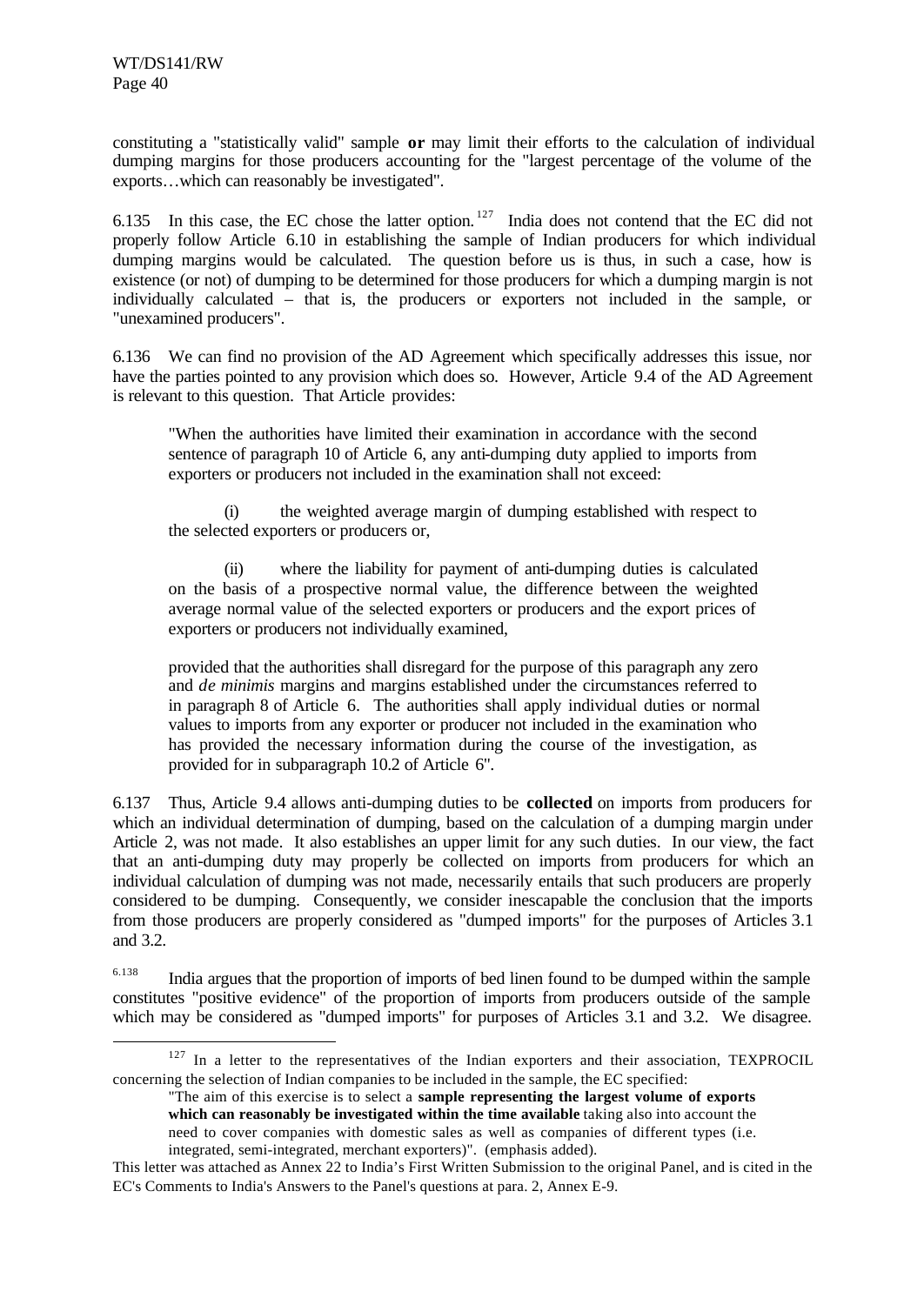Positive evidence concerning whether imports are dumped may be found in the analysis and determination of the existence of dumping pursuant to the AD Agreement. If the determination of a maximum rate of dumping under Article 9.4 is sufficient evidence to allow anti-dumping duties to be collected, in our view it must constitute "positive evidence" of dumping with respect to the imports of the producers to which that rate is applicable sufficient for purposes of the analysis of injury under Article 3.1 of the AD Agreement.

6.139 We can find no textual obligation in the AD Agreement to separate out the unexamined producers' imports into dumped and not dumped for purposes of the injury analysis based on the proportion of the imports attributable to sampled producers found not to be dumping. In the original dispute, the Panel considered, and rejected, an argument by India similar to the one it now makes. In that case, India argued that only imports attributable to transactions in which normal value was greater than export price could be considered as "dumped imports" for purposes of injury analysis under Article 3. In rejecting India's position, the Panel noted:

"Attempting to segregate individual transactions as to whether they were "dumped" or not, even assuming it could be done, would leave investigating authorities in a quandary in cases in which the dumping investigation is undertaken for a sample of companies or products. Such sampling is specifically provided for in the AD Agreement, yet it would not be possible, in such cases, accurately to determine the volume of imports attributable to "dumped" transactions.<sup>5</sup>

There is an obvious difference between imports from producers **specifically found not to be dumping**, and imports from producers **for which a dumping margin is not individually calculated**. In the former case, there is a determination of no dumping, and thus no legal basis for the consideration of such imports as "dumped imports", while in the latter case, there is no such determination.

6.140 Moreover, Article 9.4 requires the calculation of an individual rate of duty for any unexamined producer or exporter who has provided the necessary information during the course of the investigation, but was not examined individually in accordance with Article 6.10. Finally, Article 9.3 requires Members to establish a system for granting refunds or reimbursement of amounts collected in excess of actual rates of dumping on import transactions. The results of these proceedings may establish a basis for a review of the injury determination, under Article 11.2 of the AD Agreement. Thus, to the extent the consideration of imports from unexamined producers or exporters during the investigation may have been inaccurate, the AD Agreement itself contains mechanisms for remedying that situation. This supports our view as to the interpretation and application of the relevant provisions of the AD Agreement.

6.141 The treatment of a proportion of imports from unexamined producers as dumped based on the proportion of the imports from individually examined producers as dumped, on the other hand, leads to bizarre and unacceptable results, for which there is no remedial mechanism in the AD Agreement. Assume an investigating authority, under Article 9.4, calculates a maximum rate of duty for unexamined imports and imposes anti-dumping duties on imports from those producers on

 $\frac{1}{2}$  ,  $\frac{1}{2}$  ,  $\frac{1}{2}$  ,  $\frac{1}{2}$  ,  $\frac{1}{2}$  ,  $\frac{1}{2}$  ,  $\frac{1}{2}$  ,  $\frac{1}{2}$  ,  $\frac{1}{2}$  ,  $\frac{1}{2}$  ,  $\frac{1}{2}$  ,  $\frac{1}{2}$  ,  $\frac{1}{2}$  ,  $\frac{1}{2}$  ,  $\frac{1}{2}$  ,  $\frac{1}{2}$  ,  $\frac{1}{2}$  ,  $\frac{1}{2}$  ,  $\frac{1$ 

<sup>53</sup> India's argument suggests that the proportion of imports attributable to dumped transactions for one producer or country could be applied to determine the volume of dumped imports for a different producer or country. We do not consider that such a practice would satisfy the general requirements of the AD Agreement for consideration of positive evidence and objective decision-making".<sup>128</sup>

<sup>128</sup> Original Panel Report, *EC - Bed Linen*, at para. 6.140.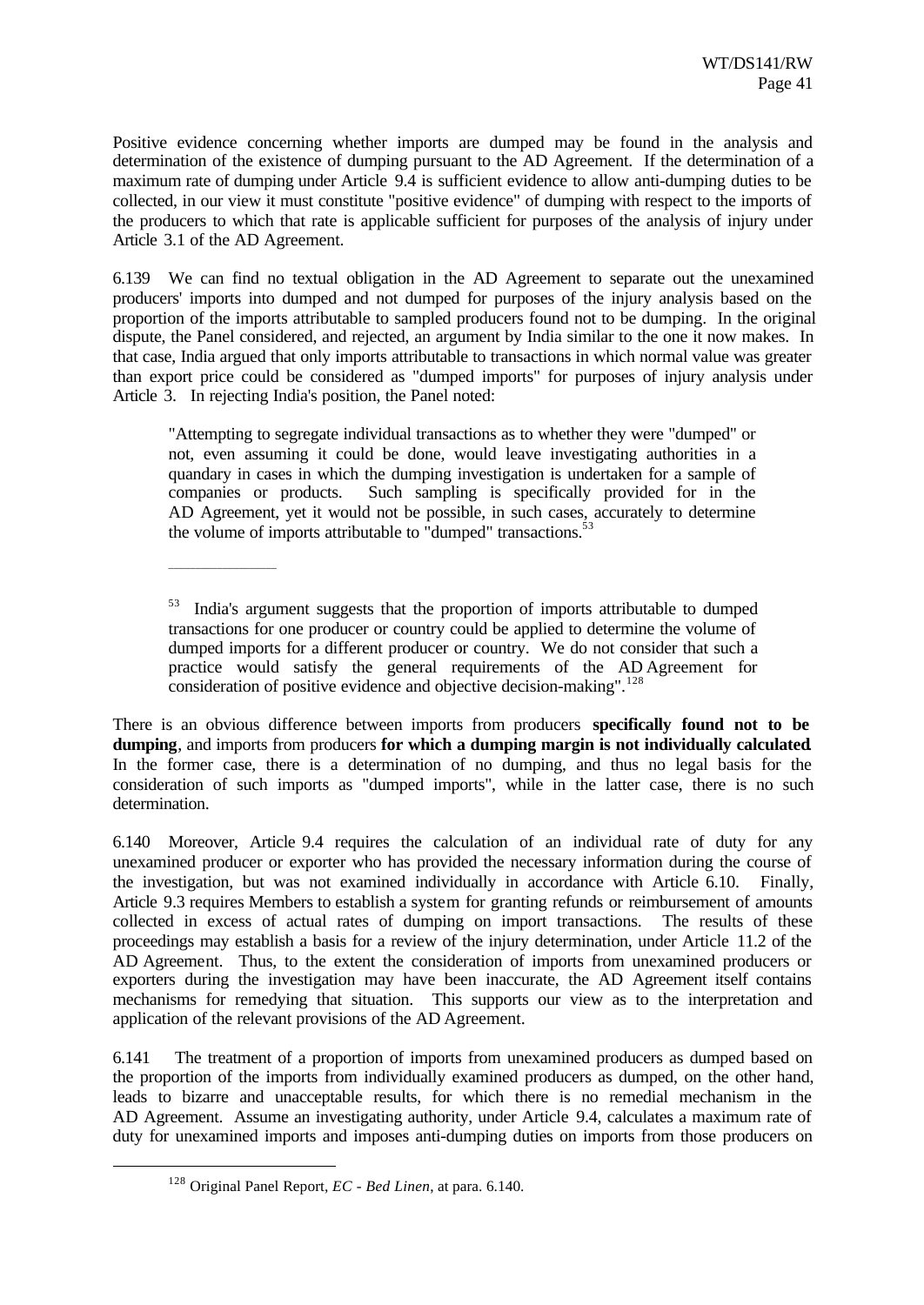that basis. Under India's approach, only a portion of imports from producers subject to that antidumping duty could be considered as "dumped" for injury purposes. This effectively treats the imports from the same producers as dumped for purposes of duty assessment, and not dumped for purposes of injury analysis. In our view, this is an unacceptable outcome, suggesting that the analysis which leads to it is untenable.

6.142 In response to a question on this point, India asserts that:

"the rules on the collection and imposition of duties must be separated from the rules that establish dumping and injury. …The dumping and injury findings logically precede the establishment of the level of a duty. The determination of the level of a duty takes place only if and when dumping and injury have been found to exist. The Article 9 that regulates the imposition of a duty is also clearly separate from the rules on the determination of dumping, injury, and the use of a sample". <sup>129</sup>

6.143 While we agree that the findings of dumping, injury, and causation logically precede the imposition of any anti-dumping duty, we do not agree that Article 9.4 is "clearly separate" from the rules on the determination of dumping, injury and the use of a sample. In the first place, Article 9.4 specifically refers to Article 6.10, which governs the use of sampling, and as noted, specifies the maximum duty that may be collected on imports from producers or exporters for which an individual dumping margin was not calculated. For those producers for which an individual dumping margin was calculated, Article 2 serves the same purpose, as specified in Article 9.3, which provides that the amount of the anti-dumping duty shall not exceed the margin of dumping as established under Article 2. Moreover, we can see nothing in the text which suggests that a determination of the volume of "dumped imports" for purposes of Article 3 can be made on any basis other than a determination of dumping based on the calculation of dumping margins for the producers or exporters of the imports in question. We can see nothing in the AD Agreement which provides for a determination of dumping on any basis other than the calculation of a dumping margin, whether on an individual or collective basis.

6.144 We consider that the AD Agreement does **not** require an investigating authority to determine the volume of imports from producers outside the sample that is properly considered "dumped imports" for purposes of injury analysis on the basis of the proportion of imports from sampled producers that is found to be dumped. Consequently, we conclude that the EC did not act inconsistently with Articles 3.1 and 3.2 of the AD Agreement in its consideration of "dumped imports" in this case.

# **4. Claim 5: The EC acted inconsistently with its obligations under Articles 3.1 and 3.4 of the AD Agreement**

# (a) Factual background

l

6.145 In the redetermination, Regulation 1644/2001, the EC reassessed its original findings on injury, taking account of the recommendations in the adopted Reports, and on the basis of information collected in the original investigation. The EC recalled that the original Panel had concluded that the EC had failed to evaluate all relevant factors having a bearing on the state of the Community industry, and specifically all the factors set forth in Article 3.4 of the AD Agreement. In this respect, the EC recalled that the Panel had mentioned specifically productivity, inventories, utilisation of capacity, ability to raise capital or investments, cash flow, wages, and the magnitude of dumping. The EC specifically addressed all the Article 3.4 factors in the redetermination, setting forth its consideration of the information previously collected.

<sup>&</sup>lt;sup>129</sup> India's answers to the Panel's question  $6(D)$ , Annex E-1.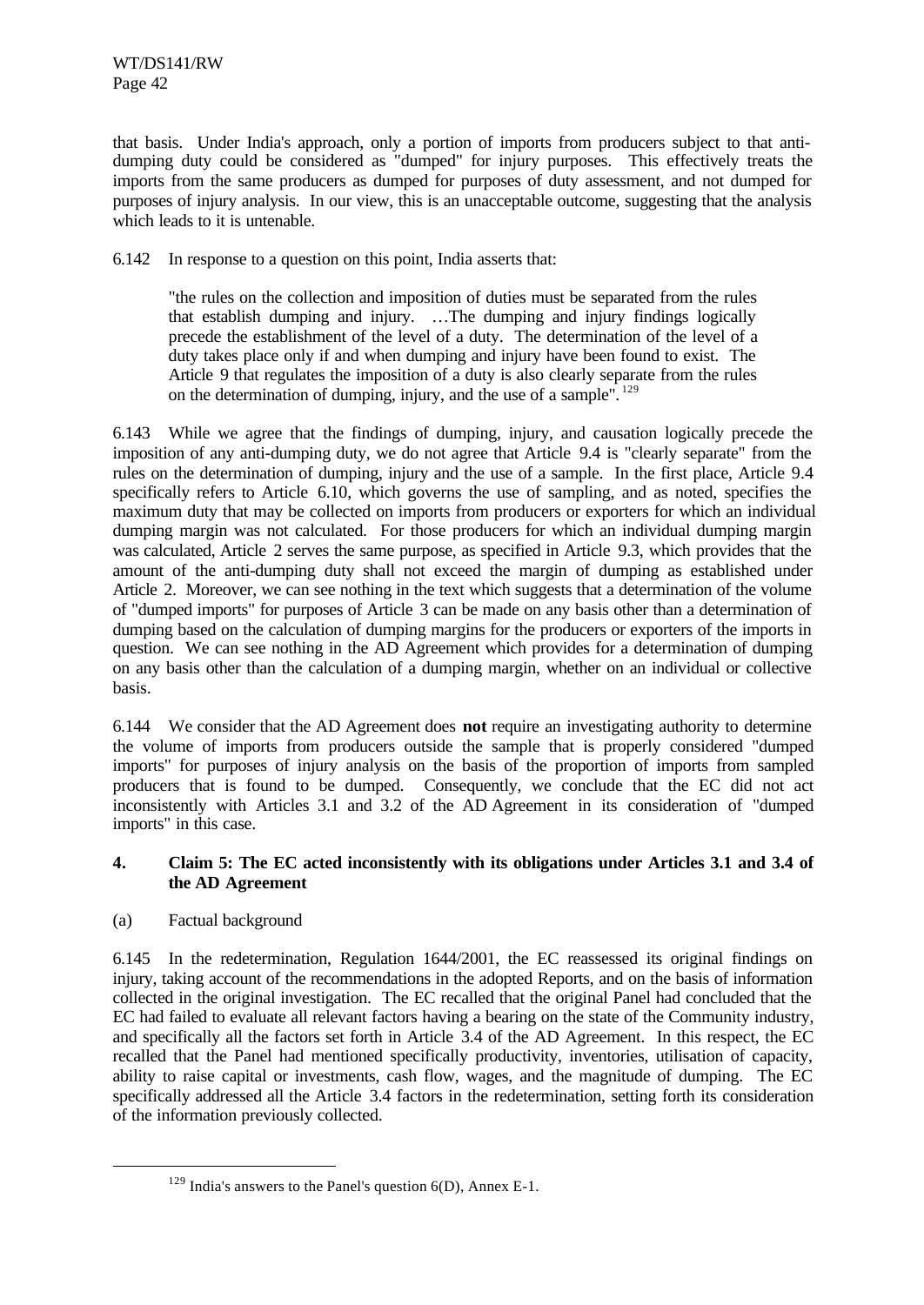# (b) Arguments of the parties

6.146 India argues first that the EC had never collected data on some of the Article 3.4 factors, and since data not collected cannot be evaluated, the EC's redetermination is perforce inconsistent with the AD Agreement, as it is not based on positive evidence as required by Article 3.1

6.147 In making this argument, India relies on the statement of the Panel in the original Report that:

"[i]t appears from this listing [in the Provisional Regulation] that data was not even collected for all the factors in Article 3.4, let alone evaluated by the EC investigating authorities" <sup>130</sup>

6.148 In India's view, the Panel concluded that there had been no collection of data with respect to certain factors. The EC did not collect any additional data for purposes of the redetermination. Therefore, India asserts, in the redetermination the EC could not have had data on the Article 3.4 factors for which the EC did not collect any new data prior to making the redetermination. India points specifically to the factors of inventories (stocks) and utilisation of capacity in connection with this argument. With respect to inventories, India asserts that the EC's redetermination first explained that this factor did not have a bearing on the state of the industry, and then stated that "some increase in stocks was observed in some companies", but that "neither the complainant [sic] nor any sampled Community producer adduced increase in stocks as evidence of injury". With respect to capacity utilisation, India maintains that the EC first explained why the factor did not have a bearing on the industry, and then explained that reliable figures were extremely difficult to establish. It then explains that there was a high rate of capacity utilisation, to the extent that some production had to be subcontracted. In India's view, the EC's approach puts the cart before the horse, by stating the lack of relevance of the factor before evaluating the data on the factor, and only last indicating what the data is. With respect to the latter aspect, India maintains that as the data on these points was not requested in the questionnaire, it is clear that no data were collected.

6.149 India also argues that even if there had been data collected and evaluated, the findings of the Panel and the Appellate Body necessitated an "overall reconsideration and analysis" of the determination of injury. Such an overall reconsideration and analysis was necessary, India maintains, in view of the findings of the Panel which had an impact on the dumping margin, an impact on the definition of the domestic industry, and an impact on which dumped imports to consider. India asserts that the EC failed to undertake such an overall reconsideration and analysis.<sup>131</sup> In India's view, the redetermination merely puts a new gloss on the original determination, but fails to remedy the errors in that determination. Furthermore, India considers that the EC's injury findings contain factual errors, which demonstrate that no objective examination on the basis of positive evidence was undertaken.

6.150 India addresses the EC's analysis of each of the injury factors, and sets out what it considers to be the inadequacy of the analysis, or asserts that "analysis", as opposed to unsupported conclusions, did not even take place. India also points to what it considers to be errors in the facts as stated in the redetermination, which in India's view invalidate the redetermination. India asserts that the existence of such errors makes it clear that the EC's evaluation was not based on positive evidence and also casts doubt on the objectivity of the examination.

<sup>130</sup> Original Panel Report, *EC - Bed Linen*, at para. 6.167.

<sup>131</sup> In this regard, India relies on Panel Report, *Mexico – Anti-Dumping Investigation of High Fructose Corn Syrup (HFCS) from the United States - Recourse to Article 21.5 of the DSU by the United States* ("*Mexico – Corn Syrup (Article 21.5 – US)* "), WT/DS132/RW, adopted 21 November 2001, as upheld by the Appellate Body Report, WT/DS132/AB/RW, at para. 6.37.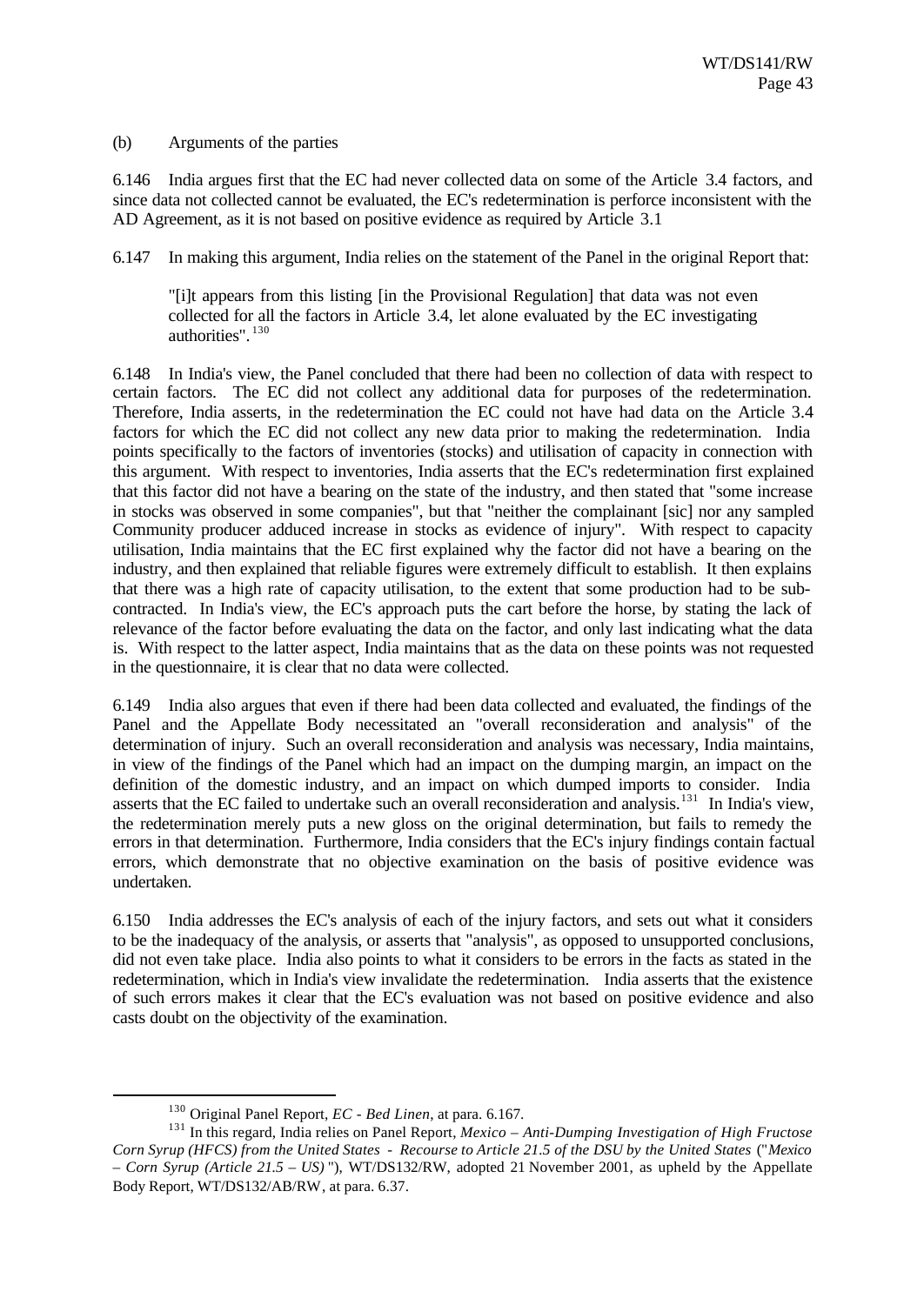6.151 The EC disputes India's charge that information on certain of the Article 3.4 factors was never collected. It points out that the statement relied upon by India was in the context of the original Panel's assessment of the original determination. The EC had argued in the original dispute that it had in fact considered all of the Article 3.4 factors, but that it had concluded that some were not relevant to its determination, and had not addressed them explicitly in its provisional or definitive Regulations. The Panel concluded that it could not determine, from the EC Regulations, that certain of the Article 3.4 factors were in fact considered in making the injury determination, and that it would not assume that such consideration had taken place. In the context of this conclusion, the Panel observed that the EC had listed, in the Regulation, parties from whom it had collected certain information, and that this listing did not refer to all of the Article 3.4 factors. However, the EC asserts that the Panel did not conclude, as a matter of fact, that information had never been collected regarding certain of the Article 3.4 factors. Rather, the EC maintains, the Panel stated that in the absence of any reference to certain of the Article 3.4 factors in the determination, it could not simply assume that those factors had been considered by the EC. The EC notes that the Panel continued, immediately after the sentence quoted by India, to state:

"While some of the data collected for the factors that are mentioned in the Provisional Regulation by the EC authorities may have included data for the factors not mentioned, we cannot be expected to assume that this was the case without some indication to that effect in the determination". <sup>132</sup>

The EC always asserted, even during the original investigation, that information was, in fact, in the record on all of the Article 3.4 factors, but that since some of the factors, and the relevant information, were not considered relevant, there was no discussion on the face of the determination.

6.152 Now, in making its redetermination, the EC argues that it has explicitly addressed that information on the face of the redetermination, evaluated it together with the information it had evaluated in the original determination, and made a new conclusion regarding injury based on a consideration of all the Article 3.4 factors.

6.153 The EC then details its consideration of the data, and asserts that the evaluation of the information was adequate and reasonable, and supported its conclusion of material injury. The EC notes that part of India's argument rests on the premise that where the EC "reconfirmed" findings made in the original determination, it failed to reconsider the information. The EC asserts that this is a purely formalistic argument and must be rejected. The EC argues that the original determination, where reconfirmed, and the new determination (Regulation 1644/2001) must be read together as constituting the analysis underlying the conclusions reached. The EC disputes India's allegations of factual error, and submits that it undertook an overall reconsideration and analysis of the economic indicators pertain to injury, concluding that despite some positive indicators, the declining and inadequate profitability of the industry warranted a conclusion of material injury.

(c) Arguments of third parties

l

6.154 Japan notes that it generally agrees with India 's Claim 5, in that information related to factors listed in Article. 3.4 of the AD Agreement must be collected and adequately evaluated to determine injury to the domestic industry. Accordingly, Japan requests that the Panel carefully examine the consistency of the EC measure at issue with Article 3.4 of the AD Agreement.

6.155 Korea is of the view that the EC acted inconsistently with Articles 3.1 and 3.4 because it failed to collect sufficient data prior to making its evaluation in the redetermination. Korea notes that in order to comply with the recommendation of the DSB, the EC reassessed and evaluated all of the relevant injury factors, but it did not collect additional information for the redetermination, and thus

<sup>132</sup> Original Panel Report, *EC - Bed Linen*, at para. 6.167.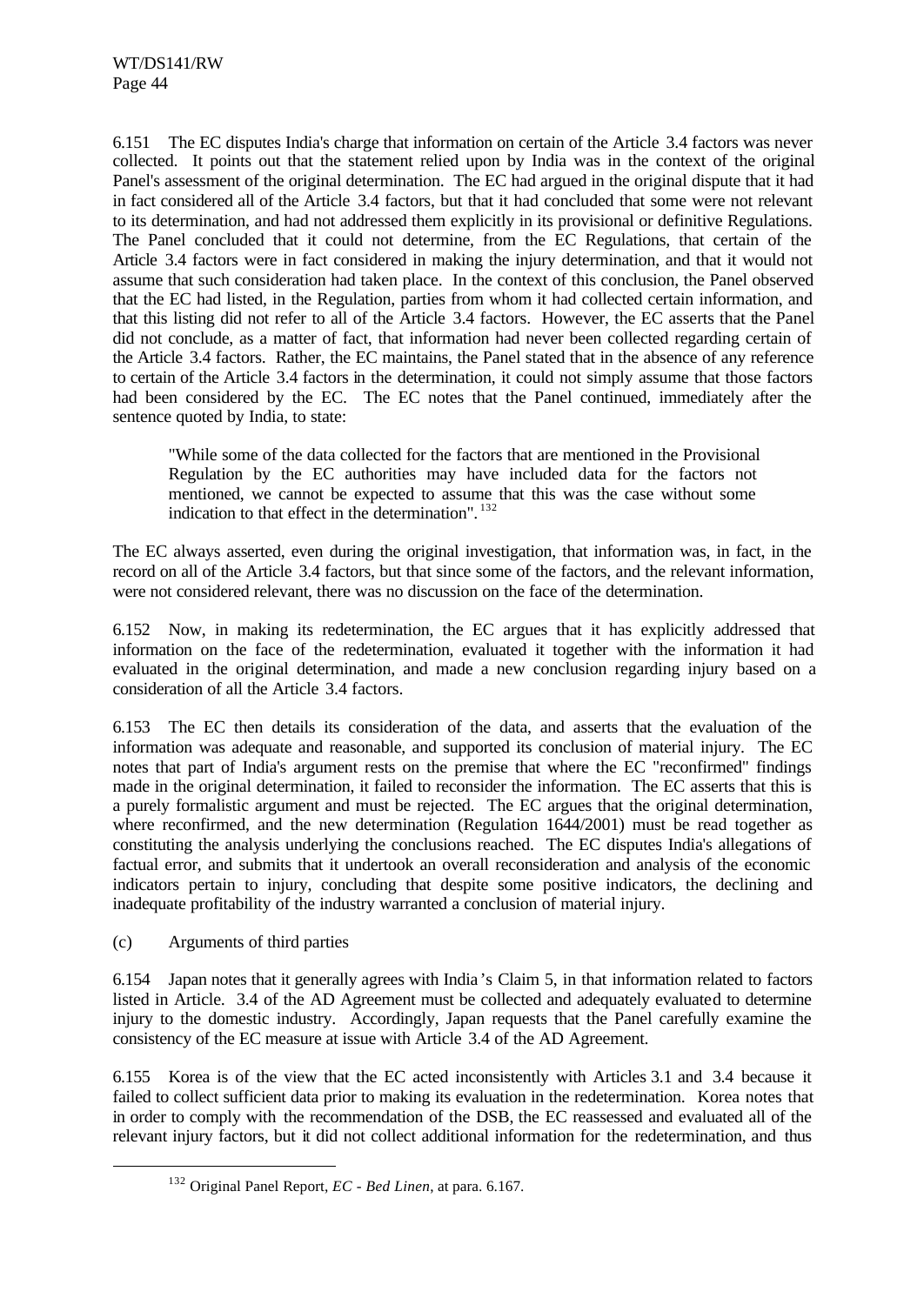its findings are based on information collected during original investigation. In Korea's view, the EC took account of this problem in the redetermination and suspended the imposition of the anti-dumping duty on imports of bed linen from India.

6.156 Korea considers that the original Panel found that necessary data was not even collected for all the factors listed in Article 3.4 of the AD Agreement. Thus, in Korea's view, the Panel concluded that the EC did not conduct an objective evaluation of all relevant economic factors and failed to act consistently with its obligations under Article 3.4 of the Agreement. Korea believes that the EC's redetermination, based on the original information without any additional collection of information, does not satisfy the recommendations or rulings of the DSB. Korea notes that Article 3.1 states that an injury determination shall be based on positive evidence and an objective examination of the injury factors mentioned on Article 3.4. Korea considers that the EC's redetermination does not meet this requirement, and that in order to fully carry out implementation, the EC should have collected additional information for the redetermination.

6.157 The United States takes no view on the facts of the EC's injury determination, but makes several general observations about the EC's obligations under Article 3.4 of the AD Agreement as it relates to the direction of the Panel in its original Report. The United States notes India's reliance on the observation of the Panel in the original Report that "the text of Article 3.4 indicates that the listed factors are *a priori* 'relevant' factors 'having a bearing on the state of the industry,' and therefore must be *evaluated* in all cases".<sup>133</sup> The United States considers that the discussion that followed that comment set the actual framework for what the Panel believes a Member's obligations are under Article 3.4, and, in particular what the EC was obligated to do to bring its measure into compliance. In the US view, the Panel recognized that, depending on facts and circumstances of the industry in question, a particular factor "either is or is not relevant to the determination of whether there is injury". <sup>134</sup> The Panel did not determine that every enumerated factor was relevant nor did it impose an obligation on the EC to *rely* on any particular factor. Rather, the Panel simply found that because the EC's determination did not even refer to certain of the Article 3.4 factors, there was nothing in the determination to indicate that the authorities considered them not to be relevant.<sup>135</sup> The United States notes that Article 12.2 of the AD Agreement requires only that the authorities set forth "in sufficient detail the findings and conclusions reached on all issues of fact and law considered material by the investigating authorities." In light of Article 12.2, the United States considers that investigating authorities are not required in each case to make a specific finding on each enumerated factor in Articles 3.2 and 3.4, but, as the United States maintains the original Panel found, it should be discernible from the authorities' determination that they evaluated each of the enumerated factors.

(d) Evaluation by the Panel

6.158 We start, as always, with the text of the AD Agreement. Article 3.1 sets forth a fundamental obligation that informs the remainder of Article 3 of the AD Agreement. Article 3.1 provides:

"A determination of injury for purposes of Article VI of GATT 1994 shall be based on positive evidence and involve an objective examination of both *(a)* the volume of the dumped imports and the effect of the dumped imports on prices in the domestic market for like products, and *(b)* the consequent impact of these imports on domestic producers of such products".

6.159 The term "positive evidence" relates to the quality of the evidence upon which the authorities may rely in making a determination. We understand the word "positive" as meaning that the evidence

 $^{133}$  *Id.*, at para. 6.155 (emphasis added).

<sup>134</sup> *Id.,* at para. 6.168.

<sup>135</sup> *Id.*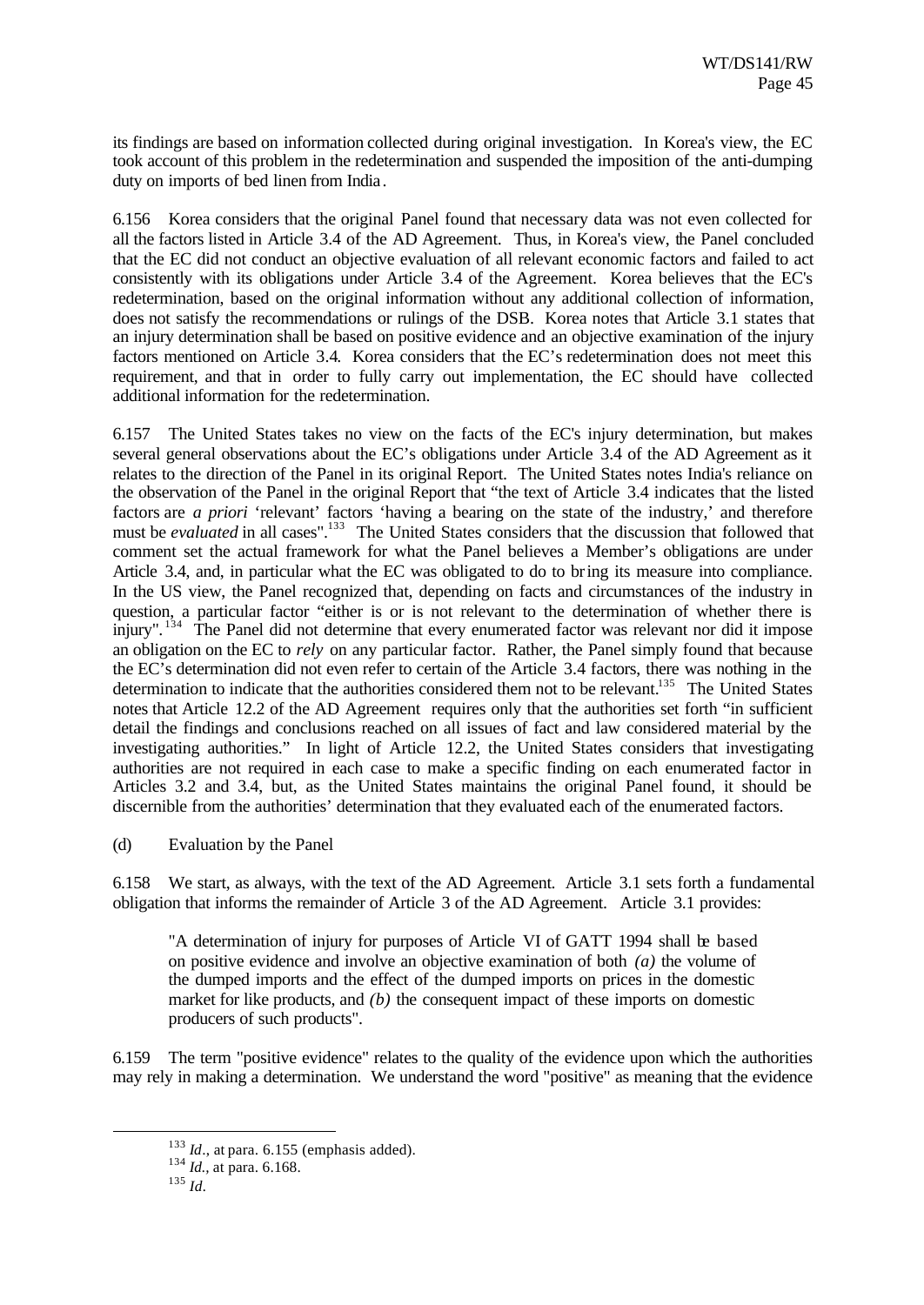must be of an affirmative, objective and verifiable character, and that it must be credible.<sup>136</sup> While the term "positive evidence" focuses on the facts underpinning and justifying the injury determination, the term "objective examination" is concerned with the investigative process itself. We see the term "examination" as relating to the way in which the evidence is gathered, inquired into and, subsequently, evaluated. Thus, this term relates to the conduct of the investigation generally. The qualifying term, "objective", indicates that the "examination" process must conform to the dictates of the basic principles of good faith and fundamental fairness. We consider that, as the Appellate Body has noted, an "objective examination" requires that the domestic industry, and the effects of dumped imports, be investigated in an unbiased manner, without favouring the interests of any interested party, or group of interested parties, in the investigation. The duty of the investigating authorities to conduct an "objective examination" recognizes that the determination will be influenced by the objectivity, or any lack thereof, of the investigative process.<sup>137</sup>

6.160 Article 3.4 of the AD Agreement provides that,

"The examination of the impact of the dumped imports on the domestic industry concerned shall include an evaluation of all relevant economic factors and indices having a bearing on the state of the industry, including actual and potential decline in sales, profits, output, market share, productivity, return on investments, or utilization of capacity; factors affecting domestic prices; the magnitude of the margin of dumping; actual and potential negative effects on cash flow, inventories, employment, wages, growth, ability to raise capital or investments. This list is not exhaustive, nor can one or several of these factors necessarily give decisive guidance".

It is by now undisputed, and the parties in this case agree, that all of the listed factors must be evaluated in every anti-dumping injury investigation. India does not now dispute that the EC has, in fact, evaluated all the Article 3.4 factors. Rather, India challenges the adequacy of that evaluation.

6.161 Our task in this instance is thus to examine the adequacy of the evaluation by the European Communities of each of the listed factors. The focus of our examination is whether the treatment of the listed Article 3.4 factors in the EC investigation and determination is sufficient to satisfy the requirements of Article 3.4 concerning the "evaluation" of the listed factors having a bearing on the state of the industry.

6.162 The term "evaluate" is defined as: "To work out the value of …; To reckon up, ascertain the amount of; to express in terms of the known;"<sup>138</sup> "To determine or fix the value of; To determine the significance, worth of condition of usually by careful appraisal or study". <sup>139</sup> These definitions reveal that an "evaluation" is a process of analysis and assessment requiring the exercise of judgment on the part of the investigating authority.<sup>140</sup> It is not simply a matter of form, and the list of relevant factors to be evaluated is not a mere checklist.<sup>141</sup> As the relative weight or significance of a given factor may naturally vary from investigation to investigation, the investigating authority must therefore assess the role, relevance and relative weight of each factor in the particular investigation. Where the authority determines that certain factors are not relevant or do not weigh significantly in the determination, the authority may not simply disregard such factors, but must explain their conclusion as to the lack of

<sup>136</sup> Appellate Body Report, *US - Hot-Rolled Steel*, at para. 192.

<sup>137</sup> *Id*.*,* at para. 193.

<sup>&</sup>lt;sup>138</sup> New Shorter Oxford English Dictionary, Clarendon Press, 1993..

<sup>139</sup> Merriam-Webster's Collegiate Dictionary online: http://www.m-w.com.

<sup>140</sup> Panel Report, *Egypt – Definitive Anti-Dumping Measures on Steel Rebar from Turkey* ("*Egypt –Steel Rebar* "), WT/DS211/R, adopted 1 October 2002, at para. 7.43.

<sup>141</sup> Appellate Body Report, *United States – Safeguard Measures on Imports of Fresh, Chilled or Frozen Lamb Meat from New Zealand and Australia* ("*US – Lamb* "), WT/DS177/AB/R, WT/DS178/AB/R, adopted 16 May 2001, at , para. 104.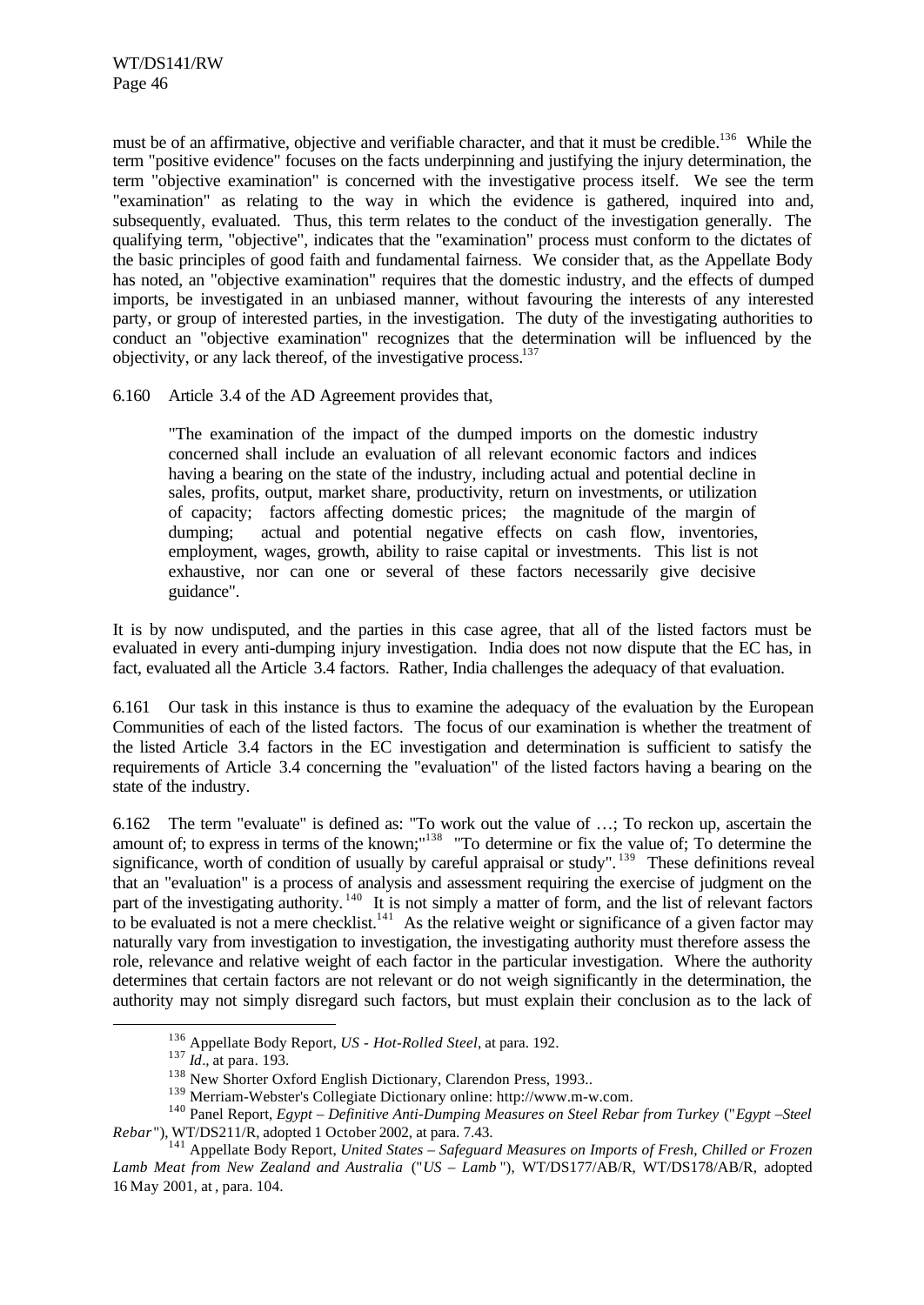relevance or significance of such factors.<sup>142</sup> The assessment of the relevance or materiality of certain factors, including those factors that are judged to be not central to the decision, must therefore be at least implicitly apparent from the determination. Silence on the relevance or irrelevance of a given factor will not suffice.<sup>143</sup> Moreover, an evaluation of a factor is not limited to a mere characterization of its relevance or irrelevance.<sup>144</sup> Rather, we believe that an "evaluation" implies the analysis of data through placing it in context in terms of the particular evolution of the data pertaining to each factor individually, as well as in relation to other factors examined.<sup>145</sup>

6.163 Finally, we note that there is no requirement in Article 3.4 that each and every injury factor, individually, must be indicative of injury. Indeed, Article 3.4 itself is quite clear on this point, stating that the list of factors is not exhaustive, and "nor can one or several of these factors necessarily give decisive guidance". If no one factor can give decisive guidance on the question of the state of the domestic industry, it is self-evident that the fact that one or more factors do not, taken individually, point toward injury, does not preclude the possibility of a finding that there is material injury. An examination of the impact of the dumped imports on the domestic industry under Article 3.4 includes an evaluation of all relevant economic factors having a bearing on the state of the industry to produce an overall impression of the state of the domestic industry. We must consider whether, in light of the interaction among injury indicators and the explanations given in the redetermination, the information before the EC precluded a finding by an unbiased and objective investigating authority that the domestic industry was injured. We therefore find unpersuasive India's contentions, with respect to certain of the Article 3.4 factors, that they do not, individually, point toward injury.

# *(ii) Alleged failure to collect data*

6.164 Before turning to our assessment of the EC's evaluation of the Article 3.4 factors, we must first, however, dispose of India's allegation that no data were ever collected with respect to certain of the Article 3.4 factors, and in particular, the factors regarding inventories and utilisation of capacity. India's argument, as noted above, is premised on a statement in the original Panel report. We have considered carefully that statement, and are persuaded that India has misunderstood its import and the context in which it was made. Contrary to India's understanding, the original Panel did not **find**, as a matter of fact or law**,** that no information had been collected on certain of the Article 3.4 factors. Rather, as alluded to by the EC, the Panel was making an observation as to the lack of any basis, on the face of the provisional and definitive Regulations, for a conclusion that certain of the factors had actually been considered by the EC authorities in making their determination. Indeed, the Panel specifically went on to note that, in the absence of any reference to the relevant information in the Regulations, it was not willing to assume that such data had been considered.<sup>146</sup>

<sup>142</sup> Original Panel Report, *EC–Bed Linen* para. 6.162.

<sup>143</sup> *Id.,* at para. 6.168.

<sup>144</sup> Panel Report, *Thailand – Anti-Dumping Duties on Angles, Shapes and Sections of Iron or Non-Alloy Steel and H-Beams from Poland* ("*Thailand – H-Beams* "), WT/DS122/R, adopted 5 April 2001, as modified by the Appellate Body Report, WT/DS122/AB/R, at para. 7.236.

<sup>145</sup> Panel Report, *United States – Anti-Dumping Measures on Certain Hot-Rolled Steel Products from Japan* ("*US – Hot-Rolled Steel* "), WT/DS184/R, adopted 23 August 2001 as modified by the Appellate Body Report, WT/DS184/AB/R, at paras. 7.232, 7.233. In this context, we note and agree with the view of the Appellate Body that "Articles 3.1 and 3.4 indicate that the investigating authorities must determine, objectively, and on the basis of positive evidence, the importance to be attached to *each* potentially relevant factor and the weight to be attached to it. In every investigation, this determination turns on the "bearing" that the relevant factors have "on the state of the [domestic] industry"". See Appellate Body Report, *US – Hot-Rolled Steel*, at para. 197

<sup>&</sup>lt;sup>146</sup> "While some of the data collected for the factors that are mentioned in the Provisional Regulation by the EC authorities may have included data for the factors not mentioned, we cannot be expected to assume that this was the case without some indication to that effect in the determination".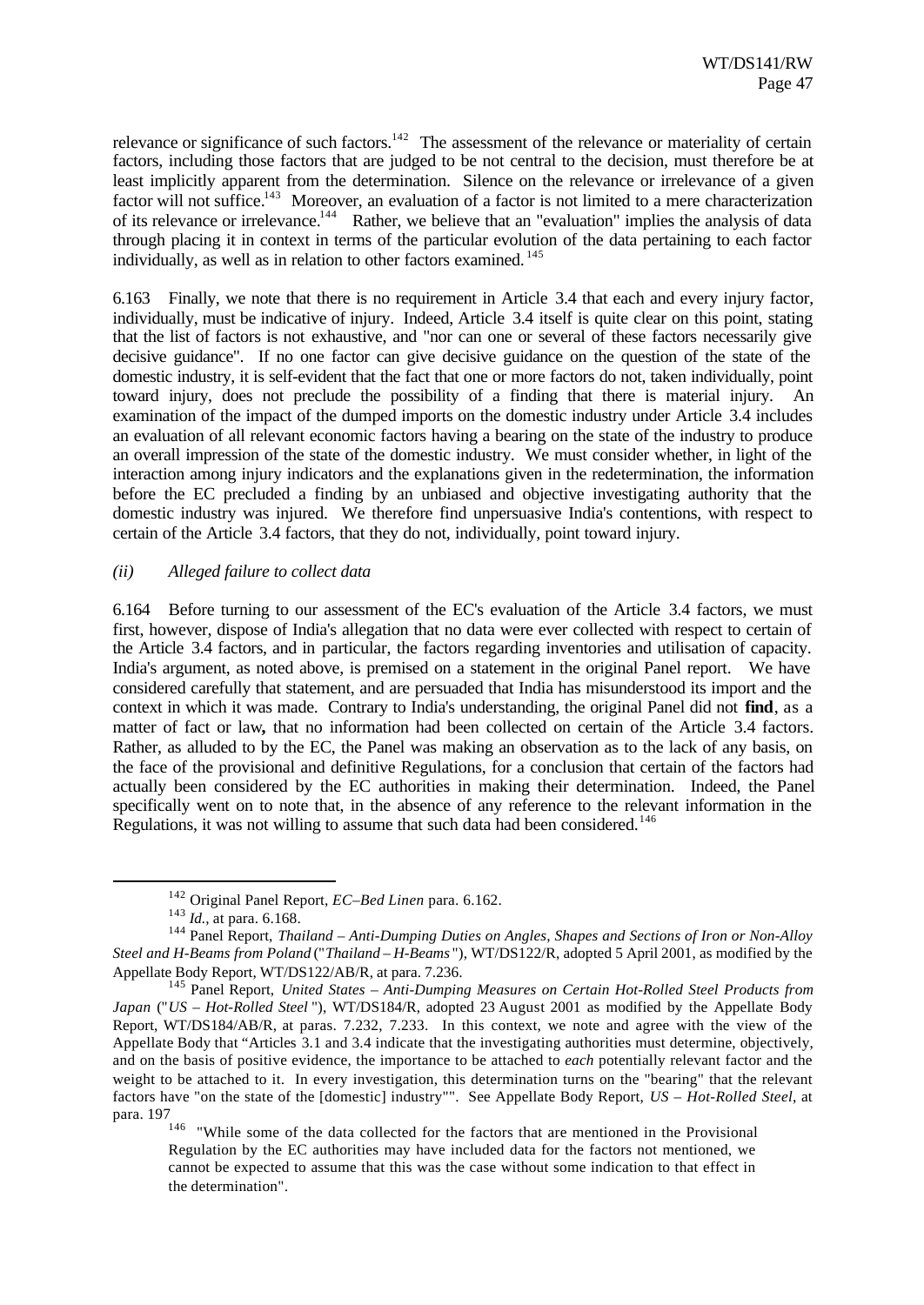6.165 It is clear, and the EC acknowledges, that no new or additional information was collected in the course of the redetermination. Therefore, whatever information is discussed in the redetermination must have been in the record of the original investigation. Indeed, India does not assert otherwise. In the redetermination, the EC has set out its consideration of that information, with respect to all the Article 3.4 factors. Nonetheless, India maintains that no data had been collected, and points to the discussion of two of the Article 3.4 factors in the redetermination in support of its view.

6.166 India appears to argue that because the EC's redetermination sets out the conclusion at the outset, and only then addresses the information in support of that conclusion, this somehow indicates that fact collection followed the conclusion. India asserts that "the very order of the sequence evaluating the facts and setting forth the conclusions based on the data on record could indeed and very well negatively affect the result. The formal aspect of data collection and the substantive aspect of objective evaluation of the data should not be mixed".<sup>147</sup> While certainly, we agree that facts must be collected before they can be evaluated, there is no indication that the EC pre-judged the outcome of the fact collection. Indeed, the fault found with the original determination was, as pointed out above, not that information was not collected, but that there was no basis on which the Panel could conclude that there had been an evaluation of information with respect to certain of the Article 3.4 factors.

6.167 In our view, it is clear that the EC had, in its record, information on stocks and utilisation of capacity, as well as the other Article 3.4 factors. As it had asserted in the original determination, it did not consider the information on inventories and capacity utilisation to have a bearing on the state of the EC industry. However, unlike the original determination, the EC's consideration of these factors is clearly set out on the face of the redetermination.

6.168 It is true that the EC opens its discussion of these two factors in the redetermination by observing "These indicators were found not to have a bearing on the state of the Community industry".<sup>148</sup> However, in our view, the order of the discussion has no implications for whether or not information was actually collected. Merely that the conclusion of the analysis is stated in the determination before the supporting evidence and analysis is meaningless with respect to the question at issue here. Moreover, the next paragraph of the report addresses the information and analysis on which that conclusion is based, starting: "As to stocks, this is the case for two reasons".<sup>149</sup> The remainder of the paragraph addresses these two reasons, and notes that some increase in stocks was observed in some companies, but that this was not considered as evidence of injury. Similarly, the following paragraph addresses the reasons the EC considered production capacity and utilisation to not have a bearing on the state of the industry, and in so doing notes that reliable production capacity figures were difficult to establish because of the relative ease with which equipment could be bought, sold, or used for other products. It concludes by noting that many producers were able to maintain high rates of capacity utilisation.

6.169 It is thus apparent to us, on the face of the redetermination, that the EC did, in fact, have information on the Article 3.4 factors, which is specifically addressed. Thus, we find this no basis as a matter of fact for this aspect of India's claim.

# *(iii) Alleged inadequacy of evaluation of the Article 3.4 factors*

6.170 Turning then to the evaluation of the Article 3.4 factors in the redetermination, we recall that India's claim is two-fold. India argues that the EC's evaluation was inadequate because the EC failed to carry out an "overall reconsideration and analysis", and that errors in the factual record invalidate the redetermination.

Original Panel Report, *EC - Bed Linen*, at para. 6.167.

<sup>&</sup>lt;sup>147</sup> India's answer to the Panel's question 8, Annex E-1.

<sup>148</sup> Regulation 1644/2001, at para. 28.

<sup>149</sup> *Id*., at para. 29.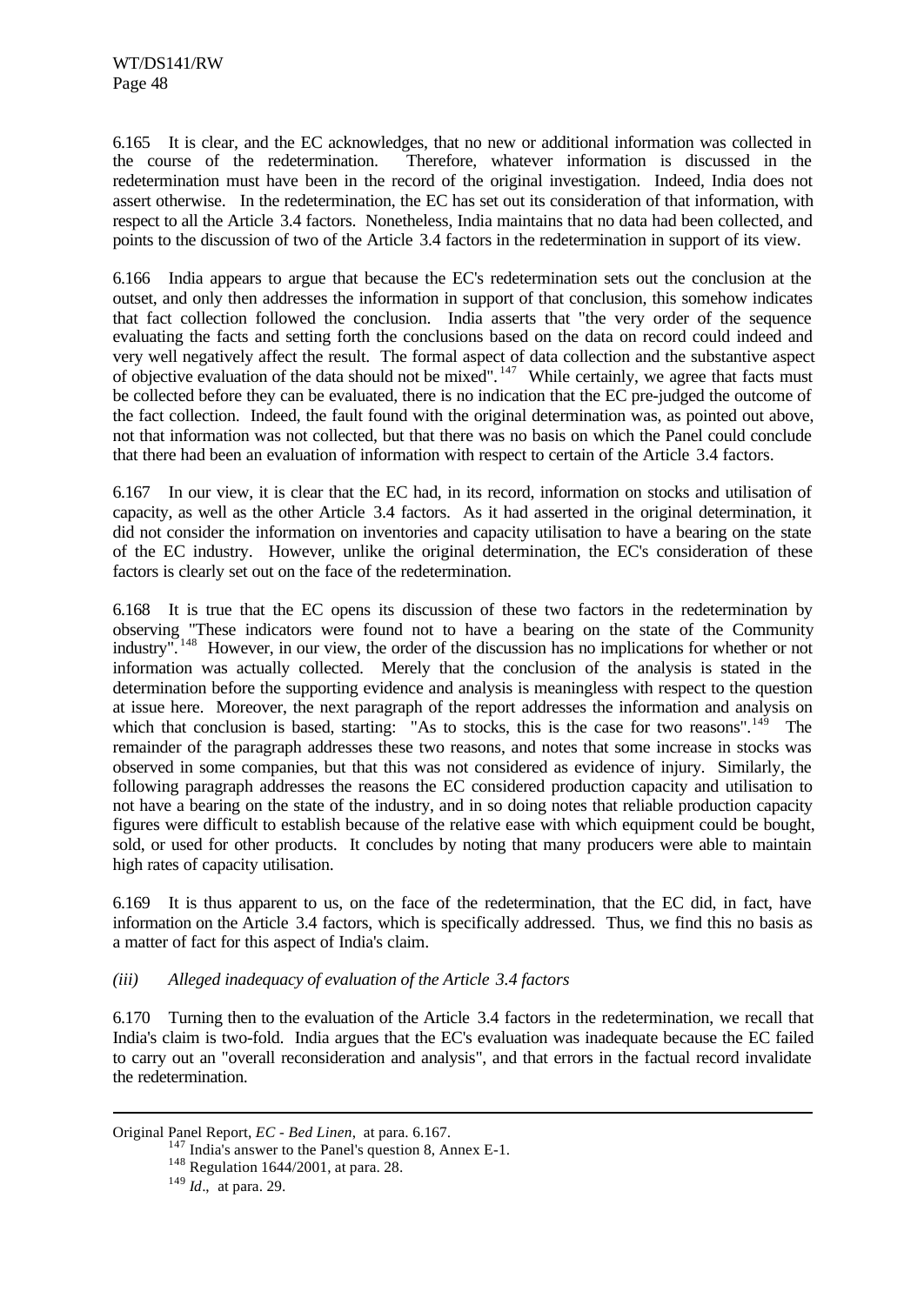6.171 With respect to the first argument, we note that India argues that the examination by the EC of the Article 3.4 factors is "curt and includes references to the original provisional Regulation, in itself a sign that no re-consideration took place".<sup>150</sup> We disagree. The original Panel Report in this dispute found a violation of Article 3.4 in that the EC had failed to consider all the Article 3.4 factors, and the DSB recommended that the EC bring its measure into conformity. There were no suggestions as to what action the EC might take to bring its measure into conformity with its obligations under the AD Agreement. One possible method would be to issue an entirely new determination, with an explicit consideration and new overall evaluation of all the Article 3.4 factors. This would appear to be what India would have preferred. The EC chose another way. Thus, in the redetermination, the EC addressed the Article 3.4 factors in different ways – the EC in some cases set out the information on a particular factor and evaluated it, and in other cases referred to and confirmed the evaluation of a factor in the original determination. We do not consider that this choice, and the resulting redetermination, which includes a section setting out the EC's conclusions on injury, necessarily demonstrates that no "overall reconsideration and analysis" took place.

6.172 The situation facing us with respect to the redetermination in this case is much like the situation facing the original Panel with respect to the original Provisional and Definitive Regulations. In its report, the original Panel noted:

"Finally, we note that, as a general matter, the object of a panel's review of a final anti-dumping measure focuses on the final determination of the investigating authority, in this case, the European Communities' Definitive Regulation (Exhibit India-9). However, it is clear to us, and the European Communities has confirmed, that in EC practice the Definitive Regulation does not stand alone as the final determination. Rather, the European Communities reaches many of its conclusions in the preliminary phase of the investigative process, and announces those decisions in the Provisional Regulation (Exhibit India-8). Unless there is a change in the substance of such decisions during the final phase of the investigative process, these decisions are often simply confirmed in the Definitive Regulation, without repeating the underlying analysis and facts in detail, although there may be additional facts or explanation given. Thus, to the extent we seek to understand the European Communities' analysis and explanation concerning any given element of its final determination in order to evaluate India's claims, we consider it appropriate to look to both the Provisional Regulation and the Definitive Regulation to inform ourselves as to the substance of the challenged decision". <sup>151</sup>

6.173 We consider the relationship between the original determination (which as noted comprised elements of both the Provisional and Definitive Regulations) and the redetermination to be analogous. Thus, with respect to those elements in the redetermination as to which the EC confirmed or adopted its original views as set out in the original determination, we must look to the original determination to assess the adequacy of the evaluation. With respect to the adequacy of the evaluation of the elements as an overall matter, we look to the explanation of the EC regarding its conclusions, based on the combination of elements discussed in the original determination and redetermination. While this is perhaps less straightforward than we might wish, it is clear to us that merely because the redetermination confirms or adopts certain findings made in the original determination does not **demonstrate** a failure to carry out an overall evaluation of the information in making the injury redetermination.

6.174 We thus come to the assessment of the EC's evaluation of the Article 3.4 factors and its conclusions regarding injury. As we stated above in paragraphs 6.162 and 6.163, we do not consider the fact that one or another factor does not show a decline or does not individually indicate injury to

<sup>150</sup> India's FWS at para. 164.

<sup>151</sup> Original Panel Report, *EC - Bed Linen*, at para. 6.47.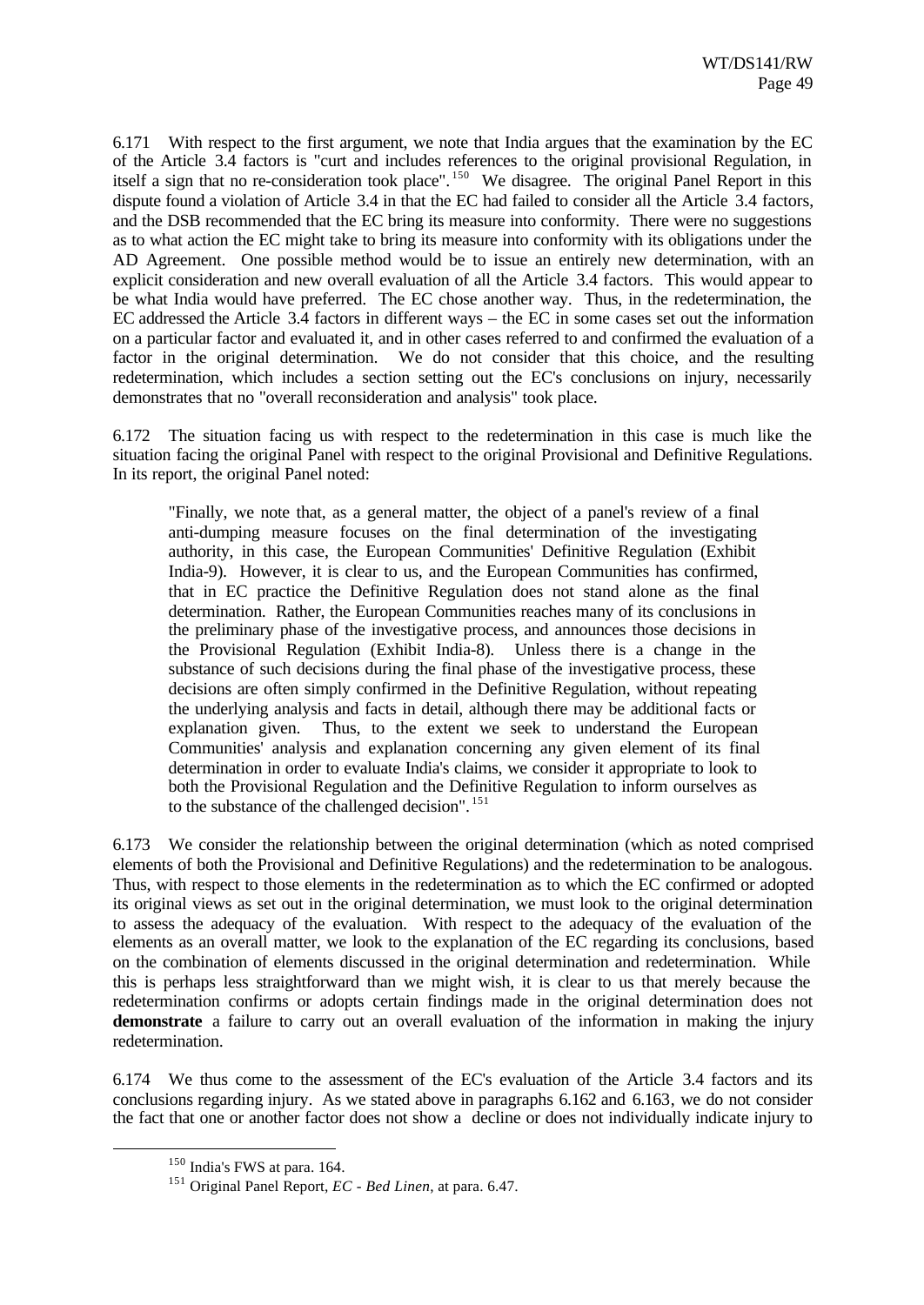be determinative. The evaluation of the Article 3.4 factors having a bearing on the state of the industry must be adequate to produce an overall understanding of the state of the domestic industry. Our task, therefore, is to determine whether, in light of the overall development and interaction among injury indicators taken together, the evidence before the EC, in light of the explanations given, would preclude a finding by an unbiased and objective investigating authority that the domestic industry was injured. Against that standard, we have examined carefully the EC's discussion of the Article 3.4 factors, as set out below.

### *Sales, market share, prices*

l

6.175 India argues that the EC found that sales<sup>152</sup> and market share increased, and that since sales value increased more than sales volume, average prices also increased. India then asserts that the EC did not evaluate these three factors, which in India's view do not point towards injury. Finally, India contends that the EC's statement that the increase in market share was due to sales of higher value niche products "does not meet any standard of a proper evaluation". India maintains that this observation is contrary to the conclusion that there is one like product, and that the market is characterized by product substitutability and transparency.

6.176 The EC argued that, while it was undisputed that average prices increased, this did not take into account the change in product mix sold by the EC producers. The EC noted that this change in product mix was obvious when the average prices, which increase, are compared with data for the defined reference products, which decreased over roughly the same period. We reject India's argument that this explanation undermines the EC's finding of one like product, and the characterization of the market. While it is clear that the EC is obligated to make its determination with respect to the domestic industry, this does not mean that the EC was precluded from considering the information on prices with respect to defined reference products within the like product in order to be able to understand the dynamics of the market and the impact of imports, so long as it ultimately reached conclusions with respect to the industry as a whole.<sup>153</sup> Moreover, it is apparent to us that the statement that the product mix sold changed, as producers sold more higher value niche products, does not undermine the conclusion that there is one like product. It was undisputed in the original investigation, and is not challenged here, that there is a great diversity of bed linen products.<sup>154</sup> The EC did not consider that these differences required a conclusion that there was more than one like product, and that determination has never been challenged. The fact that the increase in overall prices and in market share was found to be explained by the shift in the product mix does not demonstrate that the EC failed to evaluate these indicators at the level of the industry producing the single like product bed linen. Moreover, the fact that the market for bed linen is characterised by product substitutability does not necessarily undermine the finding that there are some high quality niche products. Indeed, it seems entirely reasonable that, while the highest and lowest quality of bed linen may not be perfectly substitutable with one another, they may be sufficiently substitutable to be considered a like product.

<sup>&</sup>lt;sup>152</sup> With respect to the sales information, India appears to suggest that the EC should have ignored the information on sales from the sample of domestic producers, and relied only on the information for the "industry as a whole". There is no basis for a requirement to ignore any relevant information in an anti-dumping investigation, and to the extent India relies on statements in the original panel Report in this regard, we consider that those statements have been misunderstood. In any event, our reading of the redetermination, together with the original determination, makes clear that the EC did consider the information for the domestic industry as a whole.

<sup>153</sup> *Cf*. Appellate Body Report, *US – Hot-Rolled Steel*. In that case, the Appellate Body noted that "it seems to us perfectly compatible with Article 3.4 for investigating authorities to undertake, or for a Member to require its investigating authorities to undertake, and evaluation of particular parts, sectors or segments within a domestic industry. Such a sectoral analysis may be highly pertinent, from an economic perspective, in assessing the state of an industry as a whole". *Id*.*,* at para. 195 (footnote omitted).

<sup>154</sup> *E.g.*, Regulation 1069/97 at paras. 69, 72, 75.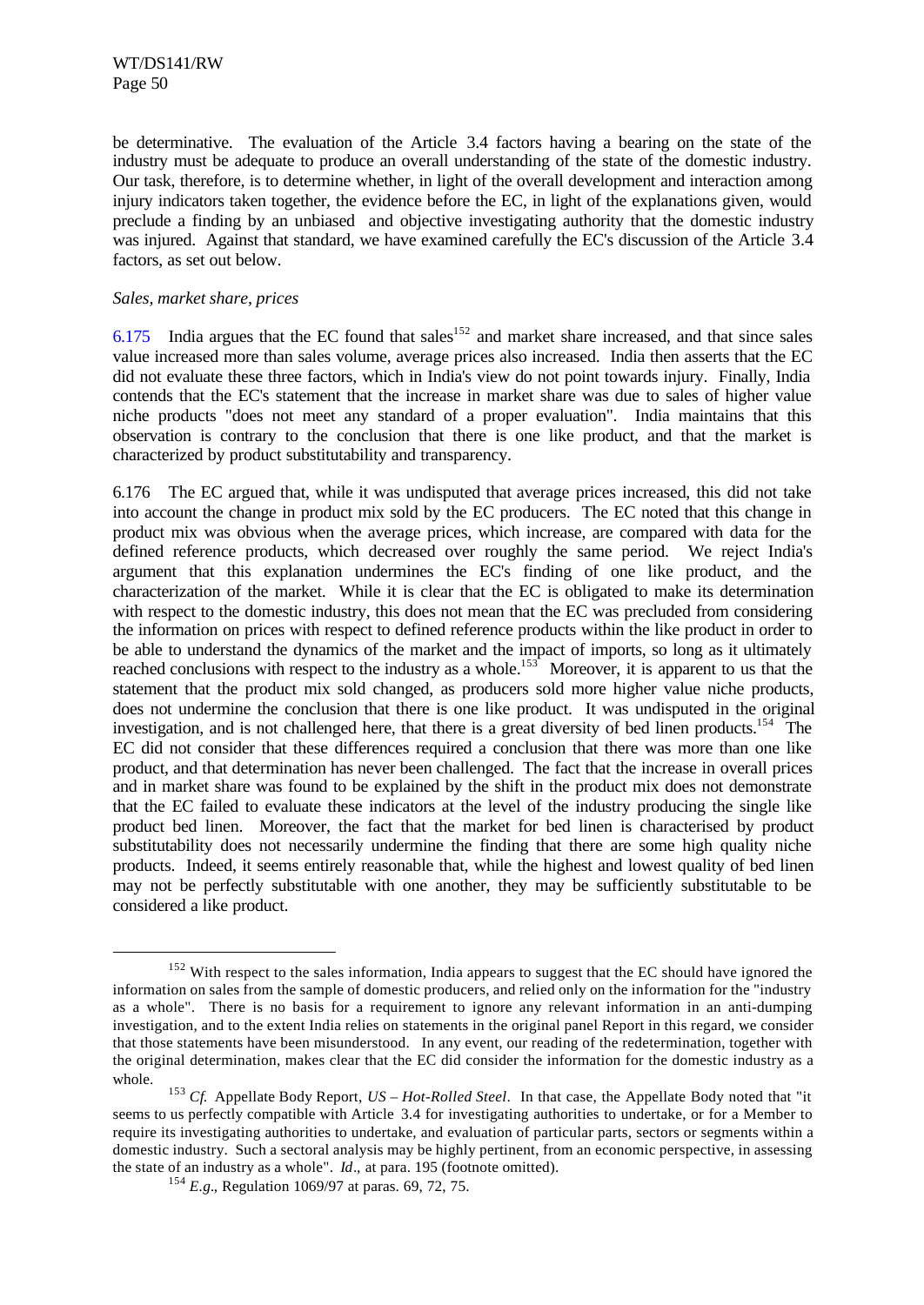# *Profits*

6.177 India asserts that the entire injury determination is based on what it characterizes as "a doubtful and limited piece of information", the profits of the sampled producers.<sup>155</sup> Moreover, India states that it "has reservations with the absolute figures of profits attributed to the "domestic industry" in paragraph 36 of the redetermination". <sup>156</sup> In any event, India points out that it is undisputed that the sampled companies were profitable throughout the investigation period. India maintains that the EC does not evaluate this profit figure other than to confirm the provisional Regulation, which found that the profit was below the minimum level of 5 per cent. In India's view, the EC did not demonstrate that this was indeed a "minimum" level of profit. It only stated that this minimum was the level of profits made in 1991, prior to the injury investigation period. Accordingly, India submits that the EC has failed to adequately evaluate the factor profits.

6.178 We have reviewed the data regarding profits in the original determination and in the redetermination, and consider that it is clear that the EC evaluated profitability for the sampled domestic producers, and considered this to be representative of the industry as a whole. India has not challenged the EC's investigation or determination on the basis of the decision to sample domestic producers. Thus, we find no merit in India's suggestion that an analysis of profits which did not include an evaluation of profits for all EC producers fails to meet the requirements of objectivity in Article 3.1. The obligation of objective evaluation under Article 3.1 of the AD Agreement is with respect to the examination of the information gathered. It does itself not address the completeness or the level at which the information was gathered.<sup>157</sup>

6.179 It is not disputed that the profit rates of sampled producers decreased by over 50 per cent from 3.6 per cent to 1.6 per cent.<sup>158</sup> The EC found that that the sampled producers had achieved higher profits in the past, in a year in which dumped imports were 30 per cent lower than in the IP, and based the 5 percent minimum on that information.  $159$  The EC considered it significant that profit rates had declined and were significantly below that level.

# *Output*

l

6.180 India notes that the output of the domestic industry increased. In India's view, this factor clearly does not point toward injury. India points out that the EC had found that output increased because a number of producers had ceased operations, and those which remained, and whose output increased as a result, were those "strong enough" to survive competition from dumped imports.<sup>160</sup> In India's view, this reference to producers outside the domestic industry is not to be considered part of the EC's redetermination, noting the EC's statement in paragraph 19 of the redetermination that the references to producers not forming part of the Community industry should be considered eliminated. India considers either that the EC has not addressed output, if the relevant paragraph is eliminated from the redetermination, or else it is relying on producers outside the industry, which the original Panel found to be in violation of the EC's obligations.

<sup>155</sup> India's FWS at para. 173.

<sup>156</sup> *Id.* at para. 174.

<sup>&</sup>lt;sup>157</sup> This is not to suggest that an investigating authority has no obligations in this regard with respect to the proper establishment of facts.

<sup>&</sup>lt;sup>158</sup> The EC acknowledges that the information it disclosed to the parties during the redetermination was incorrect, due to a clerical error. In the disclosure document, the turnover for sampled producers is shown as ECU 276.9 million in 1992 and ECU 281.2 million in the IP. The actual, correct figures are found in paragraph 83 of the Provisional Regulation, Regulation 1069/1997, 280.6 million in 1992 and ECU 285.3 million in the IP. We agree with the EC's characterization of this error as minor, and do not consider that it had any effect on the EC's analysis.

 $159$  Regulation 1069/97, at para.89.

<sup>160</sup> *Id*., at para. 81.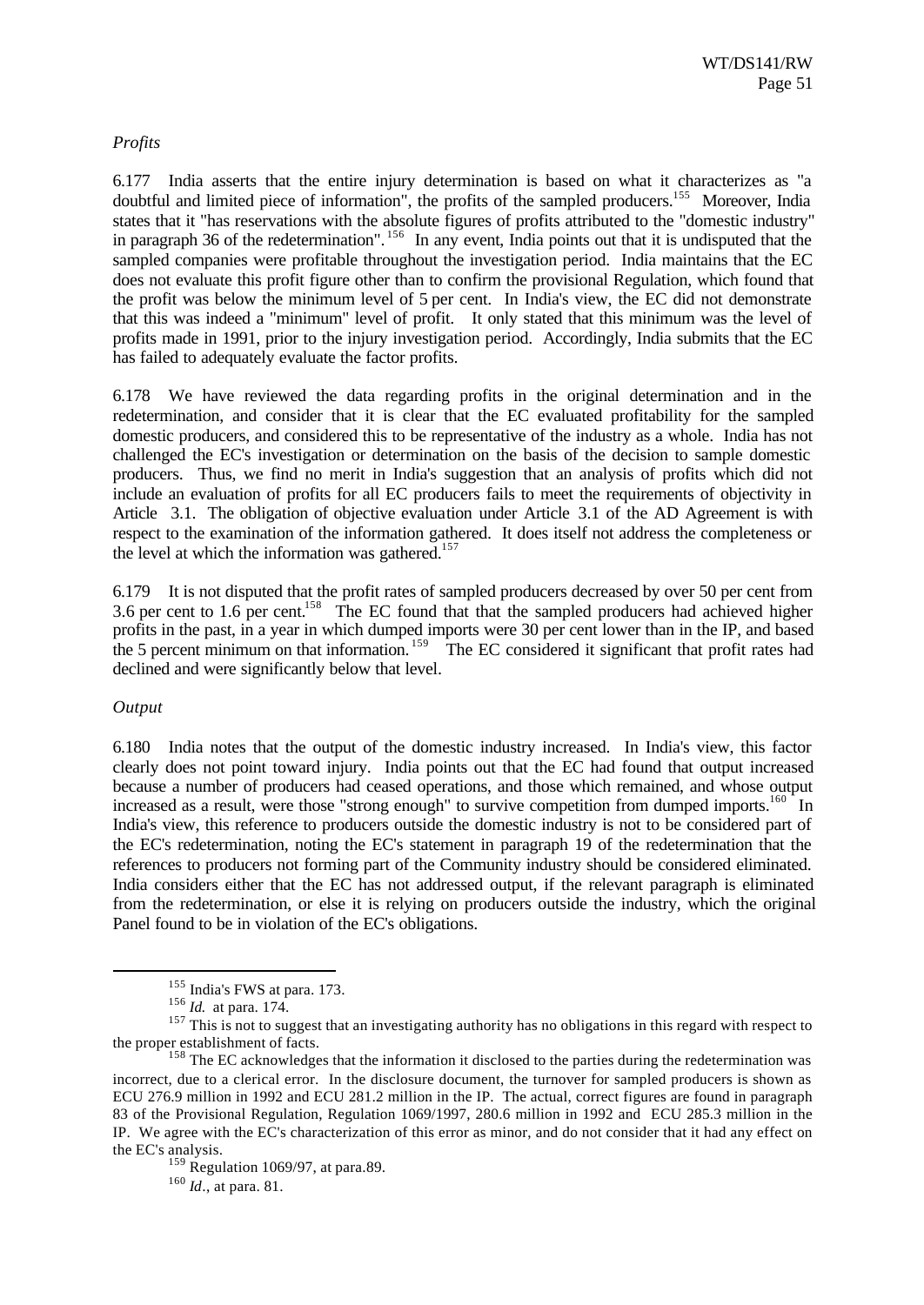6.181 The EC found that output increased, and attributed this fact to circumstances involving producers that were not part of the domestic industry. While it is true that the original Panel found that the EC had acted inconsistently with the AD Agreement by basing conclusions regarding injury on negative developments for producers that were not part of the domestic industry, we do not understand the Panel's determination to have precluded references to producers that are not part of the domestic industry in an effort to put in context the information relating to the domestic industry. Moreover, the EC points out that from 1994 to the IP the domestic industry's output actually decreased by 1.6 per cent.<sup>161</sup> Furthermore, exports had also increased, which the EC considered to have also contributed to the overall increase in production.<sup>162</sup>

# *Productivity*

6.182 India asserts that the productivity of the domestic industry increased by 11 per cent from the beginning to the end of the injury investigation period. It appears that India is relying on the "productivity index" calculated for sampled EC producers, which increased from 100 in 1992 to 111 in 1996.<sup>163</sup> In India's view, this factor remains completely unevaluated and does not point towards injury.

6.183 The EC concluded that this increase was explained by the combination of increased total production and a decline in employment. For the industry as a whole, production increased by 8.7 percent during the IP, while employment declined by 5.3 percent, and the sampled producers showed the same trends.<sup>164</sup> The investigation showed that the gain in productivity occurred mainly in the period from 1992 to 1994 when most of the jobs were lost.<sup>165</sup>

# *Return on investments*

6.184 India asserts that the investments made throughout the entire injury investigation period were substantial, stating that "investments by sample companies for Bed Linen production were over 20 per cent (!) for *each year* (!) of the injury investigation period".<sup>166</sup> India also asserts that throughout the injury investigation period the companies obtained a positive return on investments. India maintains that there was no evaluation of this factor, and that the this factor does not point toward injury.

6.185 The EC points out that the figures for investments referenced by India represent accumulated and not yearly amounts.<sup>167</sup> Moreover, the EC notes that while the return on investments remained positive throughout the injury analysis period, it decreased by over 50 per cent.<sup>168</sup>

# *Capacity utilisation*

l

6.186 India makes no argument concerning the consideration of capacity utilisation beyond the allegation that no data were obtained and that therefore no proper evaluation could be made. As we have found above that this argument is without merit, as the EC clearly did have information on this

 $161$  The "IP" refers to the period covered by the investigation of dumping, in this case 1 July 1995 to 30 June 1996. The investigation of parameters relevant in the injury assessment covered the period 1 January 1992 to the end of the IP, 30 June 1996 (the "injury investigation period"). Regulation 1644/2001, at para. 4.

 $162$  Regulation 1069/97 at para.81.

<sup>163</sup> Regulation 1644/2001, at para. 32.

<sup>164</sup> *Id*., at para. 31.

<sup>165</sup> *Id*., at para. 31.

<sup>&</sup>lt;sup>166</sup> India's FWS at para. 184. It is not clear how India has derived this figure from the cited source, the table attached to Exhibit-India-RW-5.

<sup>&</sup>lt;sup>167</sup> The EC points to the table at page 8 of the EC's fax to Texprocil of 27 July 2001 (Exhibit-India-RW-17), in support of this contention.

<sup>168</sup> Regulation 1644/2001, at para. 39.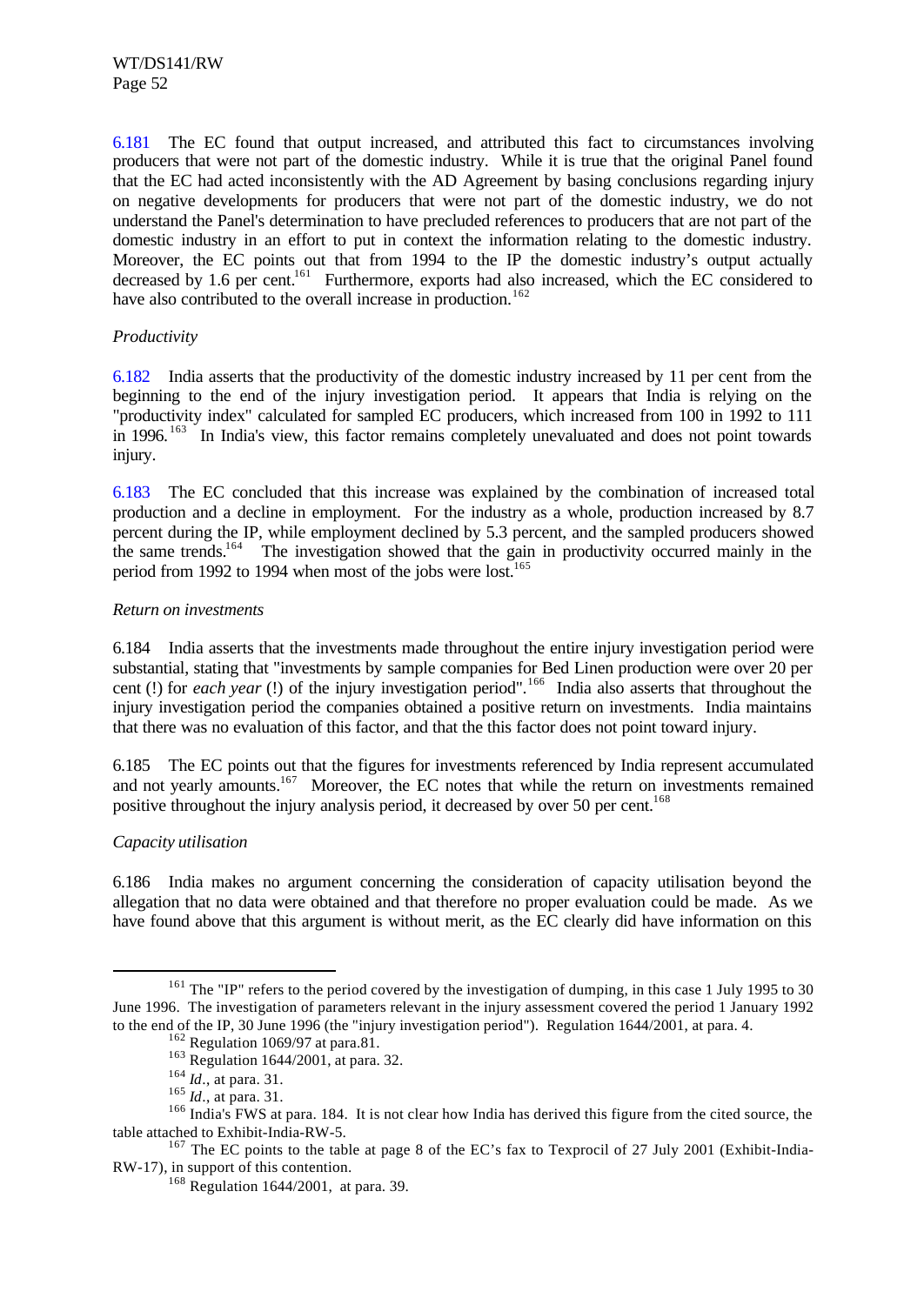factor, we do not consider it necessary to address the adequacy of the EC's consideration of this element.

6.187 We note, however, that the EC found, based on information which was submitted in the original investigation and verified, that reliable statistics on production machinery for the product concerned were extremely difficult to establish because the machinery can be bought, sold or used for different products with relative ease.<sup>169</sup> As the same machinery could have different capacity ratings depending on the product mix, it would be difficult to obtain any meaningful data. The EC did find that a number of producers were contracting out surplus production and may therefore have been able to maintain a high rate of capacity utilisation, but this data was not available for all sampled producers or the domestic industry for the reasons explained above. Thus, the EC concluded that in the absence of meaningful data for all companies in the sample, this factor did not "have a bearing on the state of the Community industry". <sup>170</sup>

# *Factors affecting domestic prices*

6.188 India notes that the EC refers to the contraction in demand and raw cotton prices as factors affecting domestic prices. In India's view, the EC did not evaluate the first factor, but merely concluded that "given that the prices of the dumped imports were the lowest", "the contraction in demand in itself did not have an overriding impact on prices".<sup>171</sup> India also considers as incomprehensible the statement of the EC that "contraction of demand in itself did not have an overriding impact on prices" because the prices of dumped imports were the lowest of all operators in the market.

6.189 As regards the price of raw cotton, the EC found that the price of raw cotton "can represent up to 15 per cent" of bed linen costs, that the price of raw cotton "increased significantly",  $172$  and that EC producers were not able to pass on this cost increase. In India's view, this is a factor that has nothing to do with imports from India.

6.190 The EC found, with respect to the increase in raw cotton prices, that in fair market conditions, and in the absence of other factors preventing it, domestic producers should have been able to increase prices and pass on to their customers the increase in the cost of the raw material.<sup>173</sup> Furthermore, the EC found that despite the contraction in demand, the EC industry should have been able to benefit from the gap in supply left by factory closures, but instead, the growth of the Community industry was negative between 1994 and the IP in terms of sales volume.<sup>174</sup> The EC also noted that between 1994 and the IP, dumped imports increased by 35 percent, and increased their market share by up to 6.2 percentage points. $175$ 

#### *The magnitude of the margin of dumping*

6.191 India notes that the EC concluded that the dumping margins found in the redetermination were "still substantial and distinctly above *de minimis* levels". India considers this statement to be at odds with the facts. In India's view, two producers had zero dumping margins, one producer had a

<sup>&</sup>lt;sup>169</sup> We reject India's suggestion that the EC's discussion of capacity utilization under the heading "production capacity" confused the two factors. India argues that the EC confuses "production capacity" and "utilisation of capacity". In order to analyse utilisation of capacity, as noted, it is necessary to consider the level of production capacity. The EC addressed both elements under the heading "capacity".

<sup>170</sup> Regulation 1644/2001, at para. 28.

<sup>171</sup> *Id*., at para. 44.

<sup>&</sup>lt;sup>172</sup> Regulation 1069/97 states, at para. 88, that prices of raw cotton increased by 48 percent between 1992 and the IP, or by 59 percent between 1993 and the IP.

 $173$  Regulation 1644/2001, at para. 45. See also Regulation 1069/97, at para. 88.

<sup>174</sup> *Id*., at para. 43.

<sup>175</sup> *Id*.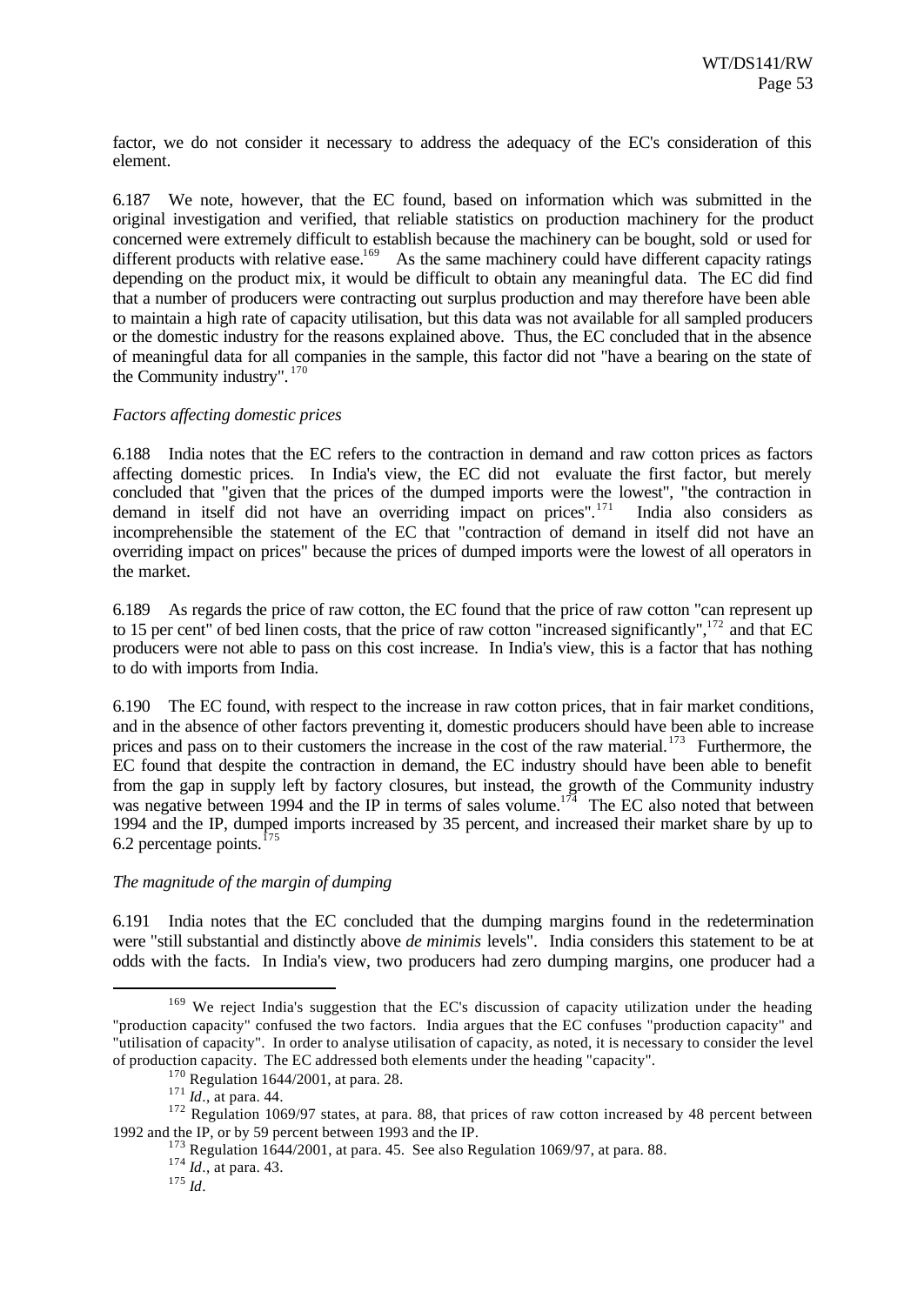margin of 3 per cent, which India considers not to be consistent with the statement, and these three producers represented 70 per cent of the imports attributable to the sampled producers. Thus, India considers that the evaluation by the EC was cursory, inadequate and factually incorrect.

6.192 In our view, the EC's conclusion is not unreasonable in light of the fact that the dumping margins found for Indian producers ranged from 3 percent to 9.8 percent.

### *Cash flow*

6.193 India asserts that the evaluation of cash flow is restricted to two sentences, which state that cash flow remained positive but declined from 25 million ECU to 18 million ECU, and that cash flow followed a similar decreasing trend as profitability.

6.194 The EC found that as with profitability, cash flow had decreased by 28 per cent from 1992 to the IP. This is not disputed.

#### *Inventories*

6.195 India makes no argument concerning the consideration of inventories beyond the allegation that no data for inventories were obtained and that therefore no proper evaluation could be made. As we have found above that this argument is without merit, because the EC clearly did have information on this factor, we do not consider it necessary to address the adequacy of the EC's consideration of this element.

6.196 Nonetheless, we observe that the EC explained, at paragraph 29 of Regulation 1644/2001, that production of bed linen often takes place in response to or in anticipation of orders placed by particular clients. The EC continued to observe that inventory valuation often takes place at 31 December, which is towards the end of a peak period for the bed linen sector. While some increase in inventories was observed in some companies, there was no suggestion that this was evidence of injury. An increase in inventories or decrease in inventories in this sector can thus indicate actual or anticipated orders rather than unsold production.<sup>176</sup> Consequently, the EC concluded that inventories did not have a bearing on the state of the domestic industry.<sup>177</sup>

# *Employment*

l

6.197 India notes that the EC found that employment decreased. India objects to the EC having discussed employment together with production and productivity. In India's view, "under the EC's logic, the producers suffered from imports, had to lay off 300 jobs, managed to force the remaining labour to work 8.7 per cent per cent harder (without any trade union protests), and—notwithstanding their injured position, spent 20 per cent on investments in new Bed Linen machinery".<sup>178</sup> India considers that such reasoning is fallacious. Instead, India considers it more probable that investments in new machinery resulted in increased production, and the increased production from more efficient machines could have been the reason to the 300 lay-offs in the sector. India also considers that since production increased during the same period the decrease in employment was not caused by imports but was a function of the productivity increase. India also asserts that there is a factual error in the redetermination, in the calculation of the percent decline in employment.

<sup>176</sup> *Id*., at para. 29.

<sup>&</sup>lt;sup>177</sup> As regards India's argument that inventory levels should have been taken into account when establishing consumption, the EC pointed out that complete industry data was not available from all the Community producers. The EC observed that this was often the case in anti-dumping investigations, and that consumption is analysed in such circumstances on the basis of apparent consumption, without taking account of inventories. The EC pointed out that during the original investigation neither India nor any other interested party questioned this calculation

<sup>178</sup> India's FWS at para. 201.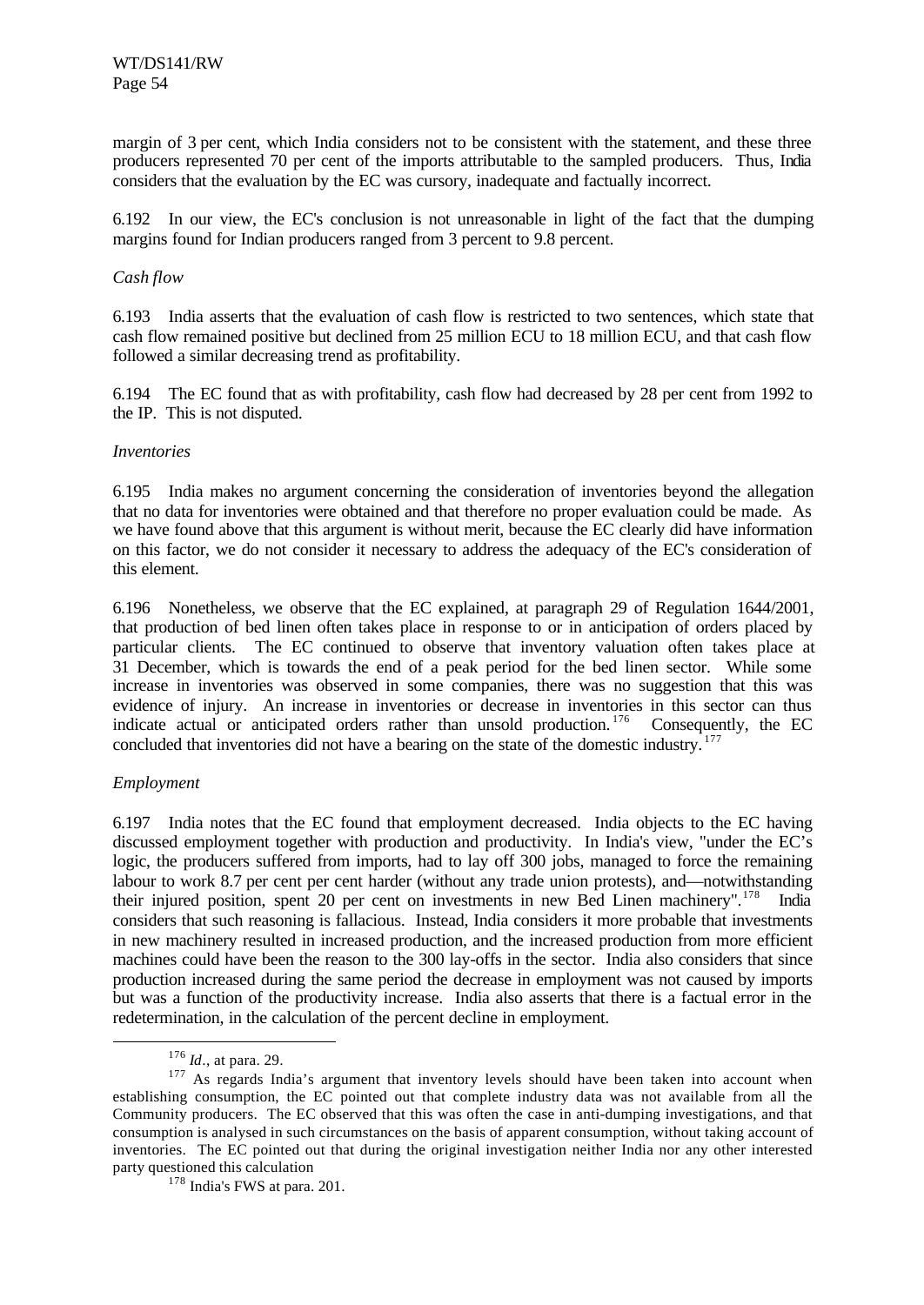6.198 India has proffered an alternative explanation for the decline in employment. However, there is no specific evidence cited by India that would suggest that only this view of the facts could be taken by an unbiased and objective investigating authority. Moreover, contrary to India's theory, there was a decrease in production in the period overlapping the period in which employment in the EC industry decreased.<sup>179</sup> With respect to the alleged factual error, paragraph 91 of Regulation 1069/97 states that direct employment in the Community industry decreased from "around 7000 jobs to 6700". The exact figures (7059 in 1992 to 6684 in the IP) correspond to the percent decline, 5.3 percent mentioned in the redetermination.<sup>180</sup>

### *Wages*

*6.199* India notes that the EC found that wages increased during the injury investigation period. India asserts that the EC's evaluation is limited to the observation that for part of the injury investigation period the wages went up in line with consumer prices, which India considers inadequate, and in any event, India maintains that the factor does not point towards injury. There is no dispute that wages increased over the injury investigation period. <sup>181</sup>

#### *Growth*

6.200 In India's view, the EC's evaluation of growth of the Community industry is restricted to part of the facts, data from 1994 to the IP, and to data regarding sales volume. India asserts that the EC disregards that overall sales volume increased, and that other important growth factors such as output, productivity, capacity utilisation, market share, wages, ability to raise capital, all showed a positive trend. India considers that the evaluation was not adequate.

6.201 The EC notes that sales volume overall increased, but that growth was negative for a significant period of the injury analysis period, i.e. between 1994 and the IP, and that growth in market share was also limited during that period. The EC maintains that in analysing the trends over the whole of the injury investigation period an investigating authority cannot be expected to ignore clear negative trends during that period, citing the statement of the Appellate Body in *Argentina – Footwear Safeguard*:

"we do not dispute the view and ultimate conclusion that the competent authorities are required to consider the *trends* in imports over the period of investigation (rather than just comparing the end points) under Article  $4.2$  (a)<sup>" $182$ </sup>

6.202 Moreover, the EC argues that a comparison of the growth of the domestic industry to the growth of the dumped imports shows that growth in the EC industry was far less significant in both absolute and relative terms.

# *Ability to raise capital*

l

6.203 India points out that the sampled producers were able to raise capital throughout the injury investigation period at a stable and eventually increasing level. In India's view, the EC's evaluation is limited to the observation that there was no claim nor any indication that there were problems to raise capital. India considers that the EC's statement that no major investments were made is belied by the fact that the average yearly investments amounted to approximately 20 per cent. India considers that

<sup>&</sup>lt;sup>179</sup> Exhibit–India-RW-5, at table 1.

<sup>180</sup> Exhibit-India-RW-18, at para. 31.

 $181$  Regulation 1644/2001, at para. 33.

<sup>182</sup> Appellate Body Report, *Argentina – Safeguard Measures on Imports of Footwear* ("*Argentina – Footwear (EC)* "), WT/DS121/AB/R, adopted 12 January 2000, DSR 2000:I, 515, at para. 129.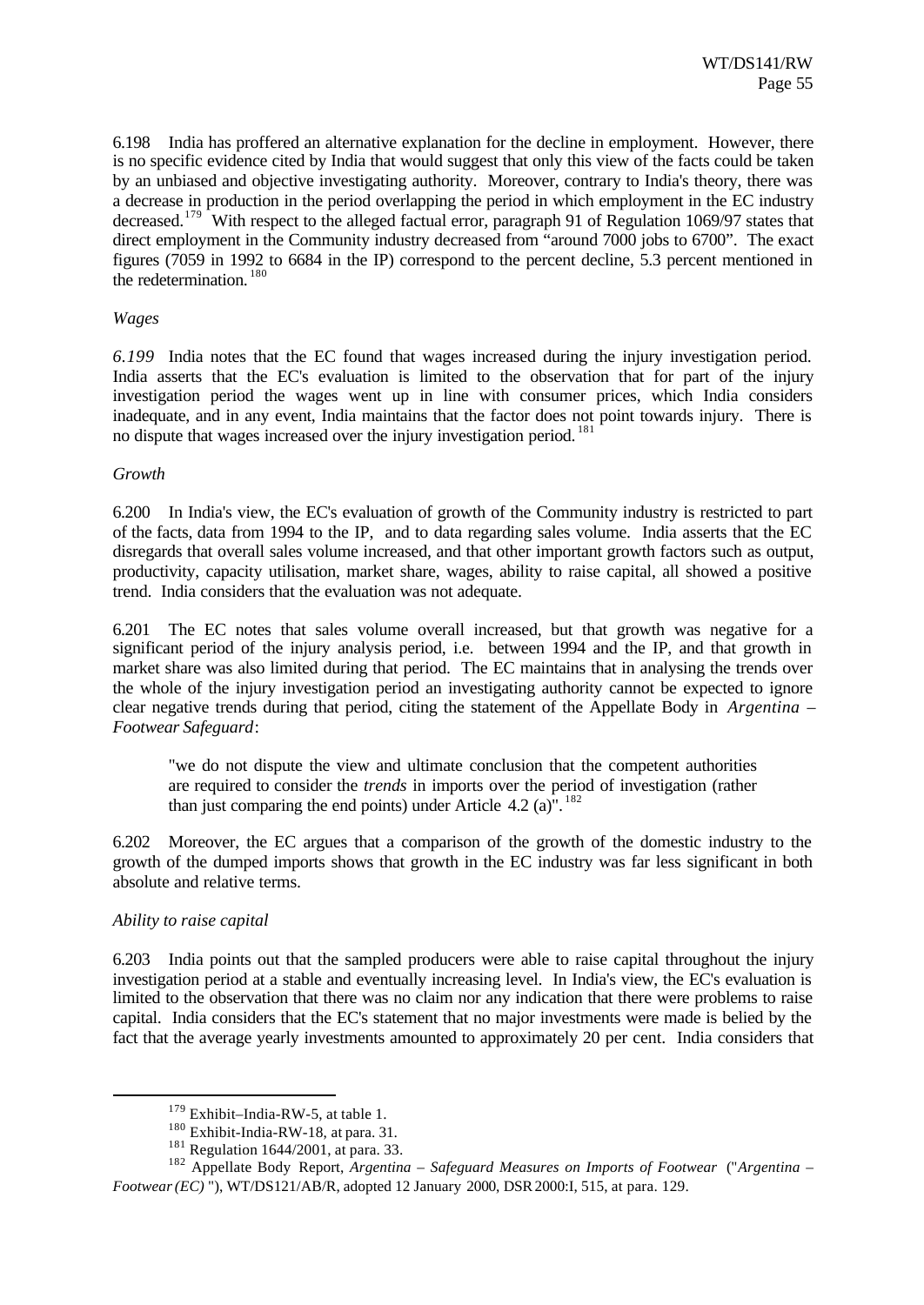the evaluation was factually wrong, not adequate and that also this factor does not point towards injury.

6.204 The EC evaluated the sampled producers' ability to raise capital and found that the level of credits increased by 3 per cent from 1992 to the IP. While the level of credits raised first decreased and then increased during the IP, there was no indication that the Community industry had encountered difficulties in raising capital. The fact that credits raised increased does not necessarily indicate that sampled producers were performing better. Indeed, while the level of credits remained fairly stable, the debt ratio was particularly high. Moreover, as discussed above in paragraph 6.184, India appears to have misunderstood data on overall investment as annual investment rates.

# *(iv) Facts allegedly ignored*

6.205 India also argues that facts on the record have been ignored. In this respect, India notes that in the original determination, the EC had excluded one company from the domestic industry, presumably as a related party, under Article 4.1(i), because it imported bed linen from Pakistan, and had not considered that company's data in evaluating the domestic industry.<sup>183</sup> India maintains that, since Pakistan was not dumping, in the redetermination, the EC should have included the information for this producer in its evaluation of injury.

6.206 As discussed above at paragraph 6.116, at the time the redetermination was made, the EC was entitled to treat Pakistani imports as dumped. Consequently, and assuming that the import of product from Pakistan was in fact the reason for the exclusion of this producer, there was no reason for the EC to reconsider that decision in making the redetermination. In any event, as India has not made a claim under Article 4.1(i) in connection with this aspect of the redetermination, we can discern no basis on which we could rule whether the exclusion of this company was consistent with the AD Agreement or not. India insists that it is alleging a violation of the Article 3.1 obligation to rely on "positive evidence" in this connection. However, as discussed above, we consider the notion of "positive evidence" to refer to the quality of the evidence relied upon. There is no dispute as to the quality of the evidence supplied by this producer, or of the evidence relied upon by the EC. Rather, India argues that some evidence excluded from the "positive evidence" considered by the EC should have been included. Absent some basis in the text of the AD Agreement for the conclusion that it was improper to exclude this company's evidence, we find India's position that the EC disregarded positive evidence to be without merit.

# *(v) Facts allegedly changed without explanation*

6.207 India argues that the facts concerning sales value for sampled producers and market share were different in the redetermination than in the provisional regulation, and no explanation was given for this change. India asserts that despite the difference in the sales value figures, the profit rate reported by the EC remained the same.

6.208 The EC acknowledged a clerical error in respect of sales values as disclosed to the Indian producers during the course of the redetermination, but maintains that the facts concerning profit rate as reported in the redetermination are correct. India has not disputed this assertion. Therefore, we consider that the clerical error does not establish that the facts relied upon by the EC changed from the provisional Regulation to the redetermination. With regard to market share, there was no change in the data. Rather, the first set of figures referred to by India concerned market share by value, while the second set of figures referred to by India concerned market share by volume. India acknowledged this fact in its second written submission. <sup>184</sup>

<sup>183</sup> Regulation 1069/97, at para. 54.

<sup>&</sup>lt;sup>184</sup> India's SWS at 187. See Regulation 1069/97, at para. 85, and Regulation 1644/2001, at para. 35.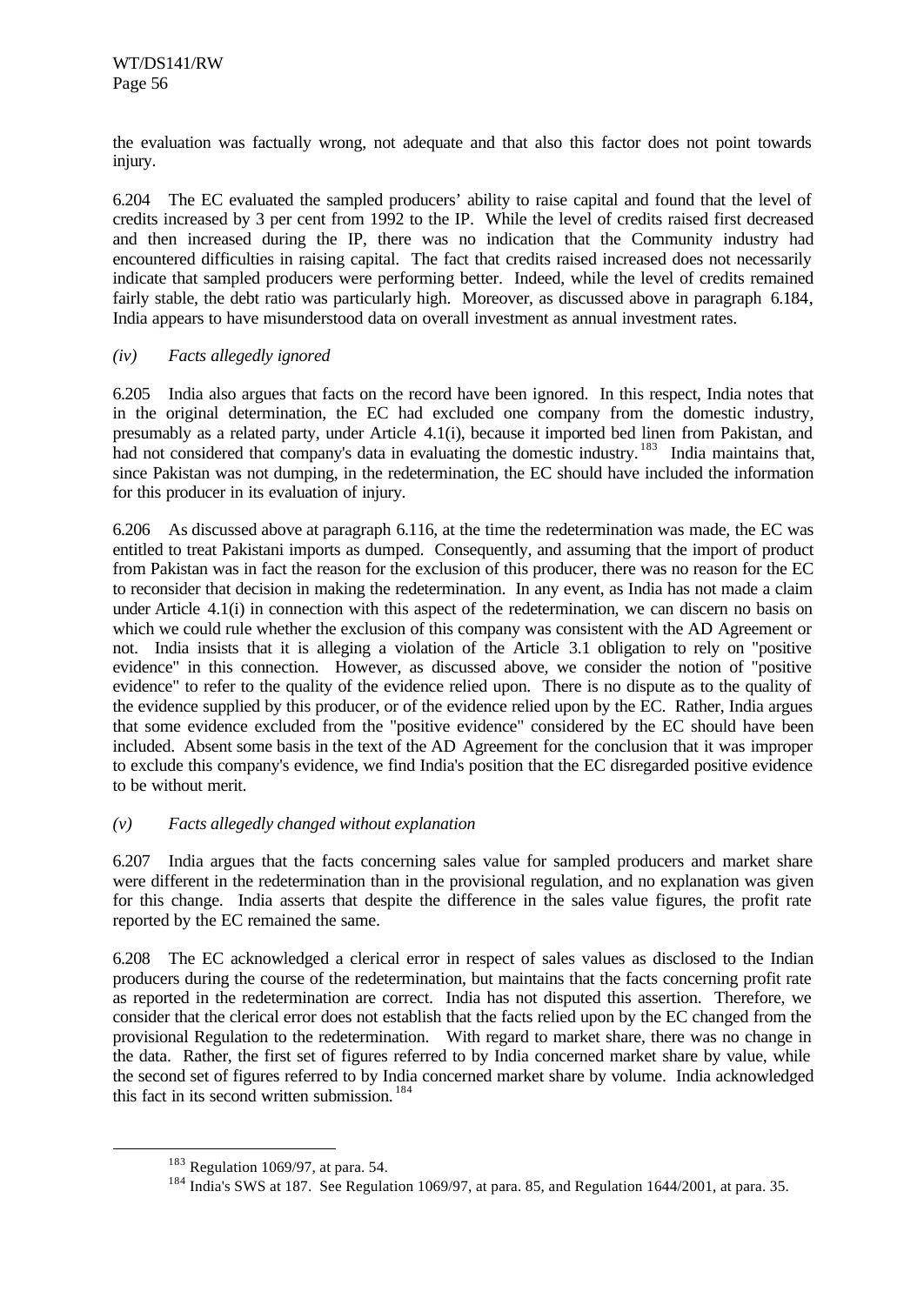# *(vi) Facts allegedly misrepresented*

6.209 India maintains that the redetermination misrepresents information on profits, cash flow, and return on investments. India asserts that the redetermination states that the EC collected information on profit, cash flow, and investments only for the sampled EC producers. Nonetheless, India argues that the EC made conclusions for the EC **industry** with regard to profits on the basis of data for the sampled producers. India asserts that the same errors are repeated for cash flow and for investments.

6.210 The EC explained, in paragraph 19 of Regulation 1644/2001, that certain information was collected only at the level of the sampled producers. The fact that India points this provision out itself demonstrates that it was not misled by any of these figures, rather, it understood perfectly well that they related to sampled producers. That the EC drew conclusion on the basis of information regarding the sampled producers as representing the domestic industry is, in our view, entirely reasonable. This particularly so with respect to factors such as profits, cash flow, and return on investments, where the only source of information is likely to be the producers themselves. India has never challenged the EC's reliance on a sample of domestic producers in the context of the injury determination. We do not consider that there is any error in the redetermination in this regard.

6.211 India also considers as a misrepresentation the statement in Regulation 696/2002, the reexamination of injury with respect to imports from India alone, that "the dumping margins found are still substantial and distinctly above *de minimis* levels". <sup>185</sup> India notes that the dumping margin for two of the exporters was zero, lower than *de minimis*, and argues that therefore, the statement is clearly not true. India finds puzzling the statement in paragraph 19 of that Regulation that "one third of the undercutting would have disappeared if the imports from India had not been dumped". India considers these alleged misrepresentations to be material, since the conclusions drawn are based on these misrepresentations.

6.212 As discussed above, we do not consider Regulation 696/2002 to be properly before us in this dispute, and therefore will not make any rulings with regard to that determination. In any event, we note that India has made no claims with respect to the substance of that determination, merely vague allegations of misrepresentation of facts. We do not consider that these would form any basis for a finding of error on the EC's part.

# *(vii) Alleged failure to conduct an overall recons*id*eration and analysis*

6.213 As we discussed above in paragraphs 6.162, 6.163, and 6.174, an analysis of injury does not rest on the evaluation of the Article 3.4 factors individually, or in isolation. Nor is it necessary that all factors show negative trends or declines. Rather, the analysis and conclusions must consider each factor, determine the relevance of each factor, or lack thereof, to the analysis, and consider the relevant factors together, in the context of the particular industry at issue, to make a reasoned conclusion as to the state of the domestic industry.

6.214 In this case, the EC found that the volume of imports was high, and that the market share of dumped imports increased, while prices of dumped imports declined and there was significant price undercutting. The EC specifically addressed the information relevant to each of the Article 3.4 factors, concluding that some of them (inventories, production capacity and capacity utilisation) were not relevant to its analysis. The EC concluded that although the domestic industry managed to increase production and to slightly increase its sales volume and market share by concentrating on sales of higher value niche products, it nevertheless suffered declining and inadequate profitability, which was basically the result of price suppression – the inability, due to the presence of low priced dumped imports, to pass along increases in costs. The EC found that information regarding cash flow, return on investments and employment also showed declining trends. The EC thus confirmed the

 $185$  Regulation 1644/2001, at para. 19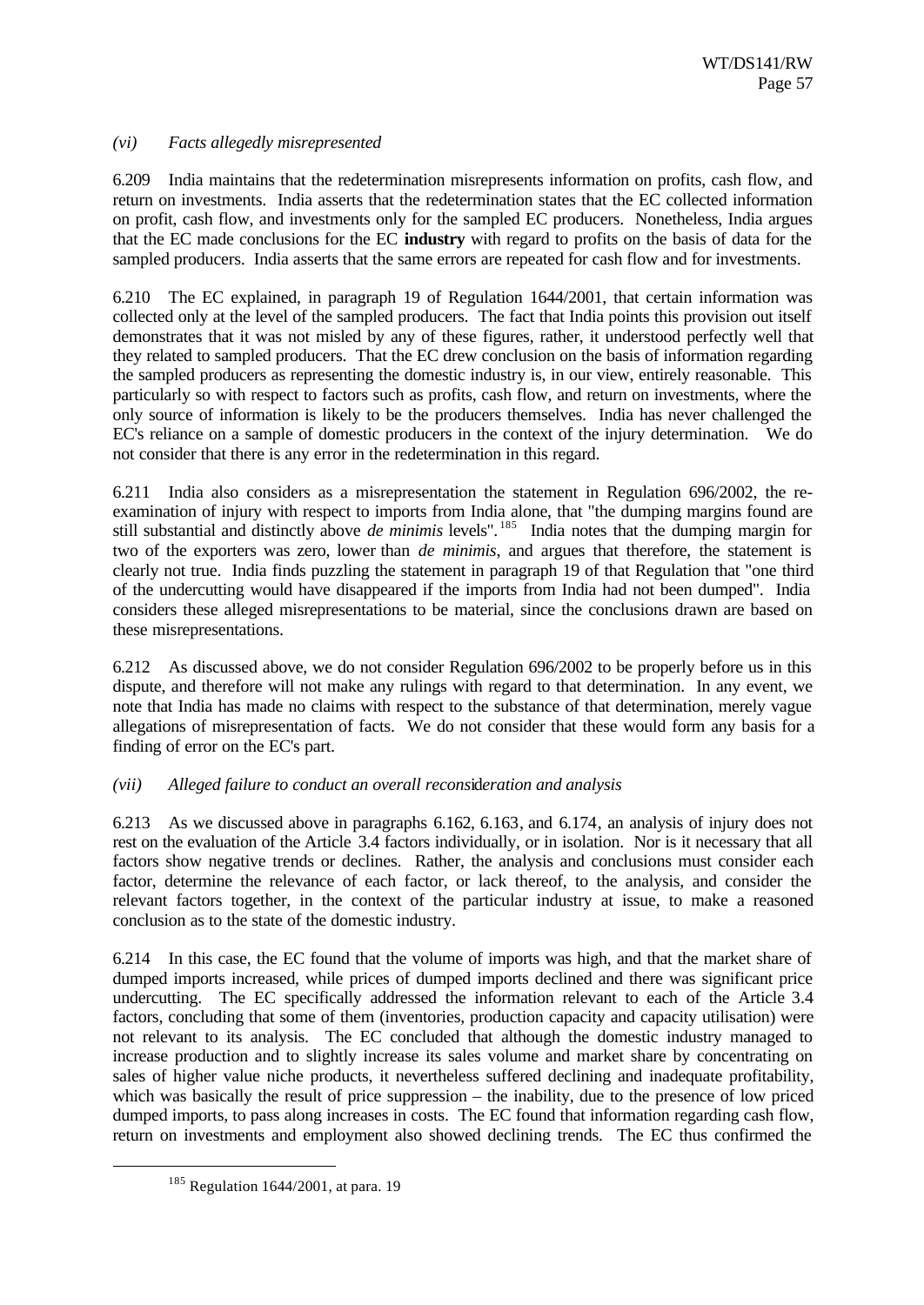conclusion in the original determination that the domestic industry had suffered material injury "On this basis, and in particular because of the declining and inadequate profitability and price suppression suffered by the Community industry".<sup>186</sup>

6.215 In our view, it is clear that the EC did conduct an overall reconsideration and analysis of the facts on the record with respect to the injury determination. The redetermination, read together with the original determination, presents information on each of the Article 3.4 factors, and presents the investigating authorities' analysis and conclusions as to why, overall, that information indicated the existence of material injury.

6.216 In our view, India has essentially presented alternative interpretations of the facts. However, as noted above, pursuant to the standard of review in anti-dumping disputes, our role is not to assess whether there is an alternative view of the facts that might be supported, but to determine whether an objective and unbiased investigating authority could have reached the conclusions that were reached by the EC. India has failed to demonstrate that, based on the information before the EC authorities, and in light of the analysis in the redetermination as we understand it, an objective and unbiased investigating authority could **not** have reached the conclusions that were reached by the EC.

6.217 We therefore find that the EC's analysis and conclusions regarding injury are not inconsistent with Articles 3.1 and 3.4 of the AD Agreement.

# **5. Claim 6: The EC acted inconsistently with its obligations under Article 3.5 of the AD Agreement**

(a) Arguments of the parties

6.218 India asserts that the EC's determination is inconsistent with the AD Agreement because the EC failed to demonstrate that the dumped imports caused material injury, in particular, because the EC failed to ensure that the injurious effects of other known factors were not attributed to dumped imports, as is required by Article 3.5 of the AD Agreement. India asserts that the EC completely failed to ensure that the injurious effects of the other known factors are not "attributed" to dumped imports. As an example, India notes that the fact that prices of bed linen were not able to keep pace with inflation in prices of consumer goods, is not even discussed in the context of other factors causing injury. India also points to the fact that the EC's conclusion that "increases in raw material prices had caused injury", $187$  is not separated and distinguished from the injury caused by dumped imports. India also asserts that further factors that are curtly discussed, are also not separated, and are merely lumped together and remain indistinguishable from alleged injury caused by dumped imports. In India's view, in the absence of separation and distinction of the different injurious effects, the EC had no rational basis to conclude that the dumped imports were indeed causing injury. Accordingly, India considers that the EC acted contrary to Article 3.5 when it concluded, without more, that the alleged injury was caused by the dumped imports.

6.219 India reads the decision of the Appellate Body in *US - Hot-Rolled Steel* as imposing the obligation to separate and distinguish the different injurious effects caused by other factors, from the effects of the dumped imports. In India's view, the EC did not engage in such separation nor did it distinguish the different injurious effects. In support of its view, India asserts that the EC nowhere separated the injurious effects caused by the increase in the price of raw cotton and distinguished them from the effects of the dumped imports.

<sup>186</sup> *Id*., at para. 51.

<sup>187</sup> Regulation 1069/97, at para. 103.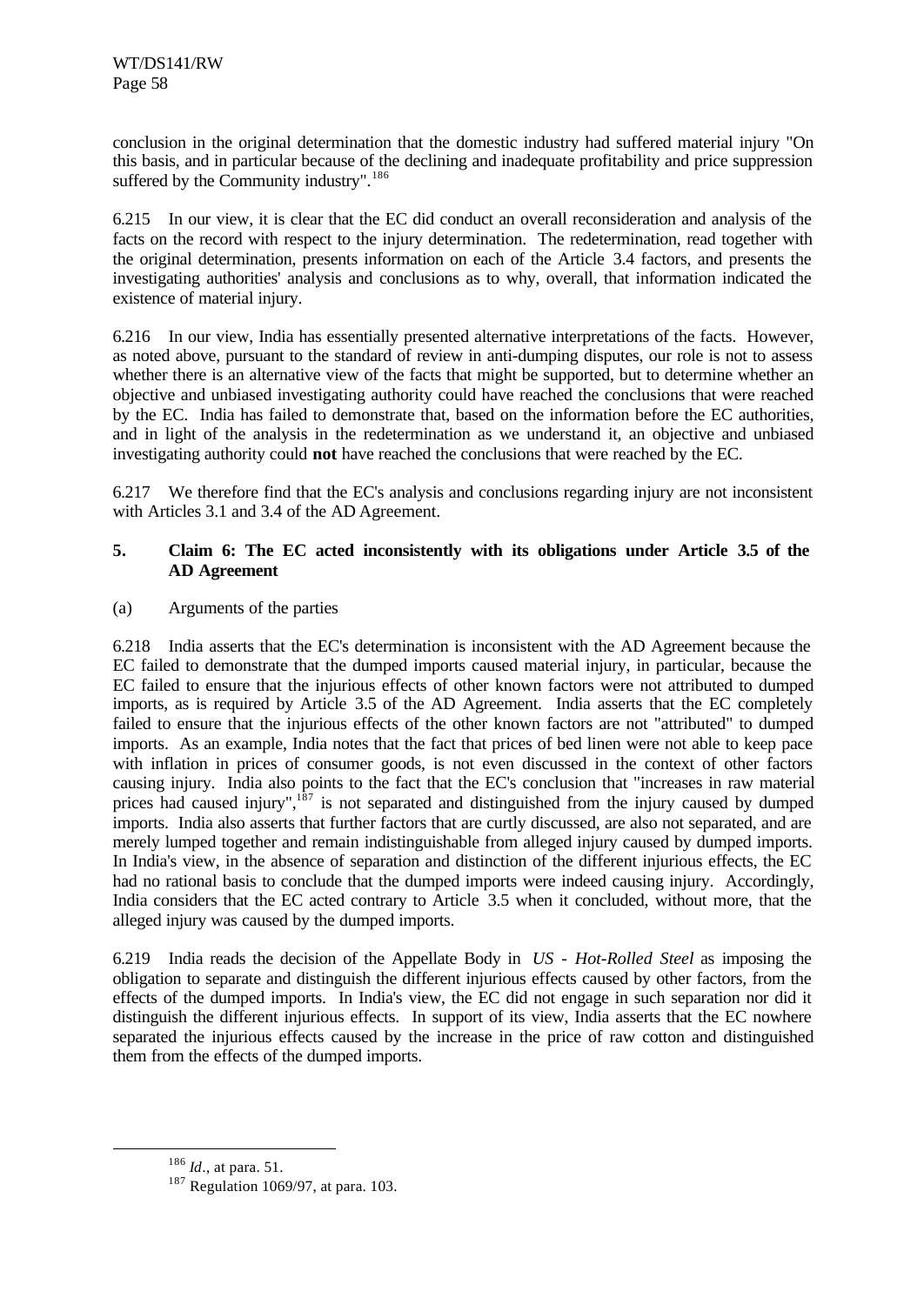6.220 India also asserts that, in any event, the EC's determination of causality is incorrect. India considers that the EC concluded that the increase in market share of dumped imports from India was "*the cause*" of the decline in domestic industry profits.

6.221 The EC considers that India's claim and its arguments are both legally and factually erroneous. The EC asserts that Article 3.5 does not require that dumped imports be the sole cause of injury. The EC further maintains that, assuming the Panel reaches the question of the adequacy of the EC's consideration of "other factors" causing injury, that the EC did properly consider whether other factors were causing injury and did not attribute to dumped imports injury caused by such other factors..

6.222 The EC contends that India's argument with respect to market share is legally and factually incorrect. The EC considers that Article 3.5 does not require that dumped imports be the sole cause of injury, and that in any event injury can be found to exist even if dumped imports have not gained market share. The EC also contends that its finding of injury was not based on loss of market share by the domestic industry. Finally, the EC asserts that the increase in the market share of the dumped imports was, in any event, significant.

6.223 The EC asserts that India misrepresents the EC's findings when it argues that the EC found that the increase in consumer prices was one of the causes of injury but then failed to examine it as an "other factor" under Article 3.5. The EC maintains that its authorities did observe that prices of the domestic industry did not keep pace with inflation in consumer prices, but did not identify that fact as a cause of injury, but rather as part of the assessment of the state of the domestic industry. The EC considers unsupported India's allegation that the EC authorities failed separate and distinguish the effects of dumped imports from those of other, unspecified, causes of injury. The EC notes that India presents argument in this regard only with respect to one alleged "other factor", the increase in the cost of raw cotton. In this context, the EC again considers that India's arguments misrepresent the findings of the EC authorities. The context of the statement of the EC authorities that the increase in the cost of raw cotton "had caused injury", makes it clear that the EC authorities did not consider that factor as a separate cause of injury -- that is, the EC authorities considered that the increase in the cost of raw cotton "had caused injury" only because the EC industry was unable to reflect that increase in its prices – and consequently the EC industry had suffered price suppression. The EC authorities found that the reason the EC industry could not pass on the cost increases was the downward pressure on prices exerted by the dumped imports. Since the increase in the cost of the raw cotton was not a separate cause of injury, its injurious effects cannot possibly be "separated/distinguished" from those of the dumped imports.

# (b) Arguments of third parties

6.224 Japan notes that it agrees with India 's Claim 6. Japan considers that Article 3.5 of the Anti-Dumping Agreement requires that investigation authorities, as part of their causation analysis, examine *all* "known factors", "other than dumped imports", which are causing injury to the domestic industry "at the same time" as dumped imports. Investigation authorities also must ensure that injuries, which are caused to the domestic industry by known factors other than dumped imports, are not "*attributed* to the dumped imports." Accordingly, Japan requests that the Panel carefully examine the consistency of the EC measures at issue with this Article.

6.225 The United States agrees with the EC's position that Article 3.5 does not require that the dumped imports be the sole cause of injury, or that the dumped imports alone have caused the injury. To the extent India suggests that the absence of absolute or relative increases in the volume of subject imports defeats an affirmative determination, the United States agrees with the EC that the AD Agreement does not require that there be an increase in import volume in order to find that the dumped imports caused material injury to the domestic industry. Moreover, the United States points out that the AD Agreement recognizes that in some investigations, the causal effects of the dumped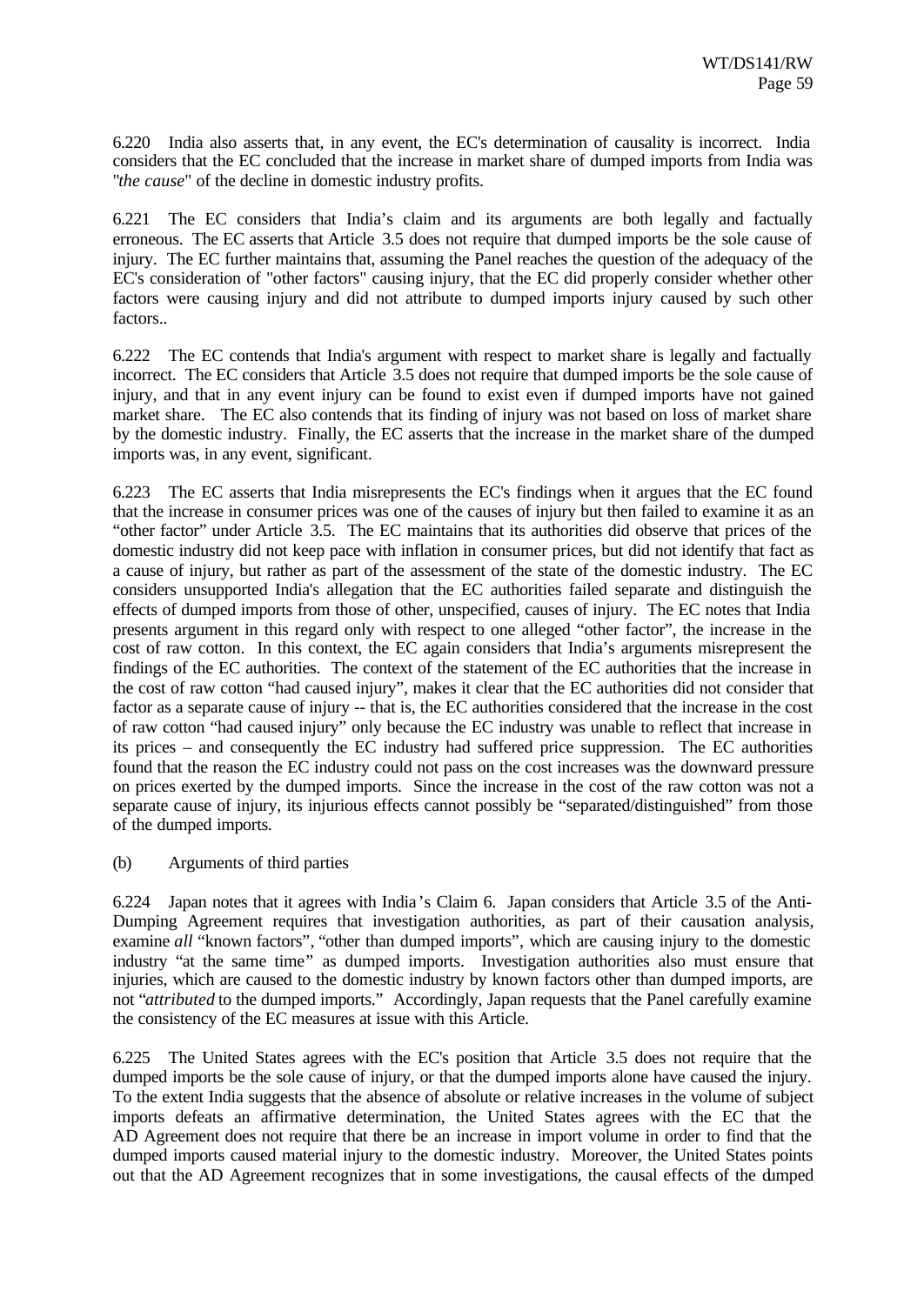l

imports may be manifested through price effects, notwithstanding small or stable volumes of imports, referring in this regard to Article 3.2 of the AD Agreement. The United States also asserts that in certain market conditions even declining import volumes can produce injurious effects.

# (c) Evaluation by the Panel

6.226 We have concluded above, in paragraph 6.53, that India's claim with respect to the EC's analysis of "other factors" causing injury to the domestic industry is not properly before us, having been disposed of by the Panel and not appealed in the original dispute.

6.227 Nonetheless, we consider it appropriate, in order to ensure prompt resolution of this Article 21.5 dispute, to make, in the alternative, findings on India's claim in this regard. In this way, should our findings be subject to appellate review, and should the Appellate Body deem it necessary to complete the analysis by making findings regarding this claim for the purpose of effectively settling this dispute, it could do so notwithstanding our decision that this claim is not properly before us.<sup>188</sup> We emphasize that no recommendation or ruling by the DSB would be necessary with respect to our alternative findings if our preliminary ruling, that India's claim concerning "other factors" causing injury is not properly before us, is adopted.

6.228 One aspect of India's claim under Article 3.5 is not disposed of by our preliminary ruling, as it relates to the determination of causal link *per se*, and not the consideration of other factors causing injury. We therefore address that aspect before setting forth our alternative findings.

6.229 India maintains that the EC has not adequately "proven" that the increase in market share of dumped imports from India was the cause of the decline in the EC industry's profit rate from 3.6 to 1.6 per cent over a period of five years. India asserts that the market share of dumped Indian imports increased 1.9 per cent over a five year period, which period coincided with an increase in the market share of the Community industry. We note first that the market share figures referred to by India are not those on which the EC based its decision. The EC made its determination on the basis of a

<sup>188</sup> We find support for this manner of proceeding in Panel Report, *Canada – Measures Affecting the Importation of Milk and the Exportation of Dairy Products* ("*Canada – Dairy* "), WT/DS103/R, WT/DS113/R, adopted 27 October 1999, as modified by the Appellate Body Report, WT/DS103/AB/R and Corr.1, WT/DS113/AB/R and Corr.1, DSR 1999:VI, 2097, at para. 7.119. In that dispute, the Panel made alternative findings on Article 10.1 of the Agreement on Agriculture, despite having made findings under Article 9.1 of that Agreement which, if adopted, would exclude the possibility of concurrent findings under the mutually exclusive provisions of Articles 9.1 and 10.1. The Panel made the alternative findings in order to i) enable the Appellate Body and the DSB to make findings on Article 10.1 in the event that it considers it necessary and (ii) avoid a continuation of the dispute. The Panel specifically noted that it included the examination of Article 10.1 as one on which no recommendation or ruling by the DSB would be necessary if its findings under Article 9.1 were adopted. We note, as did the *Canada - Dairy* Panel, the Appellate Body's statements in *Australia – Measures Affecting Importation of Salmon* (WT/DS18/AB/R, adopted 6 November 1998), where the Appellate Body, after having reversed certain Panel findings, was "unable to come to a conclusion on [the claim under Article 5.6 of the SPS Agreement] due to the insufficiency of the factual findings of the Panel and of facts that are undisputed between the parties" (para. 213; see also para. 241), and in *Canada – Certain Measures Concerning Periodicals* (WT/DS31/AB/R, adopted 30 July 1997, p. 22, where the Appellate Body stated: "We note that, due to the absence of adequate analysis in the Panel Report in this respect, it is not possible to proceed to a determination of like products [under Article III:2, first sentence, of GATT 1994]"). *See also* Panel Report, *India – Patent Protection for Pharmaceutical and Agricultural Chemical Products* (WT/DS50/R, adopted 16 January 1998) where the Panel decided to continue its examination under Article 63 of the TRIPS Agreement after it had found a violation under Article 70.8 of that Agreement (para. 7.44: "Although the United States formulates it [the Article 63 claim] as an alternative claim in the event that the Panel were to find that India has a valid mailbox system in place, and we have, as stated above, found that the current mailbox system in India is at variance with Article 70.8(a) of the TRIPS Agreement, we believe it necessary to make our findings clear on the issue of transparency in order to avoid a legal vacuum in the event that, upon appeal, the Appellate Body were to reverse our findings on Article 70.8").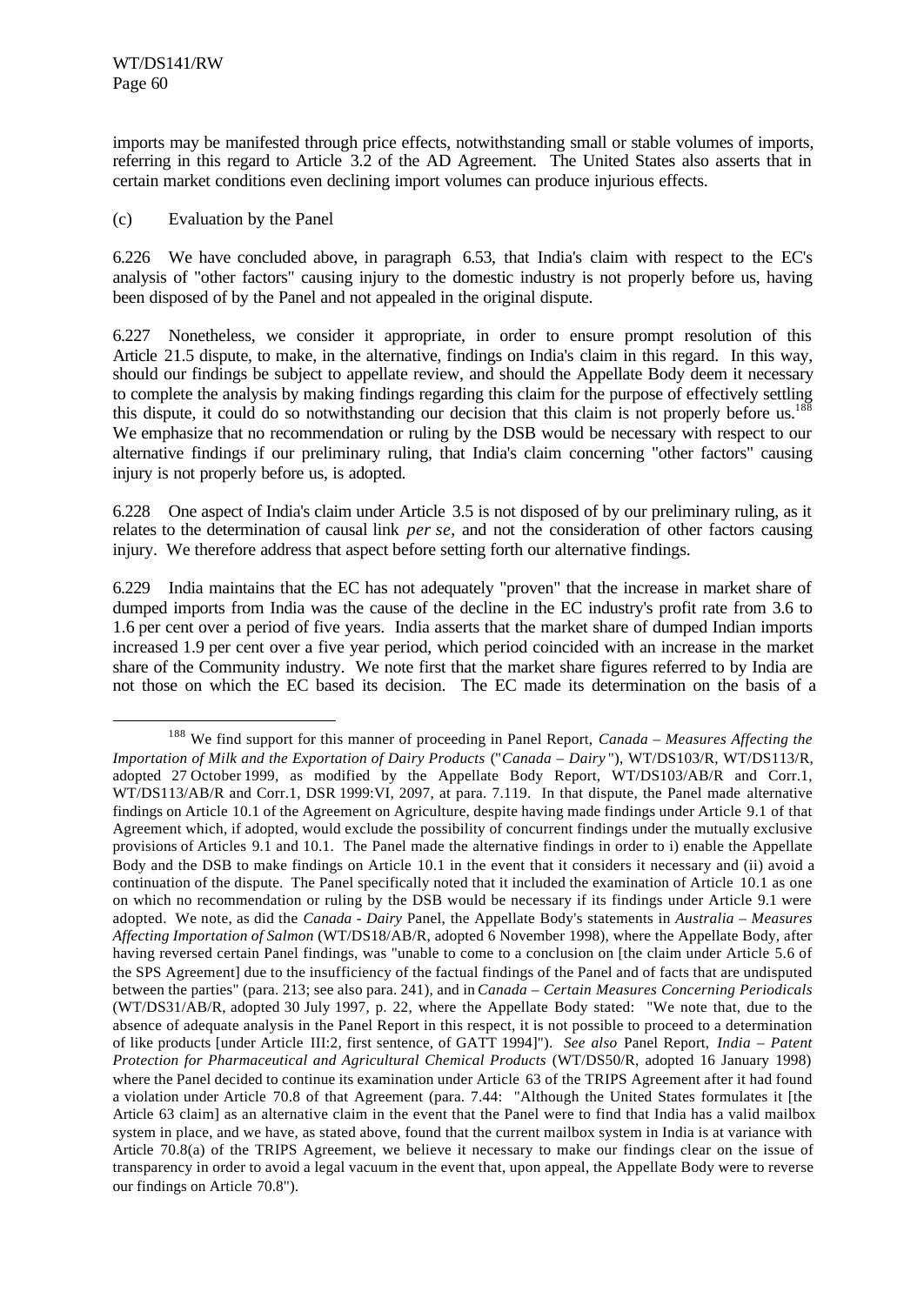cumulative assessment of dumped imports from all three countries investigated, India, Egypt, and Pakistan, and considered as "dumped" all imports attributable to all producers for which the EC did not make a negative determination of dumping. We have found these aspects of the EC's determination not inconsistent with the AD Agreement. Thus, the EC was entitled to rely on the fact that dumped imports increased by 30 percent during the period considered, and that the market share of dumped imports increased by 40 percent, representing more than 21 percent of the EC market during the IP.189

6.230 Moreover, in this case, the EC did not ground its finding of causation in an increase in market share held by dumped imports. The EC found that dumped imports suppressed prices, thereby causing material injury to the EC industry. We note that India's argument suggests that if the level of, or the increase in, the market share of dumped imports is relatively small, those imports cannot be considered a cause of injury. That suggestion is incorrect. We find nothing in the text of Article 3 to support such a suggestion, and indeed, India has not specifically argued otherwise. We note that Article 3.2 of the AD Agreement requires the investigating authorities to consider not only the volume of imports, but also the effect of the dumped imports on prices. Clearly, the existence of price depression and price suppression may support a finding of injury, yet neither of these would necessarily require an increase in dumped import volume or market share at the same time. Indeed, there could be price depression or price suppression in a situation where there is no increase, or even in some circumstances a decrease, in the volume or market share of dumped imports.

6.231 Article 3.5 provides that "It must be demonstrated that the dumped imports are, through the effects of dumping, as set forth in paragraphs 2 and 4, causing injury within the meaning of this Agreement. The **demonstration of a causal relationship** between the dumped imports and the injury to the domestic industry shall be based on an examination of all relevant evidence before the authorities" (emphasis added). We consider that there is no obligation under the AD Agreement for the investigating authority to determine that dumped imports are the sole cause of injury. We note in this regard the Panel Report in *US – Hot-Rolled Steel*. In that case, the Panel found that there is no obligation in Article 3.5 of the AD Agreement that an investigating authority "demonstrate that dumped imports alone have caused material injury by deducting the injury caused by other factors from the overall injury found to exist, in order to determine whether the remaining injury rises to the level of material injury".  $190,191$ 

6.232 In this respect, we note that the EC did not, in our view, determine that the increase in market share was **the** cause of the EC industry's declining and inadequate profits. Indeed, it is clear that the EC considered the principle cause of the poor profit picture to be price suppression, which resulted from the increased volume of dumped imports from all three countries investigated entering the EC market at prices which undercut the domestic industry's prices by significant margins. Those dumped imports prevented price increases which otherwise would have occurred, during a period when the industry's costs increased.

<sup>189</sup> Regulation 1644/2001, at para. 22.

<sup>190</sup> Panel Report *US – Hot-Rolled Steel*, at para. 7.260. This aspect of the Panel's decision was not raised on appeal.

<sup>191</sup> Interpreting similar language in Article 4.2 (b) of the *Agreement on Safeguards*, which provides that a determination of causal link shall not be made unless "investigation demonstrates, on the basis of objective evidence, the existence of the causal link between increased imports of the product concerned and serious injury or threat thereof", the Appellate Body stated "the language in the first sentence of Article 4.2 (b) [of the *Agreement on Safeguards*] does not suggest that increased imports be the sole cause of injury, or that "other factors" causing injury must be excluded from the determination of serious injury. To the contrary, the language of Article 4.2 (b), as a whole, suggests that "causal link" between increased imports and serious injury may exist, even though other factors are also contributing, "at the same time", to the situation of the domestic industry". Appellate Body Report, *United States – Definitive Safeguard Measure on Imports of Wheat Gluten from the European Communities* ("*US – Wheat Gluten*"), WT/DS166/AB/R, adopted 19 January 2001, at para. 67. See also, Appellate Body report in *US – Lamb* at para. 166.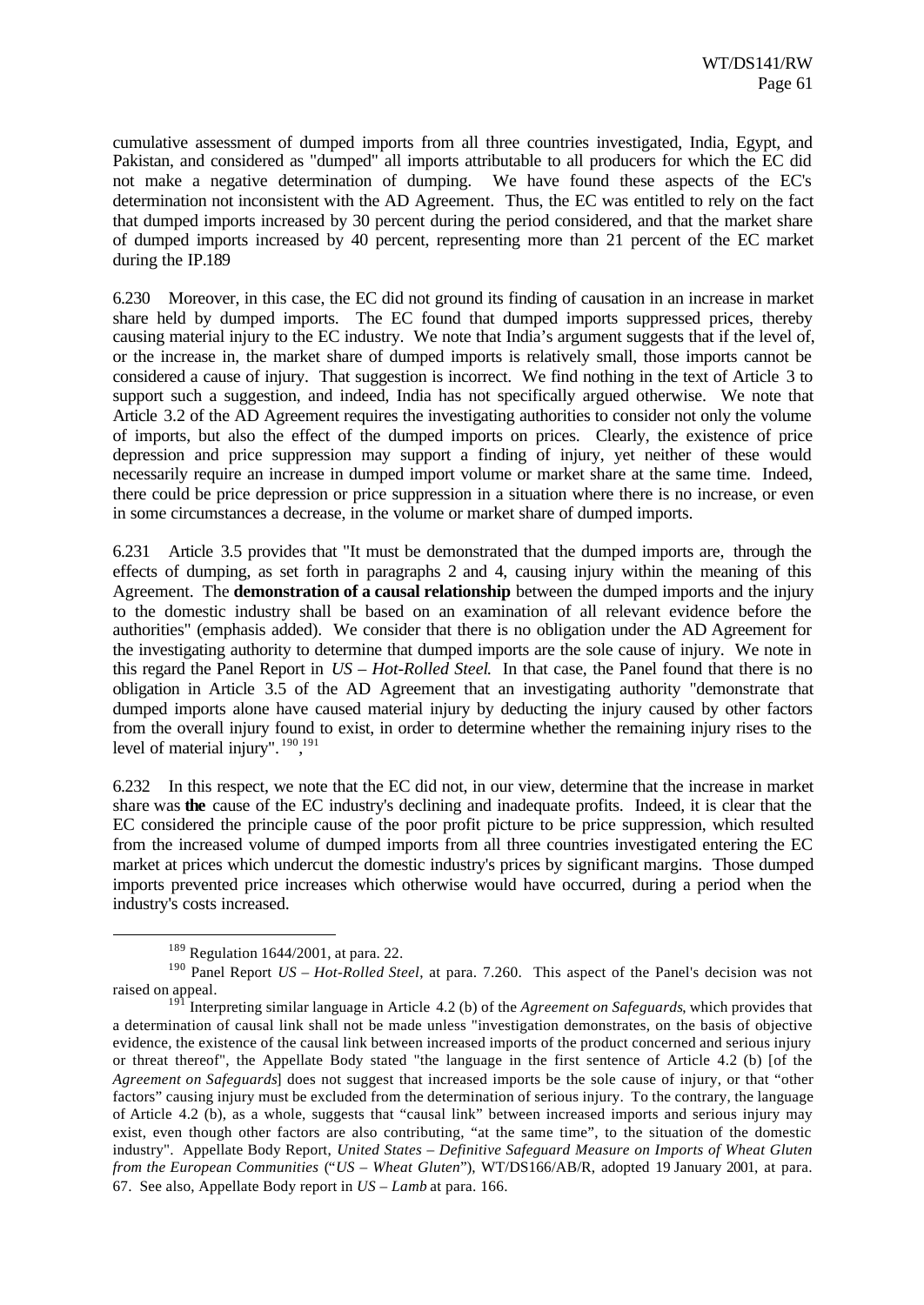6.233 We consider that India has failed to demonstrate on this basis that the EC's causation determination is one that an unbiased and objective investigating authority could not reach on the basis of the facts before the EC. We therefore conclude that the EC's finding of causal link is not inconsistent with the requirements of Article 3.5 of the AD Agreement.

(d) Additional finding in the alternative

6.234 We come then to our alternative findings with respect to India's claim that the EC failed to separate and distinguish the different injurious effects caused by other factors from the effects of the dumped imports. Turning first, as always, to the text, we note that Article 3.5 of the AD Agreement provides

"It must be demonstrated that the dumped imports are, through the effects of dumping, as set forth in paragraphs 2 and 4, causing injury within the meaning of this Agreement. The demonstration of a causal relationship between the dumped imports and the injury to the domestic industry shall be based on an examination of all relevant evidence before the authorities. **The authorities shall also examine any known factors other than the dumped imports which at the same time are injuring the domestic industry, and the injuries caused by these other factors must not be attributed to the dumped imports.** Factors which may be relevant in this respect include, *inter alia*, the volume and prices of imports not sold at dumping prices, contraction in demand or changes in the patterns of consumption, trade restrictive practices of and competition between the foreign and domestic producers, developments in technology and the export performance and productivity of the domestic industry". (emphasis added).

6.235 With respect to the non-attribution requirement of Article 3.5 of the AD Agreement the Appellate Body in *US - Hot Rolled Steel* noted that:

"222. This provision requires investigating authorities, as part of their causation analysis, first, to examine *all* "known factors", "other than dumped imports", which are causing injury to the domestic industry "at the same time" as dumped imports. Second, investigating authorities must ensure that injuries which are caused to the domestic industry by known factors, other than dumped imports, are not "*attributed* to the dumped imports." (emphasis in original)

223. The non-attribution language in Article 3.5 of the *Anti-Dumping Agreement* applies solely in situations where dumped imports and other known factors are causing injury to the domestic industry *at the same time*. In order that investigating authorities, applying Article 3.5, are able to ensure that the injurious effects of the other known factors are not "attributed" to dumped imports, they must appropriately assess the injurious effects of those other factors. Logically, such an assessment must involve separating and distinguishing the injurious effects of the other factors from the injurious effects of the dumped imports. If the injurious effects of the dumped imports are not appropriately separated and distinguished from the injurious effects of the other factors, the authorities will be unable to conclude that the injury they ascribe to dumped imports is actually caused by those imports, rather than by the other factors. Thus, in the absence of such separation and distinction of the different injurious effects, the investigating authorities would have no rational basis to conclude that the dumped imports are indeed causing the injury which, under the *Anti-Dumping Agreement*, justifies the imposition of anti-dumping duties.

224. We emphasize that the particular methods and approaches by which WTO Members choose to carry out the process of separating and distinguishing the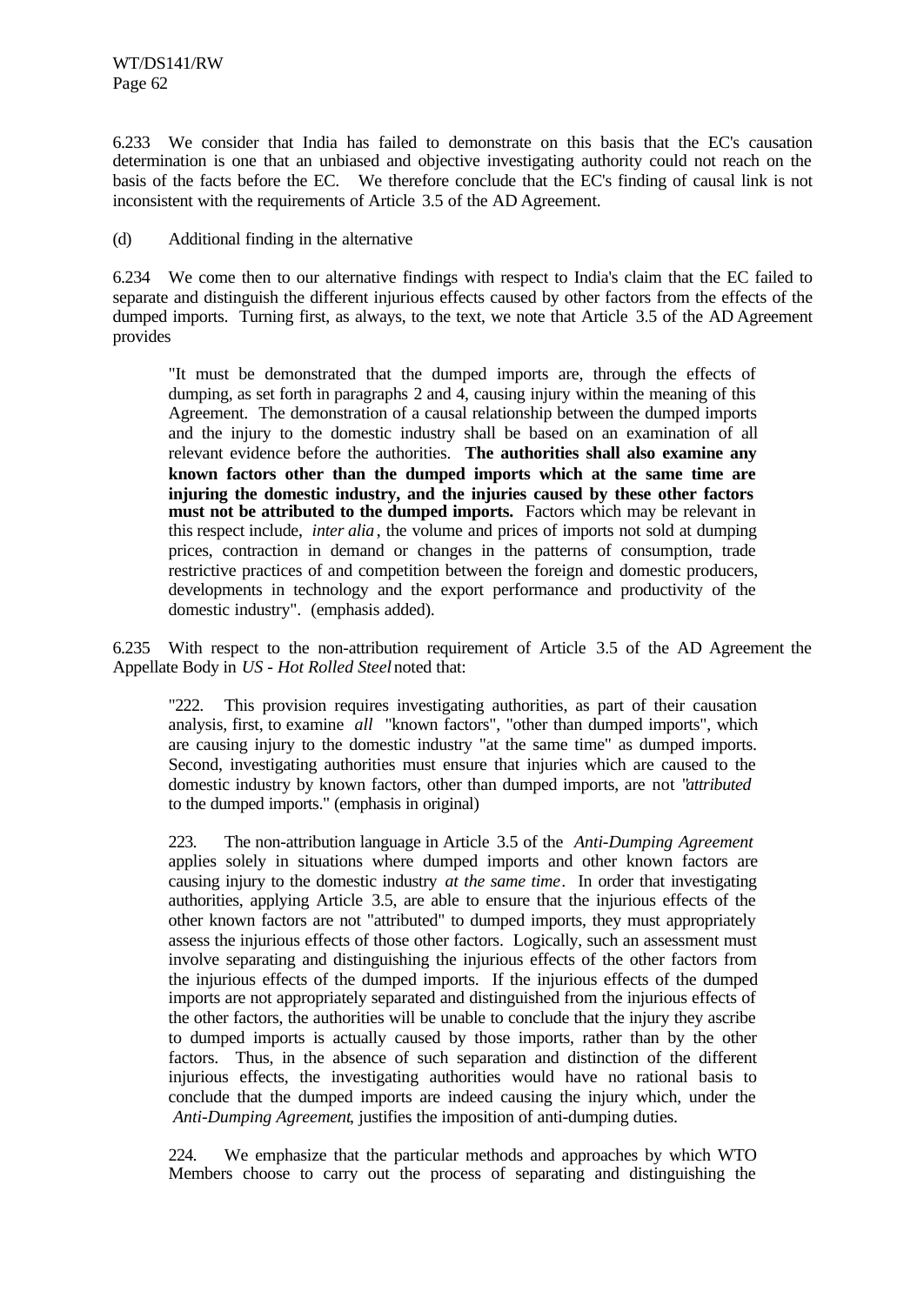injurious effects of dumped imports from the injurious effects of the other known causal factors are not prescribed by the *Anti-Dumping Agreement*. What the Agreement requires is simply that the obligations in Article 3.5 be respected when a determination of injury is made.

228. … If the injurious effects of the dumped imports and the other known factors remain lumped together and indistinguishable, there is simply no means of knowing whether injury ascribed to dumped imports was, in reality, caused by other factors. Article 3.5, therefore, requires investigating authorities to undertake the process of assessing appropriately, and separating and distinguishing, the injurious effects of dumped imports from those of other known causal factors".

6.236 India asserts that the statement of the EC in the redetermination that injury was "basically the result of prices which had not been able to reflect the increases in the costs of raw cotton or to keep pace with inflation in prices of consumer goods" indicates that injury was caused by other factors than dumped imports, *viz*. the increase in costs of raw cotton, and/or inflation. Thus, India maintains that the EC failed to ensure that the injurious effects of the other known factors were not "attributed" to dumped imports, and failed to separate and distinguish the injury caused by these factors from the injury caused by dumped imports. India also asserts that "further" factors are only curtly discussed, and are also not separated but are merely lumped together and remain indistinguishable from alleged injury caused by dumped imports. In this respect, India points to the statement in the redetermination that "the analysis of the effects of other factors than dumped imports on the state of the Community industry has likewise confirmed the  $\ldots$  direct causal link".<sup>193</sup> In India's view, in the absence of separation and distinction of the different injurious effects, the EC would have no rational basis to conclude that the dumped imports were causing injury. Accordingly, India considers that the EC acted contrary to Article 3.5 when it concluded, without more, that the alleged injury was caused by the dumped imports.

6.237 As we have noted above in paragraph 6.230, Article 3.5 provides that "It must be demonstrated that the dumped imports are, through the effects of dumping, as set forth in paragraphs 2 and 4, causing injury within the meaning of this Agreement. The **demonstration of a causal relationship** between the dumped imports and the injury to the domestic industry shall be based on an examination of all relevant evidence before the authorities. **The authorities shall also examine any known factors other than the dumped imports which at the same time are injuring the domestic industry, and the injuries caused by these other factors must not be attributed to the dumped imports** " (emphasis added).

6.238 India argues that paragraph 50 of the redetermination contains a "declaration" that injury was actually caused by another factor, when it states that the declining and inadequate profitability of the EC industry is "basically the result of prices which had not been able to reflect the increases in the costs of raw cotton or to keep pace with inflation in prices of consumer goods". We note that this paragraph is in the part of the redetermination entitled "Conclusions on injury", in which the EC described the situation of the domestic industry. In our view, India takes this passage out of context in asserting that it constitutes a "recognition" by the EC that these factors were "other factors" causing injury. We consider that this passage does not address causation at all.

6.239 India maintains that the effect of increases in the cost of raw cotton must be considered an independent factor causing injury, whose effects must be "separated and distinguished" from the effects of the dumped imports. The EC considered that "the extent of [injury due to increases in raw material prices] depends on the ability of the producer to pass on some or all of the increased cost. In this case, it was reasonable to asses that the dumped imports were the main reason why such pass-

<sup>192</sup> Appellate Body Report, *US – Hot-Rolled Steel*, at paras. 222

 $193$  Regulation 1644/2001, at para. 69.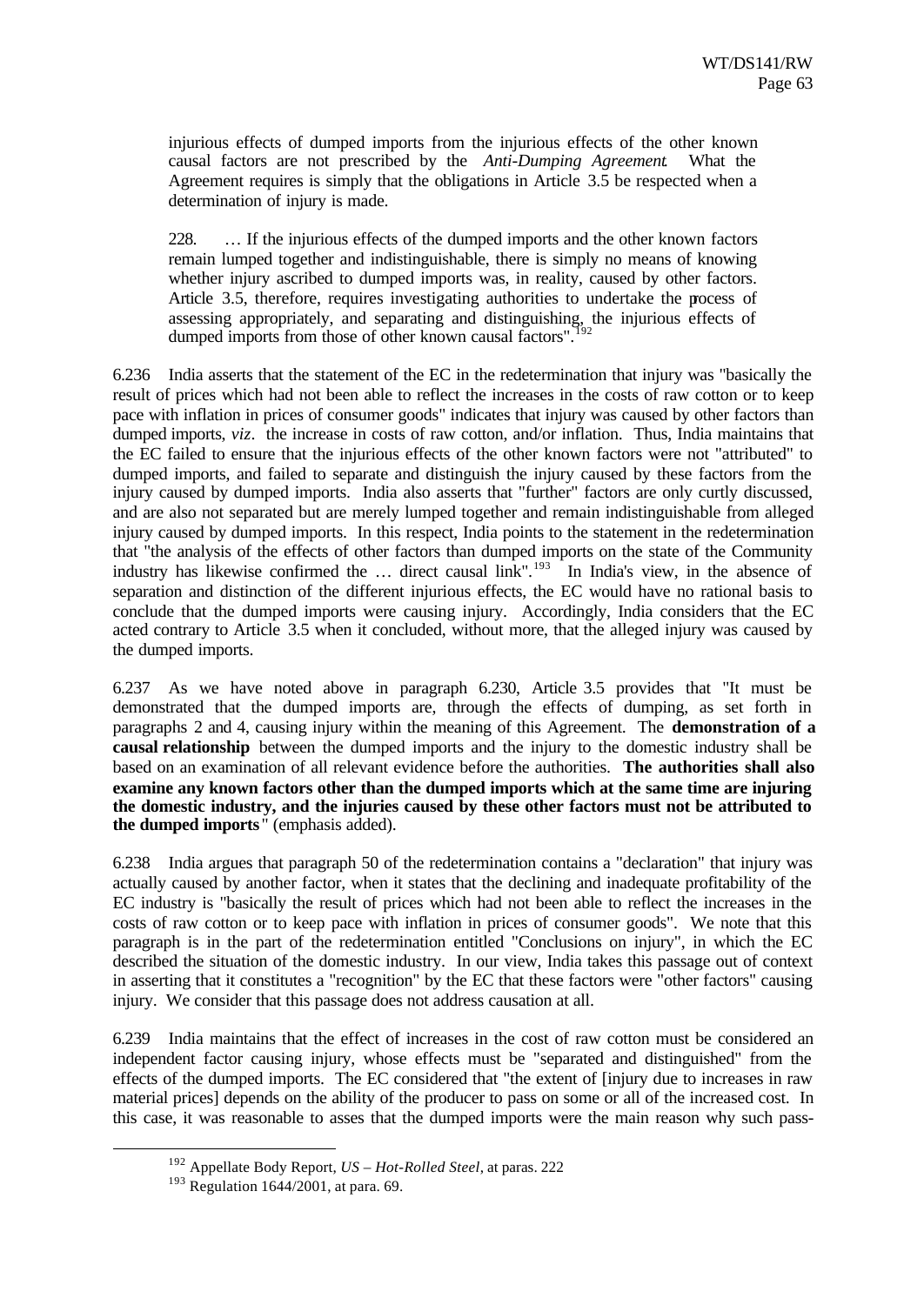through did not occur."<sup>194</sup> India does not now argue, and did not argue before the investigating authority, that EC producers should have adjusted to cost increases in an effort to maintain profit levels in some other fashion than by increasing prices. Nor did India assert before the investigating authority, or argue before us now, that any factor other than dumped imports prevented EC producers from increasing prices in light of the increased costs. The EC considered that increased costs of raw cotton would under normal competitive conditions, have resulted in an increase in the price charged by EC bed linen producers. However, the EC concluded that the presence of low priced dumped imports in the EC market, which undersold the EC product by significant margins, prevented EC producers from passing along the cost increases. This is a classic example of a cost-price squeeze and price suppression – that is, the effect of imports preventing price increases which otherwise would have occurred. In the circumstances of this case, we cannot conclude that India has demonstrated that the conclusion reached by the EC, that increased raw material costs **alone** were not a factor causing injury independent of the effect of dumped imports, could not have been reached by an objective and unbiased investigating authority.

6.240 With respect to inflation, the EC observed that the prices of the domestic industry did not keep pace with inflation in consumer prices, but did not identify this fact as a cause of injury. Rather, it was cited as an indication of price suppression and inadequate profitability. <sup>195</sup> Again, we simply do not view the reference to the failure of bed linen prices to increase commensurate with inflation to be a reference to a "cause" of injury. In our view, it rather reflects a symptom of injury, as, all other things being equal, one might expect that bed linen prices would increase equivalent to consumer inflation – the fact that they did not might be viewed as indicating injury.

6.241 India considers that the EC's determination on causation contains some "perplexing" factual determinations. Although India fails to explain how, in its view, these alleged factual errors undermine the conclusions reached by the EC, we have nonetheless considered the arguments in this regard. India argues that the redetermination is somehow internally inconsistent, in that in paragraph 53, it states that the EC does not consider relevant the references to producers not forming part of the Community industry; yet in paragraph 61 the EC includes such a reference. We do not consider that India has demonstrated a legal or logical basis for concluding that this fact demonstrates that the EC failed to adequately consider the injurious effect of "other factors". It appears that India's criticism is based upon a statement in the original Report,

"information concerning companies that are not within the domestic industry is irrelevant to the evaluation of the 'relevant economic factors and indices having a bearing on the state of the industry" required under Article 3.4".<sup>196</sup>

We understand the original panel to have found that information concerning producers that are not within the domestic industry is irrelevant for the purpose of assessing the question of injury. However, paragraph 61 of Regulation 1644/2001 addresses the question of causation, and not the state of the EC industry producing bed linen. We understand paragraph 61 to state that the domestic industry was not affected to any significant degree by the decrease in consumption, which affected rather producers not considered part of the domestic industry. In this sense, we do not consider that there is any basis to conclude that the EC was precluded from drawing the conclusion set forth in paragraph 61.

6.242 With respect to India's assertions concerning the alleged "errors" in the calculation of the volume of dumped imports, as we have found above, the EC was entitled to consider imports from Pakistan and Egypt as dumped in its redetermination. India also asserts that the EC's statements, in

<sup>&</sup>lt;sup>194</sup> Regulation1069/97 at para. 103. The EC confirmed this finding in Regulation 1644/2001, at para.

<sup>60.</sup>

 $195$  Regulation 1644/2001, at para. 44, Regulation 1069/97 at para. 86.

<sup>196</sup> Original Panel Report, *EC – Bed Linen*, at para. 6.182.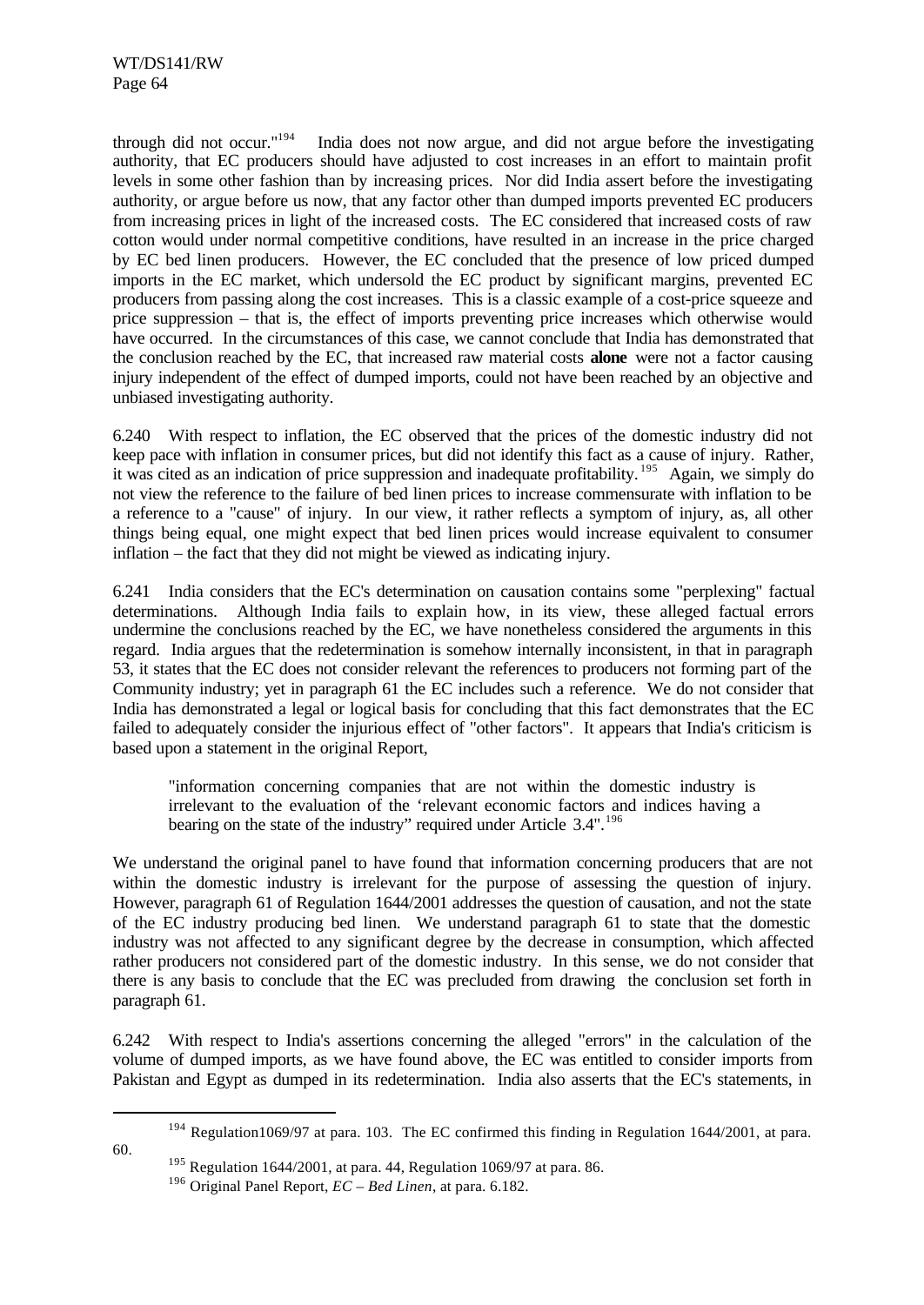paragraphs 55 and 57 of the redetermination, that (1) the weighted average sales price was "by and large stable" and "average sales prices did not increase", cannot be correct, since sales prices increased by 3.1 percent, while a decrease in profits of 2 percent was described as "declining". <sup>197</sup>

6.243 In this regard, we note that India's comparison is misleading. India compares a decrease in **percentage points**, for profits, to an increase in **percentage**, for sales. These two are simply not comparable figures. The EC points out that, in percentage terms, profits fell by 56 percent, which certainly merits the description "declining". Nor do we consider it necessarily inaccurate for the EC to have described prices, which increased by 3.1 percent over five years, as "by and large stable". With respect to the statement that "average sales prices did not increase", we note that the EC explained that this referred to the average price per kilogram of the specified reference products, which fell between 1993 and the IP,<sup>198</sup> as opposed to the average price per kilogram for all bed linen products, which increased over the same period.<sup>199</sup> Thus, we do not find that there is any inconsistency in the EC's statements. In any event, as discussed above, the EC's conclusion on causation was based on its findings regarding price suppression, and not on a decrease in sales.<sup>200</sup>

6.244 With respect to India's arguments regarding Regulation 696/2002, as we have found that that regulation is not a measure taken to comply, we make no findings concerning it. In any event, India has made no specific claims of violation of the AD Agreement with respect to that regulation.

6.245 Thus, we consider that the "other causes" of injury allegedly not adequately addressed by the EC were not, in fact, "causes" of injury at all. We consider that the EC's explanations in its determinations of how the dumped imports caused injury through price suppression are reasonable, and are consistent with the facts that were before the EC at the time of its original determination, and its redetermination. Given the standard of review under which we operate, we could not in any event substitute our judgement for that of the EC authorities in this regard, even if we ourselves had a different view of the facts.

6.246 We therefore conclude, in the alternative, that the EC's measure is not inconsistent with Article 3.5 for failure to properly ensure that injuries caused by other factors are not attributed to dumped imports.

# **6. Claim 7: The EC acted inconsistently with its obligations under Article 15 of the AD Agreement**

(a) Factual background

l

6.247 Following adoption of the Panel and Appellate Body Reports, and having regard to Regulation  $1515/2001$ ,  $^{201}$  the EC reassessed the anti-dumping duties imposed on imports of bed linen from India, Egypt and Pakistan, in light of the Panel and Appellate Body decisions. On 7 August 2001, the Council of the European Communities adopted Regulation 1644/2001. Regulation 1644/2001 amended the original definitive anti-dumping measure on bed linen from India. In the redetermination, the EC calculated and established different (lower) dumping margins for imports from India, but did not address the dumping margins for the other countries originally investigated (Egypt and Pakistan). The EC concluded that dumped imports from India, Egypt and Pakistan caused material injury to the EC industry.

<sup>197</sup> Regulation 1644/2001, at para. 50.

 $198$  Regulation 1069/97, at para. 86.

<sup>&</sup>lt;sup>199</sup> EC's answer to the Panel's question 22 at paras. 30 - 31, Annex E-2. As we have noted, the EC attributed this increase to the change in the product mix sold to higher value niche products.

<sup>200</sup> *Cf*. Regulation 1644/2001, at paras. 50 and 51.

 $^{201}$  Regulation 1515/2001.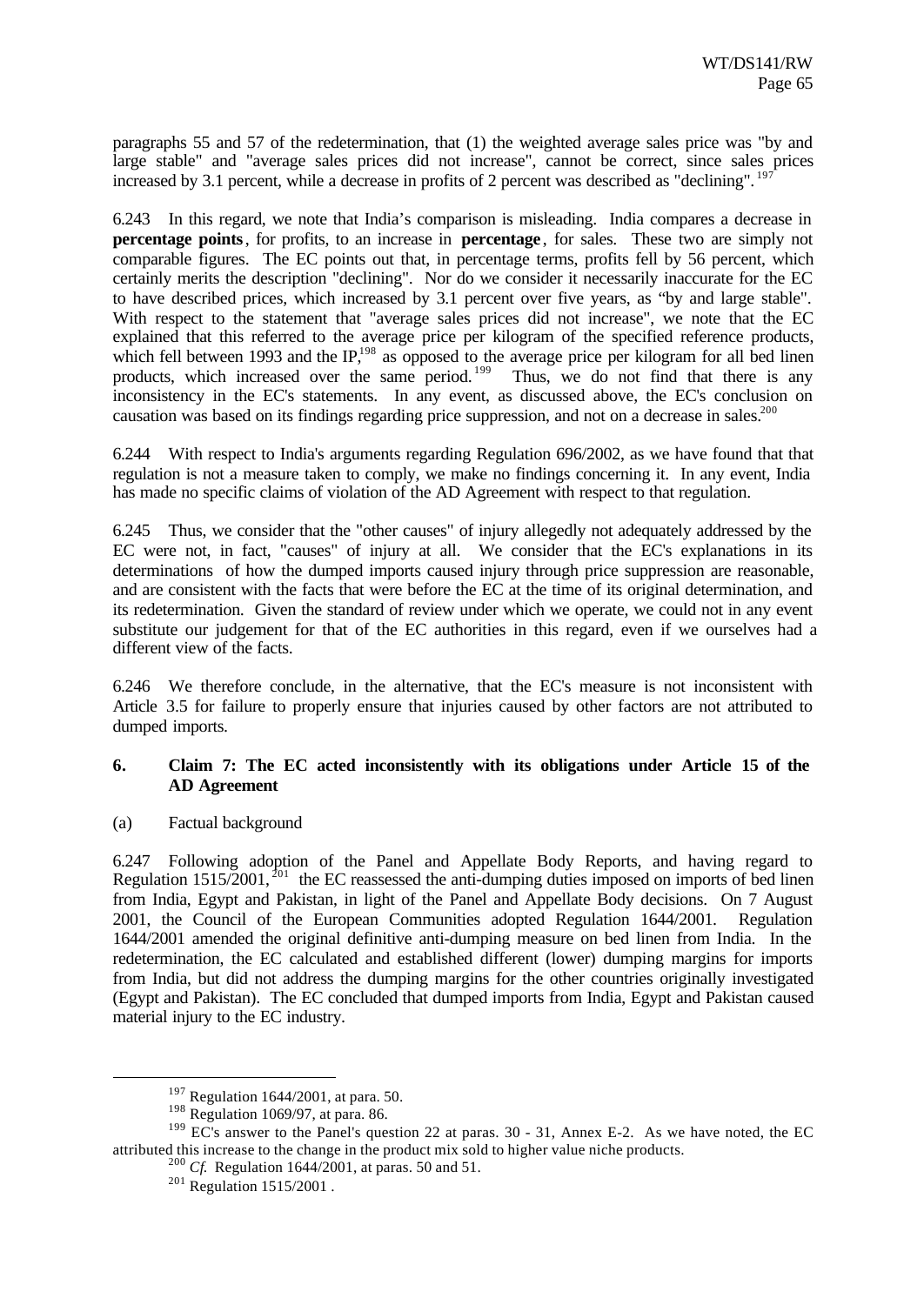6.248 Notwithstanding this conclusion, the Council did not "consider it appropriate to continue to collect duties for exports from India".<sup>202</sup> Therefore, in the same Regulation, the EC suspended the collection of duties at the rates established in the redetermination, and invited all interested parties to submit comments and/or a review request. The Regulation further provided that, if no review were initiated within six months of entry into force of the Regulation, the anti-dumping measure would automatically expire with regard to imports originating in India, but if such review were initiated, the suspension should continue during the review investigation.<sup>203</sup> On 19 December 2001, Eurocoton, the trade association acting on behalf of the domestic industry, filed a request with the EC authorities for a review of the redetermination. <sup>204</sup> On 13 February 2002 the EC initiated a "partial interim review" of the measure with respect to Indian imports based on Eurocoton's request.<sup>205</sup> That review is still ongoing, and consequently, no anti-dumping duties have been collected pursuant to the redetermination.

# (b) Arguments of the parties

6.249 India argues that the EC failed to explore the possibilities of constructive remedies prior to the application of anti-dumping measures, as required by Article 15. India acknowledges that the EC suspended the application of anti-dumping measures, but argues that a decision not to apply an antidumping duty is not a remedy of any kind, citing the original Panel report, and therefore is inadequate to fulfill the requirement of Article 15.

6.250 The EC notes that the obligation to explore constructive remedies set out in Article 15 must be fulfilled before "applying" anti-dumping duties. The EC argues that it has suspended the application of anti-dumping duties on imports of bed linen from India, and that therefore it has no obligation as yet under Article 15. If and when the EC authorities decide to apply anti-dumping duties as a result of the ongoing review, the EC asserts they will, as required, explore the possibilities of constructive remedies, and more specifically the possibility of a price undertaking with the Indian exporters. In the meantime, the EC maintains that India's claim is premature and should be rejected by the Panel.

6.251 Furthermore, assuming *arguendo* that the EC authorities had been required to explore possibilities of constructive remedies, notwithstanding their decision to suspend the application of the duties, the EC submits in the alternative that such suspension would qualify as a "constructive remedy" for the purposes of Article 15.

- (c) Evaluation by the Panel
- 6.252 Article 15 provides:

l

"It is recognized that special regard must be given by developed country Members to the special situation of developing country Members when considering the application of anti-dumping measures under this Agreement. Possibilities of constructive remedies provided for by this Agreement shall be explored before applying anti-dumping duties where they would affect the essential interests of developing country Members".

6.253 We turn our attention to the text of the second sentence of Article 15, which is the basis of India's claim. This provision was specifically addressed by the Panel in the original dispute, which concluded that Article 15 required a Member to actively consider, with an open mind, the possibility

<sup>202</sup> Regulation 1644/2001*,* at para. 72 and Article 2.

 $^{203}$  *Id.*, at paras. 75 and 78 and Article 2.

<sup>204</sup> Exhibit-India-RW-21.

<sup>&</sup>lt;sup>205</sup> Notice of initiation of a partial interim review of the anti-dumping measures applicable to imports of cotton-type bed linen originating in India, published in Official Journal of the European Communities of 13 February 2002, C-series, No 39. Exhibit-India-RW-23.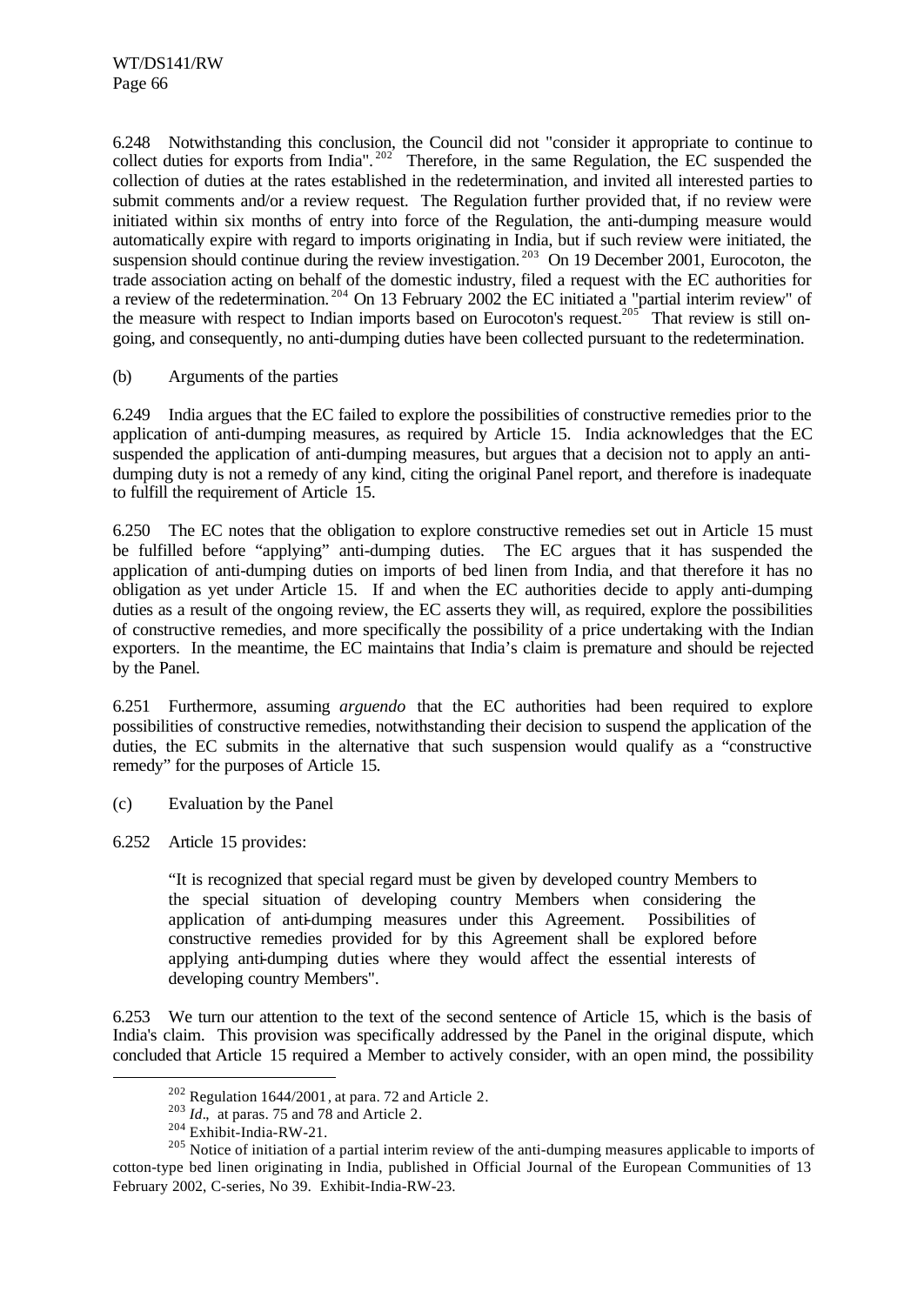of applying a constructive remedy provided for under the AD Agreement, before it applied a final anti-dumping measure that would affect the essential interests of a developing country.<sup>20</sup>

6.254 The issue before us is whether the EC was obligated to explore possibilities of constructive remedies in the circumstances of this case, in which, at the same time as it adopted the regulation imposing anti-dumping duties on imports of bed linen from India, the EC suspended the application of those anti-dumping duties, has not collected any anti-dumping duties on imports of bed linen from India, and has represented that it will explore possibilities of constructive remedies, in particular price undertakings, before anti-dumping duties are applied.<sup>207</sup> India argues that the suspension is irrelevant in this case, because in its view, "the suspension of an imposition of duties can in itself also qualify as a form of application". <sup>208</sup> Thus, in India's view, the EC has "applied" an anti-dumping duty without first exploring the possibilities of constructive remedies. We must therefore consider what it means to "apply" anti-dumping duties as used in the phrase "applying anti-dumping duties" in Article 15.

6.255 The verb "apply" is defined, *inter alia*, as "be operative".<sup>209</sup> Thus, it would seem that whether anti-dumping duties are "applied" in a particular case might be understood to refer to whether they have legal effect, that is, whether they are operative as a matter of law. That is, one might consider an anti-dumping duty to be "applied" when it is legally in effect with respect to imports of the product in question. We find contextual support for this understanding in the use of the term "apply" in Article 10.1 of the AD Agreement. That Article provides:

"Provisional measures and anti-dumping duties shall only be applied to products which enter for consumption after the time when the decision taken under paragraph 1 of Article 7 and paragraph 1 of Article 9, respectively, enters into force, subject to the exceptions set out in this Article".

The decisions referred to in Article 10.1 are the decisions, respectively, to "apply" provisional measures and to "impose" an anti-dumping duty. This suggests to us a distinction between the decision **authorizing** or **justifying** the application of anti-dumping duties, and the application of antidumping duties itself.

6.256 India argues that the anti-dumping duties apply in this case, stating "The measures are dormant, but they apply. If they would not apply then there would be no need to suspend their imposition. This suspension is conditional upon the partial review not being concluded. There is therefore a very clear timing condition within which imports have to take place – a condition which moreover will soon run out and after which no more imports can take place".<sup>210</sup> India relies, in support of its argument, on the statement of the Appellate Body in *US – Line Pipe* that

"duties are "applied against a *product*" when a Member imposes conditions under which that product can enter that Member's market – including when that Member establishes, as the United States did here, a duty to be imposed on over-quota imports. Thus, in our view, duties are "applied" irrespective of whether they result in making

<sup>206</sup> *See* Original Panel Report, *EC - Bed Linen*, at para. 6.233.

 $207$  "[W]ere the EC to end the suspension in place, it would explore first the possibilities of constructive remedies". EC's answer to India's question 10, at para. 14, Annex E-3.

<sup>&</sup>lt;sup>208</sup> India's SWS at para. 226. See also Comments of India on Answers of the European Communities to the Questions from India, Comment on answer to India's question 4, Annex E-8, where concerning the "suspension of anti-dumping duties" India states that "Undoubtedly, the latter is a form of application of antidumping measures".

<sup>&</sup>lt;sup>209</sup> New Shorter Oxford English Dictionary, Clarendon Press, 1993.

<sup>210</sup> India's SWS at para. 228.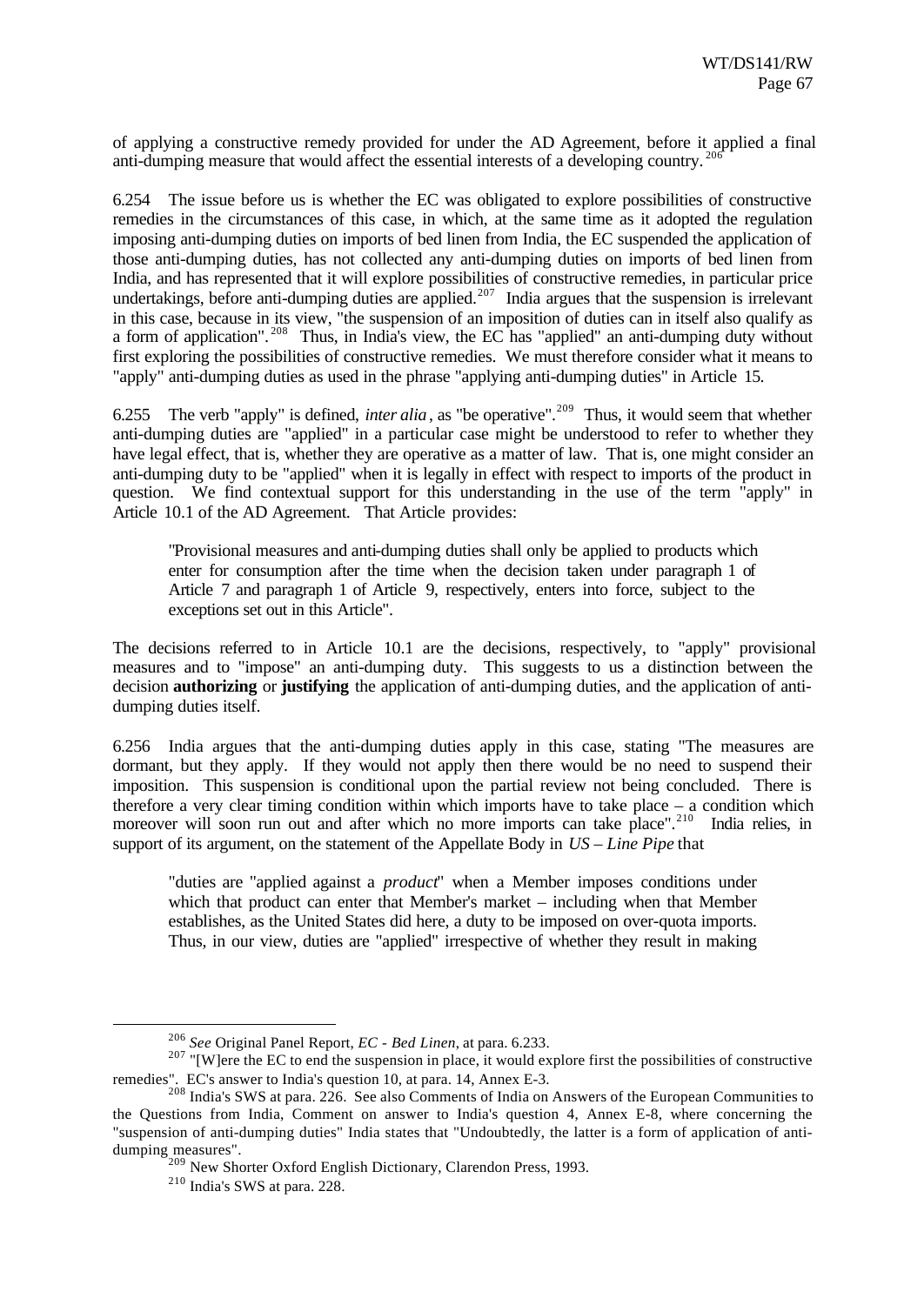imports more expensive, in discouraging imports because they become more expensive, or in preventing imports altogether". $^{21}$ 

6.257 India's reliance upon the report of the Appellate Body in *US – Line Pipe* is unavailing. The facts in the *US-Line Pipe* dispute and this case are so different as to render any comparison unfruitful. In the *US-Line Pipe* case, the United States argued that the safeguard measure at issue did not "apply" to imports from developing countries accounting for less than three per cent of imports because imports below 9,000 tons were exempted and the US authorities "expected" that any country exceeding that limit would, in practice, account for more than three per cent of total imports. Thus, the US contention that the safeguard measure did not "apply" to imports from developing countries with a small share of imports was speculative, based on the expectation that imports from those countries would not reach the level that triggered the application of the safeguard measure. The Appellate Body rejected the U.S. argument. In fact, however, it is clear that the measure was legally in force, and the duty applied to all imports from all sources that exceeded the 9,000 ton limit.

6.258 In this case, however, the measure is not in force as a matter of law – its application is suspended, and thus the EC has, at present, imposed no "conditions" on the entry of bed linen from India into the EC market. The Council of the European Union has adopted a regulation which authorizes an anti-dumping duty, but at the same time states clearly that "the application of the antidumping duty shall remain suspended" until the currently pending review proceeding is completed.

6.259 This establishes explicitly, in our view, that the anti-dumping duty on imports of bed linen from India authorized by the Regulation does not and will not "apply" to such imports while the currently pending review is on-going. It seems clear to us that the EC has taken a decision authorizing the application of anti-dumping duties on imports of bed linen from India, but that as a result of the suspension of the application, the anti-dumping duties have no legal effect with respect to imports of bed linen from India pending completion of the on-going review. The application of the measure is suspended as a matter of EC law, and imports of bed linen may enter the EC free of any anti-dumping duties, and no circumstance triggered by changes in the level of imports or their prices will change that fact. The EC has stated in this proceeding that "This legal situation will remain unchanged as long as the Council of the European Union does not adopt another regulation repealing formally the decision to suspend the application of the duties". <sup>212</sup> We accept this statement as an accurate representation of EC law in this regard.<sup>213</sup> Presumably, at the conclusion of the review, the anti-dumping duty on imports of bed linen from India may be confirmed, terminated, or modified. The EC has represented in this proceeding, and we accept that representation, that before applying an anti-dumping duty on imports of bed linen from India, (assuming such a duty is confirmed or modified in the review), the EC authorities will explore the possibilities of constructive remedies.

6.260 In these circumstances, we conclude that the EC did not violate Article 15 by failing to explore possibilities of constructive remedies before applying anti-dumping duties, because it has not, as yet, applied such duties in this case.

6.261 Having determined that the EC has not violated Article 15, because it is still in the period "before" applying anti-dumping duties, we do not address the EC's alternative argument that, assuming *arguendo* that the EC was required to explore possibilities of constructive remedies prior to the suspension, such suspension would qualify as a "constructive remedy" for the purposes of Article 15.

<sup>211</sup> India's SWS at para. 227, quoting Appellate Body Report, *United States – Definitive Safeguard Measures on Imports of Circular Welded Carbon Quality Line Pipe from Korea* ("*US – Line Pipe* "), WT/DS202/AB/R, adopted 8 March 2002, at para. 129

 $2^{12}$  EC Oral Statement at para. 118, Annex D-3.

 $213$  We note that questions of municipal law are treated as matters of fact.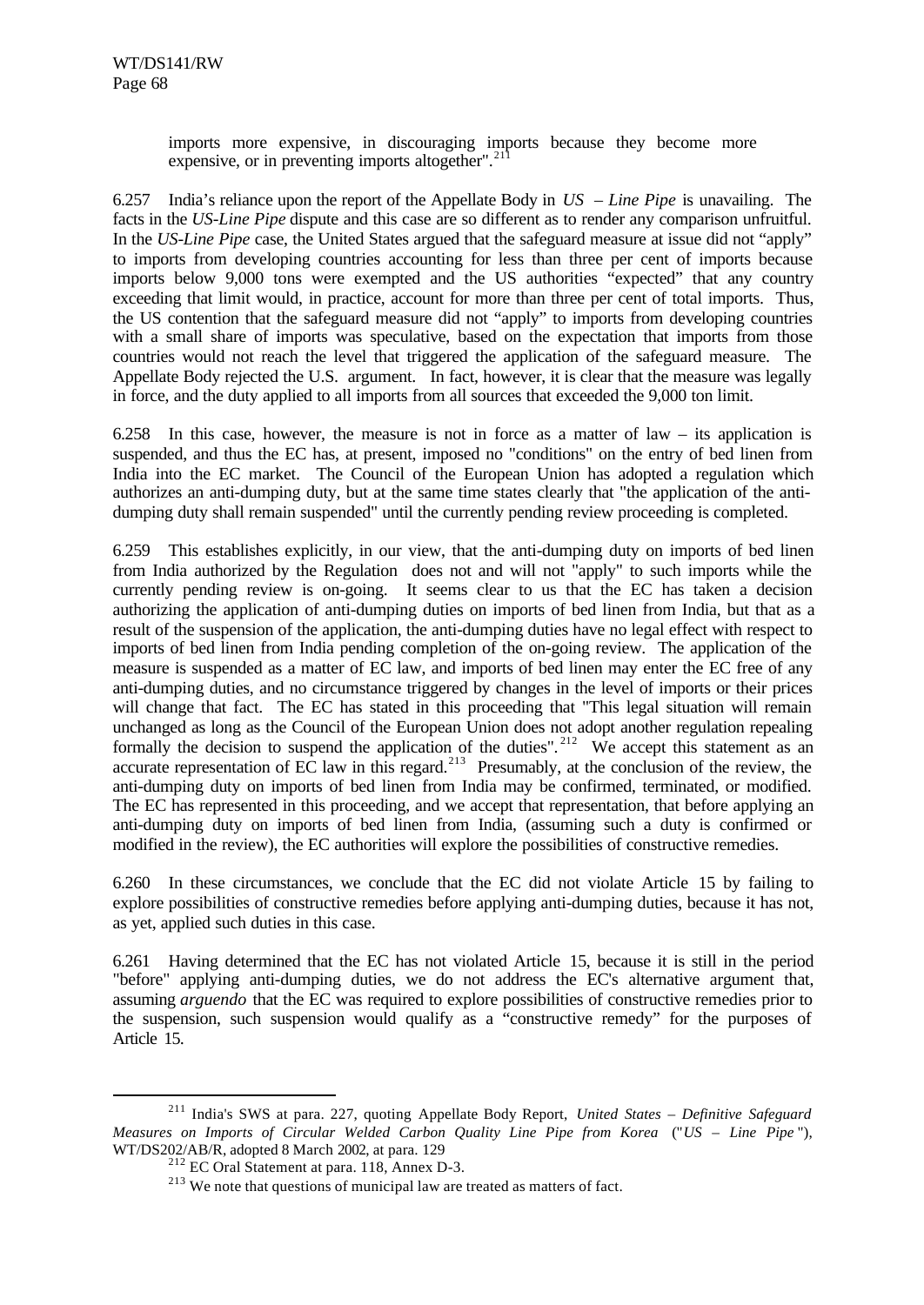# **7. Claim 8: The EC acted inconsistently with its obligations under Article 21.2 of the DSU**

### (a) Arguments of the parties

6.262 In India's view, Article 21.2 of the DSU sets out a clear obligation that must be fulfilled once the two criteria in that provision, that the matter affect the interests of a developing country, and have been subject to dispute settlement, are satisfied. India maintains that it is indisputable that the EC anti-dumping measure affects India's interests, and has been subject to dispute settlement. India asserts that "the EC did not pay any particular attention to the Article. Nothing particular happened, except the suspension of measures, which, however, as already indicated by the original panel, is not a remedy of any type, constructive or otherwise". Moreover, India notes, the EC is yet again investigating dumped imports of bed linen from India.

6.263 The EC maintains that Article 21.2 of the DSU is not a mandatory provision, and therefore imposes no binding obligations upon developed country Members, such as the EC. In any event, the EC asserts that its authorities did pay "particular attention" to the interests of India.

(b) Arguments of third parties

6.264 The United States concurs with the EC's conclusion that Article 21.2 is not mandatory. The United States emphasizes that, as used in the covered agreements, "should" is a hortatory term, and not a mandatory term. Moreover, if the use of "should" were to create an obligation, it would have the same meaning as "shall". In the US view, this would deprive the decision by the drafters of the covered agreements to use one term rather than the other all significance, thus violating the principle that "words must not be read into the Agreement that are not there".

- (c) Evaluation by the Panel
- 6.265 Article 21.2 of the DSU provides that:

"Particular attention should be paid to matters affecting the interests of developing country Members with respect to measures which have been subject to dispute settlement".

6.266 India asserts that this provision is mandatory, arguing that the use of the word "should" establishes that fact. However, India has not indicated what specific obligation it considers is imposed by Article 21.2 but which the EC has failed to perform. Rather, India asserts, the provision is clear that "*Particular attention should* be paid, yet the EC did entirely nothing". <sup>214</sup> India suggests that the concept of "particular attention" can encompass a decision not to act, and asserts that a published decision not to initiate (presumably the review proceeding) could have qualified. India argues that even if parameters are not defined, that does not mean that nothing should be done.<sup>215</sup> In response to a question from the Panel on this issue, India stated that the specific obligation imposed by Article 21.2 should be decided on a case-by-case basis, and that the EC had violated Article 21.2 by initiating a partial interim review of the anti-dumping measure against India, and by failing to comply with the original Panel finding under Article  $15$  of the AD Agreement.<sup>216</sup>

6.267 Turning first to the text of Article 21.2, we find nothing in that provision which explicitly requires a Member to take any particular action in any case. Nor has India pointed to any contextual element which would suggest that the hortatory word "should" must nonetheless be understood, in Article 21.2 of the DSU, to have the mandatory meaning of "shall". India merely argues that in

<sup>214</sup> India's SWS at para. 248.

 $^{215}$  India's SWS at para. 250.

<sup>216</sup> India's answer to the Panel's question 31, Annex E-1.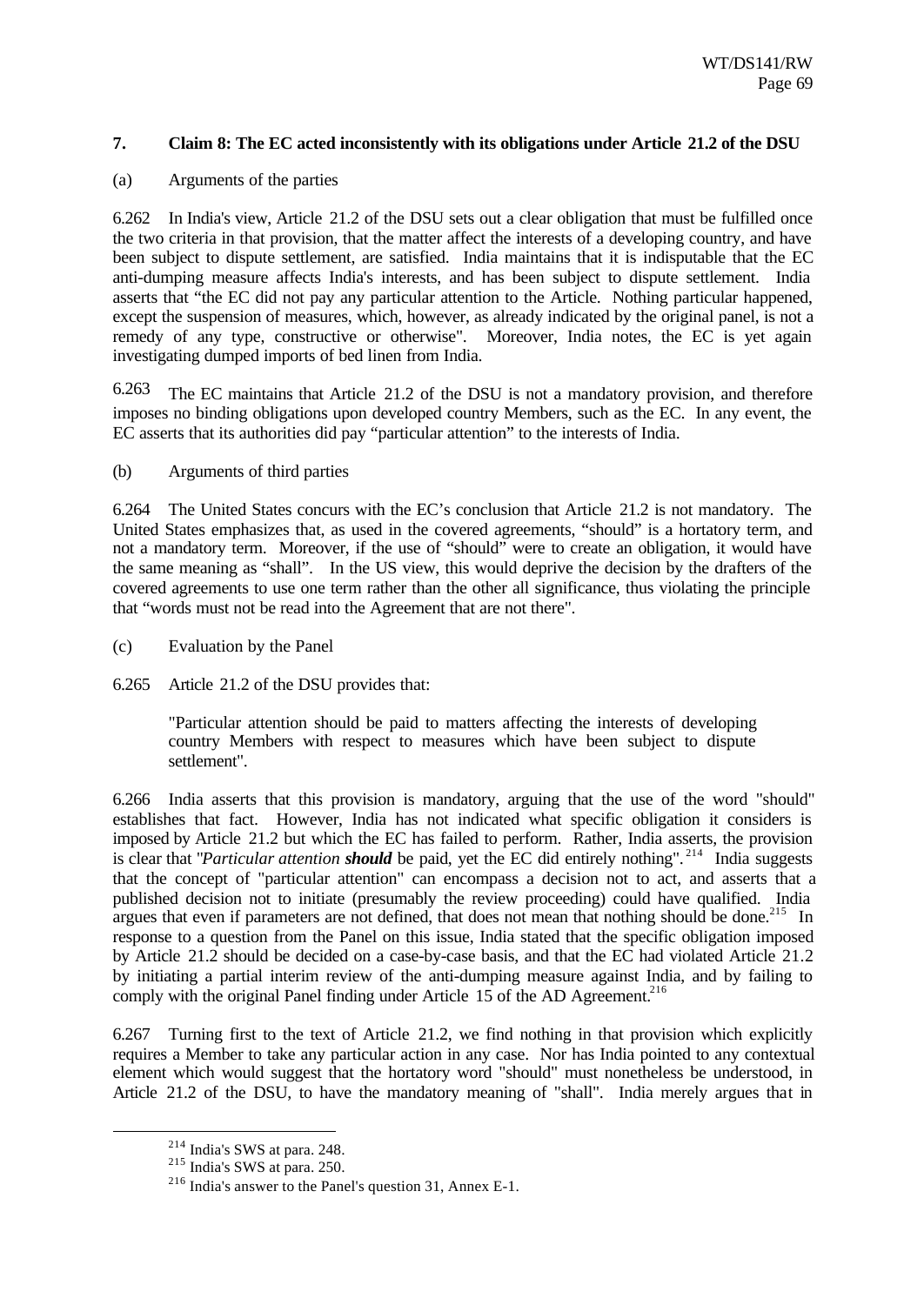another case, the Appellate Body found that the word "should" had the meaning of "shall", and asserts, without more, that the same result is appropriate in this case. We disagree. The case India relies upon, *Canada –Aircraft*, involved a very different provision of a different agreement, concerning the duty of Members to respond promptly and fully to requests for information from Panels. Moreover, even in that case, the Appellate Body noted the dictionary definition of "should" "ordinarily impl[ies] duty or obligation; although usually no more than an obligation of propriety or expediency, or moral obligation, thereby distinguishing it from 'ought'". <sup>217</sup> In addition, the fact that there is no specific action set out in Article 21.2 makes it unlikely that Members intended the provision to be mandatory – the lack of specificity in this regard implies rather a hortatory use of should.

6.268 In light of this, we cannot agree with India's conclusion that Article 21.2 imposes some obligation to act. Moreover, we cannot accept India's argument that what action will satisfy the obligation can only be determined based on a case-by-case basis. As was recently stated by another Panel considering similar text in Article 15 of the AD Agreement, "Members cannot be expected to comply with an obligation whose parameters are entirely undefined".<sup>218</sup> The Panel in that case was considering the first sentence of Article 15 of the AD Agreement, which provides "It is recognized that special regard must be given by developed country Members to the special situation of developing country Members when considering the application of anti-dumping measures under this Agreement". We note that the Panel made its decision in that case notwithstanding the use of the word "must", which more clearly suggests an obligation than the word "should" in Article 21.2. In our view, Article 21.2 imposes no specific or general obligation on Members to undertake any particular action.

6.269 That said, we do not consider that Article 21.2 is devoid of meaning. It clearly reflects the concern of Members with ensuring that appropriate attention is given the interests of developing Members, and thus states an important general policy. As was noted by the Arbitrator in *Indonesia – Autos*, <sup>219</sup> "Although the language of this provision [Article 21.2] is rather general and does not provide a great deal of guidance, it is a provision that forms part of the context for Article 21.3".<sup>220</sup> The Arbitrator went on to take account of the fact that Indonesia was not only a developing country, but in a dire economic and financial situation, in deciding to award an additional period of time for Indonesia to implement the DSB's recommendation in that dispute. In our view, the Arbitrator's decision reflected one appropriate consideration of the instruction in Article 21.2. However, that is different from a conclusion that Article 21.2 establishes a binding obligation on Members to do, or not do, particular things in the context of their efforts to comply with a DSB ruling in a dispute that affects the interests of a developing country. There may be any number of ways in which the policy set forth in Article 21.2 might be effectuated. However, nothing in that provision obliges any Member actually to effectuate that general policy, or to do so in any particular way in any particular case.

6.270 Thus, we cannot accept India's assertion that the EC's initiation of a partial interim review of the anti-dumping measures regarding imports of bed linen from India violates Article 21.2.<sup>221</sup> The

<sup>217</sup> Appellate Body Report, *Canada – Aircraft*, at para. 187, note 120, citing, *inter alia*, *Black's Law Dictionary*, (West Publishing Co., 1990), p. 1379.

<sup>218</sup> Panel Report, *United States – Anti-Dumping and Countervailing Measures on Steel Plate from India* ("*US – Steel Plate* "), WT/DS206/R and Corr.1, adopted 29 July 2002, at para. 7.110.

<sup>219</sup> Award of the Arbitrator, *Indonesia – Certain Measures Affecting the Automobile Industry – Arbitration under Article 21.3(c) of the DSU* ("*Indonesia – Autos*"), WT/DS54/15, WT/DS55/14, WT/DS59/13, WT/DS64/12, 7 December 1998, DSR 1998:IX, 4029.

<sup>220</sup> *Id.* at para. 24.

<sup>&</sup>lt;sup>221</sup> India suggests that a published decision not to initiate the pending review could have qualified as "particular attention" in this case. India's SWS at para. 249. This, and the initiation of the review itself, are the only specific acts referred to by India in the context of its argument regarding the interpretation and application of Article 21.2 of the DSU.